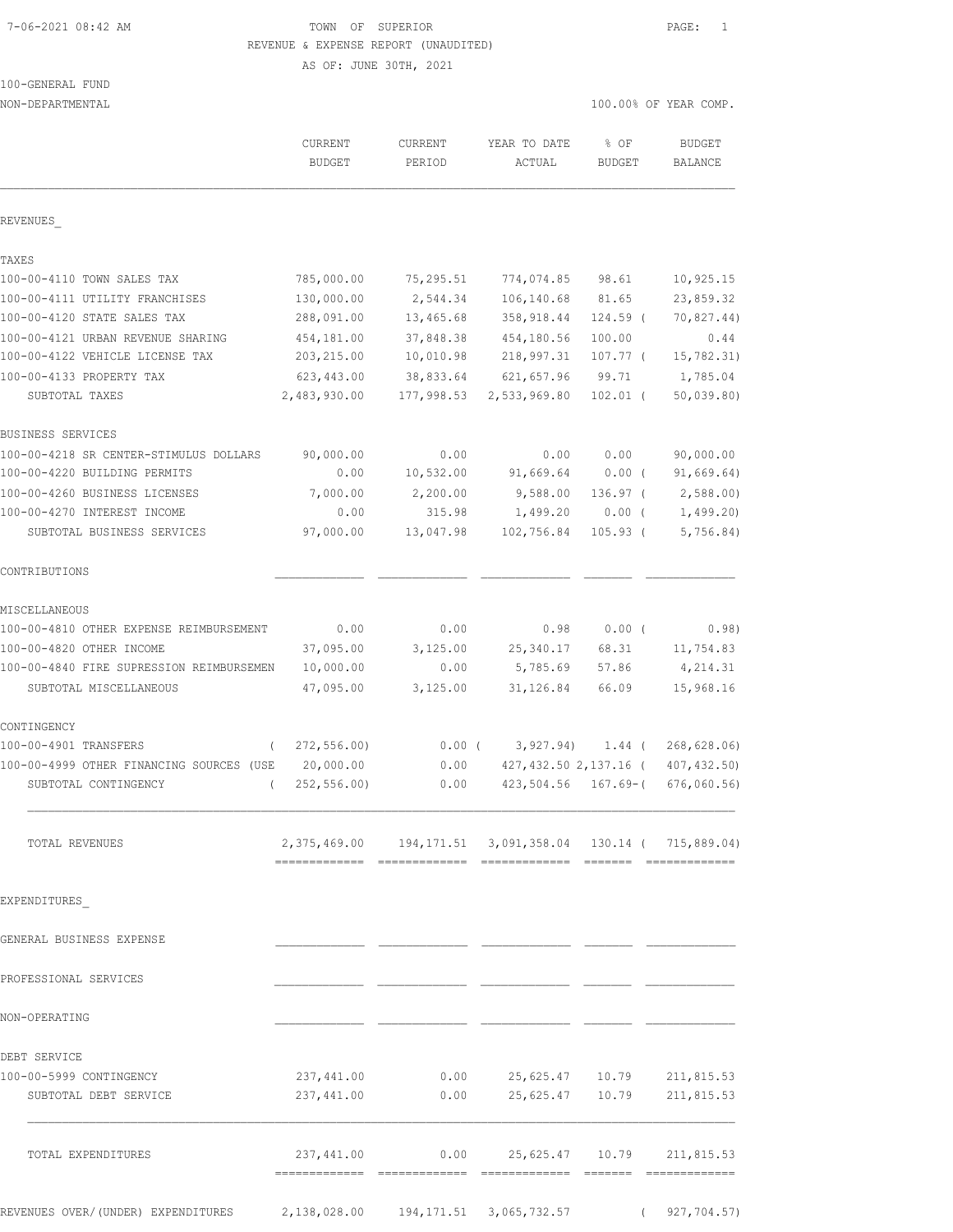# TOWN OF SUPERIOR **PAGE:** 2 REVENUE & EXPENSE REPORT (UNAUDITED)

AS OF: JUNE 30TH, 2021

|  | 100-GENERAL FUND |  |
|--|------------------|--|
|  |                  |  |

MAYOR AND COUNCIL COUNCIL COUNCIL COMP.

|                                                  | <b>CURRENT</b><br><b>BUDGET</b>             | CURRENT<br>PERIOD        | YEAR TO DATE<br>ACTUAL            | % OF<br><b>BUDGET</b> | <b>BUDGET</b><br><b>BALANCE</b> |
|--------------------------------------------------|---------------------------------------------|--------------------------|-----------------------------------|-----------------------|---------------------------------|
| EXPENDITURES                                     |                                             |                          |                                   |                       |                                 |
| PERSONEL                                         |                                             |                          |                                   |                       |                                 |
| 100-01-5100 SALARIES                             | 15,600.00                                   | 0.00                     | 0.00                              | 0.00                  | 15,600.00                       |
| 100-01-5151 FICA                                 | 967.20                                      | 0.00                     | 0.00                              | 0.00                  | 967.20                          |
| 100-01-5152 MEDICARE                             | 226.20                                      | 0.00                     | 0.00                              | 0.00                  | 226.20                          |
| SUBTOTAL PERSONEL                                | 16,793.40                                   | 0.00                     | 0.00                              | 0.00                  | 16,793.40                       |
| SUPPLIES                                         |                                             |                          |                                   |                       |                                 |
| 100-01-5299 OPERATING SUPPLIES                   | 0.00                                        | 125.00                   | 2, 115.25                         | $0.00$ (              | 2, 115.25                       |
| SUBTOTAL SUPPLIES                                | 0.00                                        | 125.00                   | 2, 115.25                         | $0.00$ (              | 2, 115.25)                      |
| UTILITIES                                        |                                             |                          |                                   |                       |                                 |
| 100-01-5350 TELEPHONE                            | 4,500.00                                    | 309.95                   | 3,525.76                          | 78.35                 | 974.24                          |
| SUBTOTAL UTILITIES                               | 4,500.00                                    | 309.95                   | 3,525.76                          | 78.35                 | 974.24                          |
| GENERAL BUSINESS EXPENSE                         |                                             |                          |                                   |                       |                                 |
| 100-01-5420 DUES & SUBSCRIPTIONS                 | 7,000.00                                    | 0.00                     | 6,161.00                          | 88.01                 | 839.00                          |
| 100-01-5425 CONFERENCES & TRAINING               | 2,000.00                                    | 655.93                   | 1,018.93                          | 50.95                 | 981.07                          |
| 100-01-5470 TRAVEL                               | 8,000.00                                    | 0.00                     | 0.00                              | 0.00                  | 8,000.00                        |
| 100-01-5471 HOST/MEALS                           | 0.00                                        | 38.72                    |                                   | 144.36 0.00 (         | 144.36)                         |
| SUBTOTAL GENERAL BUSINESS EXPENSE                | 17,000.00                                   | 694.65                   | 7,324.29                          | 43.08                 | 9,675.71                        |
| PROFESSIONAL SERVICES                            |                                             |                          |                                   |                       |                                 |
| 100-01-5550 OTHER PROFESSIONAL SERVICES          | 0.00                                        | 0.00                     | 75.00                             | 0.00(                 | 75.00                           |
| SUBTOTAL PROFESSIONAL SERVICES                   | 0.00                                        | 0.00                     | 75.00                             | 0.00(                 | 75.00)                          |
| TOTAL EXPENDITURES                               | 38,293.40<br>============================== | 1,129.60                 | 13,040.30<br>essessessesse essess | 34.05                 | 25, 253.10<br>=============     |
| REVENUES OVER/(UNDER) EXPENDITURES<br>$\sqrt{2}$ |                                             | 38,293.40) ( 1,129.60) ( | 13,040.30)                        | $\left($              | 25, 253.10                      |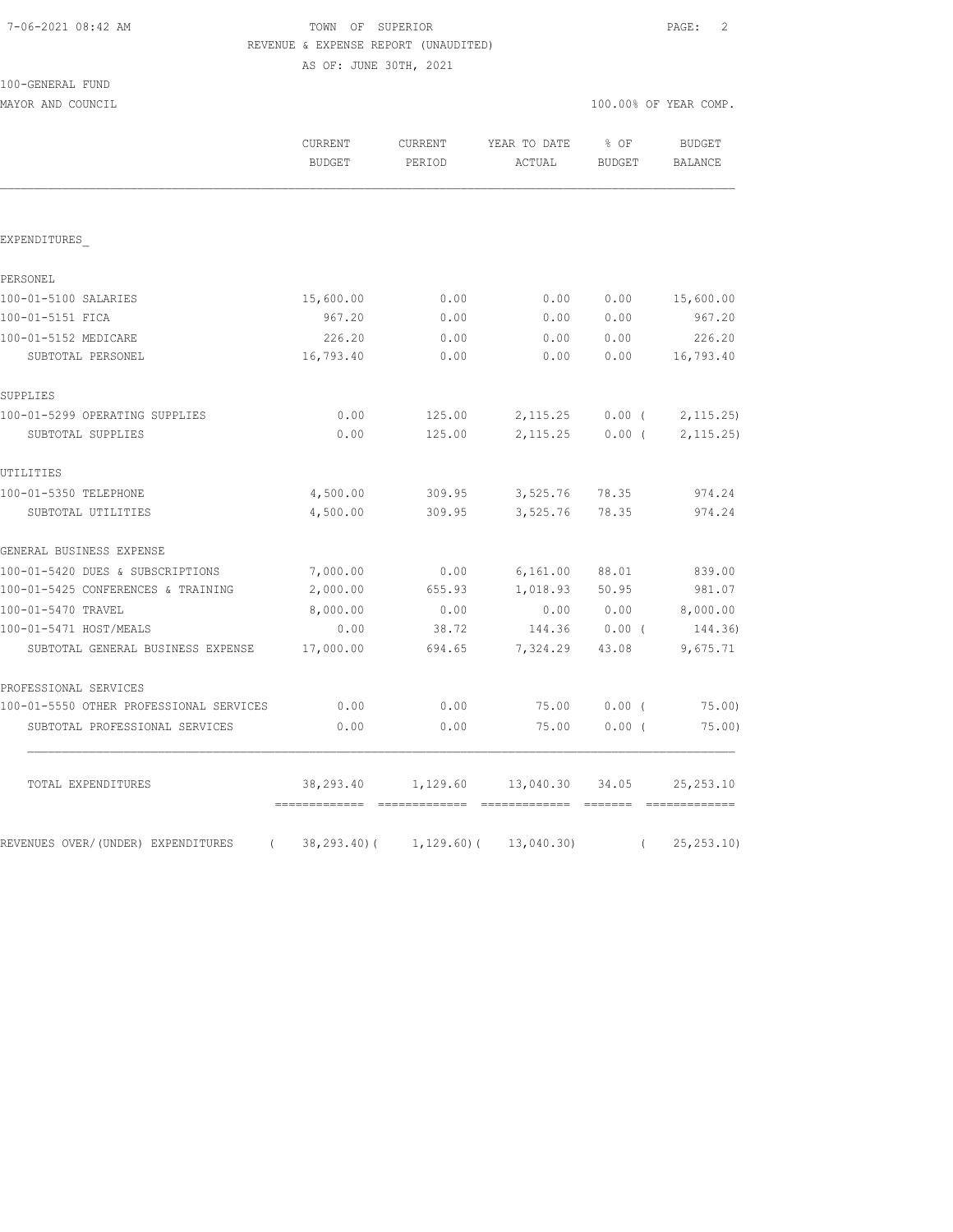TOWN OF SUPERIOR **PAGE:** 3 REVENUE & EXPENSE REPORT (UNAUDITED)

AS OF: JUNE 30TH, 2021

| TOWN MANAGER                         |                            |                   |                            |                         | 100.00% OF YEAR COMP. |
|--------------------------------------|----------------------------|-------------------|----------------------------|-------------------------|-----------------------|
|                                      | CURRENT<br><b>BUDGET</b>   | CURRENT<br>PERIOD | YEAR TO DATE<br>ACTUAL     | $8$ OF<br><b>BUDGET</b> | BUDGET<br>BALANCE     |
|                                      |                            |                   |                            |                         |                       |
| EXPENDITURES                         |                            |                   |                            |                         |                       |
| PERSONEL                             |                            |                   |                            |                         |                       |
| 100-02-5100 SALARIES                 | 88,217.00                  | 0.00              | 70,086.52                  | 79.45                   | 18,130.48             |
| 100-02-5151 FICA                     | 5,469.00                   | 0.00              | 4,345.33                   | 79.45                   | 1,123.67              |
| 100-02-5152 MEDICARE                 | 1,279.00                   | 0.00              | 1,016.22                   | 79.45                   | 262.78                |
| 100-02-5153 STATE UNEMPLOYMENT       | 120.00                     | 0.00              | 112.80                     | 94.00                   | 7.20                  |
| 100-02-5154 WORKERS COMP INSURANCE   | 233.00                     | 0.00              | 0.00                       | 0.00                    | 233.00                |
| 100-02-5161 ARIZONA STATE RETIREMENT | 10,780.00                  | 0.00              | 8,121.60                   | 75.34                   | 2,658.40              |
| 100-02-5162 LIFE INSURANCE           | 64.00                      | 0.00              | 80.40                      | $125.63$ (              | 16.40)                |
| 100-02-5163 HEALTH INSURANCE         | 21,570.00                  | 0.00              | 14,829.10                  | 68.75                   | 6,740.90              |
| 100-02-5164 DENTAL INSURANCE         | 303.00                     | 0.00              | 312.56                     | $103.16$ (              | 9.56)                 |
| SUBTOTAL PERSONEL                    | 128,035.00                 | 0.00              | 98,904.53                  | 77.25                   | 29, 130.47            |
| SUPPLIES                             |                            |                   |                            |                         |                       |
| 100-02-5299 OPERATING SUPPLIES       | 0.00                       | 0.00              | 61.16                      | $0.00$ (                | 61.16)                |
| SUBTOTAL SUPPLIES                    | 0.00                       | 0.00              | 61.16                      | 0.00(                   | 61.16)                |
| UTILITIES                            |                            |                   |                            |                         |                       |
| 100-02-5350 TELEPHONE                | 0.00                       | 88.74             | 963.56                     | $0.00$ (                | 963.56                |
| SUBTOTAL UTILITIES                   | 0.00                       | 88.74             | 963.56                     | 0.00(                   | 963.56                |
| GENERAL BUSINESS EXPENSE             |                            |                   |                            |                         |                       |
| 100-02-5420 DUES & SUBSCRIPTIONS     | 0.00                       | 200.00            | 487.24                     | 0.00(                   | 487.24)               |
| 100-02-5425 CONFERENCE & TRAINING    | 4,000.00                   | 0.00              | 3,300.00                   | 82.50                   | 700.00                |
| 100-02-5470 TRAVEL                   | 1,000.00                   | 0.00              | 0.00                       | 0.00                    | 1,000.00              |
| 100-02-5471 HOST/MEALS               | 0.00                       | 0.00              | 41.24                      | 0.00(                   | 41.24)                |
| SUBTOTAL GENERAL BUSINESS EXPENSE    | 5,000.00                   | 200.00            | 3,828.48                   | 76.57                   | 1,171.52              |
| REPAIR/MAINTENANCE                   |                            |                   |                            |                         |                       |
| DEBT SERVICE                         |                            |                   |                            |                         |                       |
| 100-02-5999 CONTINGENCY FUND         | 0.00                       | 0.00              | 52,149.95 0.00 (           |                         | 52,149.95)            |
| SUBTOTAL DEBT SERVICE                | 0.00                       | 0.00              | 52,149.95                  | $0.00$ (                | 52, 149.95)           |
| TOTAL EXPENDITURES                   | 133,035.00                 |                   | 288.74 155,907.68 117.19 ( |                         | 22,872.68)            |
| REVENUES OVER/(UNDER) EXPENDITURES   | 133,035.00)(<br>$\sqrt{2}$ |                   | 288.74) ( 155,907.68)      |                         | 22,872.68             |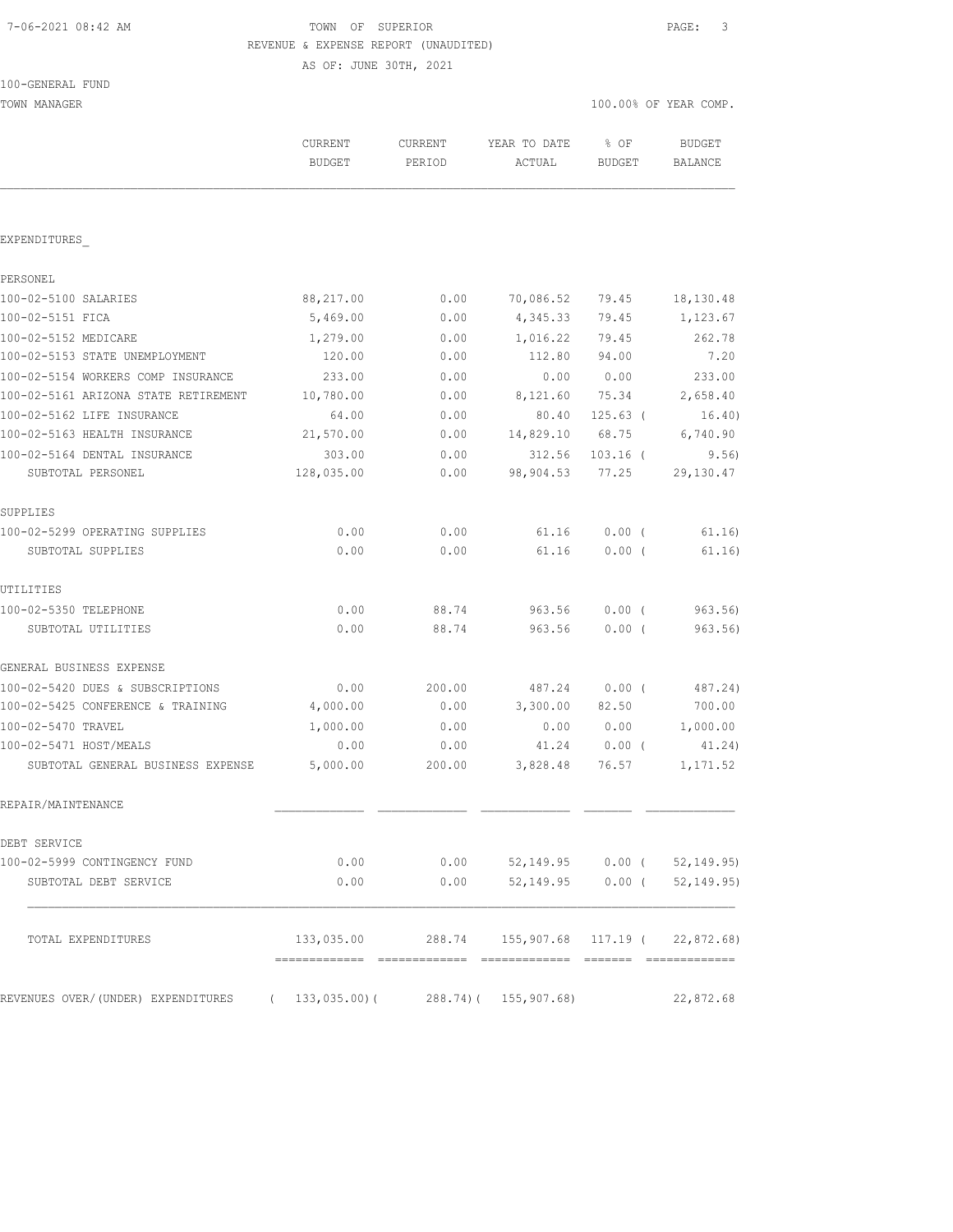| 7-06-2021 08:42 AM |  |
|--------------------|--|

# TOWN OF SUPERIOR **PAGE:** 4 REVENUE & EXPENSE REPORT (UNAUDITED) AS OF: JUNE 30TH, 2021

#### 100-GENERAL FUND

| TOWN ATTORNEY | 100.00% OF YEAR COMP. |
|---------------|-----------------------|
|               |                       |

| CURRENT | CURRENT | YEAR TO DATE % OF |        | <b>BUDGET</b> |
|---------|---------|-------------------|--------|---------------|
| BUDGET  | PERIOD  | ACTUAL            | BUDGET | BALANCE       |

### EXPENDITURES\_

| PERSONEL                           |            |          |           |       |             |
|------------------------------------|------------|----------|-----------|-------|-------------|
| SUPPLIES                           |            |          |           |       |             |
| PROFESSIONAL SERVICES              |            |          |           |       |             |
| 100-03-5540 LEGAL SERVICES         | 63,000.00  | 0.00     | 57,757.10 | 91.68 | 5,242.90    |
| SUBTOTAL PROFESSIONAL SERVICES     | 63,000.00  | 0.00     | 57,757.10 | 91.68 | 5,242.90    |
| TOTAL EXPENDITURES                 | 63,000.00  | 0.00     | 57,757.10 | 91.68 | 5,242.90    |
| REVENUES OVER/(UNDER) EXPENDITURES | 63,000.00) | $0.00$ ( | 57,757.10 |       | 5, 242, 90) |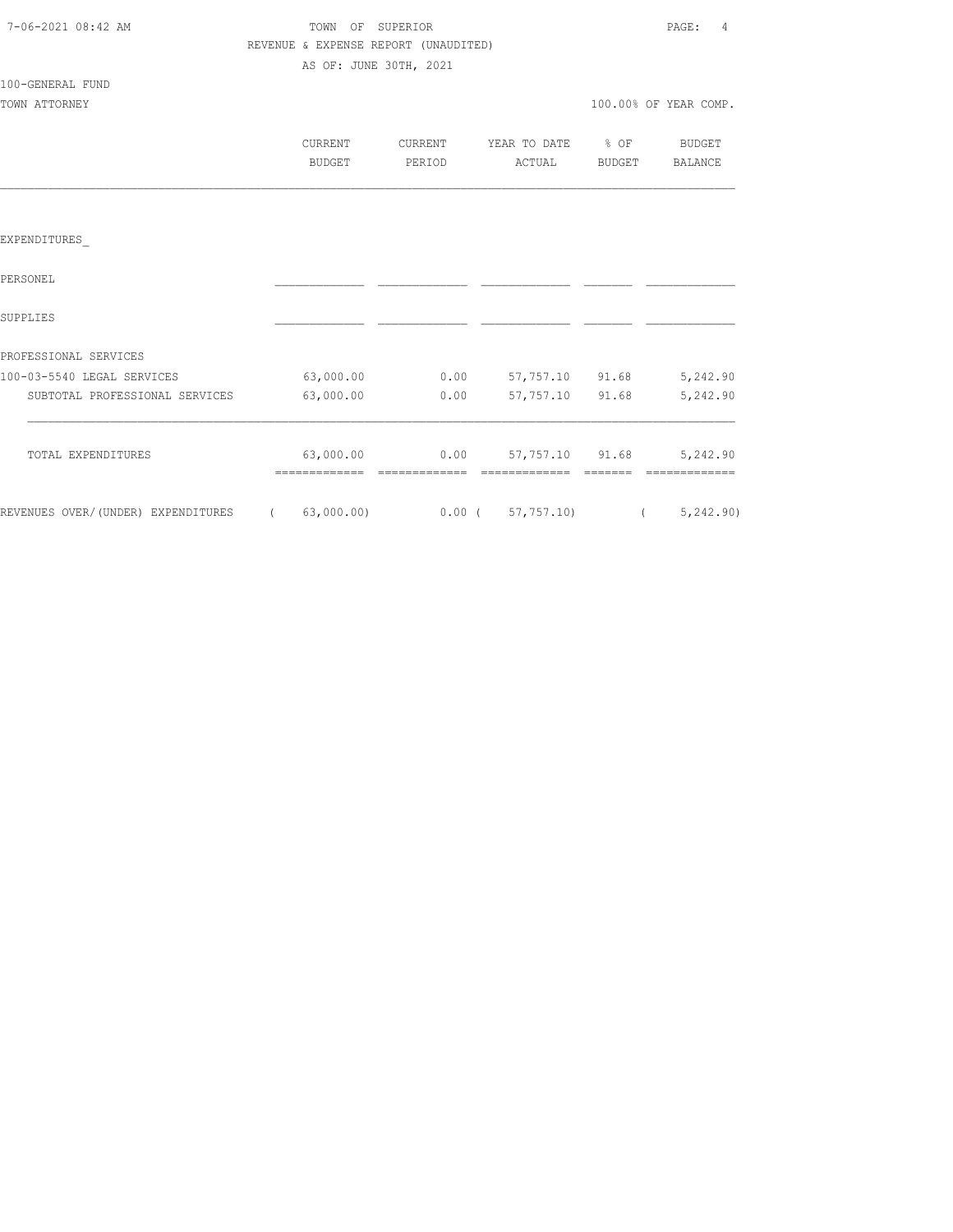### TOWN OF SUPERIOR **PAGE:** 5 REVENUE & EXPENSE REPORT (UNAUDITED)

AS OF: JUNE 30TH, 2021

| 100-GENERAL FUND |  |
|------------------|--|
|------------------|--|

| TOO-GEMEKAT LOMD<br>MAGISTRATE                                       |                                 |                        |                                      |                       | 100.00% OF YEAR COMP.                                                                                                                                                                                                                                                                                                                                                                                                                                                                                |
|----------------------------------------------------------------------|---------------------------------|------------------------|--------------------------------------|-----------------------|------------------------------------------------------------------------------------------------------------------------------------------------------------------------------------------------------------------------------------------------------------------------------------------------------------------------------------------------------------------------------------------------------------------------------------------------------------------------------------------------------|
|                                                                      |                                 |                        |                                      |                       |                                                                                                                                                                                                                                                                                                                                                                                                                                                                                                      |
|                                                                      | <b>CURRENT</b><br><b>BUDGET</b> | CURRENT<br>PERIOD      | YEAR TO DATE<br>ACTUAL               | % OF<br><b>BUDGET</b> | <b>BUDGET</b><br><b>BALANCE</b>                                                                                                                                                                                                                                                                                                                                                                                                                                                                      |
| REVENUES                                                             |                                 |                        |                                      |                       |                                                                                                                                                                                                                                                                                                                                                                                                                                                                                                      |
| BUSINESS SERVICES                                                    |                                 |                        |                                      |                       |                                                                                                                                                                                                                                                                                                                                                                                                                                                                                                      |
| 100-04-4250 FINES                                                    | 0.00                            | 578.00                 | 8,268.05                             | $0.00$ (              | 8,268.05)                                                                                                                                                                                                                                                                                                                                                                                                                                                                                            |
| 100-04-4251 MFTG - MAGISTRATE COURT                                  | 0.00                            | 0.00                   | 845.34                               | 0.00(                 | 845.34)                                                                                                                                                                                                                                                                                                                                                                                                                                                                                              |
| SUBTOTAL BUSINESS SERVICES                                           | 0.00                            | 578.00                 | 9,113.39                             | $0.00$ (              | 9, 113.39)                                                                                                                                                                                                                                                                                                                                                                                                                                                                                           |
| TOTAL REVENUES                                                       | 0.00<br>=============           | 578.00<br>FEEEEEEEEEEE | 9,113.39<br>======================== | $0.00$ (              | 9, 113.39)<br>$\begin{array}{cccccccccc} \multicolumn{2}{c}{} & \multicolumn{2}{c}{} & \multicolumn{2}{c}{} & \multicolumn{2}{c}{} & \multicolumn{2}{c}{} & \multicolumn{2}{c}{} & \multicolumn{2}{c}{} & \multicolumn{2}{c}{} & \multicolumn{2}{c}{} & \multicolumn{2}{c}{} & \multicolumn{2}{c}{} & \multicolumn{2}{c}{} & \multicolumn{2}{c}{} & \multicolumn{2}{c}{} & \multicolumn{2}{c}{} & \multicolumn{2}{c}{} & \multicolumn{2}{c}{} & \multicolumn{2}{c}{} & \multicolumn{2}{c}{} & \mult$ |
| EXPENDITURES                                                         |                                 |                        |                                      |                       |                                                                                                                                                                                                                                                                                                                                                                                                                                                                                                      |
| PERSONEL                                                             |                                 |                        |                                      |                       |                                                                                                                                                                                                                                                                                                                                                                                                                                                                                                      |
| 100-04-5100 SALARIES                                                 | 13,670.00                       | 0.00                   | 12,427.20                            | 90.91                 | 1,242.80                                                                                                                                                                                                                                                                                                                                                                                                                                                                                             |
| 100-04-5151 FICA                                                     | 848.00                          | 0.00                   | 770.40                               | 90.85                 | 77.60                                                                                                                                                                                                                                                                                                                                                                                                                                                                                                |
| 100-04-5152 MEDICARE                                                 | 198.00                          | 0.00                   | 180.28                               | 91.05                 | 17.72                                                                                                                                                                                                                                                                                                                                                                                                                                                                                                |
| 100-04-5153 STATE UNEMPLOYMENT                                       | 200.00                          | 0.00                   | 138.35                               | 69.18                 | 61.65                                                                                                                                                                                                                                                                                                                                                                                                                                                                                                |
| 100-04-5154 WORKERS COMP INSURANCE                                   | 198.00                          | 0.00                   | 365.00                               | 184.34 (              | 167.00)                                                                                                                                                                                                                                                                                                                                                                                                                                                                                              |
| 100-04-5161 ARIZONA STATE RETIREMENT                                 | 1,670.00                        | 0.00                   | 1,038.73                             | 62.20                 | 631.27                                                                                                                                                                                                                                                                                                                                                                                                                                                                                               |
| SUBTOTAL PERSONEL                                                    | 16,784.00                       | 0.00                   | 14,919.96                            | 88.89                 | 1,864.04                                                                                                                                                                                                                                                                                                                                                                                                                                                                                             |
| SUPPLIES                                                             |                                 |                        |                                      |                       |                                                                                                                                                                                                                                                                                                                                                                                                                                                                                                      |
| 100-04-5210 OFFICE SUPPLIES                                          | 886.00                          | 0.00                   | 0.00                                 | 0.00                  | 886.00                                                                                                                                                                                                                                                                                                                                                                                                                                                                                               |
| 100-04-5299 OPERATING SUPPLIES                                       | 5,000.00                        | 0.00                   | 0.00                                 | 0.00                  | 5,000.00                                                                                                                                                                                                                                                                                                                                                                                                                                                                                             |
| SUBTOTAL SUPPLIES                                                    | 5,886.00                        | 0.00                   | 0.00                                 | 0.00                  | 5,886.00                                                                                                                                                                                                                                                                                                                                                                                                                                                                                             |
| GENERAL BUSINESS EXPENSE                                             |                                 |                        |                                      |                       |                                                                                                                                                                                                                                                                                                                                                                                                                                                                                                      |
| 100-04-5471 AUDIT & ACCOUNTING                                       | 1,500.00                        | 0.00                   | 7,424.10 494.94 (                    |                       | 5,924.10                                                                                                                                                                                                                                                                                                                                                                                                                                                                                             |
| SUBTOTAL GENERAL BUSINESS EXPENSE                                    | 1,500.00                        | 0.00                   | 7,424.10 494.94 (                    |                       | 5,924.10)                                                                                                                                                                                                                                                                                                                                                                                                                                                                                            |
| PROFESSIONAL SERVICES                                                |                                 |                        |                                      |                       |                                                                                                                                                                                                                                                                                                                                                                                                                                                                                                      |
| 100-04-5550 OTHER PROFESSIONAL SVC<br>SUBTOTAL PROFESSIONAL SERVICES | 2,000.00<br>2,000.00            | 0.00<br>0.00           | 0.00<br>0.00                         | 0.00<br>0.00          | 2,000.00<br>2,000.00                                                                                                                                                                                                                                                                                                                                                                                                                                                                                 |
| CAPITAL OUTLAY                                                       |                                 |                        |                                      |                       |                                                                                                                                                                                                                                                                                                                                                                                                                                                                                                      |
| 100-04-5720 OFFICE EQUIPMENT                                         | 1,000.00                        | 0.00                   | 768.75                               | 76.88                 | 231.25                                                                                                                                                                                                                                                                                                                                                                                                                                                                                               |
| SUBTOTAL CAPITAL OUTLAY                                              | 1,000.00                        | 0.00                   | 768.75                               | 76.88                 | 231.25                                                                                                                                                                                                                                                                                                                                                                                                                                                                                               |
| TOTAL EXPENDITURES                                                   | 27,170.00                       | 0.00                   | 23, 112.81 85.07                     |                       | 4,057.19                                                                                                                                                                                                                                                                                                                                                                                                                                                                                             |
| REVENUES OVER/ (UNDER) EXPENDITURES                                  | 27, 170.00                      |                        | 578.00 ( 13,999.42)                  | $\sqrt{2}$            | 13, 170.58)                                                                                                                                                                                                                                                                                                                                                                                                                                                                                          |
|                                                                      |                                 |                        |                                      |                       |                                                                                                                                                                                                                                                                                                                                                                                                                                                                                                      |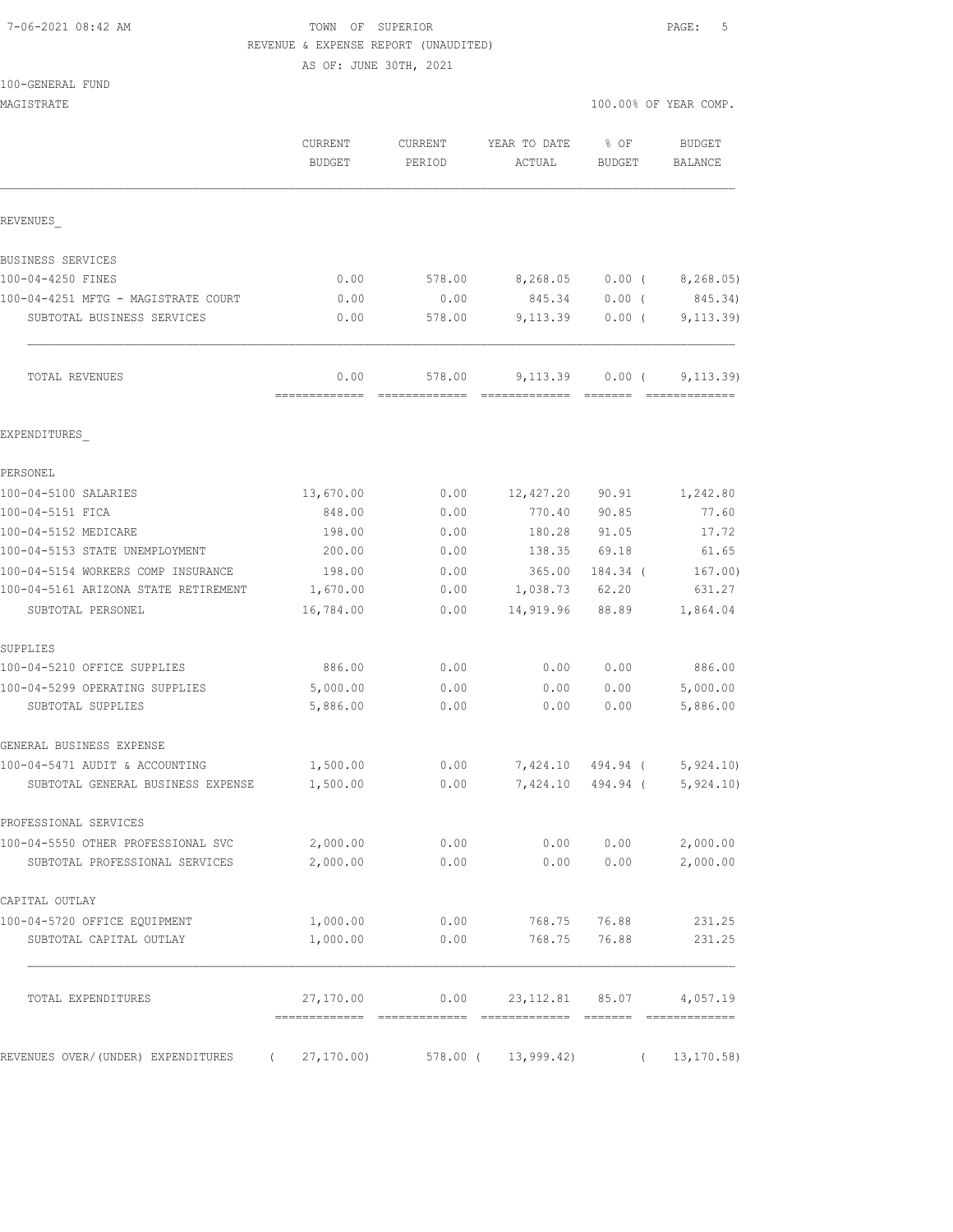## 7-06-2021 08:42 AM TOWN OF SUPERIOR PAGE: 6 REVENUE & EXPENSE REPORT (UNAUDITED)

AS OF: JUNE 30TH, 2021

# 100-GENERAL FUND

ADMIN/TOWN CLERK 100.00% OF YEAR COMP.

|                                                            | <b>CURRENT</b><br><b>BUDGET</b> | <b>CURRENT</b><br>PERIOD | YEAR TO DATE<br>ACTUAL             | % OF<br>BUDGET  | <b>BUDGET</b><br>BALANCE |
|------------------------------------------------------------|---------------------------------|--------------------------|------------------------------------|-----------------|--------------------------|
| REVENUES                                                   |                                 |                          |                                    |                 |                          |
| BUSINESS SERVICES                                          |                                 |                          |                                    |                 |                          |
| 100-05-4240 ADMIN FEES (FAX/COPY/NOTARY)                   | 0.00                            | 30.50                    | 403.25                             | $0.00$ (        | 403.25                   |
| SUBTOTAL BUSINESS SERVICES                                 | 0.00                            | 30.50                    | 403.25                             | 0.00(           | 403.25                   |
| GRANTS                                                     |                                 |                          |                                    |                 |                          |
| 100-05-4600 ADMIN RENUE                                    | 0.00                            | 200.00                   | 200.00                             | $0.00$ (        | 200.00)                  |
| 100-05-4601 CC CONVENIENCE FEE                             | 0.00                            | 203.00                   | 1,095.13                           | $0.00$ (        | 1,095.13                 |
| SUBTOTAL GRANTS                                            | 0.00                            | 403.00                   | 1,295.13                           | $0.00$ (        | 1, 295.13)               |
| TOTAL REVENUES                                             | 0.00                            | 433.50                   | 1,698.38                           | $0.00$ (        | 1,698.38)                |
| EXPENDITURES                                               |                                 |                          |                                    |                 |                          |
| PERSONEL                                                   |                                 |                          |                                    |                 |                          |
| 100-05-5100 SALARIES                                       | 101,255.00                      | 0.00                     | 92,055.00 90.91                    |                 | 9,200.00                 |
| 100-05-5101 OVERTIME                                       | 0.00                            | 0.00                     | 1,184.40                           | $0.00$ (        | 1,184.40)                |
| 100-05-5151 FICA                                           | 6, 278.00                       | 0.00                     | 5,585.20                           | 88.96           | 692.80                   |
| 100-05-5152 MEDICARE                                       | 1,468.00                        | 0.00                     | 1,306.19                           | 88.98           | 161.81                   |
| 100-05-5153 STATE UNEMPLOYMENT                             | 160.00                          | 0.00                     | 238.93                             | $149.33$ (      | 78.93)                   |
| 100-05-5154 WORKERS COMP INSURANCE                         | 262.00                          | 0.00                     | 382.00                             | $145.80$ (      | 120.00)                  |
| 100-05-5161 ARIZONA STATE RETIREMENT                       | 12,373.00                       | 0.00                     | 11,393.82                          | 92.09           | 979.18                   |
| 100-05-5162 LIFE INSURANCE                                 | 193.00                          | 0.00                     | 286.35                             | 148.37 (        | 93.35)                   |
| 100-05-5163 HEALTH INSURANCE                               | 12,325.00                       | 2,622.00                 | 16,634.90                          | 134.97 (        | 4,309.90)                |
| 100-05-5164 DENTAL INSURANCE                               | 910.00                          | 0.00                     | 1,070.48                           | 117.64 (        | 160.48)                  |
| SUBTOTAL PERSONEL                                          | 135,224.00                      | 2,622.00                 | 130, 137.27                        | 96.24           | 5,086.73                 |
| SUPPLIES                                                   |                                 |                          |                                    |                 |                          |
| 100-05-5210 OFFICE SUPPLIES                                | 10,000.00                       | 678.26                   | 8,758.64                           | 87.59           | 1,241.36                 |
| 100-05-5299 OPERATING SUPPLIES                             | 5,000.00                        |                          | 367.84 7,479.09 149.58 ( 2,479.09) |                 |                          |
| SUBTOTAL SUPPLIES                                          | 15,000.00                       | 1,046.10                 | 16,237.73                          |                 | $108.25$ ( 1,237.73)     |
| UTILITIES                                                  |                                 |                          |                                    |                 |                          |
| 100-05-5310 ELECTRICITY                                    | 18,910.00                       |                          | 1,811.17 18,001.19                 | 95.19           | 908.81                   |
| 100-05-5320 GAS                                            | 1,200.00                        | 131.82                   | 2,099.82                           | 174.99 (        | 899.82)                  |
| 100-05-5350 TELEPHONE                                      | 4,000.00                        | 310.72                   | 3,593.95                           | 89.85           | 406.05                   |
| 100-05-5360 WATER                                          | 2,300.00                        | 110.87                   | 1,325.55                           | 57.63           | 974.45                   |
| 100-05-5380 SECURITY                                       | 1,230.00                        | 0.00                     | 480.00                             | 39.02           | 750.00                   |
| SUBTOTAL UTILITIES                                         | 27,640.00                       | 2,364.58                 |                                    | 25,500.51 92.26 | 2,139.49                 |
| GENERAL BUSINESS EXPENSE                                   |                                 |                          |                                    |                 |                          |
| 100-05-5410 ADVERTISING                                    | 6,000.00                        |                          | 161.62 ( 5,108.53) 85.14-          |                 | 11, 108.53               |
| 100-05-5420 DUES & SUBSCRIPTIONS                           | 9,000.00                        | 1,339.44                 | 11,028.22                          | 122.54 (        | 2,028.22)                |
| 100-05-5425 CONFERENCES & TRAINING<br>100-05-5430 PRINTING | 0.00<br>5,120.00                | 506.93                   | 1,535.64<br>1,625.86               | 0.00(           | 1, 535.64)               |
| 100-05-5440 ELECTIONS                                      | 5,000.00                        | 100.16<br>0.00           | 2,133.79                           | 31.76<br>42.68  | 3,494.14<br>2,866.21     |
|                                                            |                                 |                          |                                    |                 |                          |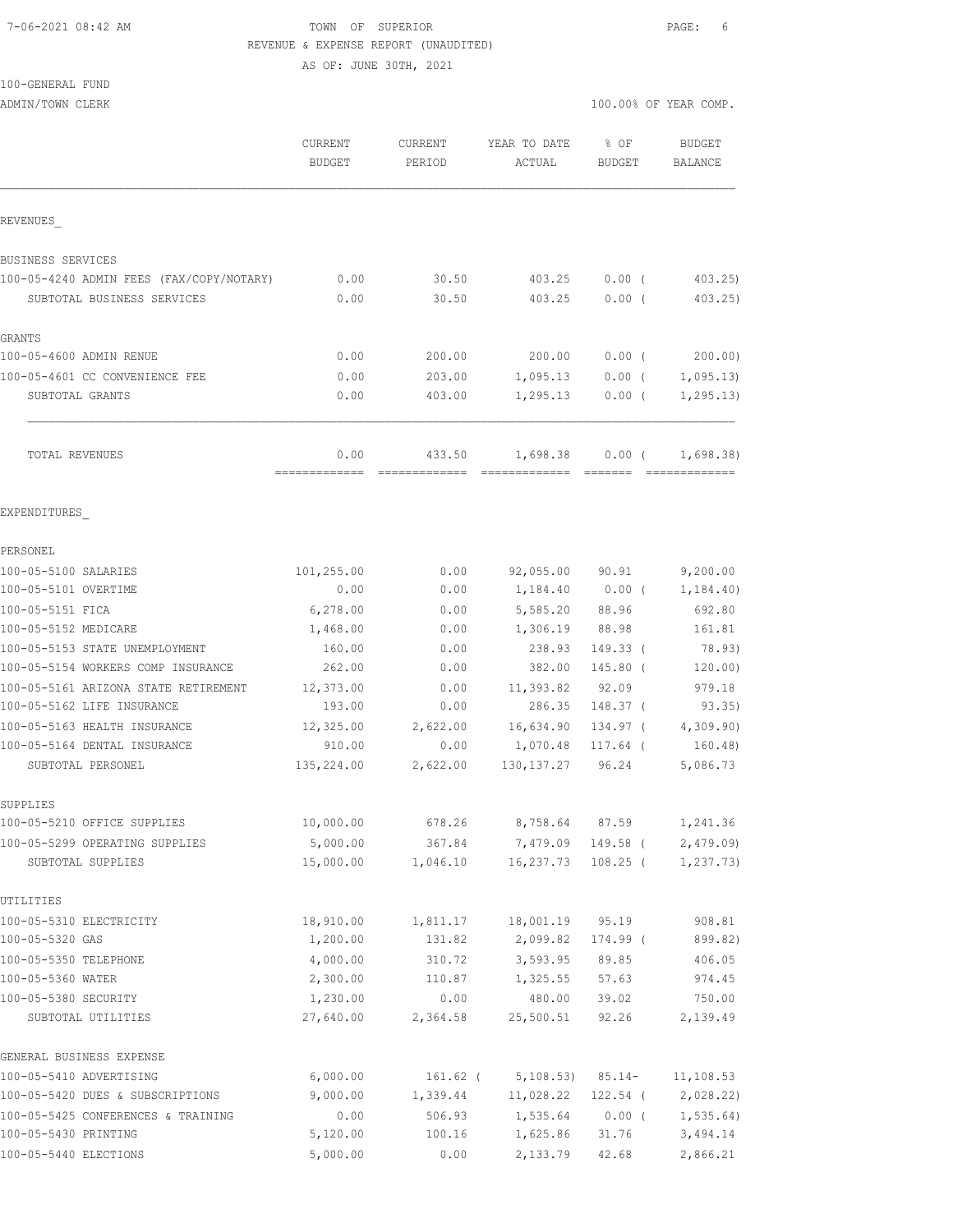#### 7-06-2021 08:42 AM TOWN OF SUPERIOR PAGE: 7 REVENUE & EXPENSE REPORT (UNAUDITED)

AS OF: JUNE 30TH, 2021

# 100-GENERAL FUND

ADMIN/TOWN CLERK 100.00% OF YEAR COMP.

|                                                | CURRENT<br><b>BUDGET</b>    | CURRENT<br>PERIOD | YEAR TO DATE<br>ACTUAL | % OF<br><b>BUDGET</b>    | <b>BUDGET</b><br>BALANCE |
|------------------------------------------------|-----------------------------|-------------------|------------------------|--------------------------|--------------------------|
| 100-05-5460 POSTAGE                            | 6,000.00                    | 26.35             | 2,379.47               | 39.66                    | 3,620.53                 |
| 100-05-5471 AUDIT & ACCOUNTING                 | 0.00                        | 0.00              | 1,324.10               | $0.00$ (                 | 1,324.10)                |
| 100-05-5480 GENERAL INSURANCE                  | 12,820.00                   | 0.00              | 17,330.02              | $135.18$ (               | 4, 510.02                |
| 100-05-5491 FINANCE/BANK FEES                  | 3,000.00                    | 17.02             | 4,984.67               | $166.16$ (               | 1,984.67                 |
| SUBTOTAL GENERAL BUSINESS EXPENSE              | 46,940.00                   | 2,151.52          | 37, 233.24             | 79.32                    | 9,706.76                 |
| PROFESSIONAL SERVICES                          |                             |                   |                        |                          |                          |
| 100-05-5520 CONTRACT                           | 0.00                        | 600.00            |                        | 17,075.00 0.00 (         | 17,075.00)               |
| 100-05-5550 OTHER PROFESSIONAL SERVICES        | 2,000.00                    | 4,860.00          |                        | 83, 164. 94 4, 158. 25 ( | 81, 164. 94)             |
| 100-05-5590 AUDIT & ACCOUNTING                 | 1,545.00                    | 0.00              |                        | 0.00 0.00                | 1,545.00                 |
| SUBTOTAL PROFESSIONAL SERVICES                 | 3,545.00                    | 5,460.00          |                        | 100,239.94 2,827.64 (    | 96,694.94)               |
| REPAIR/MAINTENANCE                             |                             |                   |                        |                          |                          |
| 100-05-5640 AUTO & TRUCK REPAIRS               | 1,000.00                    | 0.00              | 231.27                 | 23.13                    | 768.73                   |
| 100-05-5641 GAS & OIL                          | 500.00                      | 29.37             | 308.22                 | 61.64                    | 191.78                   |
| SUBTOTAL REPAIR/MAINTENANCE                    | 1,500.00                    | 29.37             | 539.49                 | 35.97                    | 960.51                   |
| CAPITAL OUTLAY                                 |                             |                   |                        |                          |                          |
| 100-05-5710 BUILDING                           | 9,000.00                    | 333.33            | 3,999.96               | 44.44                    | 5,000.04                 |
| 100-05-5720 OFFICE EOUIPMENT                   | 5,000.00                    | 0.00              | 4,308.05               | 86.16                    | 691.95                   |
| 100-05-5780 COMPUTER/INCODE SOFTWARE           | 32,539.00                   | 0.00              | 10,890.27              | 33.47                    | 21,648.73                |
| SUBTOTAL CAPITAL OUTLAY                        | 46,539.00                   | 333.33            | 19,198.28              | 41.25                    | 27,340.72                |
| DEBT SERVICE                                   |                             |                   |                        |                          |                          |
| 100-05-5900 DEBT SERVICE:<br>PRINCIPAL         | 0.00                        | 234.71            | 2,458.91               | $0.00$ (                 | 2,458.91)                |
| 100-05-5901 DEBT SERVCE INTEREST               | 0.00                        | 6.93              | 199.20                 | 0.00(                    | 199.20                   |
| SUBTOTAL DEBT SERVICE                          | 0.00                        | 241.64            | 2,658.11               | $0.00$ (                 | 2,658.11)                |
| TOTAL EXPENDITURES                             | 276,388.00<br>============= | 14,248.54         | 331,744.57             | $120.03$ (               | 55, 356.57               |
| REVENUES OVER/(UNDER) EXPENDITURES<br>$\left($ | 276,388.00)(                | $13,815.04$ (     | 330,046.19)            |                          | 53,658.19                |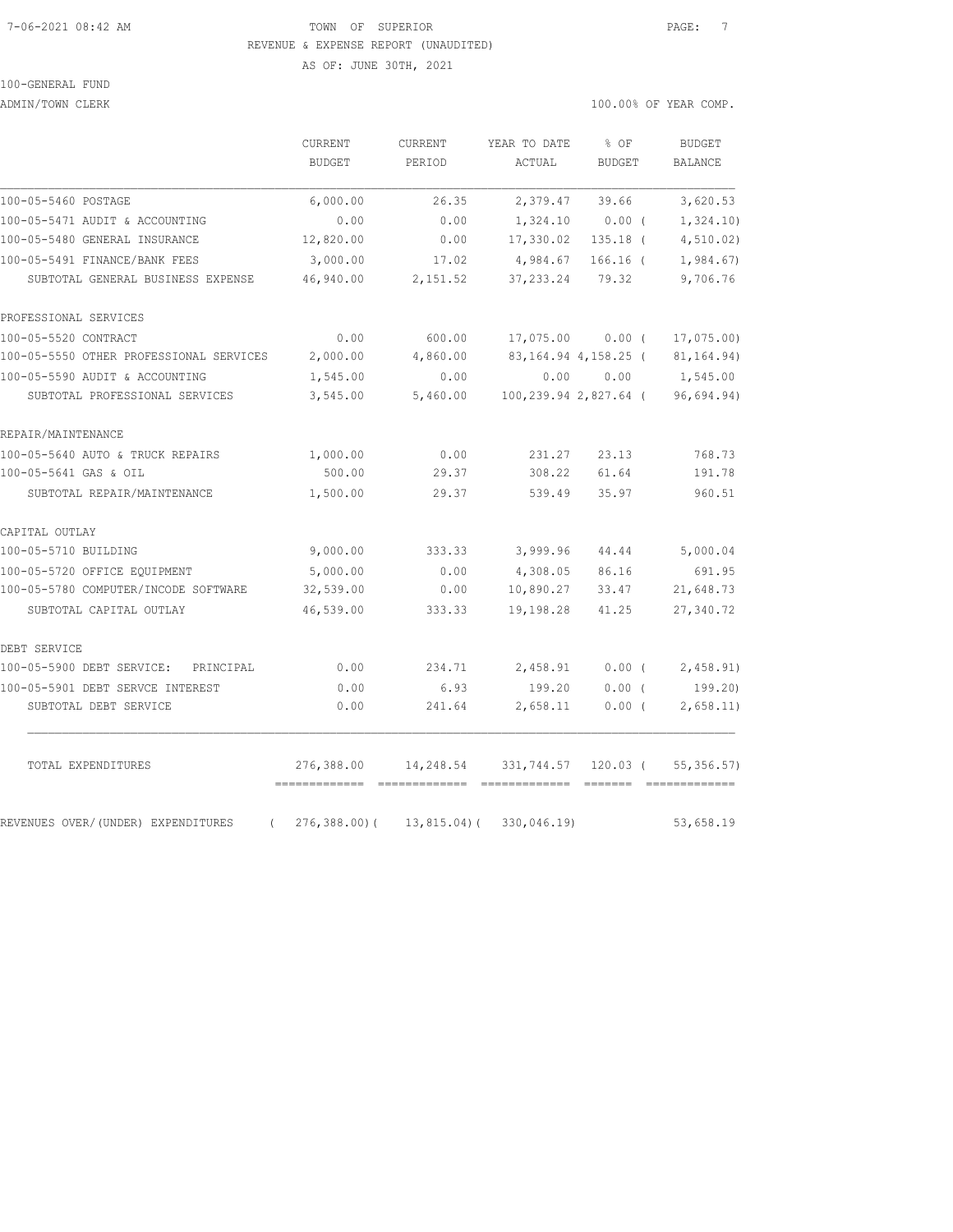| 7-06-2021 08:42 AM                                                  | TOWN OF SUPERIOR<br>REVENUE & EXPENSE REPORT (UNAUDITED) |                   |                                                     |                                   | PAGE:<br>8            |  |
|---------------------------------------------------------------------|----------------------------------------------------------|-------------------|-----------------------------------------------------|-----------------------------------|-----------------------|--|
|                                                                     | AS OF: JUNE 30TH, 2021                                   |                   |                                                     |                                   |                       |  |
| 100-GENERAL FUND                                                    |                                                          |                   |                                                     |                                   |                       |  |
| FINANCE                                                             |                                                          |                   |                                                     |                                   | 100.00% OF YEAR COMP. |  |
|                                                                     | CURRENT<br><b>BUDGET</b>                                 | CURRENT<br>PERIOD | YEAR TO DATE<br>ACTUAL                              | $\frac{1}{2}$ OF<br><b>BUDGET</b> | BUDGET<br>BALANCE     |  |
| REVENUES                                                            |                                                          |                   |                                                     |                                   |                       |  |
| GRANTS                                                              |                                                          |                   |                                                     |                                   |                       |  |
|                                                                     |                                                          |                   |                                                     |                                   |                       |  |
| EXPENDITURES                                                        |                                                          |                   |                                                     |                                   |                       |  |
| PERSONEL                                                            |                                                          |                   |                                                     |                                   |                       |  |
| 100-06-5164 DENTAL INSURANCE                                        | 0.00                                                     | $0.00$ (          | 33.20)                                              | 0.00                              | 33.20                 |  |
| SUBTOTAL PERSONEL                                                   | 0.00                                                     | $0.00$ (          | 33.20                                               | 0.00                              | 33.20                 |  |
| SUPPLIES                                                            |                                                          |                   |                                                     |                                   |                       |  |
| 100-06-5299 OPERATING SUPPLIES                                      | 0.00                                                     | 736.36            |                                                     | 5,675.25 0.00 (                   | 5,675.25              |  |
| SUBTOTAL SUPPLIES                                                   | 0.00                                                     | 736.36            |                                                     | $5,675.25$ 0.00 (                 | 5,675.25              |  |
| UTILITIES                                                           |                                                          |                   |                                                     |                                   |                       |  |
| GENERAL BUSINESS EXPENSE                                            |                                                          |                   |                                                     |                                   |                       |  |
| 100-06-5471 AUDIT & ACCOUNTING                                      | 0.00                                                     | 0.00              |                                                     | $1,324.10$ 0.00 (                 | 1,324.10)             |  |
| 100-06-5480 GENERAL INSURANCE                                       | 12,820.00                                                | 0.00              | 0.00                                                | 0.00                              | 12,820.00             |  |
| 100-06-5491 FINANCE/BANK FEES                                       | 9,100.00                                                 | 825.15            | 8,217.82                                            | 90.31                             | 882.18                |  |
| SUBTOTAL GENERAL BUSINESS EXPENSE                                   | 21,920.00                                                | 825.15            |                                                     | 9,541.92 43.53                    | 12,378.08             |  |
| PROFESSIONAL SERVICES                                               |                                                          |                   |                                                     |                                   |                       |  |
| 100-06-5550 OTHER PROFESSIONAL SERVICES                             | 46,000.00                                                | 0.00              | 47,047.50 102.28 (                                  |                                   | 1,047.50)             |  |
| 100-06-5590 AUDIT & ACCOUNTING                                      | 1,545.00                                                 | 0.00              |                                                     | 0.00 0.00                         | 1,545.00              |  |
| SUBTOTAL PROFESSIONAL SERVICES                                      | 47,545.00                                                |                   | $0.00$ 47,047.50                                    | 98.95                             | 497.50                |  |
| CAPITAL OUTLAY                                                      |                                                          |                   |                                                     |                                   |                       |  |
| TOTAL EXPENDITURES                                                  |                                                          |                   | 69,465.00   1,561.51   62,231.47   89.59   7,233.53 |                                   |                       |  |
| REVENUES OVER/(UNDER) EXPENDITURES (69,465.00)(1,561.51)(62,231.47) |                                                          |                   |                                                     |                                   | 7,233.53)             |  |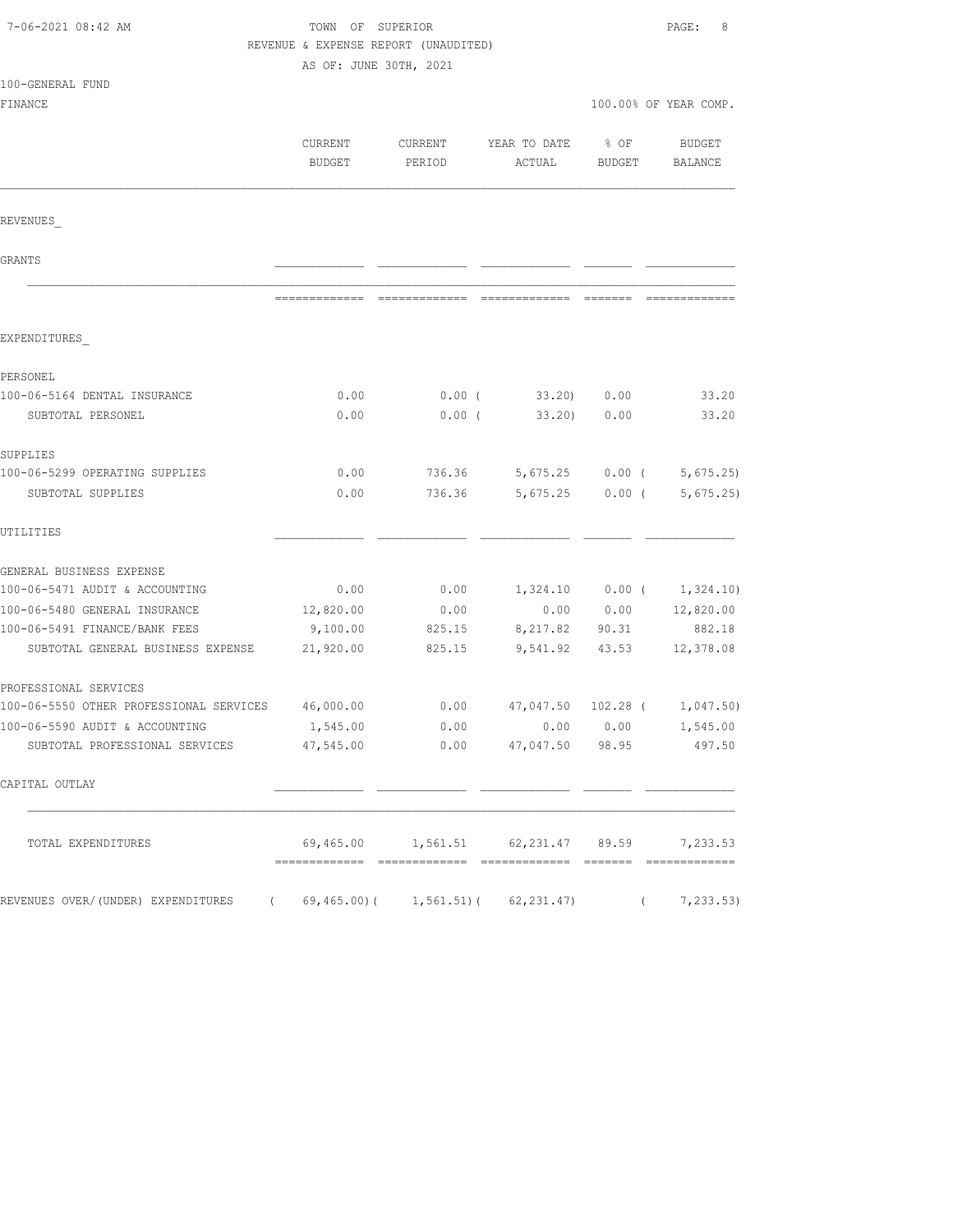### 7-06-2021 08:42 AM TOWN OF SUPERIOR PAGE: 9 REVENUE & EXPENSE REPORT (UNAUDITED)

AS OF: JUNE 30TH, 2021

### 100-GENERAL FUND

| POLICE                                                     |                          |                   |                        |                       | 100.00% OF YEAR COMP.    |
|------------------------------------------------------------|--------------------------|-------------------|------------------------|-----------------------|--------------------------|
|                                                            | CURRENT<br><b>BUDGET</b> | CURRENT<br>PERIOD | YEAR TO DATE<br>ACTUAL | % OF<br><b>BUDGET</b> | <b>BUDGET</b><br>BALANCE |
| REVENUES                                                   |                          |                   |                        |                       |                          |
| BUSINESS SERVICES                                          |                          |                   |                        |                       |                          |
| 100-07-4230 PD SERVICES-IMPOUND/FING PRI                   | 20,000.00                | 168.00            | 2,077.50               | 10.39                 | 17,922.50                |
| 100-07-4250 TRAFFIC FINES                                  | 14,000.00                | 1,438.81          | 18,108.69              | $129.35$ (            | 4,108.69)                |
| SUBTOTAL BUSINESS SERVICES                                 | 34,000.00                | 1,606.81          | 20,186.19              | 59.37                 | 13,813.81                |
| GRANTS                                                     |                          |                   |                        |                       |                          |
| 100-07-4600 REVENUE                                        | 0.00                     |                   | 4,094.64 4,594.64      |                       | $0.00$ ( $4,594.64$ )    |
| SUBTOTAL GRANTS                                            | 0.00                     | 4,094.64          | 4,594.64               | $0.00$ (              | 4,594.64)                |
| CONTRIBUTIONS                                              |                          |                   |                        |                       |                          |
| 100-07-4781 OFF DUTY VEHICLE USE                           | 0.00                     | 0.00              | 258.90                 | $0.00$ (              | 258.90                   |
| SUBTOTAL CONTRIBUTIONS                                     | 0.00                     | 0.00              | 258.90                 | 0.00(                 | 258.90)                  |
| TOTAL REVENUES                                             | 34,000.00                | 5,701.45          | 25,039.73              | 73.65                 | 8,960.27                 |
| EXPENDITURES                                               |                          |                   |                        |                       |                          |
| PERSONEL                                                   |                          |                   |                        |                       |                          |
| 100-07-5100 SALARIES                                       | 442,447.00               | 0.00              | 440,056.23             | 99.46                 | 2,390.77                 |
| 100-07-5101 OVERTIME                                       | 30,000.00                | 0.00              | 35,909.51              | 119.70 (              | 5,909.51)                |
| 100-07-5151 FICA                                           | 3,799.00                 | 0.00              | 2,737.47               | 72.06                 | 1,061.53                 |
| 100-07-5152 MEDICARE                                       | 6,232.00                 | 0.00              | 6,572.21               | $105.46$ (            | 340.21)                  |
| 100-07-5153 STATE UNEMPLOYMENT                             | 626.00                   | 0.00              | 1,134.91               | 181.30 (              | 508.91)                  |
| 100-07-5154 WORKERS COMP INSURANCE                         | 24,710.00                | 0.00              | 33,098.00              | 133.95 (              | 8,388.00)                |
| 100-07-5160 PUBLIC SAFETY RETIREMENT                       | 76,594.00                | 10,623.36         | 127,245.27             | $166.13$ (            | 50,651.27)               |
| 100-07-5161 ARIZONA STATE RETIREMENT                       | 0.00                     | 0.00              | 4,473.64               | $0.00$ (              | 4,473.64)                |
| 100-07-5162 LIFE INSURANCE<br>100-07-5163 HEALTH INSURANCE | 683.00<br>75,731.00      | 0.00<br>6,085.63  | 815.15<br>74,429.85    | $119.35$ (<br>98.28   | 132.15)<br>1,301.15      |
| 100-07-5164 DENTAL INSURANCE                               | 3,221.00                 | 0.00              | 3,042.78               | 94.47                 | 178.22                   |
| SUBTOTAL PERSONEL                                          | 664,043.00               | 16,708.99         | 729,515.02             | $109.86$ (            | 65, 472.02)              |
| SUPPLIES                                                   |                          |                   |                        |                       |                          |
| 100-07-5210 OFFICE SUPPLIES                                | 0.00                     | 0.00              | 2,961.51               | $0.00$ (              | 2,961.51)                |
| 100-07-5227 K9 FOOD & MEDICAL SUPPLIES                     | 2,000.00                 | 1,840.27          | 5,944.22               | 297.21 (              | 3,944.22)                |
| 100-07-5299 OPERATING SUPPLIES                             | 4,000.00                 | 84.65             | 1,525.53               | 38.14                 | 2,474.47                 |
| SUBTOTAL SUPPLIES                                          | 6,000.00                 | 1,924.92          | 10,431.26              | $173.85$ (            | 4,431.26)                |
| UTILITIES                                                  |                          |                   |                        |                       |                          |
| 100-07-5310 ELECTRICITY                                    | 4,900.00                 | 0.00              | 332.20                 | 6.78                  | 4,567.80                 |
| 100-07-5320 GAS                                            | 200.00                   | 0.00              | 0.00                   | 0.00                  | 200.00                   |
| 100-07-5350 TELEPHONE                                      | 14,000.00                | 747.37            | 17,645.19              | $126.04$ (            | 3,645.19                 |

100-07-5360 WATER 1,000.00 152.78 2,000.96 200.10 ( 1,000.96) SUBTOTAL UTILITIES 20,100.00 900.15 19,978.35 99.39 121.65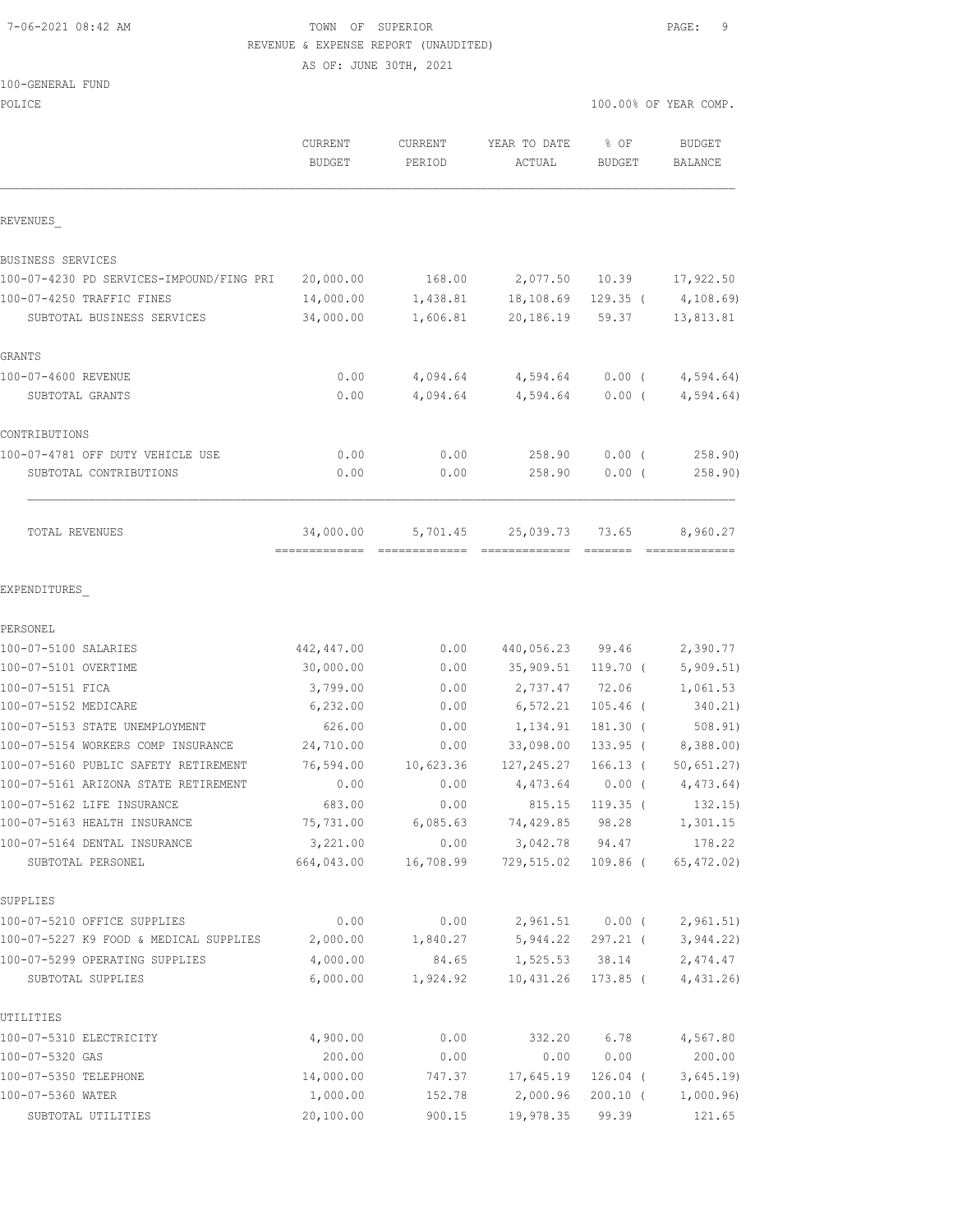### 7-06-2021 08:42 AM TOWN OF SUPERIOR PAGE: 10 REVENUE & EXPENSE REPORT (UNAUDITED)

AS OF: JUNE 30TH, 2021

100-GENERAL FUND

POLICE 100.00% OF YEAR COMP.

|                                                | <b>CURRENT</b><br><b>BUDGET</b> | <b>CURRENT</b><br>PERIOD | YEAR TO DATE<br>ACTUAL                    | $8$ OF<br><b>BUDGET</b> | <b>BUDGET</b><br><b>BALANCE</b> |
|------------------------------------------------|---------------------------------|--------------------------|-------------------------------------------|-------------------------|---------------------------------|
| GENERAL BUSINESS EXPENSE                       |                                 |                          |                                           |                         |                                 |
| 100-07-5410 ADVERTISING                        | 500.00                          | 0.00                     | 0.00                                      | 0.00                    | 500.00                          |
| 100-07-5420 DUES & SUBSCRIPTIONS               | 1,000.00                        | 0.00                     | 550.00                                    | 55.00                   | 450.00                          |
| 100-07-5425 CONFERENCES & TRAINING             | 0.00                            | $0.00$ (                 | 310.00)                                   | 0.00                    | 310.00                          |
| 100-07-5430 PRINTING                           | 600.00                          | 0.00                     | 72.16                                     | 12.03                   | 527.84                          |
| 100-07-5460 POSTAGE                            | 500.00                          | 0.00                     | 841.24                                    | $168.25$ (              | 341.24)                         |
| 100-07-5471 AUDIT & ACCOUNTING                 | 1,545.00                        | 0.00                     | 1,324.10                                  | 85.70                   | 220.90                          |
| 100-07-5480 GENERAL INSURANCE                  | 12,820.00                       | 0.00                     | 14,550.02                                 | $113.49$ (              | 1,730.02                        |
| SUBTOTAL GENERAL BUSINESS EXPENSE              | 16,965.00                       | 0.00                     | 17,027.52                                 | $100.37$ (              | 62, 52)                         |
| PROFESSIONAL SERVICES                          |                                 |                          |                                           |                         |                                 |
| 100-07-5520 CONTRACTUAL SERVICES               | 75,000.00                       | 0.00                     | 80,390.84                                 | $107.19$ (              | 5,390.84)                       |
| 100-07-5530 Animal Control                     | 17,112.00                       | 508.16                   | 3,299.49                                  | 19.28                   | 13,812.51                       |
| 100-07-5550 OTHER PROFESSIONAL SERVICES        | 2,000.00                        | 1,050.00                 | 3,804.68                                  |                         | 190.23 ( 1,804.68)              |
| SUBTOTAL PROFESSIONAL SERVICES                 | 94,112.00                       | 1,558.16                 | 87,495.01                                 | 92.97                   | 6,616.99                        |
| REPAIR/MAINTENANCE                             |                                 |                          |                                           |                         |                                 |
| 100-07-5610 PARK & BLDG IMPROVEMENTS           | 0.00                            | 0.00                     | 30,848.02 0.00 (                          |                         | 30,848.02)                      |
| 100-07-5640 AUTO & TRUCK REPAIRS               | 0.00                            | 0.00                     | 429.82                                    | 0.00(                   | 429.82)                         |
| 100-07-5641 GAS & OIL                          | 21,884.00                       | 2,503.80                 | 22,092.01                                 | $100.95$ (              | 208.01)                         |
| 100-07-5642 TIRES & TUBES                      | 0.00                            | $0.00$ (                 | 668.00)                                   | 0.00                    | 668.00                          |
| SUBTOTAL REPAIR/MAINTENANCE                    | 21,884.00                       | 2,503.80                 | 52,701.85                                 | 240.82 (                | 30,817.85)                      |
| CAPITAL OUTLAY                                 |                                 |                          |                                           |                         |                                 |
| 100-07-5710 BUILDING                           | 0.00                            | 4,830.00                 | 56,703.34                                 | $0.00$ (                | 56,703.34)                      |
| 100-07-5720 OFFICE EQUIPMENT                   | 0.00                            | 0.00                     | 83.37                                     | $0.00$ (                | 83.37)                          |
| SUBTOTAL CAPITAL OUTLAY                        | 0.00                            | 4,830.00                 | 56,786.71                                 | $0.00$ (                | 56,786.71)                      |
| TOTAL EXPENDITURES                             | 823,104.00                      |                          | 28,426.02 973,935.72 118.32 ( 150,831.72) |                         |                                 |
| REVENUES OVER/(UNDER) EXPENDITURES<br>$\left($ | 789,104.00)(                    |                          | 22,724.57) ( 948,895.99)                  |                         | 159,791.99                      |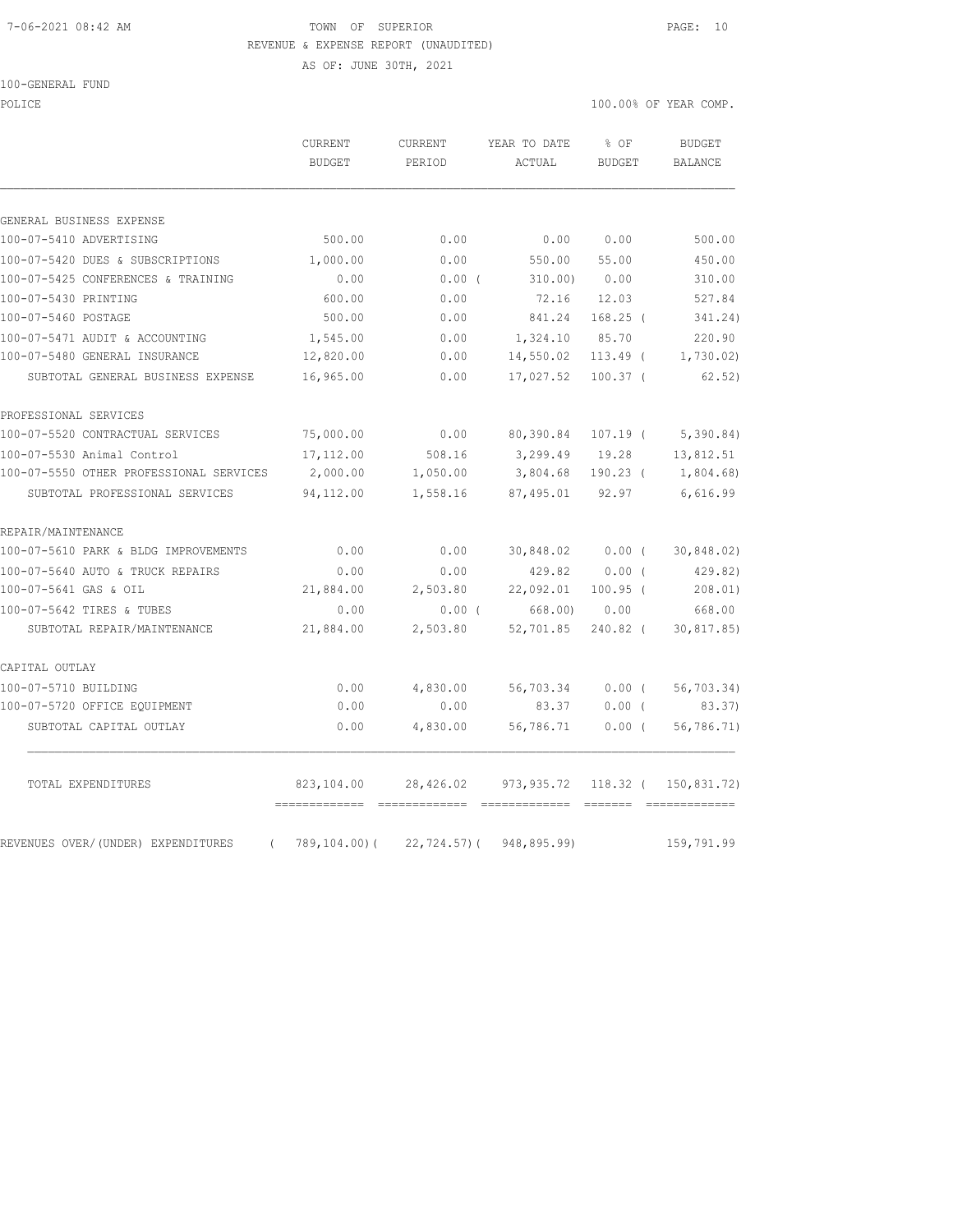#### 7-06-2021 08:42 AM TOWN OF SUPERIOR PAGE: 11 REVENUE & EXPENSE REPORT (UNAUDITED)

AS OF: JUNE 30TH, 2021

### 100-GENERAL FUND

|                                       | CURRENT<br><b>BUDGET</b> | <b>CURRENT</b><br>PERIOD | YEAR TO DATE<br>ACTUAL    | % OF<br><b>BUDGET</b> | <b>BUDGET</b><br><b>BALANCE</b> |
|---------------------------------------|--------------------------|--------------------------|---------------------------|-----------------------|---------------------------------|
| REVENUES                              |                          |                          |                           |                       |                                 |
| BUSINESS SERVICES                     |                          |                          |                           |                       |                                 |
| 100-08-4240 FEES                      | 0.00                     | 0.00                     | 7.00                      | 0.00(                 | 7.00)                           |
| SUBTOTAL BUSINESS SERVICES            | 0.00                     | 0.00                     | 7.00                      | 0.00(                 | 7.00)                           |
| GRANTS                                |                          |                          |                           |                       |                                 |
| 100-08-4600 FIRE DEPT REVENUE         | 0.00                     | 3,879.67                 | 3,879.67                  | $0.00$ (              | 3,879.67)                       |
| 100-08-4601 PUBLIC EDUCATION          | 0.00                     | 500.00                   | 500.00                    | 0.00(                 | 500.00                          |
| SUBTOTAL GRANTS                       | 0.00                     | 4,379.67                 | 4,379.67                  | $0.00$ (              | 4,379.67)                       |
| CONTRIBUTIONS                         |                          |                          |                           |                       |                                 |
| <b>TOTAL REVENUES</b>                 | 0.00<br>-------------    | 4,379.67                 | 4,386.67<br>============= | 0.00(                 | 4,386.67                        |
| EXPENDITURES                          |                          |                          |                           |                       |                                 |
| PERSONEL                              |                          |                          |                           |                       |                                 |
| 100-08-5100 SALARIES                  | 66,880.00                | 228.26                   | 58,151.54                 | 86.95                 | 8,728.46                        |
| 100-08-5101 OVERTIME                  | 4,500.00                 | 0.00                     | 7,096.09                  | 157.69 (              | 2,596.09                        |
| 100-08-5151 FICA                      | 4,213.00                 | 0.00                     | 3,433.79                  | 81.50                 | 779.21                          |
| 100-08-5152 MEDICARE                  | 985.00                   | 0.00                     | 803.05                    | 81.53                 | 181.95                          |
| 100-08-5153 STATE UNEMPLOYMENT        | 186.00                   | 0.00                     | 213.05                    | $114.54$ (            | 27.05)                          |
| 100-08-5154 WORKERS COMP INSURANCE    | 4,018.00                 | 0.00                     | 0.00                      | 0.00                  | 4,018.00                        |
| 100-08-5160 PUBLIC SAFETY RETIREMENT  | 9,055.00                 | 788.00                   | 10,330.28                 | 114.08 (              | 1, 275.28                       |
| 100-08-5162 LIFE INSURANCE            | 113.00                   | 0.00                     | 156.37                    | 138.38 (              | 43.37)                          |
| 100-08-5163 HEALTH INSURANCE          | 6, 163.00                | 764.34                   | 9,044.69                  | 146.76 (              | 2,881.69                        |
| 100-08-5164 DENTAL INSURANCE          | 531.00                   | 0.00                     | 457.81                    | 86.22                 | 73.19                           |
| SUBTOTAL PERSONEL                     | 96,644.00                | 1,780.60                 | 89,686.67                 | 92.80                 | 6, 957.33                       |
| SUPPLIES                              |                          |                          |                           |                       |                                 |
| 100-08-5210 OFFICE SUPPLIES           | 250.00                   | 0.00                     | 280.80                    | 112.32 (              | 30.80)                          |
| 100-08-5215 PUBLIC EDUCATION          | 1,200.00                 | 609.00                   | 1,407.63                  | 117.30 (              | 207.63)                         |
| 100-08-5225 SAFETY SUPPLIES/EQUIPMENT | 0.00                     | 0.00                     | 2,257.76                  |                       | $0.00$ ( $2,257.76$ )           |
| 100-08-5299 OPERATING SUPPLIES        | 3,000.00                 | 39.72                    | 625.70                    | 20.86                 | 2,374.30                        |
| SUBTOTAL SUPPLIES                     | 4,450.00                 | 648.72                   | 4,571.89                  | $102.74$ (            | 121.89)                         |
| UTILITIES                             |                          |                          |                           |                       |                                 |
| 100-08-5310 ELECTRICITY               | 2,783.00                 | 95.11                    | 2,409.38                  | 86.57                 | 373.62                          |
| 100-08-5320 GAS                       | 0.00                     | 0.00                     | 99.50                     | $0.00$ (              | 99.50)                          |
| 100-08-5350 TELEPHONE                 | 1,163.00                 | 137.35                   | 1,354.60                  | $116.47$ (            | 191.60)                         |
| 100-08-5360 WATER                     | 811.00                   | 48.62                    | 941.92                    | $116.14$ (            | 130.92)                         |
| SUBTOTAL UTILITIES                    | 4,757.00                 | 281.08                   | 4,805.40                  | $101.02$ (            | 48.40)                          |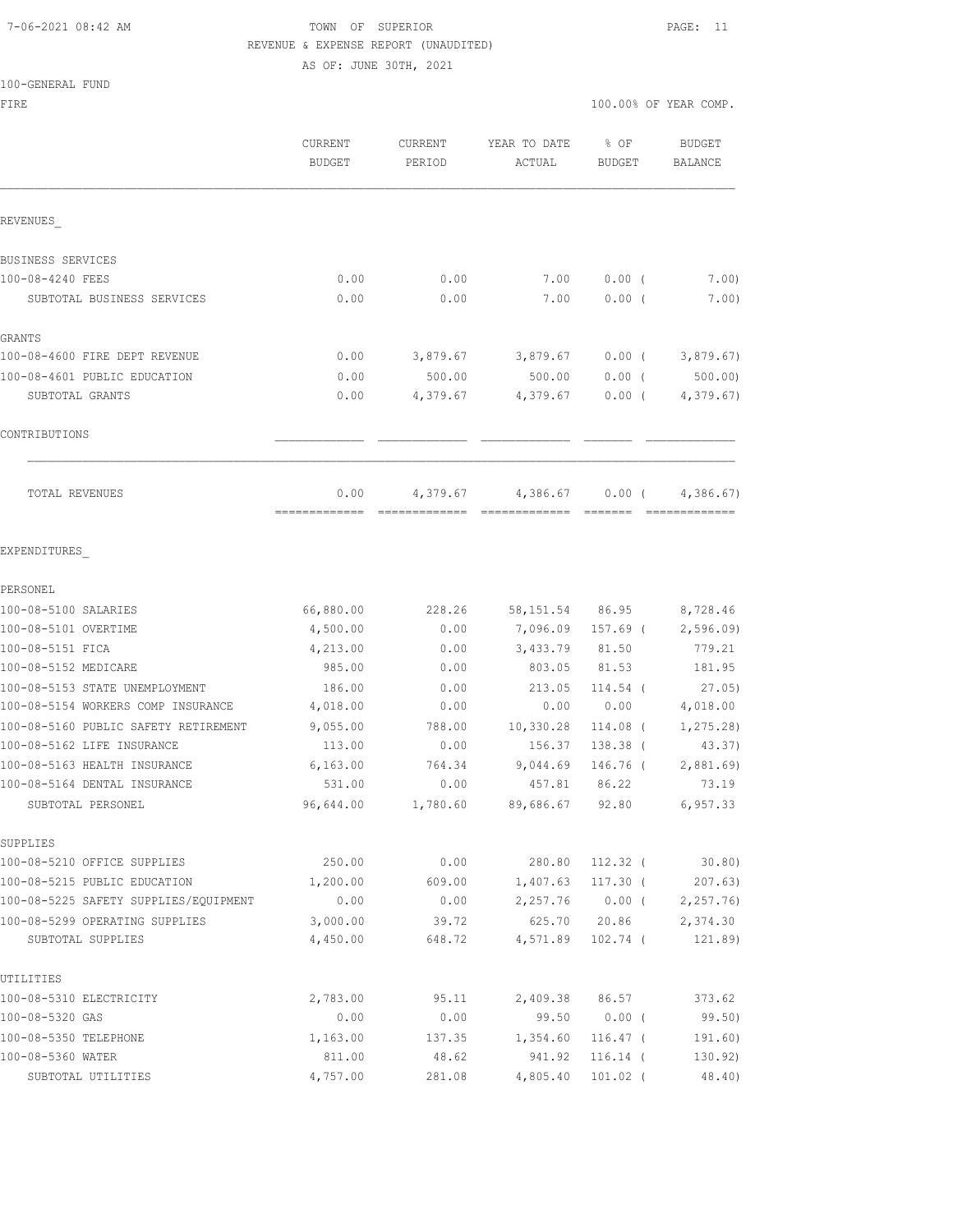### 7-06-2021 08:42 AM TOWN OF SUPERIOR PAGE: 12 REVENUE & EXPENSE REPORT (UNAUDITED)

AS OF: JUNE 30TH, 2021

100-GENERAL FUND

| FIRE                                             |                                           |                                    |                                                                                                                                                                                                                                                                                                                                                                                                                                                                                              |                  | 100.00% OF YEAR COMP. |  |  |
|--------------------------------------------------|-------------------------------------------|------------------------------------|----------------------------------------------------------------------------------------------------------------------------------------------------------------------------------------------------------------------------------------------------------------------------------------------------------------------------------------------------------------------------------------------------------------------------------------------------------------------------------------------|------------------|-----------------------|--|--|
|                                                  | CURRENT<br>BUDGET                         | CURRENT<br>PERIOD                  | YEAR TO DATE<br>ACTUAL                                                                                                                                                                                                                                                                                                                                                                                                                                                                       | $8$ OF<br>BUDGET | BUDGET<br>BALANCE     |  |  |
|                                                  |                                           |                                    |                                                                                                                                                                                                                                                                                                                                                                                                                                                                                              |                  |                       |  |  |
| GENERAL BUSINESS EXPENSE                         |                                           |                                    |                                                                                                                                                                                                                                                                                                                                                                                                                                                                                              |                  |                       |  |  |
| 100-08-5410 ADVERTISING                          | 100.00                                    | 0.00                               | 0.00                                                                                                                                                                                                                                                                                                                                                                                                                                                                                         | 0.00             | 100.00                |  |  |
| 100-08-5420 DUES & SUBSCRIPTIONS                 | 600.00                                    | 0.00                               | 75.00                                                                                                                                                                                                                                                                                                                                                                                                                                                                                        | 12.50            | 525.00                |  |  |
| 100-08-5430 PRINTING                             | 700.00                                    | 0.00                               | 0.00                                                                                                                                                                                                                                                                                                                                                                                                                                                                                         | 0.00             | 700.00                |  |  |
| 100-08-5460 POSTAGE                              | 400.00                                    | 0.00                               | 441.15                                                                                                                                                                                                                                                                                                                                                                                                                                                                                       | $110.29$ (       | 41.15)                |  |  |
| 100-08-5471 AUDIT                                | 1,545.00                                  | 0.00                               | 1,324.10                                                                                                                                                                                                                                                                                                                                                                                                                                                                                     | 85.70            | 220.90                |  |  |
| 100-08-5480 GENERAL INSURANCE                    | 6,410.00                                  | 0.00                               | 7,275.01                                                                                                                                                                                                                                                                                                                                                                                                                                                                                     | $113.49$ (       | 865.01                |  |  |
| SUBTOTAL GENERAL BUSINESS EXPENSE                | 9,755.00                                  | 0.00                               | 9,115.26                                                                                                                                                                                                                                                                                                                                                                                                                                                                                     | 93.44            | 639.74                |  |  |
| PROFESSIONAL SERVICES                            |                                           |                                    |                                                                                                                                                                                                                                                                                                                                                                                                                                                                                              |                  |                       |  |  |
| 100-08-5550 OTHER PROFESSIONAL SERVICES          | 15,000.00                                 | 0.00                               | 8,473.60                                                                                                                                                                                                                                                                                                                                                                                                                                                                                     | 56.49            | 6,526.40              |  |  |
| SUBTOTAL PROFESSIONAL SERVICES                   | 15,000.00                                 | 0.00                               | 8,473.60                                                                                                                                                                                                                                                                                                                                                                                                                                                                                     | 56.49            | 6,526.40              |  |  |
| REPAIR/MAINTENANCE                               |                                           |                                    |                                                                                                                                                                                                                                                                                                                                                                                                                                                                                              |                  |                       |  |  |
| 100-08-5641 GAS & OIL                            | 3,000.00                                  | 258.85                             | 1,921.00                                                                                                                                                                                                                                                                                                                                                                                                                                                                                     | 64.03            | 1,079.00              |  |  |
| SUBTOTAL REPAIR/MAINTENANCE                      | 3,000.00                                  | 258.85                             | 1,921.00                                                                                                                                                                                                                                                                                                                                                                                                                                                                                     | 64.03            | 1,079.00              |  |  |
| CAPITAL OUTLAY                                   |                                           |                                    |                                                                                                                                                                                                                                                                                                                                                                                                                                                                                              |                  |                       |  |  |
| 100-08-5720 OFFICE EQUIPMENT                     | 0.00                                      | 0.00                               | 163.19                                                                                                                                                                                                                                                                                                                                                                                                                                                                                       | 0.00(            | 163.19                |  |  |
| SUBTOTAL CAPITAL OUTLAY                          | 0.00                                      | 0.00                               | 163.19                                                                                                                                                                                                                                                                                                                                                                                                                                                                                       | 0.00(            | 163.19                |  |  |
| DEBT SERVICE                                     |                                           |                                    |                                                                                                                                                                                                                                                                                                                                                                                                                                                                                              |                  |                       |  |  |
| 100-08-5900 DEBT SVC- PRINCIPAL                  | 800.00                                    | 112.06                             | 1,174.73                                                                                                                                                                                                                                                                                                                                                                                                                                                                                     | $146.84$ (       | 374.73)               |  |  |
| 100-08-5901 DEBT SVC INTEREST                    | 400.00                                    | 3.26                               | 116.80                                                                                                                                                                                                                                                                                                                                                                                                                                                                                       | 29.20            | 283.20                |  |  |
| SUBTOTAL DEBT SERVICE                            | 1,200.00                                  | 115.32                             | 1,291.53                                                                                                                                                                                                                                                                                                                                                                                                                                                                                     | $107.63$ (       | 91.53)                |  |  |
| TOTAL EXPENDITURES                               | 134,806.00<br>------------- ------------- | 3,084.57                           | 120,028.54<br>$\begin{array}{cccccccccc} \multicolumn{2}{c}{{\color{red}c}} & \multicolumn{2}{c}{{\color{red}c}} & \multicolumn{2}{c}{{\color{red}c}} & \multicolumn{2}{c}{{\color{red}c}} & \multicolumn{2}{c}{{\color{red}c}} & \multicolumn{2}{c}{{\color{red}c}} & \multicolumn{2}{c}{{\color{red}c}} & \multicolumn{2}{c}{{\color{red}c}} & \multicolumn{2}{c}{{\color{red}c}} & \multicolumn{2}{c}{{\color{red}c}} & \multicolumn{2}{c}{{\color{red}c}} & \multicolumn{2}{c}{{\color{$ | 89.04            | 14,777.46             |  |  |
| REVENUES OVER/(UNDER) EXPENDITURES<br>$\sqrt{2}$ |                                           | 134,806.00) 1,295.10 ( 115,641.87) |                                                                                                                                                                                                                                                                                                                                                                                                                                                                                              | $\left($         | 19, 164.13)           |  |  |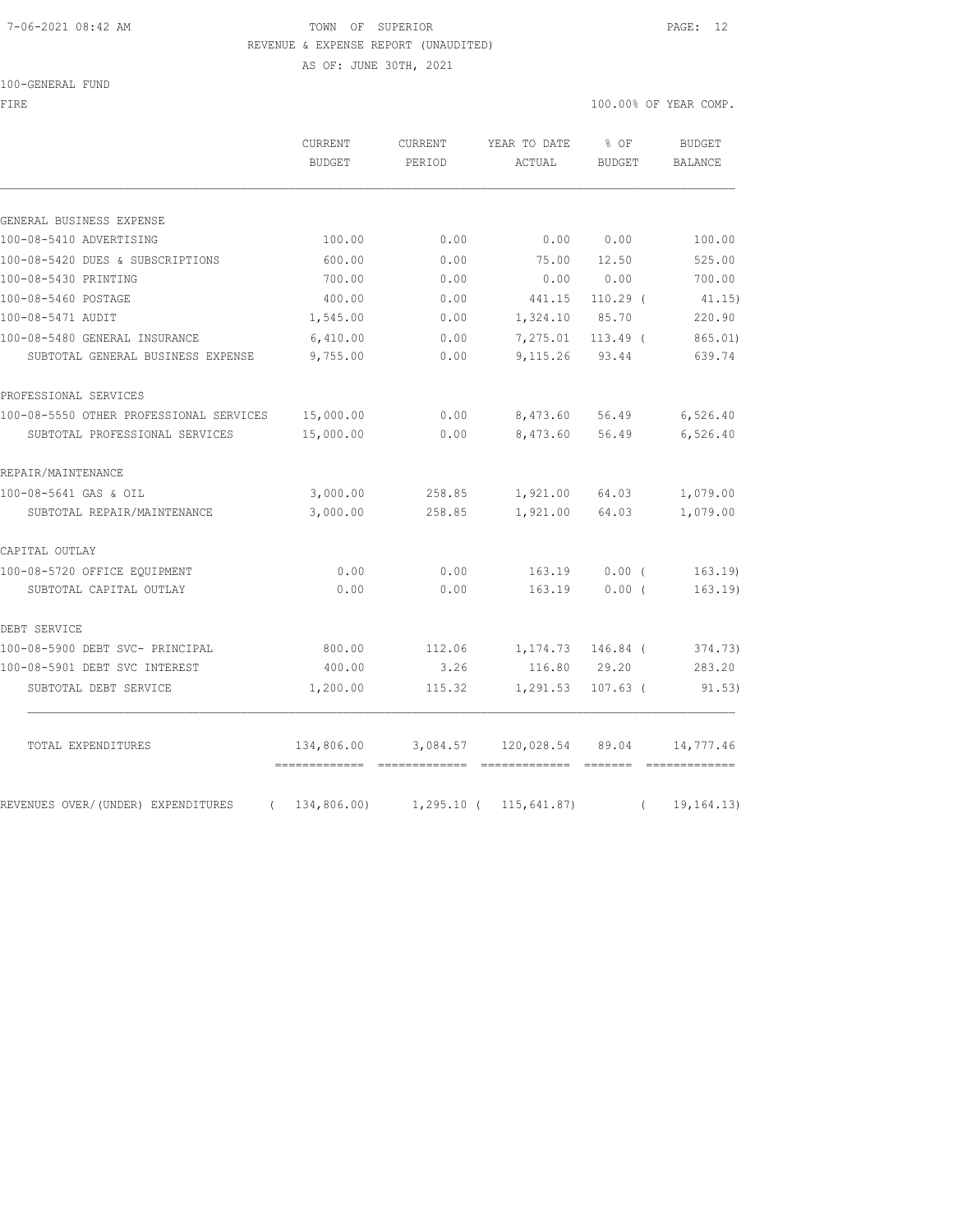# TOWN OF SUPERIOR **PAGE:** 13 REVENUE & EXPENSE REPORT (UNAUDITED)

AS OF: JUNE 30TH, 2021

100-GENERAL FUND

PW-STREETS/BLDG MAINT 100.00% OF YEAR COMP.

|                                                     | CURRENT<br><b>BUDGET</b> | CURRENT<br>PERIOD     | YEAR TO DATE<br>ACTUAL    | % OF<br><b>BUDGET</b>            | <b>BUDGET</b><br><b>BALANCE</b> |
|-----------------------------------------------------|--------------------------|-----------------------|---------------------------|----------------------------------|---------------------------------|
| REVENUES                                            |                          |                       |                           |                                  |                                 |
| <b>GRANTS</b>                                       |                          |                       |                           |                                  |                                 |
| MISCELLANEOUS                                       |                          |                       |                           |                                  |                                 |
| 100-09-4820 OTHER INCOME                            | 0.00                     | 0.00                  | 127.54                    | $0.00$ (                         | 127.54)                         |
| SUBTOTAL MISCELLANEOUS                              | 0.00                     | 0.00                  | 127.54                    | 0.00(                            | 127.54)                         |
| TOTAL REVENUES                                      | 0.00<br>-------------    | 0.00<br>============= | 127.54                    | 0.00(<br>$=$ $=$ $=$ $=$ $=$ $=$ | 127.54)<br>=============        |
| EXPENDITURES                                        |                          |                       |                           |                                  |                                 |
| PERSONEL                                            |                          |                       |                           |                                  |                                 |
| 100-09-5100 SALARIES                                | 66,993.00                | 0.00                  | 65, 344.57                | 97.54                            | 1,648.43                        |
| 100-09-5101 OVERTIME                                | 2,000.00                 | 0.00                  | 3,061.83                  | $153.09$ (                       | 1,061.83)                       |
| 100-09-5120 INMATE LABOR                            | 4,500.00                 | 0.00                  | 0.00                      | 0.00                             | 4,500.00                        |
| 100-09-5151 FICA                                    | 4,154.00                 | 0.00                  | 4,125.39                  | 99.31                            | 28.61                           |
| 100-09-5152 MEDICARE                                | 971.00                   | 0.00                  | 964.80                    | 99.36                            | 6.20                            |
| 100-09-5153 STATE UNEMPLOYMENT                      | 186.00                   | 0.00                  | 191.20                    | $102.80$ (                       | 5.20)                           |
| 100-09-5154 WORKERS COMP INSURANCE                  | 1,358.00                 | 0.00                  | 2,641.00                  | 194.48 (                         | 1,283.00                        |
| 100-09-5161 ARIZONA STATE RETIREMENT                | 8,162.00                 | 0.00                  | 9,655.52                  | $118.30$ (                       | 1,493.52)                       |
| 100-09-5162 LIFE INSURANCE                          | 84.00                    | 0.00                  | 387.10                    | 460.83 (                         | 303.10)                         |
| 100-09-5163 HEALTH INSURANCE                        | 9,230.00                 | 1,273.90              | 18,184.60                 | 197.02 (                         | 8,954.60)                       |
| 100-09-5164 DENTAL INSURANCE                        | 586.00                   | 0.00                  | 2,021.23                  | 344.92 (                         | 1,435.23                        |
| SUBTOTAL PERSONEL                                   | 98,224.00                | 1,273.90              | 106,577.24                | $108.50$ (                       | 8,353.24)                       |
| SUPPLIES                                            |                          |                       |                           |                                  |                                 |
| 100-09-5210 OFFICE SUPPLIES                         | 0.00                     | 0.00                  | 337.77                    | $0.00$ (                         | 337.77)                         |
| 100-09-5225 SAFETY SUPPLIES/EQUIPMENT               | 2,000.00                 | 58.38                 | 2,565.93                  | $128.30$ (                       | 565.93)                         |
| 100-09-5230 SANITATION SUPPLIES                     | 14,000.00                | 205.86                | 16,271.50                 | $116.23$ (                       | 2, 271.50                       |
| 100-09-5299 OPERATING SUPPLIES<br>SUBTOTAL SUPPLIES | 9,000.00<br>25,000.00    | 761.92<br>1,026.16    | 14, 128. 13<br>33, 303.33 | 156.98 (<br>$133.21$ (           | 5, 128.13)<br>8,303.33)         |
| UTILITIES                                           |                          |                       |                           |                                  |                                 |
| 100-09-5310 ELECTRICITY                             | 8,000.00                 | 780.03                | 11,337.08                 | 141.71 (                         | 3,337.08                        |
| 100-09-5320 GAS                                     | 2,500.00                 | 33.09                 | 618.40                    | 24.74                            | 1,881.60                        |
| 100-09-5330 REFUSE                                  | 0.00                     | 250.64                | 6,751.09                  | $0.00$ (                         | 6,751.09                        |
| 100-09-5350 TELEPHONE                               | 675.00                   | 80.11                 | 1,085.01                  | $160.74$ (                       | 410.01)                         |
| 100-09-5360 WATER                                   | 4,870.00                 | 166.22                | 3,728.56                  | 76.56                            | 1,141.44                        |
| 100-09-5380 SECURITY                                | 825.00                   | 0.00                  | 0.00                      | 0.00                             | 825.00                          |

SUBTOTAL UTILITIES 16,870.00 1,310.09 23,520.14 139.42 ( 6,650.14)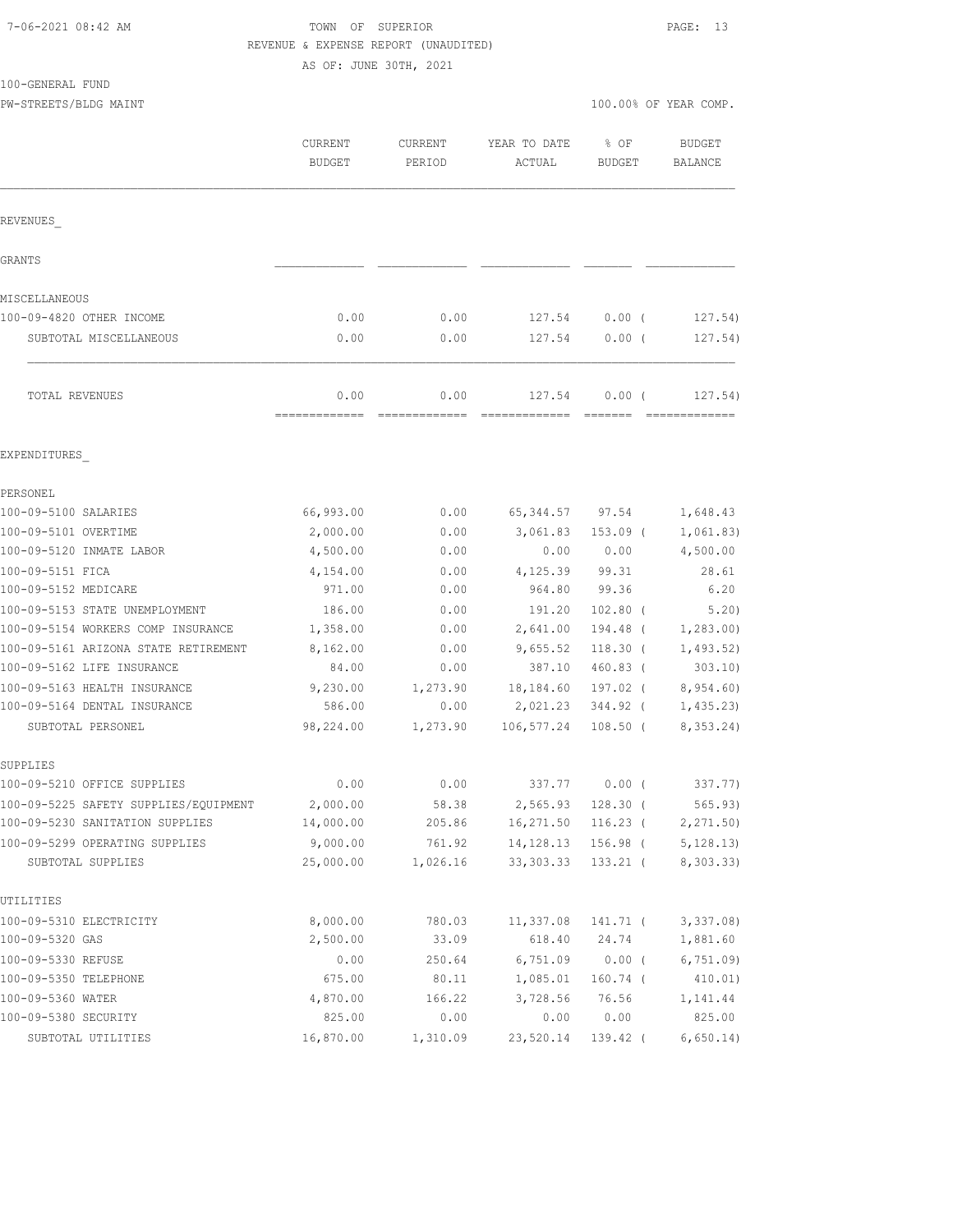### 7-06-2021 08:42 AM TOWN OF SUPERIOR PAGE: 14 REVENUE & EXPENSE REPORT (UNAUDITED)

AS OF: JUNE 30TH, 2021

100-GENERAL FUND

PW-STREETS/BLDG MAINT 100.00% OF YEAR COMP.

|                                         | CURRENT<br><b>BUDGET</b>                   | <b>CURRENT</b><br>PERIOD                                 | YEAR TO DATE<br>ACTUAL | % OF<br><b>BUDGET</b> | <b>BUDGET</b><br>BALANCE |
|-----------------------------------------|--------------------------------------------|----------------------------------------------------------|------------------------|-----------------------|--------------------------|
|                                         |                                            |                                                          |                        |                       |                          |
| GENERAL BUSINESS EXPENSE                |                                            |                                                          |                        |                       |                          |
| 100-09-5410 ADVERTISING                 | 955.00                                     | 0.00                                                     | 0.00                   | 0.00                  | 955.00                   |
| 100-09-5425 CONFERENCES & TRAINING      | 2,000.00                                   | 0.00                                                     | 504.00                 | 25.20                 | 1,496.00                 |
| 100-09-5450 UNIFORMS                    | 4,000.00                                   | 823.37                                                   | 8,483.95               | $212.10$ (            | 4,483.95                 |
| 100-09-5460 POSTAGE                     | 100.00                                     | 0.00                                                     | 0.00                   | 0.00                  | 100.00                   |
| 100-09-5471 AUDIT & ACCOUNTING          | 1,545.00                                   | 0.00                                                     | 1,324.10               | 85.70                 | 220.90                   |
| 100-09-5480 GENERAL INSURANCE           | 12,820.00                                  | 0.00                                                     | 14,550.02              | $113.49$ (            | 1,730.02)                |
| SUBTOTAL GENERAL BUSINESS EXPENSE       | 21,420.00                                  | 823.37                                                   | 24,862.07              | $116.07$ (            | 3,442.07)                |
| PROFESSIONAL SERVICES                   |                                            |                                                          |                        |                       |                          |
| 100-09-5520 CONTRACTUAL SERVICESL       | 0.00                                       | 4,251.78                                                 | 47,606.92              | $0.00$ (              | 47,606.92)               |
| 100-09-5550 OTHER PROFESSIONAL SERVICES | 6,000.00                                   | 2,542.93                                                 | 4,819.93               | 80.33                 | 1,180.07                 |
| SUBTOTAL PROFESSIONAL SERVICES          | 6,000.00                                   | 6,794.71                                                 | 52,426.85              | 873.78 (              | 46, 426.85)              |
| REPAIR/MAINTENANCE                      |                                            |                                                          |                        |                       |                          |
| 100-09-5610 PARK & BLDG IMPROVEMENTS    | 2,980.00                                   | 2,860.00                                                 |                        | 43,259.67 1,451.67 (  | 40, 279.67)              |
| 100-09-5640 AUTO & TRUCK REPAIRS        | 7,500.00                                   | 330.44                                                   | 7,811.29               | $104.15$ (            | 311.29)                  |
| 100-09-5641 GAS & OIL                   | 1,000.00                                   | 0.00                                                     | 0.00                   | 0.00                  | 1,000.00                 |
| 100-09-5642 TIRES & TUBES               | 0.00                                       | 0.00                                                     | 2,142.58               | $0.00$ (              | 2, 142.58                |
| 100-09-5643 INMATE FUEL                 | 500.00                                     | 0.00                                                     | 0.00                   | 0.00                  | 500.00                   |
| 100-09-5650 OTHER EQUIPMENT REPAIRS     | 4,000.00                                   | 0.00                                                     | 5,513.92               | $137.85$ (            | 1, 513.92)               |
| 100-09-5670 STREET & SIDEWALK REPAIR    | 0.00                                       | 0.00                                                     | 1,133.00               | 0.00(                 | 1, 133.00                |
| SUBTOTAL REPAIR/MAINTENANCE             | 15,980.00                                  | 3,190.44                                                 | 59,860.46              | $374.60$ (            | 43,880.46)               |
| CAPITAL OUTLAY                          |                                            |                                                          |                        |                       |                          |
| 100-09-5710 BUILDING                    | 0.00                                       | 0.00                                                     | 20,511.00              | $0.00$ (              | 20, 511.00)              |
| 100-09-5711 MAGMA BUILDING              | 2,000.00                                   | 0.00                                                     | 0.00                   | 0.00                  | 2,000.00                 |
| 100-09-5712 ROOSEVELT BUILDING          | 5,000.00                                   | 0.00                                                     | 0.00                   | 0.00                  | 5,000.00                 |
| 100-09-5750 OTHER EQUIP/SMALL TOOLS     | 10,000.00                                  | 0.00                                                     | 10,716.25              | $107.16$ (            | 716.25                   |
| SUBTOTAL CAPITAL OUTLAY                 | 17,000.00                                  | 0.00                                                     | 31, 227.25             | $183.69$ (            | 14, 227. 25)             |
| DEBT SERVICE                            |                                            |                                                          |                        |                       |                          |
| 100-09-5900 DEBT SVC - PRINCIPAL        | 0.00                                       | 211.19                                                   | 2,274.93               |                       | $0.00$ ( $2,274.93$ )    |
| 100-09-5901 DEBT SVC - INTEREST         | 0.00                                       | 7.98                                                     | 409.96                 | $0.00$ (              | 409.96)                  |
| 100-09-5999 CONTINGENCY                 | 10,000.00                                  | 0.00                                                     | 0.00                   |                       | 0.00 10,000.00           |
| SUBTOTAL DEBT SERVICE                   | 10,000.00                                  | 219.17                                                   | 2,684.89               | 26.85                 | 7,315.11                 |
| TOTAL EXPENDITURES                      |                                            | 210, 494.00 14, 637.84 334, 462.23 158.89 ( 123, 968.23) |                        |                       |                          |
| REVENUES OVER/(UNDER) EXPENDITURES      | $(210, 494.00) (14, 637.84) (334, 334.69)$ |                                                          |                        |                       | 123,840.69               |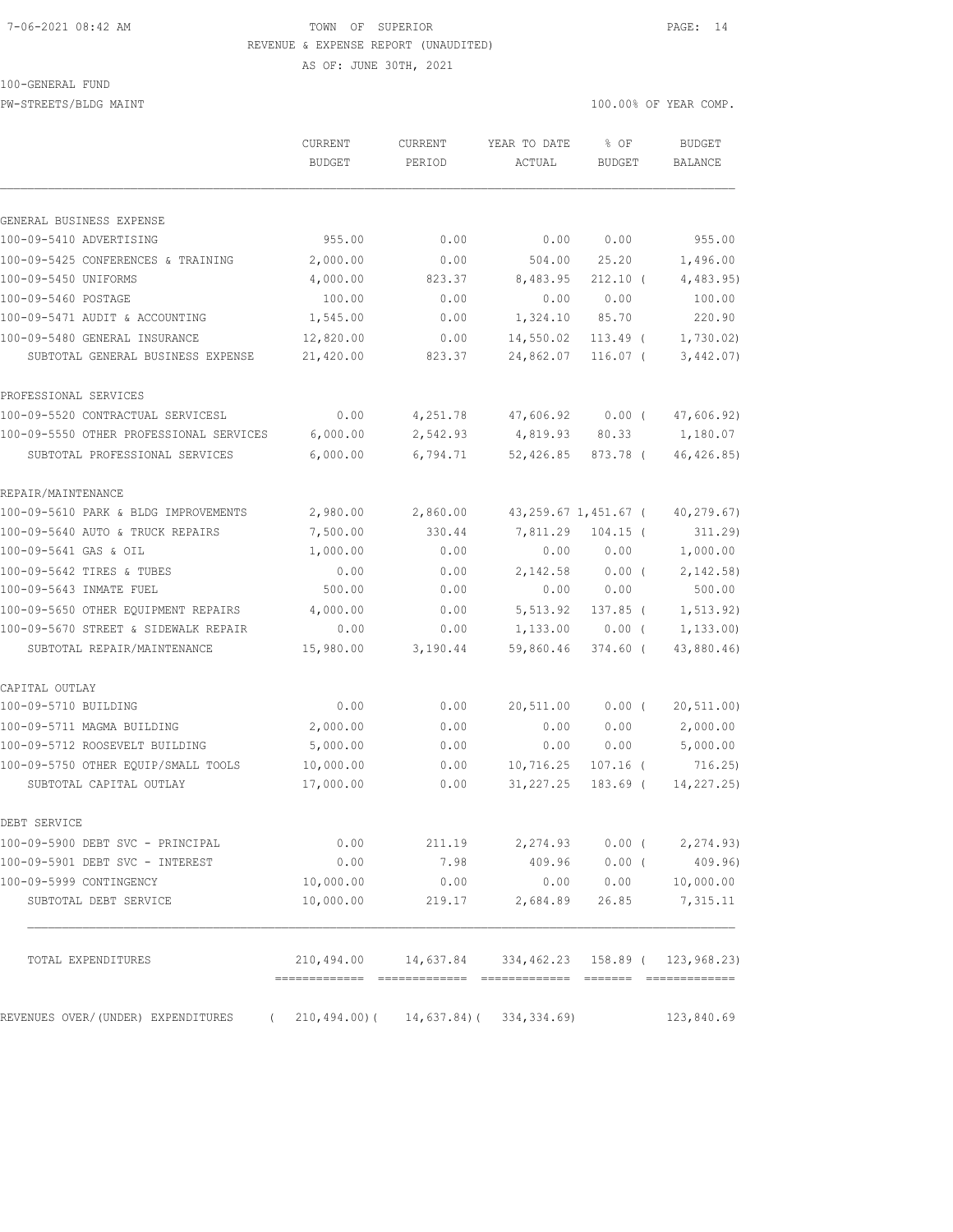## 7-06-2021 08:42 AM TOWN OF SUPERIOR PAGE: 15 REVENUE & EXPENSE REPORT (UNAUDITED)

AS OF: JUNE 30TH, 2021

PW-BLDG REGS/ZONING 100.00% OF YEAR COMP.

PROFESSIONAL SERVICES

|                                      | CURRENT<br><b>BUDGET</b> | <b>CURRENT</b><br>PERIOD                                                                                                                                                                                                                                                                                                                                                                                                                                                                       | YEAR TO DATE<br>ACTUAL | % OF<br><b>BUDGET</b>                                                                                                                                                                                                                                                                                                                                                                                                                                                                          | <b>BUDGET</b><br><b>BALANCE</b> |
|--------------------------------------|--------------------------|------------------------------------------------------------------------------------------------------------------------------------------------------------------------------------------------------------------------------------------------------------------------------------------------------------------------------------------------------------------------------------------------------------------------------------------------------------------------------------------------|------------------------|------------------------------------------------------------------------------------------------------------------------------------------------------------------------------------------------------------------------------------------------------------------------------------------------------------------------------------------------------------------------------------------------------------------------------------------------------------------------------------------------|---------------------------------|
| REVENUES                             |                          |                                                                                                                                                                                                                                                                                                                                                                                                                                                                                                |                        |                                                                                                                                                                                                                                                                                                                                                                                                                                                                                                |                                 |
| BUSINESS SERVICES                    |                          |                                                                                                                                                                                                                                                                                                                                                                                                                                                                                                |                        |                                                                                                                                                                                                                                                                                                                                                                                                                                                                                                |                                 |
| 100-10-4240 FEES                     | 50,000.00                | 0.00                                                                                                                                                                                                                                                                                                                                                                                                                                                                                           | 0.00                   | 0.00                                                                                                                                                                                                                                                                                                                                                                                                                                                                                           | 50,000.00                       |
| SUBTOTAL BUSINESS SERVICES           | 50,000.00                | 0.00                                                                                                                                                                                                                                                                                                                                                                                                                                                                                           | 0.00                   | 0.00                                                                                                                                                                                                                                                                                                                                                                                                                                                                                           | 50,000.00                       |
| TOTAL REVENUES                       | 50,000.00                | 0.00<br>$\begin{array}{cccccccccccccc} \multicolumn{2}{c}{} & \multicolumn{2}{c}{} & \multicolumn{2}{c}{} & \multicolumn{2}{c}{} & \multicolumn{2}{c}{} & \multicolumn{2}{c}{} & \multicolumn{2}{c}{} & \multicolumn{2}{c}{} & \multicolumn{2}{c}{} & \multicolumn{2}{c}{} & \multicolumn{2}{c}{} & \multicolumn{2}{c}{} & \multicolumn{2}{c}{} & \multicolumn{2}{c}{} & \multicolumn{2}{c}{} & \multicolumn{2}{c}{} & \multicolumn{2}{c}{} & \multicolumn{2}{c}{} & \multicolumn{2}{c}{} & \$ | 0.00                   | 0.00<br>$\begin{array}{cccccccccc} \multicolumn{2}{c}{} & \multicolumn{2}{c}{} & \multicolumn{2}{c}{} & \multicolumn{2}{c}{} & \multicolumn{2}{c}{} & \multicolumn{2}{c}{} & \multicolumn{2}{c}{} & \multicolumn{2}{c}{} & \multicolumn{2}{c}{} & \multicolumn{2}{c}{} & \multicolumn{2}{c}{} & \multicolumn{2}{c}{} & \multicolumn{2}{c}{} & \multicolumn{2}{c}{} & \multicolumn{2}{c}{} & \multicolumn{2}{c}{} & \multicolumn{2}{c}{} & \multicolumn{2}{c}{} & \multicolumn{2}{c}{} & \mult$ | 50,000.00                       |
| EXPENDITURES                         |                          |                                                                                                                                                                                                                                                                                                                                                                                                                                                                                                |                        |                                                                                                                                                                                                                                                                                                                                                                                                                                                                                                |                                 |
| PERSONEL                             |                          |                                                                                                                                                                                                                                                                                                                                                                                                                                                                                                |                        |                                                                                                                                                                                                                                                                                                                                                                                                                                                                                                |                                 |
| 100-10-5100 SALARIES                 | 38,083.00                | 0.00                                                                                                                                                                                                                                                                                                                                                                                                                                                                                           | 29,903.00              | 78.52                                                                                                                                                                                                                                                                                                                                                                                                                                                                                          | 8,180.00                        |
| 100-10-5101 OVERTIME                 | 0.00                     | 0.00                                                                                                                                                                                                                                                                                                                                                                                                                                                                                           | 191.25                 | $0.00$ (                                                                                                                                                                                                                                                                                                                                                                                                                                                                                       | 191.25)                         |
| 100-10-5151 FICA                     | 2,361.00                 | 0.00                                                                                                                                                                                                                                                                                                                                                                                                                                                                                           | 1,865.84               | 79.03                                                                                                                                                                                                                                                                                                                                                                                                                                                                                          | 495.16                          |
| 100-10-5152 MEDICARE                 | 552.00                   | 0.00                                                                                                                                                                                                                                                                                                                                                                                                                                                                                           | 436.37                 | 79.05                                                                                                                                                                                                                                                                                                                                                                                                                                                                                          | 115.63                          |
| 100-10-5153 STATE UNEMPLOYMENT       | 33.00                    | 0.00                                                                                                                                                                                                                                                                                                                                                                                                                                                                                           | 54.54                  | $165.27$ (                                                                                                                                                                                                                                                                                                                                                                                                                                                                                     | 21.54)                          |
| 100-10-5154 WORKERS COMP INSURANCE   | 62.00                    | 0.00                                                                                                                                                                                                                                                                                                                                                                                                                                                                                           | 0.00                   | 0.00                                                                                                                                                                                                                                                                                                                                                                                                                                                                                           | 62.00                           |
| 100-10-5161 ARIZONA STATE RETIREMENT | 4,654.00                 | 0.00                                                                                                                                                                                                                                                                                                                                                                                                                                                                                           | 3,677.48               | 79.02                                                                                                                                                                                                                                                                                                                                                                                                                                                                                          | 976.52                          |
| 100-10-5162 LIFE INSURANCE           | 40.00                    | 0.00                                                                                                                                                                                                                                                                                                                                                                                                                                                                                           | 80.40                  | $201.00$ (                                                                                                                                                                                                                                                                                                                                                                                                                                                                                     | 40.40)                          |
| 100-10-5164 DENTAL INSURANCE         | 189.00                   | 0.00                                                                                                                                                                                                                                                                                                                                                                                                                                                                                           | 0.00                   | 0.00                                                                                                                                                                                                                                                                                                                                                                                                                                                                                           | 189.00                          |
| SUBTOTAL PERSONEL                    | 45,974.00                | 0.00                                                                                                                                                                                                                                                                                                                                                                                                                                                                                           | 36,208.88              | 78.76                                                                                                                                                                                                                                                                                                                                                                                                                                                                                          | 9,765.12                        |
| SUPPLIES                             |                          |                                                                                                                                                                                                                                                                                                                                                                                                                                                                                                |                        |                                                                                                                                                                                                                                                                                                                                                                                                                                                                                                |                                 |
| 100-10-5299 OPERATING SUPPLIES       | 500.00                   | 55.66                                                                                                                                                                                                                                                                                                                                                                                                                                                                                          | 1,040.33               | $208.07$ (                                                                                                                                                                                                                                                                                                                                                                                                                                                                                     | 540.33)                         |
| SUBTOTAL SUPPLIES                    | 500.00                   | 55.66                                                                                                                                                                                                                                                                                                                                                                                                                                                                                          | 1,040.33               | $208.07$ (                                                                                                                                                                                                                                                                                                                                                                                                                                                                                     | 540.33)                         |
| UTILITIES                            |                          |                                                                                                                                                                                                                                                                                                                                                                                                                                                                                                |                        |                                                                                                                                                                                                                                                                                                                                                                                                                                                                                                |                                 |
| 100-10-5350 TELEPHONE                | 0.00                     | 78.94                                                                                                                                                                                                                                                                                                                                                                                                                                                                                          | 947.26                 | $0.00$ (                                                                                                                                                                                                                                                                                                                                                                                                                                                                                       | 947.26)                         |
| SUBTOTAL UTILITIES                   | 0.00                     | 78.94                                                                                                                                                                                                                                                                                                                                                                                                                                                                                          | 947.26                 | $0.00$ (                                                                                                                                                                                                                                                                                                                                                                                                                                                                                       | 947.26)                         |
| GENERAL BUSINESS EXPENSE             |                          |                                                                                                                                                                                                                                                                                                                                                                                                                                                                                                |                        |                                                                                                                                                                                                                                                                                                                                                                                                                                                                                                |                                 |
| 100-10-5420 DUES & SUBSCRIPTIONS     | 500.00                   | 0.00                                                                                                                                                                                                                                                                                                                                                                                                                                                                                           | 0.00                   | 0.00                                                                                                                                                                                                                                                                                                                                                                                                                                                                                           | 500.00                          |

100-10-5425 CONFERENCES & TRAINING 2,000.00 0.00 0.00 0.00 2,000.00 100-10-5430 PRINTING 0.00 0.00 22.24 0.00 ( 22.24) 100-10-5470 TRAVEL 1,000.00 0.00 0.00 0.00 1,000.00 SUBTOTAL GENERAL BUSINESS EXPENSE 3,500.00 0.00 22.24 0.64 3,477.76

100-10-5550 OTHER PROFESSIONAL SERVICES 30,000.00 1,895.00 41,814.83 139.38 ( 11,814.83) SUBTOTAL PROFESSIONAL SERVICES 30,000.00 1,895.00 41,814.83 139.38 ( 11,814.83)

REPAIR/MAINTENANCE \_\_\_\_\_\_\_\_\_\_\_\_\_ \_\_\_\_\_\_\_\_\_\_\_\_\_ \_\_\_\_\_\_\_\_\_\_\_\_\_ \_\_\_\_\_\_\_ \_\_\_\_\_\_\_\_\_\_\_\_\_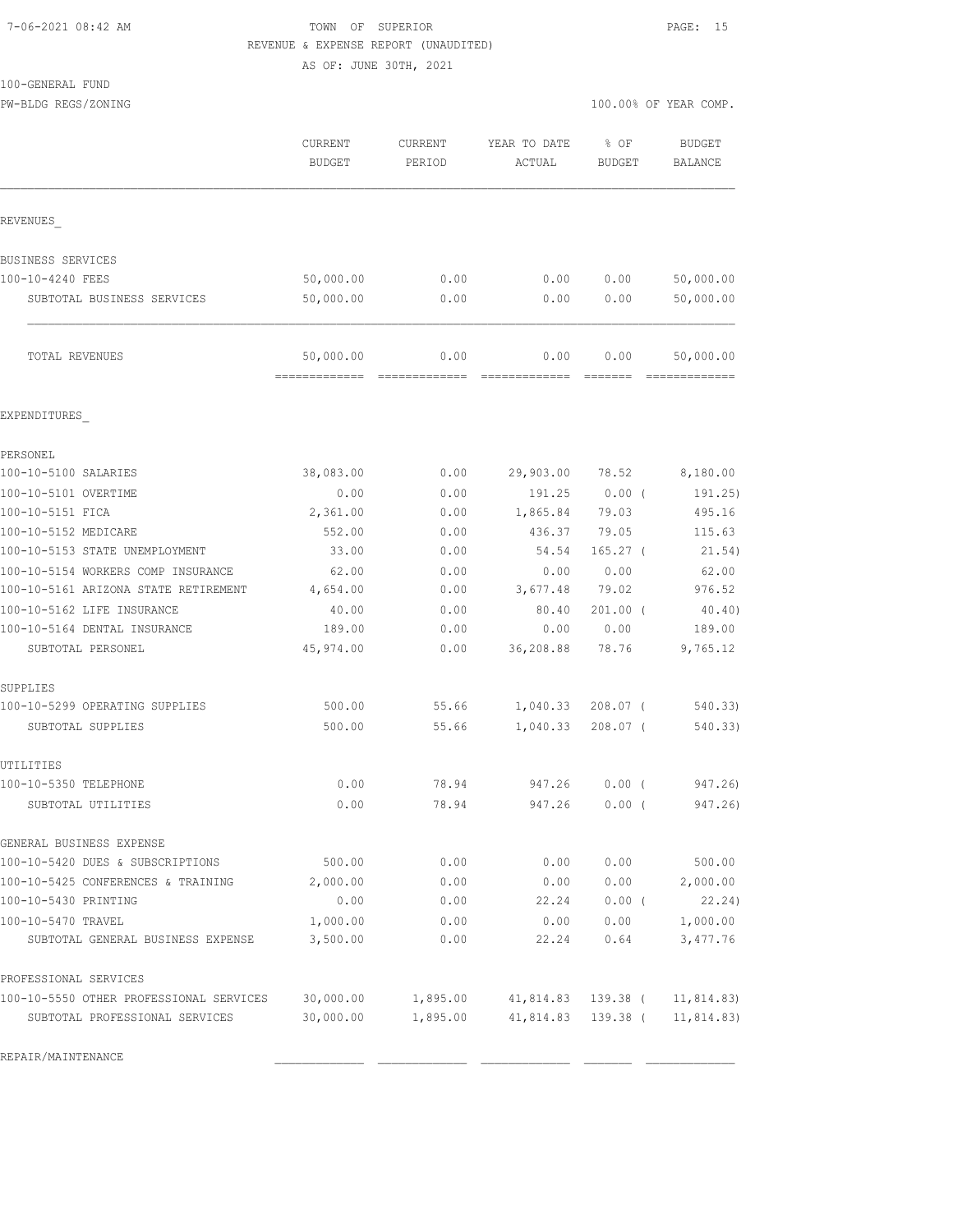| 7-06-2021 08:42 AM                 | TOWN OF SUPERIOR                     |         |                                       |        | PAGE: 16              |
|------------------------------------|--------------------------------------|---------|---------------------------------------|--------|-----------------------|
|                                    | REVENUE & EXPENSE REPORT (UNAUDITED) |         |                                       |        |                       |
|                                    | AS OF: JUNE 30TH, 2021               |         |                                       |        |                       |
| 100-GENERAL FUND                   |                                      |         |                                       |        |                       |
| PW-BLDG REGS/ZONING                |                                      |         |                                       |        | 100.00% OF YEAR COMP. |
|                                    | CURRENT                              | CURRENT | YEAR TO DATE % OF                     |        | BUDGET                |
|                                    | BUDGET                               | PERIOD  | ACTUAL                                | BUDGET | BALANCE               |
| CAPITAL OUTLAY                     |                                      |         |                                       |        |                       |
|                                    |                                      |         |                                       |        |                       |
| TOTAL EXPENDITURES                 |                                      |         | 79,974.00 2,029.60 80,033.54 100.07 ( |        | 59.54)                |
| REVENUES OVER/(UNDER) EXPENDITURES | (29,974.00) (2,029.60) (80,033.54)   |         |                                       |        | 50,059.54             |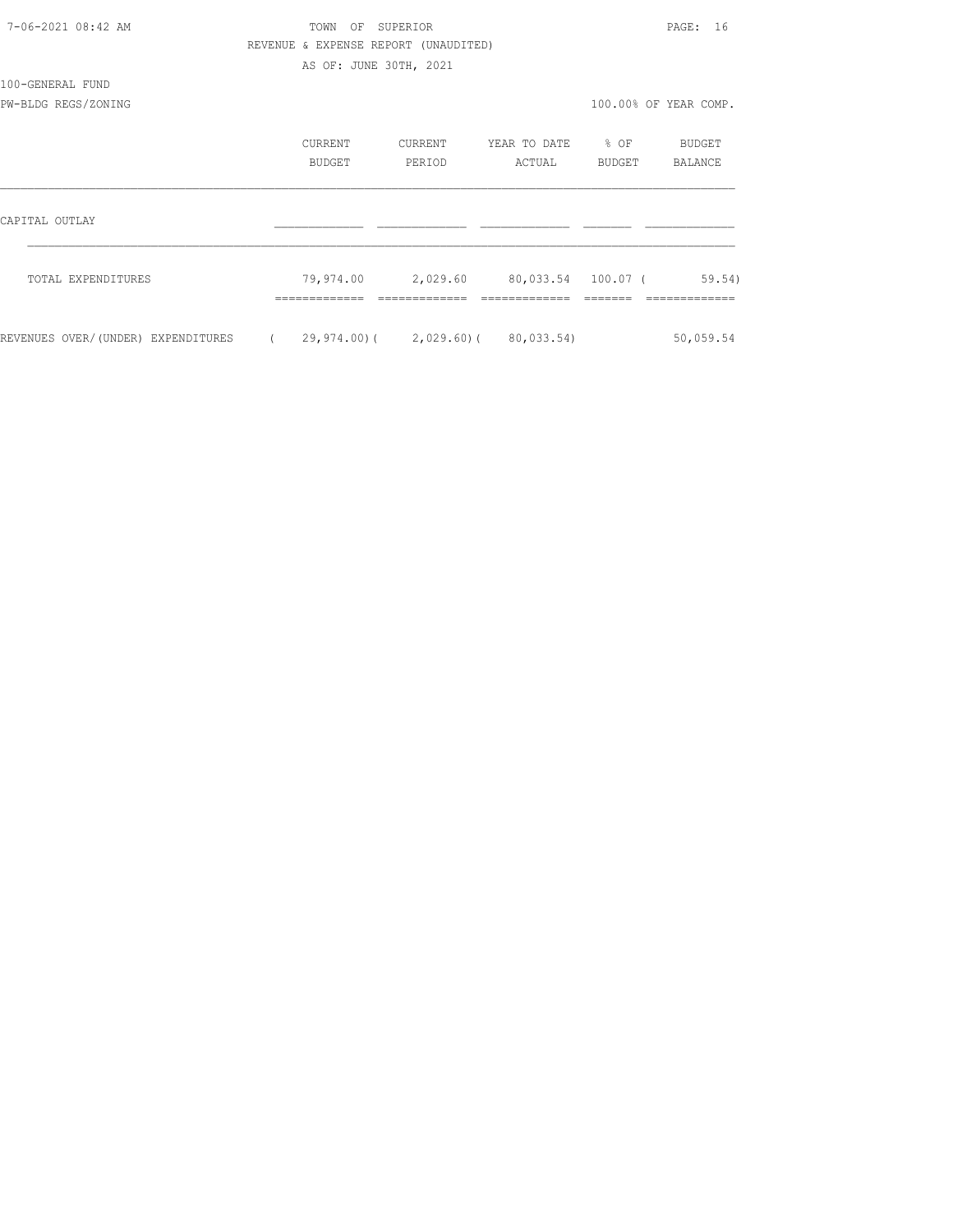| 7-06-2021 08:42 AM |  |
|--------------------|--|
|                    |  |

### TOWN OF SUPERIOR **PAGE:** 17 REVENUE & EXPENSE REPORT (UNAUDITED)

AS OF: JUNE 30TH, 2021

100-GENERAL FUND

| SWIMMING POOL | 100.00% OF YEAR COM |  |  |
|---------------|---------------------|--|--|
|               |                     |  |  |

| 00.00% OF YEAR COMP. |  |
|----------------------|--|
|----------------------|--|

|                                                     | CURRENT<br><b>BUDGET</b>             | <b>CURRENT</b><br>PERIOD | YEAR TO DATE<br>ACTUAL   | % OF<br>BUDGET         | <b>BUDGET</b><br><b>BALANCE</b> |
|-----------------------------------------------------|--------------------------------------|--------------------------|--------------------------|------------------------|---------------------------------|
| REVENUES                                            |                                      |                          |                          |                        |                                 |
| BUSINESS SERVICES                                   |                                      |                          |                          |                        |                                 |
| 100-11-4240 POOL SWIM/POOL RENTAL                   | 3,000.00                             | 1,377.00                 | 1,572.00                 | 52.40                  | 1,428.00                        |
| SUBTOTAL BUSINESS SERVICES                          | 3,000.00                             | 1,377.00                 | 1,572.00                 | 52.40                  | 1,428.00                        |
| TOTAL REVENUES                                      | 3,000.00<br>-------------            | 1,377.00                 | 1,572.00                 | 52.40                  | 1,428.00<br>--------------      |
| EXPENDITURES                                        |                                      |                          |                          |                        |                                 |
| PERSONEL                                            |                                      |                          |                          |                        |                                 |
| 100-11-5100 SALARIES                                | 19,200.00                            | 0.00                     | 5,668.50                 | 29.52                  | 13,531.50                       |
| 100-11-5151 FICA                                    | 1,250.00                             | 0.00                     | 351.45                   | 28.12                  | 898.55                          |
| 100-11-5152 MEDICARE                                | 292.00                               | 0.00                     | 82.19                    | 28.15                  | 209.81                          |
| 100-11-5153 STATE UNEMPLOYMENT                      | 67.00                                | 0.00                     | 55.48                    | 82.81                  | 11.52                           |
| 100-11-5154 WORKERS COMP INSURANCE                  | 373.00                               | 0.00                     | 237.00                   | 63.54                  | 136.00                          |
| SUBTOTAL PERSONEL                                   | 21,182.00                            | 0.00                     | 6,394.62                 | 30.19                  | 14,787.38                       |
| SUPPLIES                                            |                                      |                          |                          |                        |                                 |
| 100-11-5240 CHEMICAL SUPPLIES                       | 1,900.00                             | 949.27                   | 2,481.31 130.60 (        |                        | 581.31)                         |
| 100-11-5299 OPERATING SUPPLIES<br>SUBTOTAL SUPPLIES | 2,000.00<br>3,900.00                 | 63.56<br>1,012.83        | 7,137.40<br>9,618.71     | 356.87 (<br>$246.63$ ( | 5, 137.40<br>5,718.71)          |
| UTILITIES                                           |                                      |                          |                          |                        |                                 |
| 100-11-5310 ELECTRICITY                             | 6,860.00                             | 579.68                   | 7,618.41                 | 111.06 (               | 758.41)                         |
| 100-11-5350 TELEPHONE                               | 453.00                               | 28.94                    | 347.26                   | 76.66                  | 105.74                          |
| 100-11-5360 WATER                                   | 5,666.00                             | 430.59                   | 4,314.07                 | 76.14                  | 1,351.93                        |
| SUBTOTAL UTILITIES                                  | 12,979.00                            | 1,039.21                 | 12,279.74                | 94.61                  | 699.26                          |
| GENERAL BUSINESS EXPENSE                            |                                      |                          |                          |                        |                                 |
| 100-11-5410 ADVERTISING                             | 100.00                               | 0.00                     | 0.00                     | 0.00                   | 100.00                          |
| 100-11-5420 DUES & SUBSCRIPTIONS                    | 200.00                               | 0.00                     | 192.00                   | 96.00                  | 8.00                            |
| 100-11-5425 CONFERENCES & TRAINING                  | 500.00                               | 0.00                     | 1,800.00                 | $360.00$ (             | 1,300.00)                       |
| 100-11-5450 UNIFORMS                                | 250.00                               | 0.00                     | 254.47                   | 101.79 (               | 4.47)                           |
| SUBTOTAL GENERAL BUSINESS EXPENSE                   | 1,050.00                             | 0.00                     | 2,246.47                 | $213.95$ (             | 1, 196.47)                      |
| PROFESSIONAL SERVICES                               |                                      |                          |                          |                        |                                 |
| 100-11-5550 OTHER PROFESSIONAL SERVICES             | 6,000.00                             | 852.50                   | 7,042.50                 | 117.38 (               | 1,042.50)                       |
| SUBTOTAL PROFESSIONAL SERVICES                      | 6,000.00                             | 852.50                   | 7,042.50                 | 117.38 (               | 1,042.50)                       |
| REPAIR/MAINTENANCE                                  |                                      |                          |                          |                        |                                 |
| 100-11-5650 OTHER EQUIPMENT REPAIRS                 | 5,000.00                             | 2,600.00                 | 2,600.00                 | 52.00                  | 2,400.00                        |
| SUBTOTAL REPAIR/MAINTENANCE                         | 5,000.00                             | 2,600.00                 | 2,600.00                 | 52.00                  | 2,400.00                        |
| TOTAL EXPENDITURES                                  | 50,111.00<br>======================= |                          | 5,504.54 40,182.04 80.19 |                        | 9,928.96                        |
| REVENUES OVER/(UNDER) EXPENDITURES<br>$\sqrt{2}$    |                                      |                          | 38,610.04)               |                        |                                 |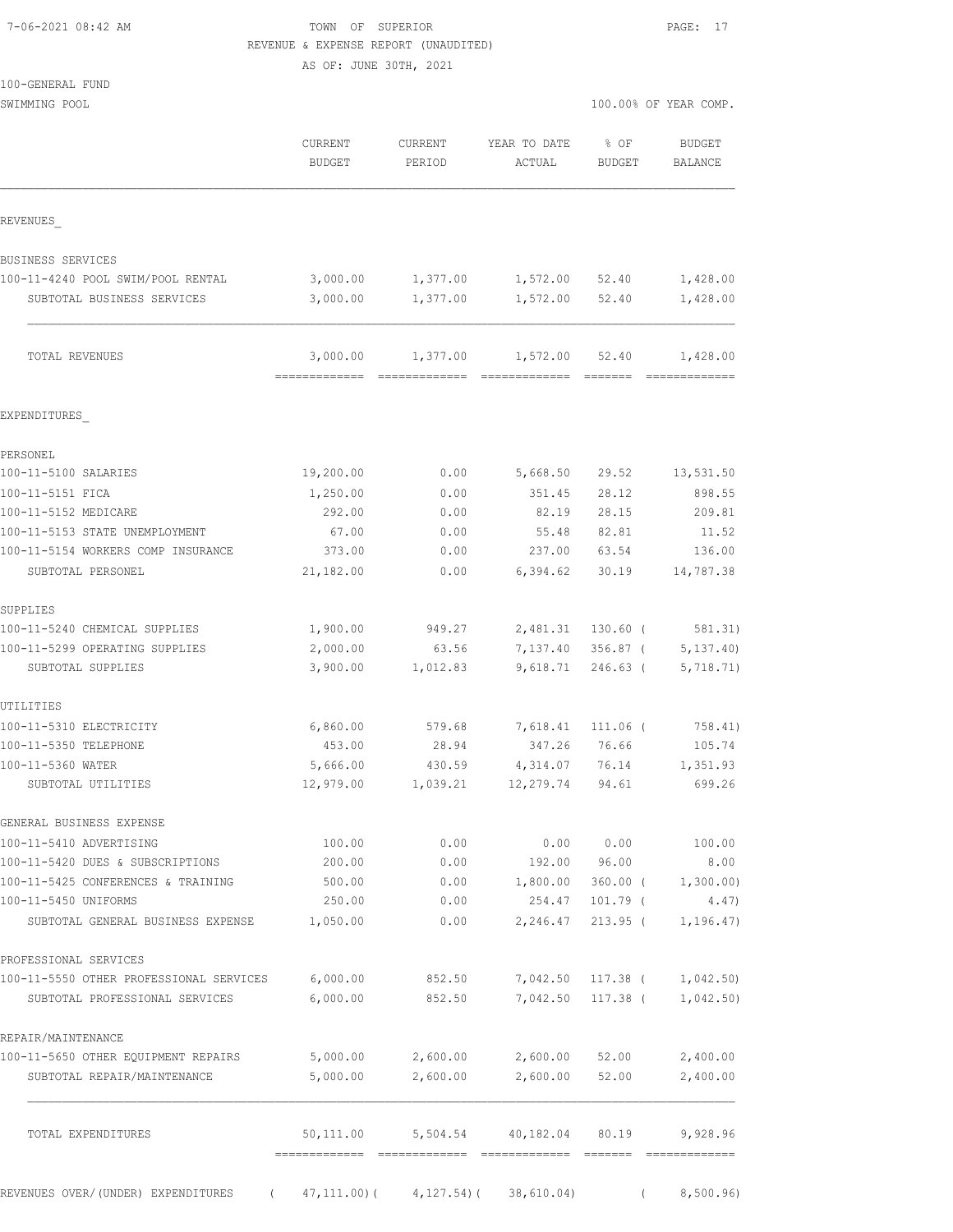7-06-2021 08:42 AM TOWN OF SUPERIOR PAGE: 18 REVENUE & EXPENSE REPORT (UNAUDITED) AS OF: JUNE 30TH, 2021 100-GENERAL FUND RECREATION 100.00% OF YEAR COMP. CURRENT CURRENT YEAR TO DATE % OF BUDGET BUDGET PERIOD ACTUAL BUDGET BALANCE REVENUES\_ BUSINESS SERVICES 100-12-4220 PARK RENTAL 0.00 200.00 710.00 0.00 ( 710.00) SUBTOTAL BUSINESS SERVICES 0.00 200.00 710.00 0.00 ( 710.00)  $MISCELLANEOUS$  TOTAL REVENUES 0.00 200.00 710.00 0.00 ( 710.00) ============= ============= ============= ======= ============= EXPENDITURES\_ PERSONEL 100-12-5100 SALARIES 16,432.00 0.00 14,720.00 89.58 1,712.00 100-12-5101 OVERTIME 0.00 0.00 338.26 0.00 ( 338.26) 100-12-5151 FICA 361.00 0.00 881.66 244.23 ( 520.66) 100-12-5152 MEDICARE 84.00 0.00 206.22 245.50 ( 122.22) 100-12-5153 STATE UNEMPLOYMENT 30.00 0.00 77.73 259.10 ( 47.73) 100-12-5154 WORKERS COMP INSURANCE 54.00 0.00 0.00 0.00 54.00 100-12-5161 ARIZONA STATE RETIREMENT 687.00 0.00 1,840.13 267.85 ( 1,153.13) 100-12-5162 LIFE INSURANCE 16.00 0.00 73.70 460.63 ( 57.70) 100-12-5163 HEALTH INSURANCE 1,527.00 641.95 7,703.40 504.48 ( 6,176.40) 100-12-5164 DENTAL INSURANCE 74.00 0.00 281.00 379.73 ( 207.00) SUBTOTAL PERSONEL 19,265.00 641.95 26,122.10 135.59 ( 6,857.10) SUPPLIES 100-12-5299 OPERATING SUPPLIES 12,500.00 3,530.00 11,502.54 92.02 997.46 SUBTOTAL SUPPLIES 12,500.00 3,530.00 11,502.54 92.02 997.46 UTILITIES  $\blacksquare$ 

GENERAL BUSINESS EXPENSE 100-12-5460 POSTAGE 0.00 0.00 80.00 0.00 ( 80.00) SUBTOTAL GENERAL BUSINESS EXPENSE 0.00 0.00 80.00 0.00 ( 80.00) PROFESSIONAL SERVICES 100-12-5520 CONTRACTUAL SERVICES 0.00 0.00 2,500.00 0.00 ( 2,500.00) 100-12-5550 OTHER PROFESSIONAL SERVICES 0.00 3,000.00 4,127.72 0.00 ( 4,127.72) SUBTOTAL PROFESSIONAL SERVICES 0.00 3,000.00 6,627.72 0.00 ( 6,627.72) TOTAL EXPENDITURES 31,765.00 7,171.95 44,332.36 139.56 ( 12,567.36) ============= ============= ============= ======= =============

REVENUES OVER/(UNDER) EXPENDITURES ( 31,765.00)( 6,971.95)( 43,622.36) 11,857.36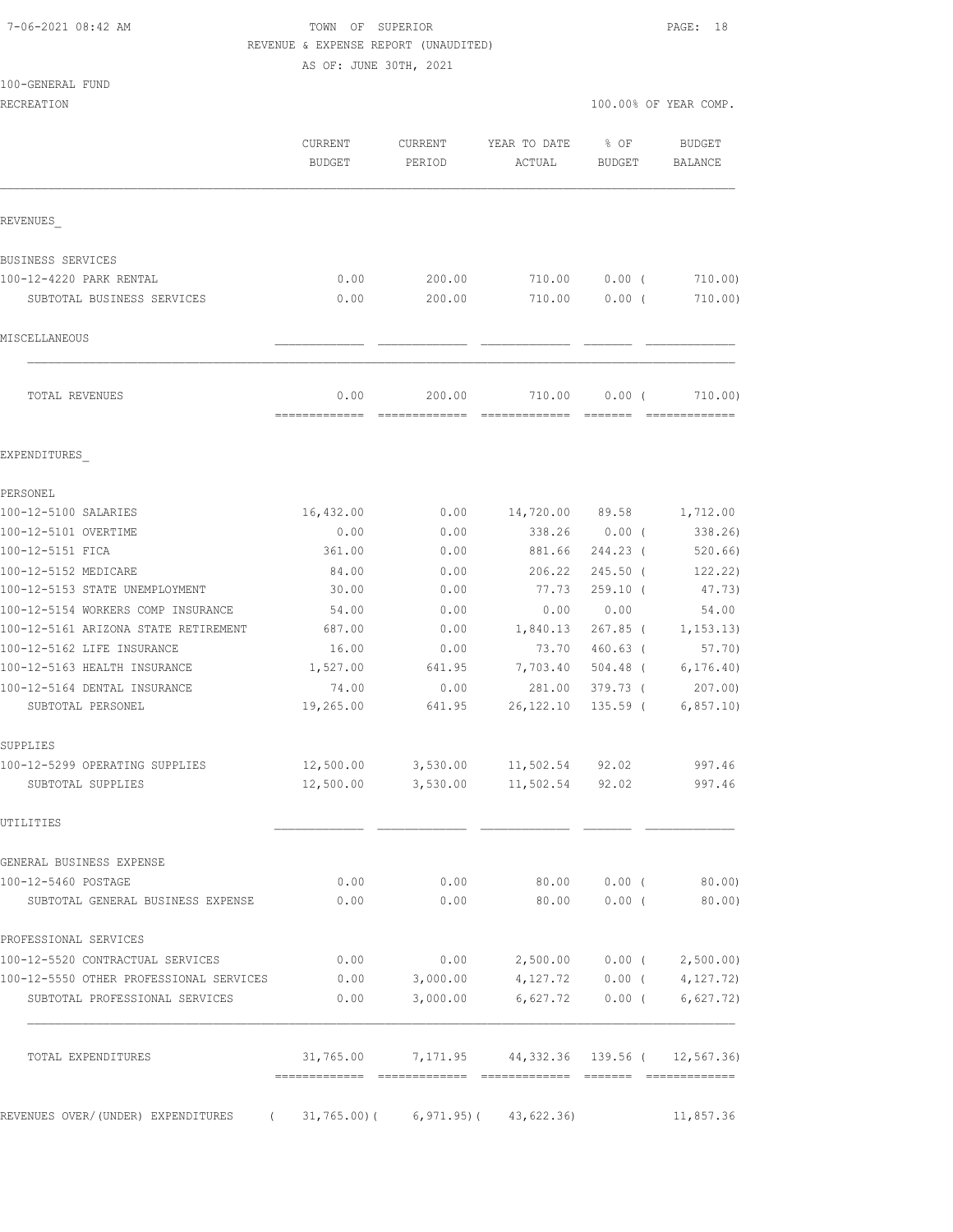### 7-06-2021 08:42 AM TOWN OF SUPERIOR PAGE: 19 REVENUE & EXPENSE REPORT (UNAUDITED)

AS OF: JUNE 30TH, 2021

|  | 100-GENERAL FUND |  |
|--|------------------|--|

|                   |                   |                        |                | 100.00% OF YEAR COMP.    |
|-------------------|-------------------|------------------------|----------------|--------------------------|
| CURRENT<br>BUDGET | CURRENT<br>PERIOD | YEAR TO DATE<br>ACTUAL | % OF<br>BUDGET | <b>BUDGET</b><br>BALANCE |
|                   |                   |                        |                |                          |
|                   |                   |                        |                |                          |
| 2,000.00          | 0.00              | 0.00                   | 0.00           | 2,000.00                 |
| 2,000.00          | 0.00              | 0.00                   | 0.00           | 2,000.00                 |
| 2,000.00          | 0.00              | 0.00                   | 0.00           | 2,000.00                 |
|                   |                   |                        |                |                          |

| PERSONEL                             |           |        |           |            |            |
|--------------------------------------|-----------|--------|-----------|------------|------------|
| 100-13-5100 SALARIES                 | 33,290.00 | 0.00   | 38,500.73 | $115.65$ ( | 5, 210.73) |
| 100-13-5151 FICA                     | 2,064.00  | 0.00   | 2,357.59  | $114.22$ ( | 293.59     |
| 100-13-5152 MEDICARE                 | 483.00    | 0.00   | 551.35    | $114.15$ ( | 68.35)     |
| 100-13-5153 STATE UNEMPLOYMENT       | 166.00    | 0.00   | 230.06    | 138.59 (   | 64.06)     |
| 100-13-5154 WORKERS COMP INSURANCE   | 199.00    | 0.00   | 139.00    | 69.85      | 60.00      |
| 100-13-5161 ARIZONA STATE RETIREMENT | 4,068.00  | 0.00   | 3,834.61  | 94.26      | 233.39     |
| 100-13-5162 LIFE INSURANCE           | 80.00     | 0.00   | 80.40     | $100.50$ ( | 0.40)      |
| 100-13-5163 HEALTH INSURANCE         | 7,703.00  | 636.95 | 7,643.40  | 99.23      | 59.60      |
| 100-13-5164 DENTAL INSURANCE         | 379.00    | 0.00   | 295.98    | 78.09      | 83.02      |
| SUBTOTAL PERSONEL                    | 48,432.00 | 636.95 | 53,633.12 | 110.74 (   | 5, 201.12) |
| SUPPLIES                             |           |        |           |            |            |
| 100-13-5270 LIBRARY BOOKS            | 2,000.00  | 0.00   | 2,078.34  | $103.92$ ( | 78.34)     |
| 100-13-5299 OPERATING SUPPLIES       | 0.00      | 0.00   | 185.00    | 0.00(      | 185.00     |
| SUBTOTAL SUPPLIES                    | 2,000.00  | 0.00   | 2,263.34  | $113.17$ ( | 263.34)    |
| UTILITIES                            |           |        |           |            |            |
| 100-13-5310 ELECTRICITY              | 6,174.00  | 296.00 | 3,697.16  | 59.88      | 2,476.84   |
| 100-13-5320 GAS                      | 1,100.00  | 33.09  | 964.09    | 87.64      | 135.91     |
| 100-13-5350 TELEPHONE                | 1,009.00  | 193.91 | 1,149.68  | $113.94$ ( | 140.68)    |
| 100-13-5360 WATER                    | 400.00    | 29.74  | 353.56    | 88.39      | 46.44      |
| 100-13-5380 SECURITY                 | 300.00    | 25.00  | 300.00    | 100.00     | 0.00       |
| SUBTOTAL UTILITIES                   | 8,983.00  | 577.74 | 6,464.49  | 71.96      | 2,518.51   |
| GENERAL BUSINESS EXPENSE             |           |        |           |            |            |
| 100-13-5410 ADVERTISING              | 100.00    | 0.00   | 0.00      | 0.00       | 100.00     |
| 100-13-5420 DUES & SUBSCRIPTIONS     | 1,000.00  | 0.00   | 1,079.34  | $107.93$ ( | 79.34)     |
| 100-13-5460 POSTAGE                  | 900.00    | 0.00   | 802.30    | 89.14      | 97.70      |
| 100-13-5471 AUDIT                    | 1,545.00  | 0.00   | 1,324.10  | 85.70      | 220.90     |
| 100-13-5480 GENERAL INSURANCE        | 12,820.00 | 0.00   | 14,550.02 | $113.49$ ( | 1,730.02)  |
| SUBTOTAL GENERAL BUSINESS EXPENSE    | 16,365.00 | 0.00   | 17,755.76 | $108.50$ ( | 1,390.76   |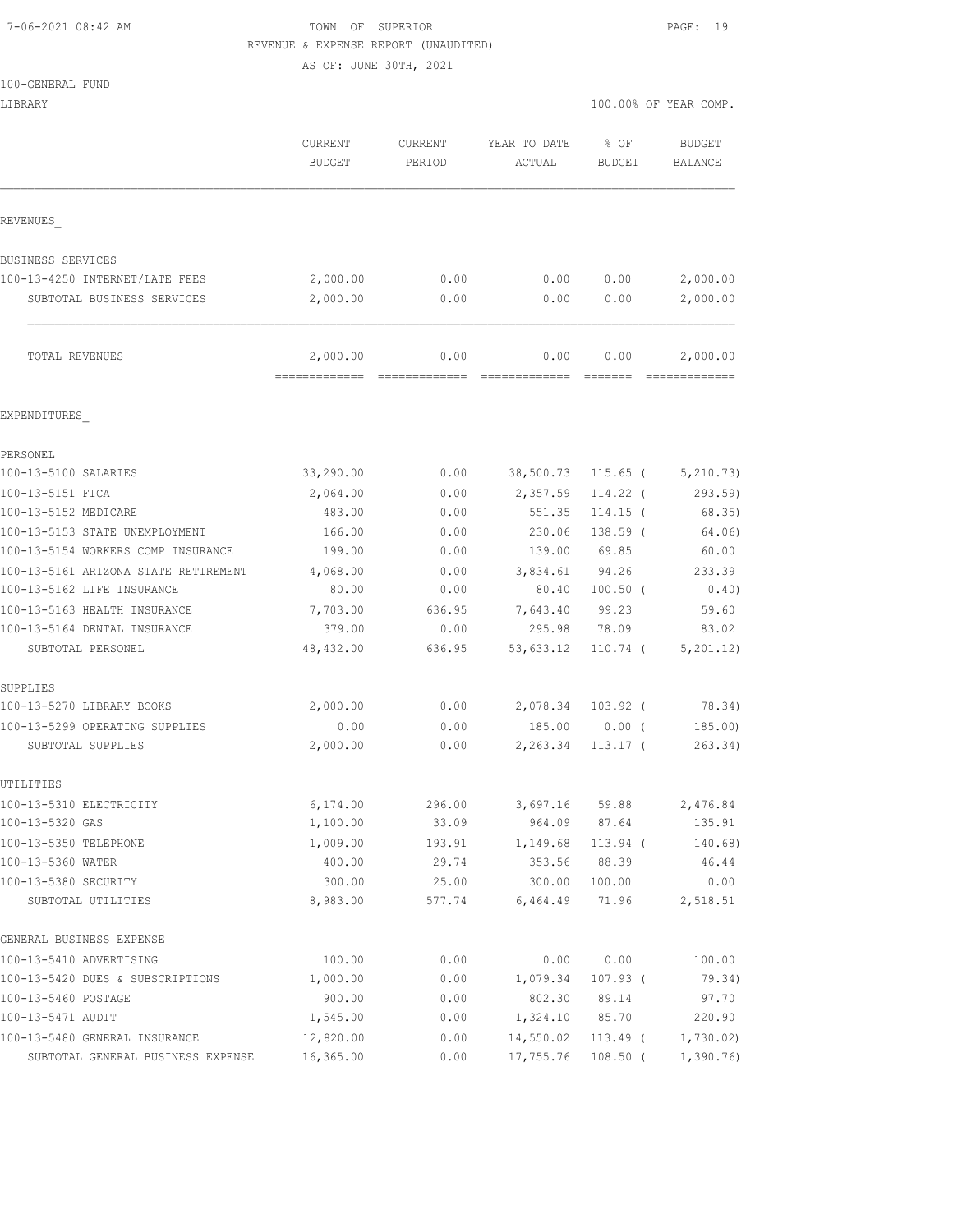#### 7-06-2021 08:42 AM TOWN OF SUPERIOR PAGE: 20 REVENUE & EXPENSE REPORT (UNAUDITED)

AS OF: JUNE 30TH, 2021

LIBRARY 100.00% OF YEAR COMP.

|                                         | <b>CURRENT</b><br><b>BUDGET</b> | CURRENT<br>PERIOD | YEAR TO DATE<br>ACTUAL              | % OF<br><b>BUDGET</b> | <b>BUDGET</b><br>BALANCE |
|-----------------------------------------|---------------------------------|-------------------|-------------------------------------|-----------------------|--------------------------|
|                                         |                                 |                   |                                     |                       |                          |
| PROFESSIONAL SERVICES                   |                                 |                   |                                     |                       |                          |
| 100-13-5550 OTHER PROFESSIONAL SERVICES | 300.00                          | 0.00              | 0.00                                | 0.00                  | 300.00                   |
| SUBTOTAL PROFESSIONAL SERVICES          | 300.00                          | 0.00              | 0.00                                | 0.00                  | 300.00                   |
| REPAIR/MAINTENANCE                      |                                 |                   |                                     |                       |                          |
| 100-13-5650 OTHER EOUIPMENT REPAIRS     | 5,000.00                        | 0.00              | 0.00                                | 0.00                  | 5,000.00                 |
| SUBTOTAL REPAIR/MAINTENANCE             | 5,000.00                        | 0.00              | 0.00                                | 0.00                  | 5,000.00                 |
|                                         |                                 |                   |                                     |                       |                          |
| TOTAL EXPENDITURES                      | 81,080.00                       | 1,214.69          | 80, 116.71                          | 98.81                 | 963.29                   |
|                                         |                                 |                   |                                     |                       |                          |
| REVENUES OVER/(UNDER) EXPENDITURES      |                                 |                   | 79,080.00) ( 1,214.69) ( 80,116.71) |                       | 1,036.71                 |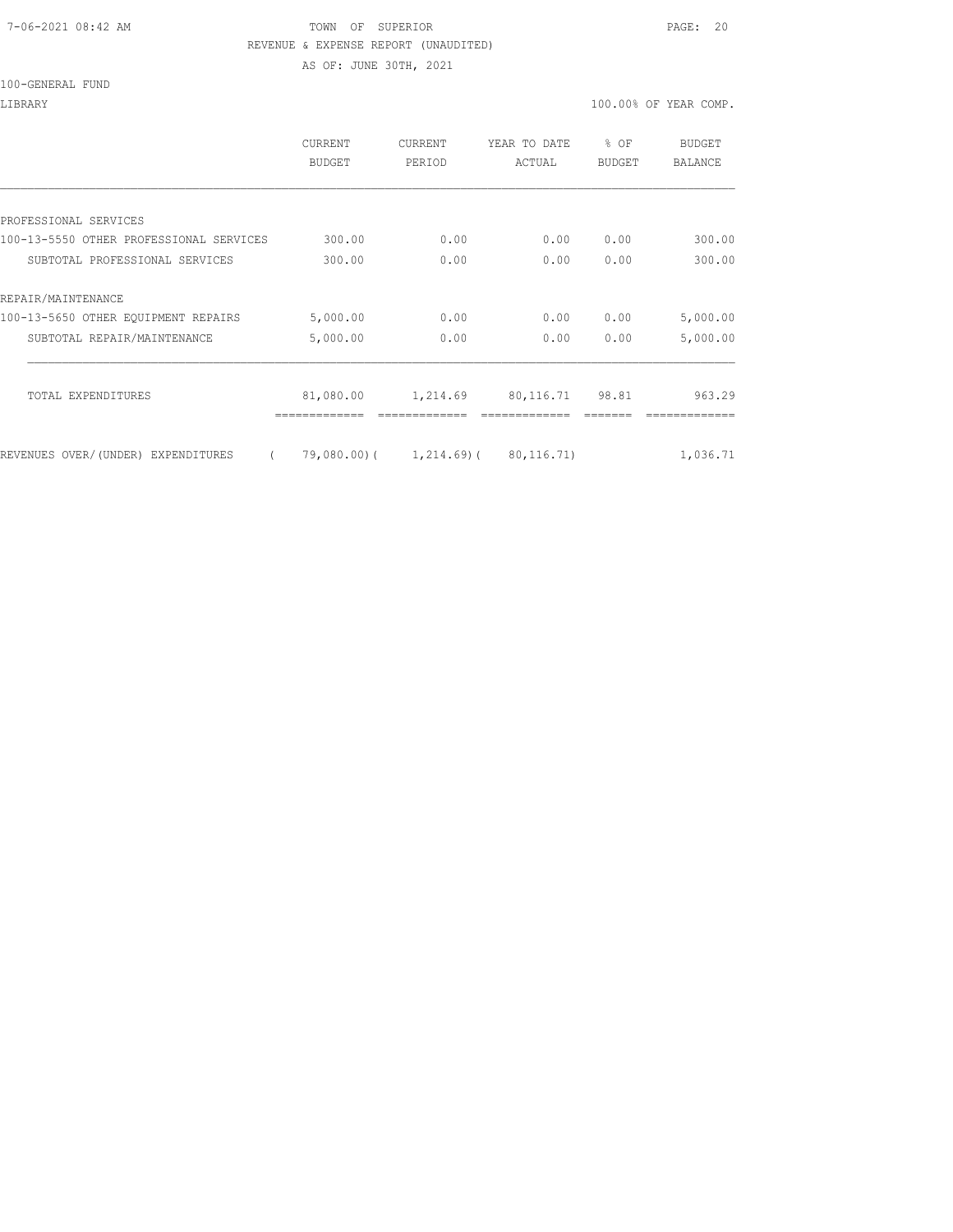| 7-06-2021 08:42 AM                   | TOWN OF SUPERIOR<br>REVENUE & EXPENSE REPORT (UNAUDITED) |                   |                                                 | PAGE: 21              |                   |  |  |
|--------------------------------------|----------------------------------------------------------|-------------------|-------------------------------------------------|-----------------------|-------------------|--|--|
|                                      | AS OF: JUNE 30TH, 2021                                   |                   |                                                 |                       |                   |  |  |
| 100-GENERAL FUND<br>BUILDING RENTALS |                                                          |                   |                                                 | 100.00% OF YEAR COMP. |                   |  |  |
|                                      | CURRENT<br><b>BUDGET</b>                                 | CURRENT<br>PERIOD | YEAR TO DATE<br>ACTUAL                          | $8$ OF<br>BUDGET      | BUDGET<br>BALANCE |  |  |
| REVENUES                             |                                                          |                   |                                                 |                       |                   |  |  |
| ENTERPRISE SERVICES                  |                                                          |                   |                                                 |                       |                   |  |  |
| 100-14-4330 RENTAL INCOME            | 20,000.00                                                |                   | 1,100.00 3,030.00 15.15                         |                       | 16,970.00         |  |  |
| SUBTOTAL ENTERPRISE SERVICES         | 20,000.00                                                | 1,100.00          | 3,030.00                                        | 15.15                 | 16,970.00         |  |  |
| TOTAL REVENUES                       |                                                          |                   | 20,000.00  1,100.00  3,030.00  15.15  16,970.00 |                       |                   |  |  |
| EXPENDITURES                         |                                                          |                   |                                                 |                       |                   |  |  |
| SUPPLIES                             |                                                          |                   |                                                 |                       |                   |  |  |
| UTILITIES                            |                                                          |                   |                                                 |                       |                   |  |  |
| 100-14-5310 ELECTRICITY              | 8,000.00                                                 |                   | 111.15 1,957.41 24.47 6,042.59                  |                       |                   |  |  |
| 100-14-5360 WATER                    | 0.00                                                     | 29.01             |                                                 | 528.47 0.00 (         | 528.47)           |  |  |
| SUBTOTAL UTILITIES                   | 8,000.00                                                 | 140.16            | 2,485.88                                        | 31.07                 | 5,514.12          |  |  |
| GENERAL BUSINESS EXPENSE             |                                                          |                   |                                                 |                       |                   |  |  |
| PROFESSIONAL SERVICES                |                                                          |                   |                                                 |                       |                   |  |  |
| REPAIR/MAINTENANCE                   |                                                          |                   |                                                 |                       |                   |  |  |
| TOTAL EXPENDITURES                   | 8,000.00                                                 | 140.16            | 2,485.88                                        | 31.07                 | 5,514.12          |  |  |
| REVENUES OVER/(UNDER) EXPENDITURES   | 12,000.00                                                | 959.84            | 544.12                                          |                       | 11,455.88         |  |  |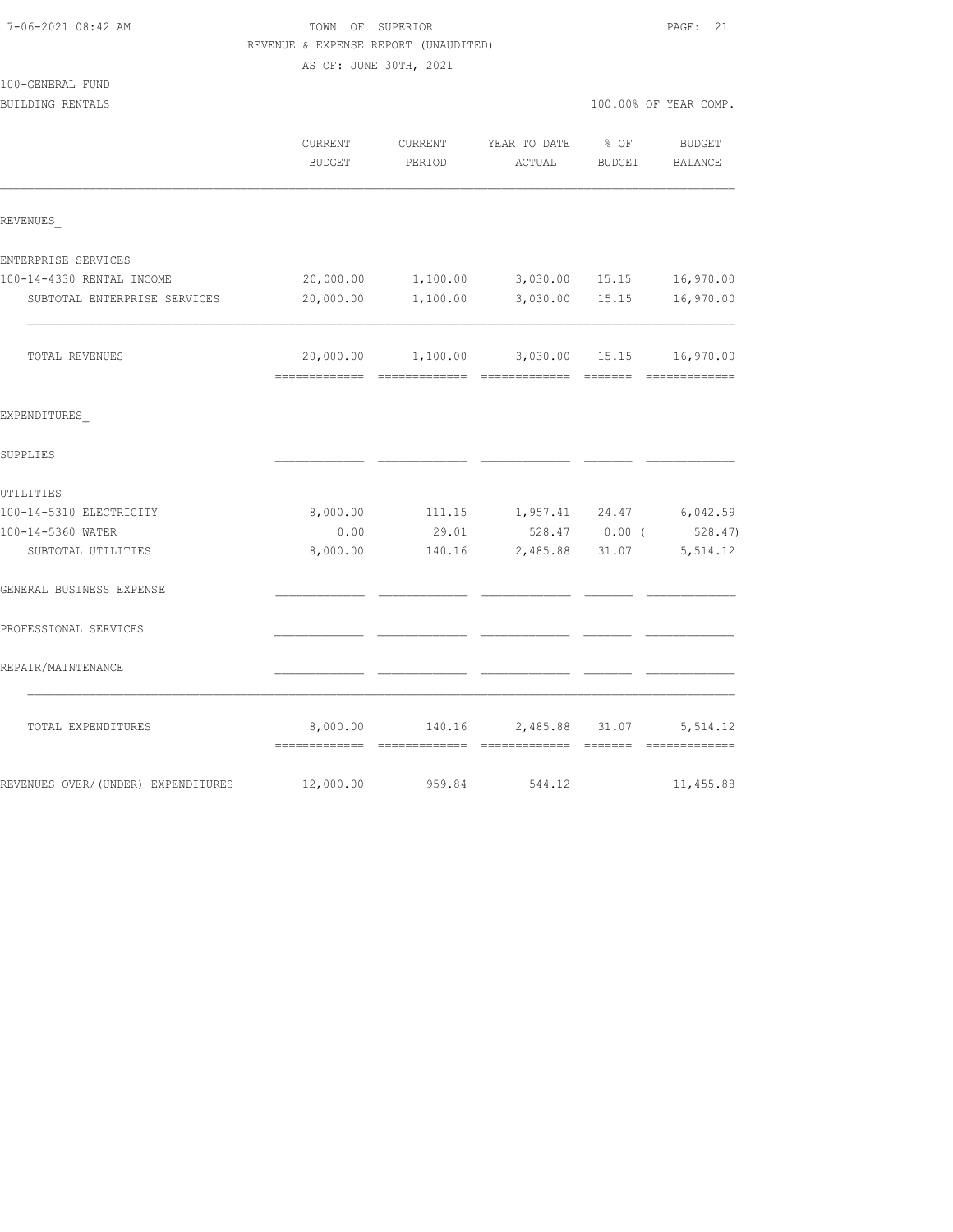## TOWN OF SUPERIOR **PAGE:** 22 REVENUE & EXPENSE REPORT (UNAUDITED)

AS OF: JUNE 30TH, 2021

100-GENERAL FUND

SR CITIZENS-CONGREGATE SERVICES AND RESOLUTION OF SERVICES AND RESOLUTION OF SERVICES AND RESOLUTION OF SERVICES AND RESOLUTION OF SERVICES AND RESOLUTION OF SERVICES AND RESOLUTION OF SERVICES AND RESOLUTION OF SERVICES A

|                                      | <b>CURRENT</b><br><b>BUDGET</b> | <b>CURRENT</b><br>PERIOD | YEAR TO DATE<br>ACTUAL | % OF<br><b>BUDGET</b> | <b>BUDGET</b><br>BALANCE |             |
|--------------------------------------|---------------------------------|--------------------------|------------------------|-----------------------|--------------------------|-------------|
| REVENUES                             |                                 |                          |                        |                       |                          |             |
| BUSINESS SERVICES                    |                                 |                          |                        |                       |                          |             |
| 100-15-4215 SRC AAA DOLLARS          | 0.00                            | 0.00                     | 302.00                 | $0.00$ (              |                          | 302.00)     |
| 100-15-4217 SRC PROGRAM REVENUE      | 0.00                            | 29,823.34                | 68,453.84              | $0.00$ (              |                          | 68, 453.84) |
| SUBTOTAL BUSINESS SERVICES           | 0.00                            | 29,823.34                | 68,755.84              | $0.00$ (              |                          | 68,755.84)  |
| GRANTS                               |                                 |                          |                        |                       |                          |             |
| TOTAL REVENUES                       | 0.00<br>-------------           | 29,823.34                | 68,755.84              | $0.00$ (              |                          | 68,755.84)  |
| EXPENDITURES                         |                                 |                          |                        |                       |                          |             |
| PERSONEL                             |                                 |                          |                        |                       |                          |             |
| 100-15-5100 SALARIES                 | 18,405.00                       | 0.00                     | 16,377.89              | 88.99                 |                          | 2,027.11    |
| 100-15-5101 OVERTIME                 | 0.00                            | 0.00                     | 76.25                  | $0.00$ (              |                          | 76.25)      |
| 100-15-5120 INMATE LABOR             | 1,000.00                        | 0.00                     | 0.00                   | 0.00                  |                          | 1,000.00    |
| 100-15-5151 FICA                     | 1,141.00                        | 0.00                     | 1,000.13               | 87.65                 |                          | 140.87      |
| 100-15-5152 MEDICARE                 | 267.00                          | 0.00                     | 233.87                 | 87.59                 |                          | 33.13       |
| 100-15-5153 STATE UNEMPLOYMENT       | 83.00                           | 0.00                     | 127.42                 | 153.52 (              |                          | 44.42)      |
| 100-15-5154 WORKERS COMP INSURANCE   | 321.00                          | 0.00                     | 426.66                 | 132.92 (              |                          | 105.66)     |
| 100-15-5161 ARIZONA STATE RETIREMENT | 2,249.00                        | 0.00                     | 1,400.61               | 62.28                 |                          | 848.39      |
| SUBTOTAL PERSONEL                    | 23,466.00                       | 0.00                     | 19,642.83              | 83.71                 |                          | 3,823.17    |
| SUPPLIES                             |                                 |                          |                        |                       |                          |             |
| 100-15-5210 OFFICE SUPPLIES          | 500.00                          | 0.00                     | 49.98                  | 10.00                 |                          | 450.02      |
| 100-15-5250 KITCHEN SUPPLIES         | 1,000.00                        | 0.00                     | 0.00                   | 0.00                  |                          | 1,000.00    |
| 100-15-5260 FOOD SUPPLIES            | 1,000.00                        | 0.00                     | 0.00                   | 0.00                  |                          | 1,000.00    |
| 100-15-5299 OPERATING SUPPLIES       | 1,500.00                        | 52.81                    | 1,956.47               | $130.43$ (            |                          | 456.47      |
| SUBTOTAL SUPPLIES                    | 4,000.00                        | 52.81                    | 2,006.45               | 50.16                 |                          | 1,993.55    |
| UTILITIES                            |                                 |                          |                        |                       |                          |             |
| 100-15-5310 ELECTRICITY              | 4,547.00                        | 370.71                   | 4,739.98               | $104.24$ (            |                          | 192.98)     |
| 100-15-5320 GAS                      | 746.00                          | 57.57                    | 604.47                 | 81.03                 |                          | 141.53      |
| 100-15-5350 TELEPHONE                | 250.00                          | 0.00                     | 0.00                   | 0.00                  |                          | 250.00      |
| 100-15-5360 WATER                    | 250.00                          | 17.22                    | 186.07                 | 74.43                 |                          | 63.93       |
| SUBTOTAL UTILITIES                   | 5,793.00                        | 445.50                   | 5,530.52               | 95.47                 |                          | 262.48      |
| GENERAL BUSINESS EXPENSE             |                                 |                          |                        |                       |                          |             |
| 100-15-5420 DUES & SUBSCRIPTIONS     | 200.00                          | 0.00                     | 0.00                   | 0.00                  |                          | 200.00      |
| 100-15-5460 POSTAGE                  | 0.00                            | 0.00                     | 132.37                 | $0.00$ (              |                          | 132.37)     |
| 100-15-5471 AUDIT                    | 773.00                          | 0.00                     | 441.37                 | 57.10                 |                          | 331.63      |
| 100-15-5480 GENERAL INSURANCE        | 4,273.00                        | 0.00                     | 4,850.01               | $113.50$ (            |                          | 577.01)     |
| SUBTOTAL GENERAL BUSINESS EXPENSE    | 5,246.00                        | 0.00                     | 5,423.75               | $103.39$ (            |                          | 177.75)     |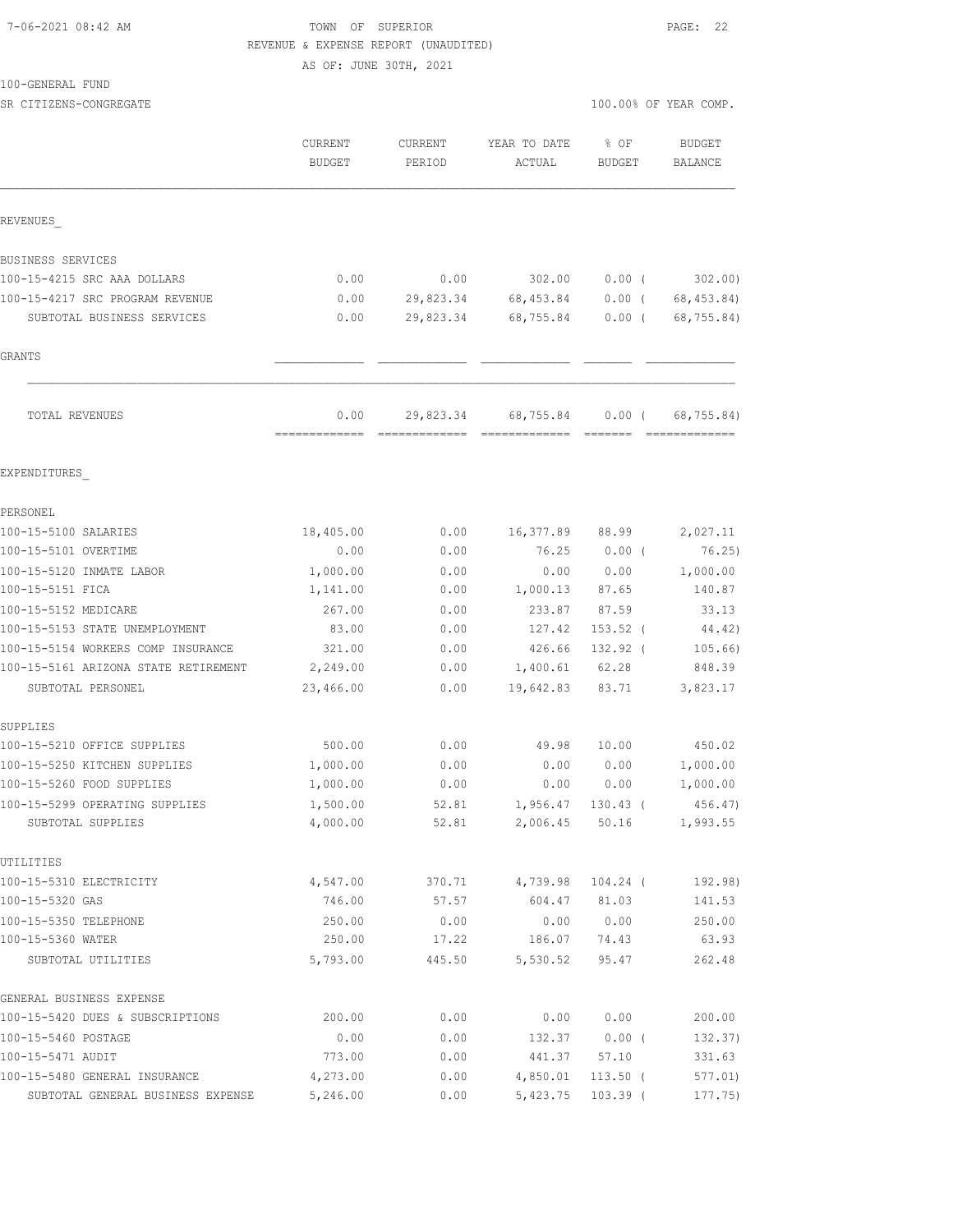#### 7-06-2021 08:42 AM TOWN OF SUPERIOR PAGE: 23 REVENUE & EXPENSE REPORT (UNAUDITED)

AS OF: JUNE 30TH, 2021

#### 100-GENERAL FUND

SR CITIZENS-CONGREGATE SERVICES AND RESOLUTION OF TEAR COMP.

|                                                | CURRENT<br>BUDGET | CURRENT<br>PERIOD | YEAR TO DATE<br><b>ACTUAL</b>        | % OF<br>BUDGET     | <b>BUDGET</b><br>BALANCE |
|------------------------------------------------|-------------------|-------------------|--------------------------------------|--------------------|--------------------------|
|                                                |                   |                   |                                      |                    |                          |
| PROFESSIONAL SERVICES                          |                   |                   |                                      |                    |                          |
| 100-15-5520 CONTRACT EMPLOYEE                  | 0.00              | 305.64            |                                      | 2,563.56 0.00 (    | 2,563.56)                |
| 100-15-5550 OTHER PROFESSIONAL SERVICES        | 37,893.00         | 0.00              |                                      | 48,042.48 126.78 ( | 10, 149.48               |
| SUBTOTAL PROFESSIONAL SERVICES                 | 37,893.00         | 305.64            |                                      | 50,606.04 133.55 ( | 12,713.04)               |
| REPAIR/MAINTENANCE                             |                   |                   |                                      |                    |                          |
| 100-15-5643 INMATE FUEL                        | 100.00            | 0.00              | 0.00                                 | 0.00               | 100.00                   |
| 100-15-5650 OTHER EOUIPMENT REPAIRS            | 300.00            | 0.00              | 0.00                                 | 0.00               | 300.00                   |
| SUBTOTAL REPAIR/MAINTENANCE                    | 400.00            | 0.00              | 0.00                                 | 0.00               | 400.00                   |
| DEBT SERVICE                                   |                   |                   |                                      |                    |                          |
| 100-15-5999 CAPITAL OUTLAY                     | 0.00              | 52,748.00         | 52,748.00                            | $0.00$ (           | 52,748.00)               |
| SUBTOTAL DEBT SERVICE                          | 0.00              | 52,748.00         | 52,748.00                            | $0.00$ (           | 52,748.00)               |
|                                                |                   |                   |                                      |                    |                          |
| TOTAL EXPENDITURES                             | 76,798.00         |                   | 53,551.95 135,957.59 177.03 (        |                    | 59, 159.59)              |
| REVENUES OVER/(UNDER) EXPENDITURES<br>$\left($ |                   |                   | 76,798.00) ( 23,728.61) ( 67,201.75) |                    | 9,596.25                 |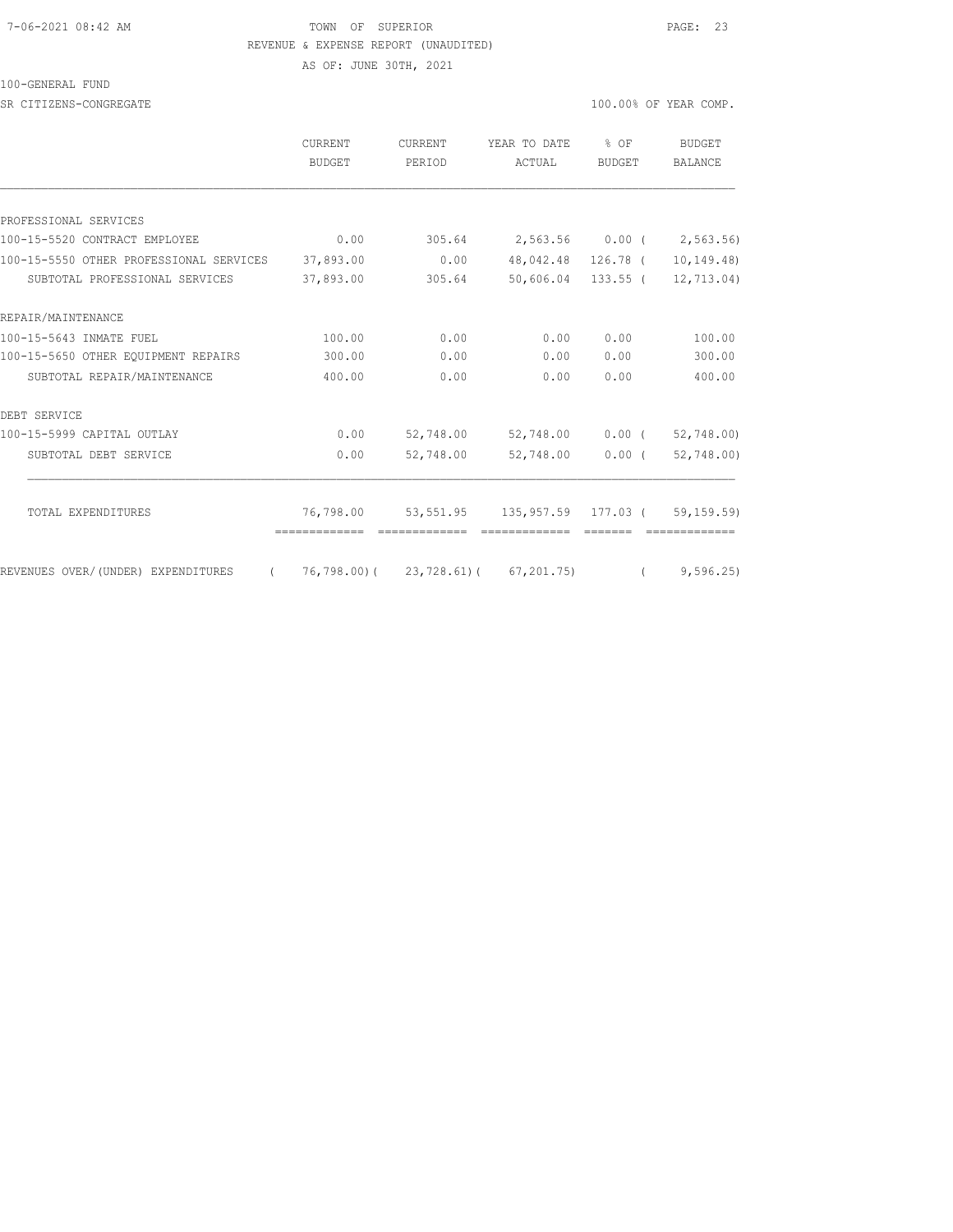#### 7-06-2021 08:42 AM TOWN OF SUPERIOR PAGE: 24 REVENUE & EXPENSE REPORT (UNAUDITED)

100-GENERAL FUND

SR CITIZENS-HOME DELIVERY 100.00% OF YEAR COMP.

AS OF: JUNE 30TH, 2021

|                                         | CURRENT<br>BUDGET | CURRENT<br>PERIOD | YEAR TO DATE<br>ACTUAL | $8$ OF<br>BUDGET | <b>BUDGET</b><br>BALANCE |
|-----------------------------------------|-------------------|-------------------|------------------------|------------------|--------------------------|
| REVENUES                                |                   |                   |                        |                  |                          |
| BUSINESS SERVICES                       |                   |                   |                        |                  |                          |
| 100-16-4217 SRC PROGRAM REVENUE         | 0.00              | 22,140.30         | 65,040.21              | $0.00$ (         | 65,040.21)               |
| SUBTOTAL BUSINESS SERVICES              | 0.00              | 22,140.30         | 65,040.21              | $0.00$ (         | 65,040.21)               |
| TOTAL REVENUES                          | 0.00              | 22,140.30         | 65,040.21              | $0.00$ (         | 65,040.21)               |
|                                         | --------------    |                   |                        |                  | =============            |
| EXPENDITURES                            |                   |                   |                        |                  |                          |
| PERSONEL                                |                   |                   |                        |                  |                          |
| 100-16-5100 SALARIES                    | 14,748.00         | 0.00              | 12,702.51              | 86.13            | 2,045.49                 |
| 100-16-5101 OVERTIME                    | 0.00              | 0.00              | 38.12                  | $0.00$ (         | 38.12)                   |
| 100-16-5120 INMATE LABOR                | 1,000.00          | 0.00              | 0.00                   | 0.00             | 1,000.00                 |
| 100-16-5151 FICA                        | 914.00            | 0.00              | 789.89                 | 86.42            | 124.11                   |
| 100-16-5152 MEDICARE                    | 214.00            | 0.00              | 184.71                 | 86.31            | 29.29                    |
| 100-16-5153 STATE UNEMPLOYMENT          | 60.00             | 0.00              | 83.48                  | $139.13$ (       | 23.48)                   |
| 100-16-5154 WORKERS COMP INSURANCE      | 223.00            | 0.00              | 426.68                 | 191.34 (         | 203.68)                  |
| 100-16-5161 ARIZONA STATE RETIREMENT    | 1,802.00          | 0.00              | 1,556.93               | 86.40            | 245.07                   |
| SUBTOTAL PERSONEL                       | 18,961.00         | 0.00              | 15,782.32              | 83.24            | 3,178.68                 |
| SUPPLIES                                |                   |                   |                        |                  |                          |
| 100-16-5210 OFFICE SUPPLIES             | 0.00              | 0.00              | 49.98                  | $0.00$ (         | 49.98)                   |
| SUBTOTAL SUPPLIES                       | 0.00              | 0.00              | 49.98                  | 0.00(            | 49.98)                   |
| UTILITIES                               |                   |                   |                        |                  |                          |
| 100-16-5310 ELECTRICITY                 | 4,547.00          | 370.71            | 4,739.93               | 104.24 (         | 192.93)                  |
| 100-16-5320 GAS                         | 802.00            | 57.57             | 559.36                 | 69.75            | 242.64                   |
| 100-16-5350 TELEPHONE                   | 250.00            | 0.00              | 45.17                  | 18.07            | 204.83                   |
| 100-16-5360 WATER                       | 200.00            | 17.21             | 186.00                 | 93.00            | 14.00                    |
| SUBTOTAL UTILITIES                      | 5,799.00          | 445.49            | 5,530.46               | 95.37            | 268.54                   |
| GENERAL BUSINESS EXPENSE                |                   |                   |                        |                  |                          |
| 100-16-5460 POSTAGE                     | 150.00            | 0.00              | 132.31                 | 88.21            | 17.69                    |
| 100-16-5471 AUDIT                       | 773.00            | 0.00              | 441.37                 | 57.10            | 331.63                   |
| 100-16-5480 GENERAL INSURANCE           | 4,273.00          | 0.00              | 4,850.01               | $113.50$ (       | 577.01)                  |
| SUBTOTAL GENERAL BUSINESS EXPENSE       | 5,196.00          | 0.00              | 5,423.69               | $104.38$ (       | 227.69)                  |
| PROFESSIONAL SERVICES                   |                   |                   |                        |                  |                          |
| 100-16-5550 OTHER PROFESSIONAL SERVICES | 34,179.00         | 0.00              | 33,822.90              | 98.96            | 356.10                   |
| SUBTOTAL PROFESSIONAL SERVICES          | 34,179.00         | 0.00              | 33,822.90              | 98.96            | 356.10                   |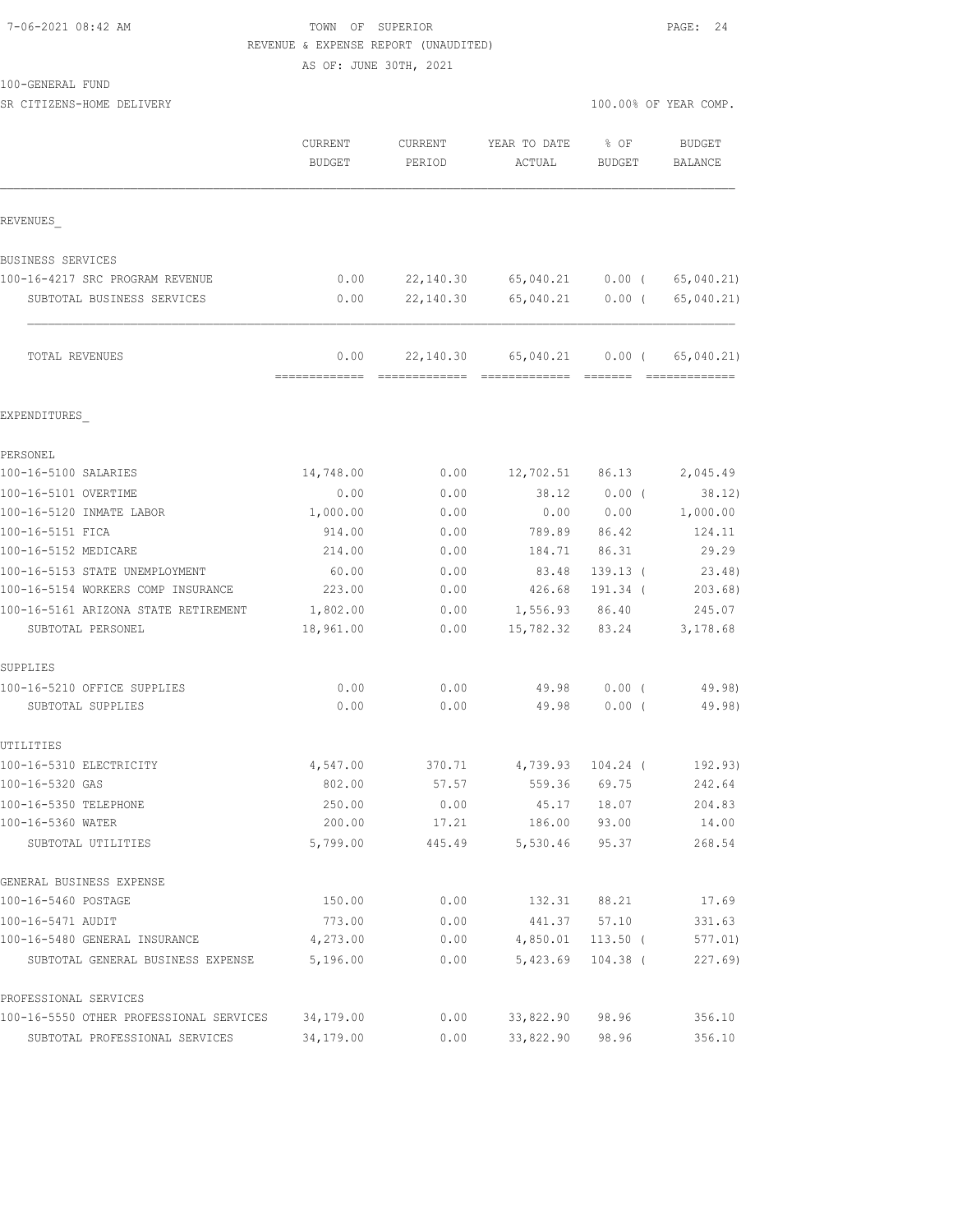### 7-06-2021 08:42 AM TOWN OF SUPERIOR PAGE: 25 REVENUE & EXPENSE REPORT (UNAUDITED) AS OF: JUNE 30TH, 2021

#### 100-GENERAL FUND

SR CITIZENS-HOME DELIVERY 100.00% OF YEAR COMP.

|                                    |          | <b>CURRENT</b><br><b>BUDGET</b> | <b>CURRENT</b><br>PERIOD | YEAR TO DATE<br>ACTUAL | % OF<br><b>BUDGET</b> | <b>BUDGET</b><br><b>BALANCE</b> |
|------------------------------------|----------|---------------------------------|--------------------------|------------------------|-----------------------|---------------------------------|
|                                    |          |                                 |                          |                        |                       |                                 |
| REPAIR/MAINTENANCE                 |          |                                 |                          |                        |                       |                                 |
| 100-16-5641 GAS & OIL              |          | 500.00                          | 35.39                    | 364.66                 | 72.93                 | 135.34                          |
| 100-16-5643 INMATE FUEL            |          | 100.00                          | 0.00                     | 0.00                   | 0.00                  | 100.00                          |
| SUBTOTAL REPAIR/MAINTENANCE        |          | 600.00                          | 35.39                    | 364.66                 | 60.78                 | 235.34                          |
| DEBT SERVICE                       |          |                                 |                          |                        |                       |                                 |
| 100-16-5999 CAPITAL OUTLAY         |          | 0.00                            | 52,748.00                | 52,748.00              | $0.00$ (              | 52,748.00)                      |
| SUBTOTAL DEBT SERVICE              |          | 0.00                            | 52,748.00                | 52,748.00              | 0.00(                 | 52,748.00                       |
|                                    |          |                                 |                          |                        |                       |                                 |
| TOTAL EXPENDITURES                 |          | 64,735.00                       | 53,228.88                | 113,722.01 175.67 (    |                       | 48,987.01)                      |
| REVENUES OVER/(UNDER) EXPENDITURES | $\left($ | 64,735.00)(                     | 31,088.58)(              | 48,681.80)             |                       | 16,053.20                       |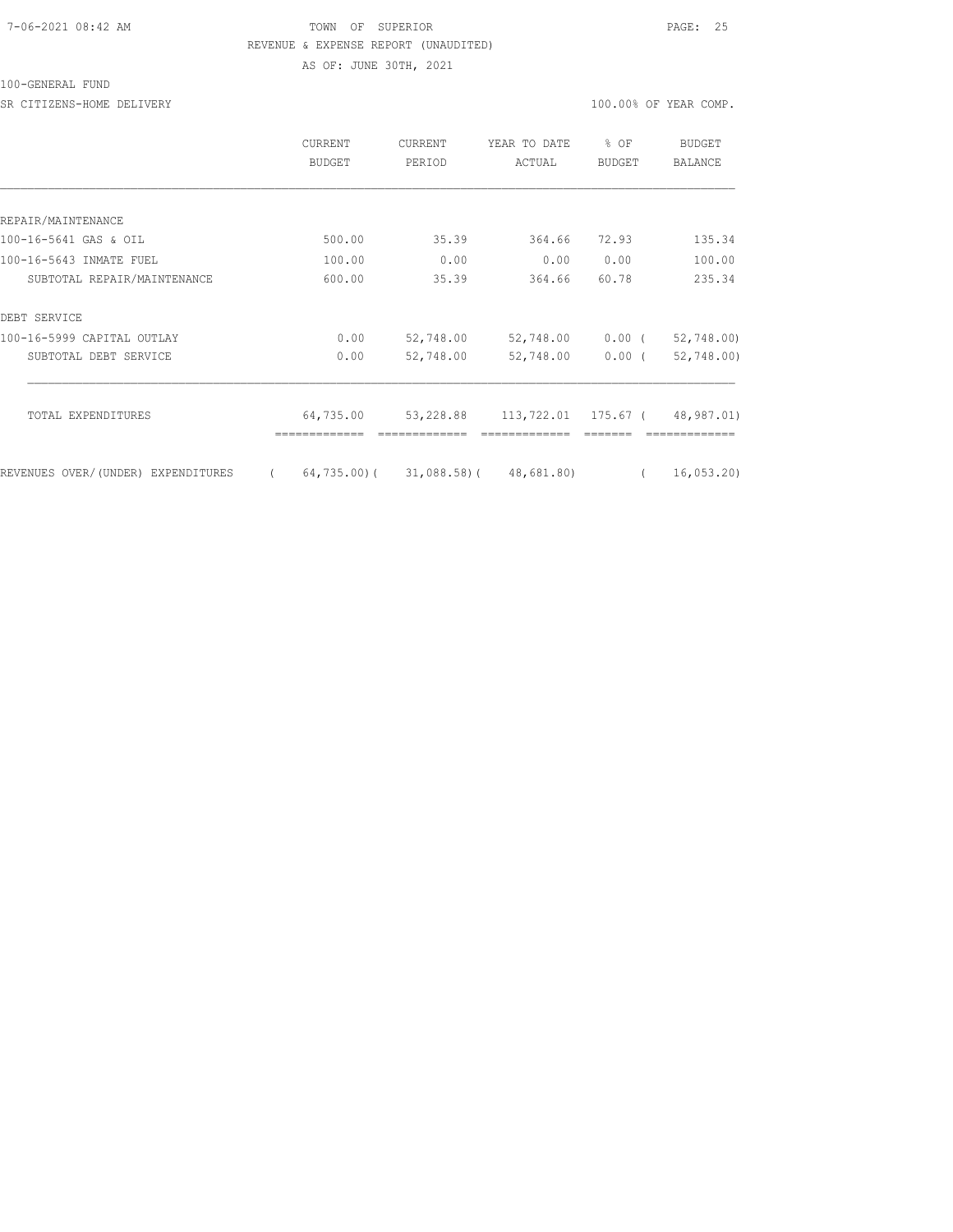### TOWN OF SUPERIOR **PAGE:** 26 REVENUE & EXPENSE REPORT (UNAUDITED)

AS OF: JUNE 30TH, 2021

100-GENERAL FUND

|                                                                    | CURRENT<br>BUDGET | CURRENT<br>PERIOD | YEAR TO DATE<br>ACTUAL                      | $8$ OF<br>BUDGET       | <b>BUDGET</b><br>BALANCE   |
|--------------------------------------------------------------------|-------------------|-------------------|---------------------------------------------|------------------------|----------------------------|
| REVENUES                                                           |                   |                   |                                             |                        |                            |
| BUSINESS SERVICES                                                  |                   |                   |                                             |                        |                            |
| 100-17-4217 SRC PROGRAM REVENUE                                    | 0.00              |                   | $1,408.09$ $9,413.41$ $0.00$ ( $9,413.41$ ) |                        |                            |
| SUBTOTAL BUSINESS SERVICES                                         | 0.00              |                   | $1,408.09$ $9,413.41$ $0.00$ ( $9,413.41$ ) |                        |                            |
| TOTAL REVENUES                                                     | 0.00              | 1,408.09          |                                             |                        | $9,413.41$ 0.00 (9,413.41) |
| EXPENDITURES                                                       |                   |                   |                                             |                        |                            |
| PERSONEL                                                           |                   |                   |                                             |                        |                            |
| 100-17-5100 SALARIES                                               | 5,238.00          | 0.00              |                                             | 4,902.07 93.59         | 335.93                     |
| 100-17-5101 OVERTIME                                               | 0.00              | 0.00              | 12.71                                       | $0.00$ (               | 12.71)                     |
| 100-17-5151 FICA                                                   | 325.00            | 0.00              | 304.71 93.76                                |                        | 20.29                      |
| 100-17-5152 MEDICARE                                               | 76.00             | 0.00              |                                             | 71.29 93.80            | 4.71                       |
| 100-17-5153 STATE UNEMPLOYMENT                                     | 52.00             | 0.00              | 32.38 62.27                                 |                        | 19.62                      |
| 100-17-5154 WORKERS COMP INSURANCE                                 | 36.00             |                   | $0.00$ 425.66 1,182.39 (                    |                        | 389.66                     |
| 100-17-5161 ARIZONA STATE RETIREMENT                               | 618.00            | 0.00              | 600.62 97.19                                |                        | 17.38                      |
| SUBTOTAL PERSONEL                                                  | 6,345.00          | 0.00              | 6,349.44 100.07 (                           |                        | 4.44)                      |
| SUPPLIES                                                           |                   |                   |                                             |                        |                            |
| UTILITIES                                                          |                   |                   |                                             |                        |                            |
| 100-17-5350 TELEPHONE                                              | 490.00            | 65.53             |                                             | 782.36 159.67 (        | 292.36)                    |
| SUBTOTAL UTILITIES                                                 | 490.00            | 65.53             | 782.36 159.67 (                             |                        | 292.36)                    |
| GENERAL BUSINESS EXPENSE                                           |                   |                   |                                             |                        |                            |
| 100-17-5471 AUDIT                                                  | 773.00            |                   | $0.00$ 441.37 57.10                         |                        | 331.63                     |
| 100-17-5480 GENERAL INSURANCE                                      | 4,273.00          | 0.00              | 4,850.01 113.50 (                           |                        | 577.01)                    |
| SUBTOTAL GENERAL BUSINESS EXPENSE                                  | 5,046.00          | 0.00              |                                             | 5,291.38 104.86 (      | 245.38)                    |
| PROFESSIONAL SERVICES                                              |                   |                   |                                             |                        |                            |
| 100-17-5550 OTHER PROFESSIONAL SERVICES                            | 1,000.00          | 0.00              | 0.00                                        | 0.00                   | 1,000.00                   |
| SUBTOTAL PROFESSIONAL SERVICES                                     | 1,000.00          | 0.00              | 0.00                                        | 0.00                   | 1,000.00                   |
| REPAIR/MAINTENANCE                                                 |                   |                   |                                             |                        |                            |
| 100-17-5640 AUTO & TRUCK REPAIRS                                   | 2,000.00          | 0.00              |                                             | 83.64 4.18             | 1,916.36                   |
| 100-17-5641 GAS & OIL                                              | 500.00            | 53.09             | 546.98                                      | $109.40$ (             | 46.98)                     |
| 100-17-5650 OTHER EQUIPMENT REPAIRS<br>SUBTOTAL REPAIR/MAINTENANCE | 0.00<br>2,500.00  | 0.00<br>53.09     | 895.69                                      | 265.07 0.00 (<br>35.83 | 265.07)<br>1,604.31        |
|                                                                    |                   |                   |                                             |                        |                            |
| TOTAL EXPENDITURES                                                 | 15,381.00         | 118.62            |                                             | 13,318.87 86.59        | 2,062.13                   |
| REVENUES OVER/(UNDER) EXPENDITURES<br>$\sqrt{2}$                   | 15,381.00)        | 1,289.47 (        | 3,905.46                                    |                        | 11, 475.54)<br>$\sqrt{2}$  |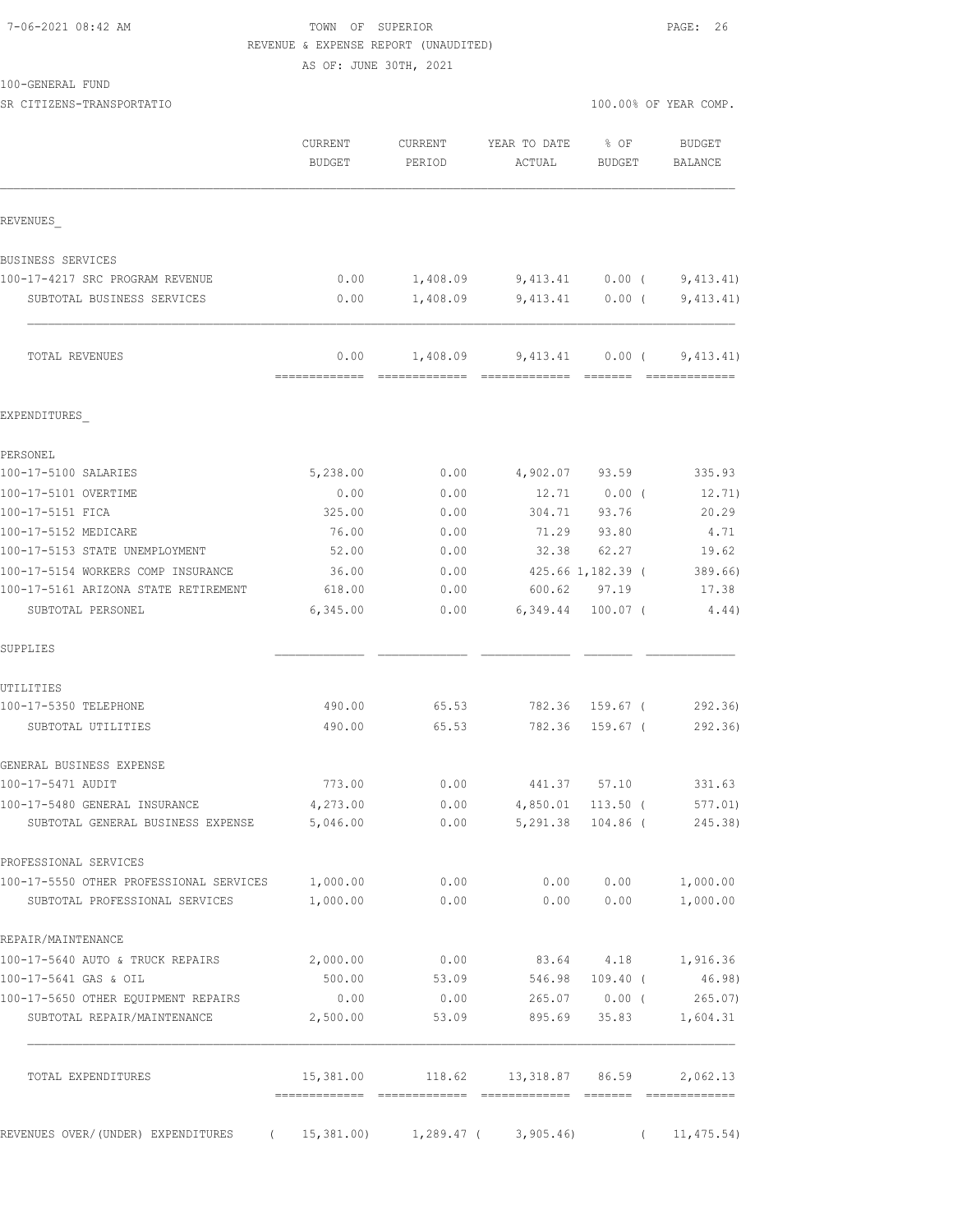#### 7-06-2021 08:42 AM TOWN OF SUPERIOR PAGE: 27 REVENUE & EXPENSE REPORT (UNAUDITED)

|                                      | AS OF: JUNE 30TH, 2021   |                   |                        |                       |                                 |  |  |
|--------------------------------------|--------------------------|-------------------|------------------------|-----------------------|---------------------------------|--|--|
| 100-GENERAL FUND                     |                          |                   |                        |                       |                                 |  |  |
| CODE ENFORCEMENT                     |                          |                   |                        |                       | 100.00% OF YEAR COMP.           |  |  |
|                                      | CURRENT<br><b>BUDGET</b> | CURRENT<br>PERIOD | YEAR TO DATE<br>ACTUAL | % OF<br><b>BUDGET</b> | <b>BUDGET</b><br><b>BALANCE</b> |  |  |
| REVENUES                             |                          |                   |                        |                       |                                 |  |  |
| GRANTS                               |                          |                   |                        |                       |                                 |  |  |
| 100-18-4600 BLIGHT REVENUE           | 0.00                     | 0.00              | 13,572.00              | $0.00$ (              | 13, 572.00                      |  |  |
| SUBTOTAL GRANTS                      | 0.00                     | 0.00              | 13,572.00              | $0.00$ (              | 13, 572.00                      |  |  |
| TOTAL REVENUES                       | 0.00                     | 0.00              | 13,572.00              | $0.00$ (              | 13, 572.00                      |  |  |
| EXPENDITURES                         |                          |                   |                        |                       |                                 |  |  |
| PERSONEL                             |                          |                   |                        |                       |                                 |  |  |
| 100-18-5100 SALARIES                 | 21,584.00                | 0.00              | 19,524.14 90.46        |                       | 2,059.86                        |  |  |
| 100-18-5101 OVERTIME                 | 0.00                     | 0.00              | 446.47                 | $0.00$ (              | 446.47)                         |  |  |
| 100-18-5151 FICA                     | 1,338.00                 | 0.00              | 0.00                   | 0.00                  | 1,338.00                        |  |  |
| 100-18-5152 MEDICARE                 | 313.00                   | 0.00              | 289.50                 | 92.49                 | 23.50                           |  |  |
| 100-18-5153 STATE UNEMPLOYMENT       | 33.00                    | 0.00              | 47.99                  | $145.42$ (            | 14.99)                          |  |  |
| 100-18-5154 WORKERS COMP INSURANCE   | 452.00                   | 0.00              | 0.00                   | 0.00                  | 452.00                          |  |  |
| 100-18-5161 ARIZONA STATE RETIREMENT | 4,477.00                 | 0.00              | 0.00                   | 0.00                  | 4,477.00                        |  |  |
| 100-18-5162 LIFE INSURANCE           | 40.00                    | 0.00              | 0.00                   | 0.00                  | 40.00                           |  |  |
| 100-18-5164 DENTAL INSURANCE         | 189.00                   | 0.00              | 0.00                   | 0.00                  | 189.00                          |  |  |
| SUBTOTAL PERSONEL                    | 28,426.00                | 0.00              | 20,308.10              | 71.44                 | 8,117.90                        |  |  |
| PROFESSIONAL SERVICES                |                          |                   |                        |                       |                                 |  |  |
| 100-18-5520 Blight Mitigation        | 10,000.00                | 0.00              | 1,666.61               | 16.67                 | 8,333.39                        |  |  |
| SUBTOTAL PROFESSIONAL SERVICES       | 10,000.00                | 0.00              | 1,666.61               | 16.67                 | 8,333.39                        |  |  |
| DEBT SERVICE                         |                          |                   |                        |                       |                                 |  |  |
| TOTAL EXPENDITURES                   | 38,426.00                | 0.00              |                        | 21,974.71 57.19       | 16, 451.29                      |  |  |

REVENUES OVER/(UNDER) EXPENDITURES ( 38,426.00) 0.00 ( 8,402.71) ( 30,023.29)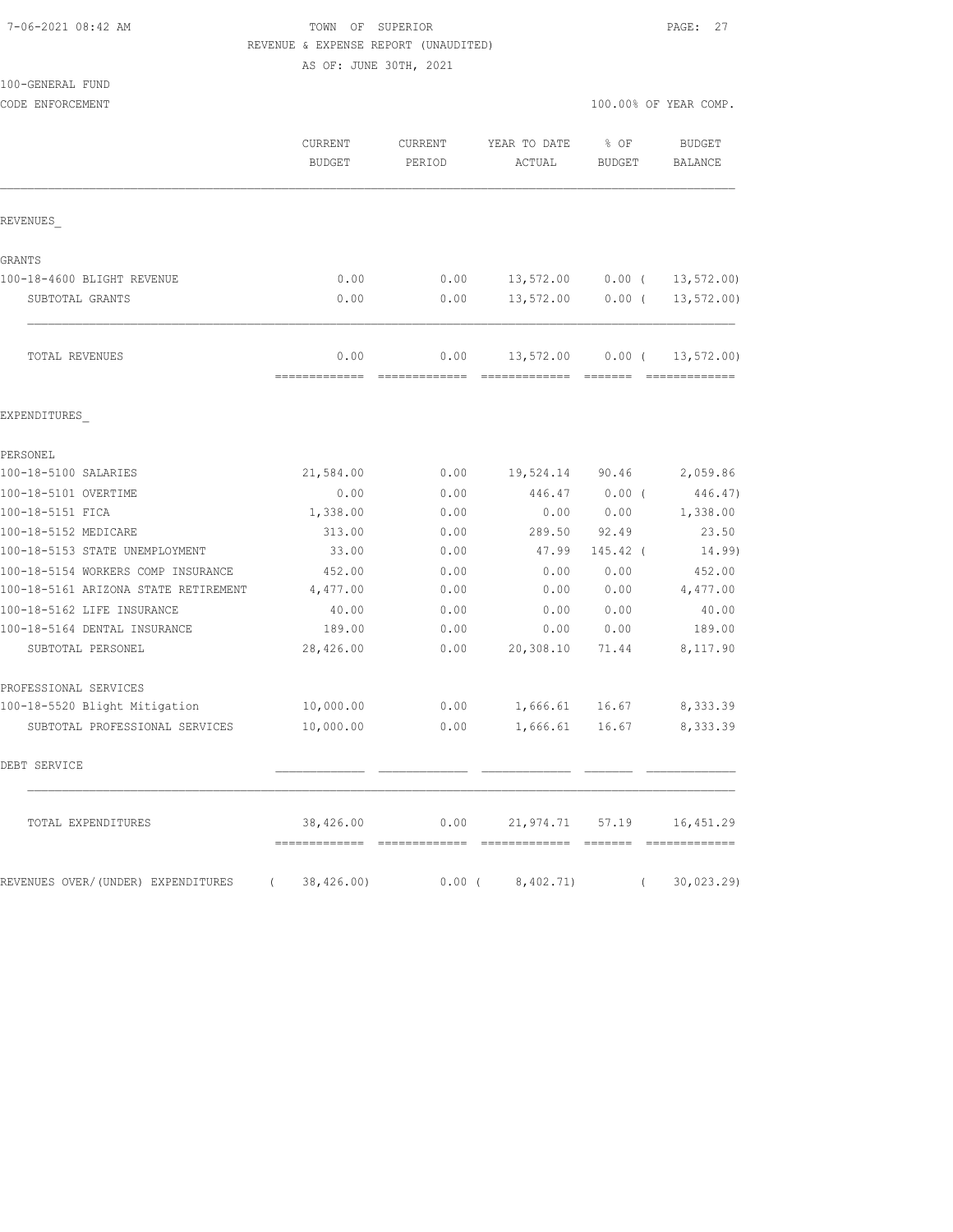# TOWN OF SUPERIOR **PAGE: 28** REVENUE & EXPENSE REPORT (UNAUDITED)

AS OF: JUNE 30TH, 2021

|  | 100-GENERAL | FUND |  |
|--|-------------|------|--|
|  |             |      |  |

| <b>EDC</b>                                                                  |                               |                   |                                |                   | 100.00% OF YEAR COMP.           |
|-----------------------------------------------------------------------------|-------------------------------|-------------------|--------------------------------|-------------------|---------------------------------|
|                                                                             | CURRENT<br><b>BUDGET</b>      | CURRENT<br>PERIOD | YEAR TO DATE % OF<br>ACTUAL    | BUDGET            | <b>BUDGET</b><br><b>BALANCE</b> |
|                                                                             |                               |                   |                                |                   |                                 |
| EXPENDITURES                                                                |                               |                   |                                |                   |                                 |
| SUPPLIES                                                                    |                               |                   |                                |                   |                                 |
| 100-19-5299 OPERATING SUPPLIES                                              | 0.00                          | 0.00              | $4,000.00$ $0.00$ $(4,000.00)$ |                   |                                 |
| SUBTOTAL SUPPLIES                                                           | 0.00                          | 0.00              |                                | $4,000.00$ 0.00 ( | 4,000.00)                       |
| GENERAL BUSINESS EXPENSE                                                    |                               |                   |                                |                   |                                 |
| 100-19-5410 Advertising                                                     | 10,000.00                     | 0.00              | $9,209.00$ $92.09$             |                   | 791.00                          |
| 100-19-5415 Promotional Materials                                           | 5,000.00                      | 0.00              |                                | 0.00 0.00         | 5,000.00                        |
| 100-19-5425 CONFERENCES & TRAINING                                          | 4,000.00                      | 0.00              | 497.00                         | 12.43             | 3,503.00                        |
| 100-19-5470 TRAVEL                                                          | 6,000.00                      | 0.00              |                                |                   | $0.00$ $0.00$ $6,000.00$        |
| SUBTOTAL GENERAL BUSINESS EXPENSE                                           | 25,000.00                     | 0.00              | 9,706.00                       | 38.82             | 15,294.00                       |
| PROFESSIONAL SERVICES                                                       |                               |                   |                                |                   |                                 |
| TOTAL EXPENDITURES                                                          |                               | 25,000.00 0.00    |                                |                   | 13,706.00 54.82 11,294.00       |
| REVENUES OVER/(UNDER) EXPENDITURES (25,000.00) 0.00 (13,706.00) (11,294.00) | -------------- -------------- |                   | essessessesse essesse          |                   |                                 |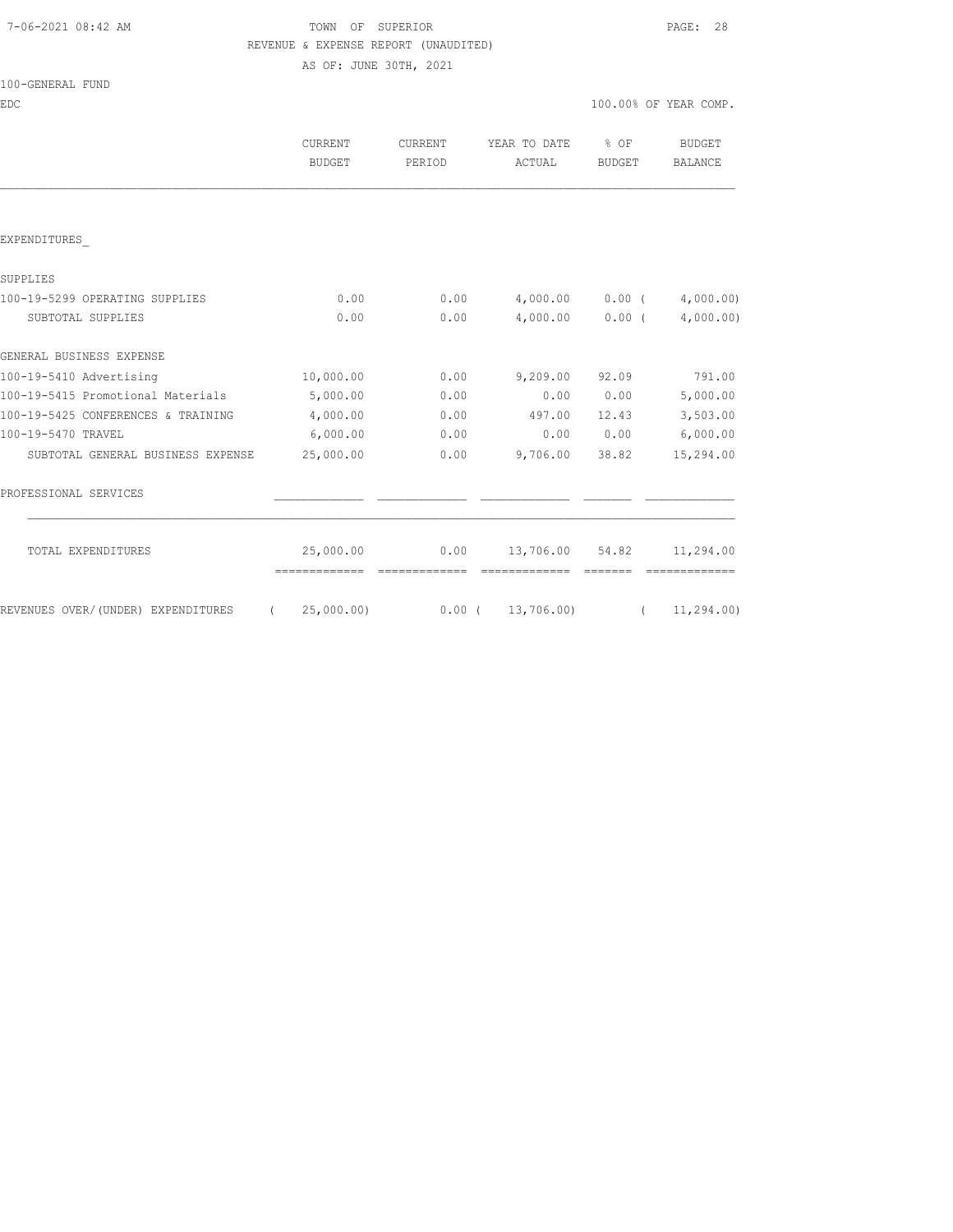| 7-06-2021 08:42 AM  | OF<br>TOWN                           | SUPERIOR               |              |                  | PAGE: 29              |
|---------------------|--------------------------------------|------------------------|--------------|------------------|-----------------------|
|                     | REVENUE & EXPENSE REPORT (UNAUDITED) |                        |              |                  |                       |
|                     |                                      | AS OF: JUNE 30TH, 2021 |              |                  |                       |
| 100-GENERAL FUND    |                                      |                        |              |                  |                       |
| LOST TRAIL          |                                      |                        |              |                  | 100.00% OF YEAR COMP. |
|                     | CURRENT                              | CURRENT                | YEAR TO DATE | $\frac{1}{2}$ OF | BUDGET                |
|                     | BUDGET                               | PERIOD                 | ACTUAL       | BUDGET           | <b>BALANCE</b>        |
|                     |                                      |                        |              |                  |                       |
|                     |                                      |                        |              |                  |                       |
| <b>EXPENDITURES</b> |                                      |                        |              |                  |                       |

 ${\tt SUPPLIES}$ 

============= ============= ============= ======= =============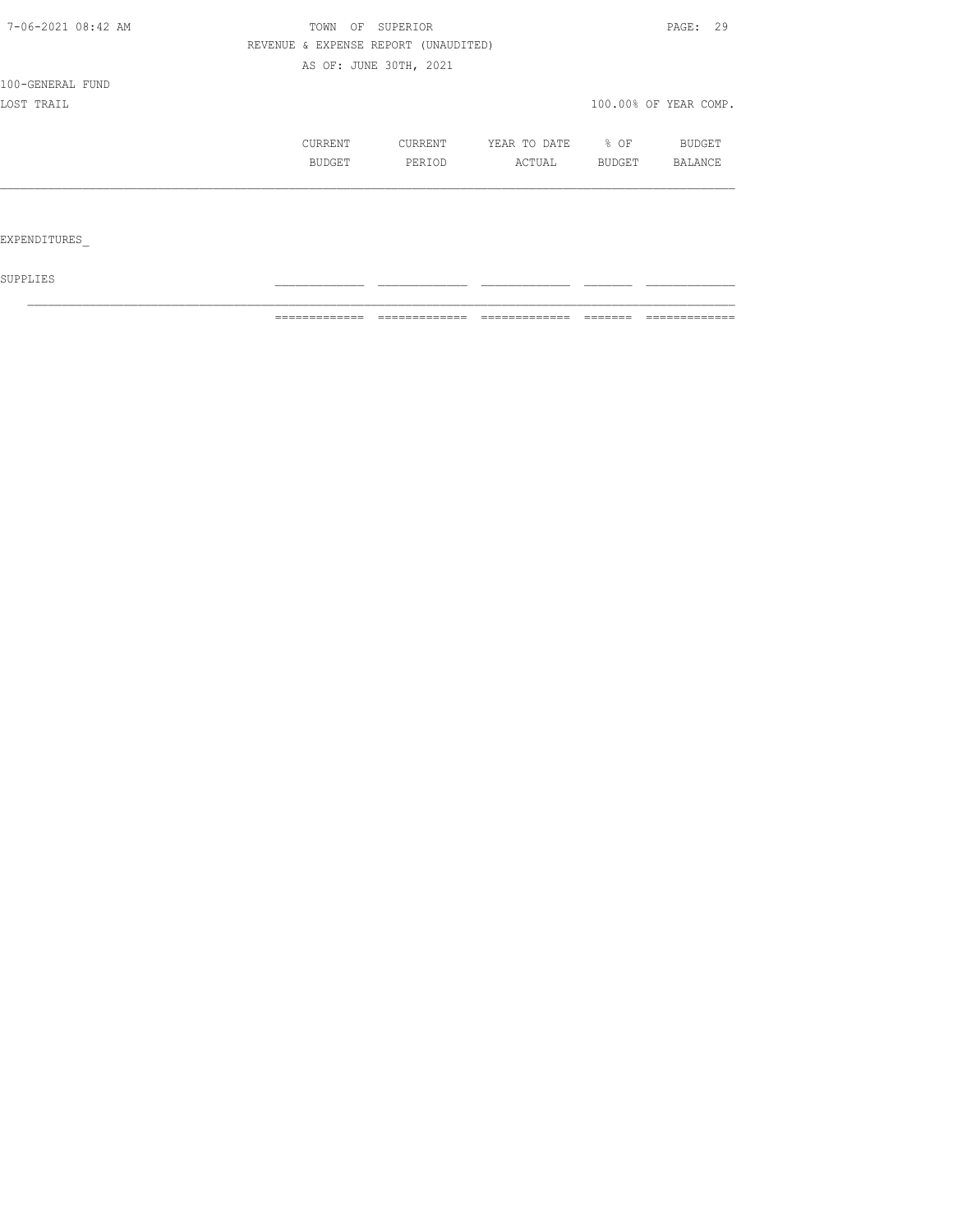| 7-06-2021 08:42 AM        | TOWN          | OF SUPERIOR                          |                          |          | PAGE: 30              |
|---------------------------|---------------|--------------------------------------|--------------------------|----------|-----------------------|
|                           |               | REVENUE & EXPENSE REPORT (UNAUDITED) |                          |          |                       |
|                           |               | AS OF: JUNE 30TH, 2021               |                          |          |                       |
| 100-GENERAL FUND          |               |                                      |                          |          |                       |
| SOCIO-ECONOMIC CONTINGNCY |               |                                      |                          |          | 100.00% OF YEAR COMP. |
|                           | CURRENT       | CURRENT                              | YEAR TO DATE % OF BUDGET |          |                       |
|                           | BUDGET        | PERIOD                               | ACTUAL                   |          | BUDGET BALANCE        |
| REVENUES                  |               |                                      |                          |          |                       |
| CONTRIBUTIONS             |               |                                      |                          |          |                       |
|                           | ============= | =============                        | =============            | -------- | -----------           |
| EXPENDITURES              |               |                                      |                          |          |                       |
| SUPPLIES                  |               |                                      |                          |          |                       |
|                           |               |                                      |                          | -------- | --------------        |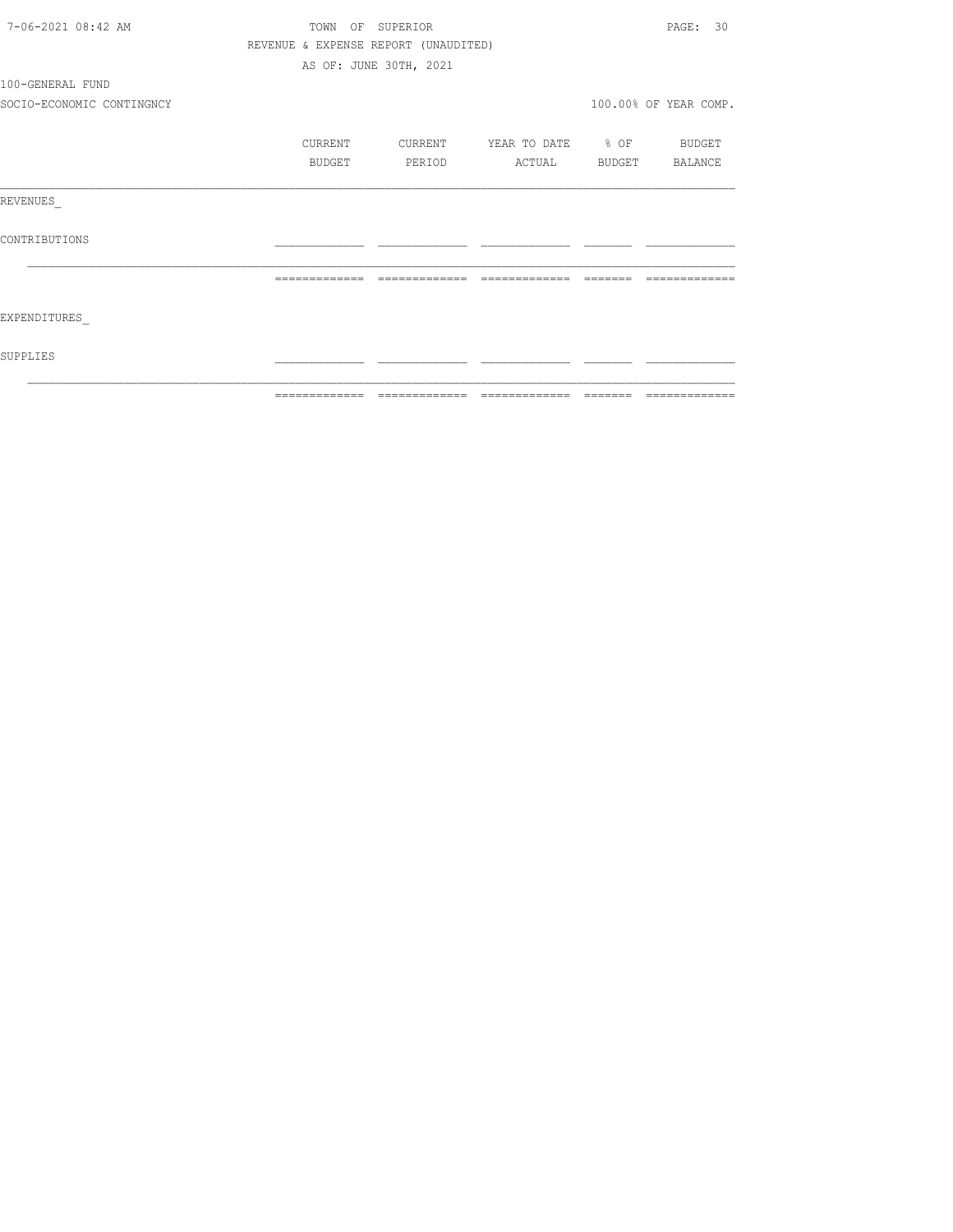| 7-06-2021 08:42 AM |               | OF<br>SUPERIOR<br>TOWN               |              |        |                       |  |
|--------------------|---------------|--------------------------------------|--------------|--------|-----------------------|--|
|                    |               | REVENUE & EXPENSE REPORT (UNAUDITED) |              |        |                       |  |
|                    |               | AS OF: JUNE 30TH, 2021               |              |        |                       |  |
| 100-GENERAL FUND   |               |                                      |              |        |                       |  |
| CONTINGENCY        |               |                                      |              |        | 100.00% OF YEAR COMP. |  |
|                    | CURRENT       | CURRENT                              | YEAR TO DATE | % OF   | <b>BUDGET</b>         |  |
|                    | <b>BUDGET</b> | PERIOD                               | ACTUAL       | BUDGET | BALANCE               |  |
|                    |               |                                      |              |        |                       |  |
| EXPENDITURES       |               |                                      |              |        |                       |  |
| SUPPLIES           |               |                                      |              |        |                       |  |

 $\mathcal{L}_\text{max}$ 

============= ============= ============= ======= =============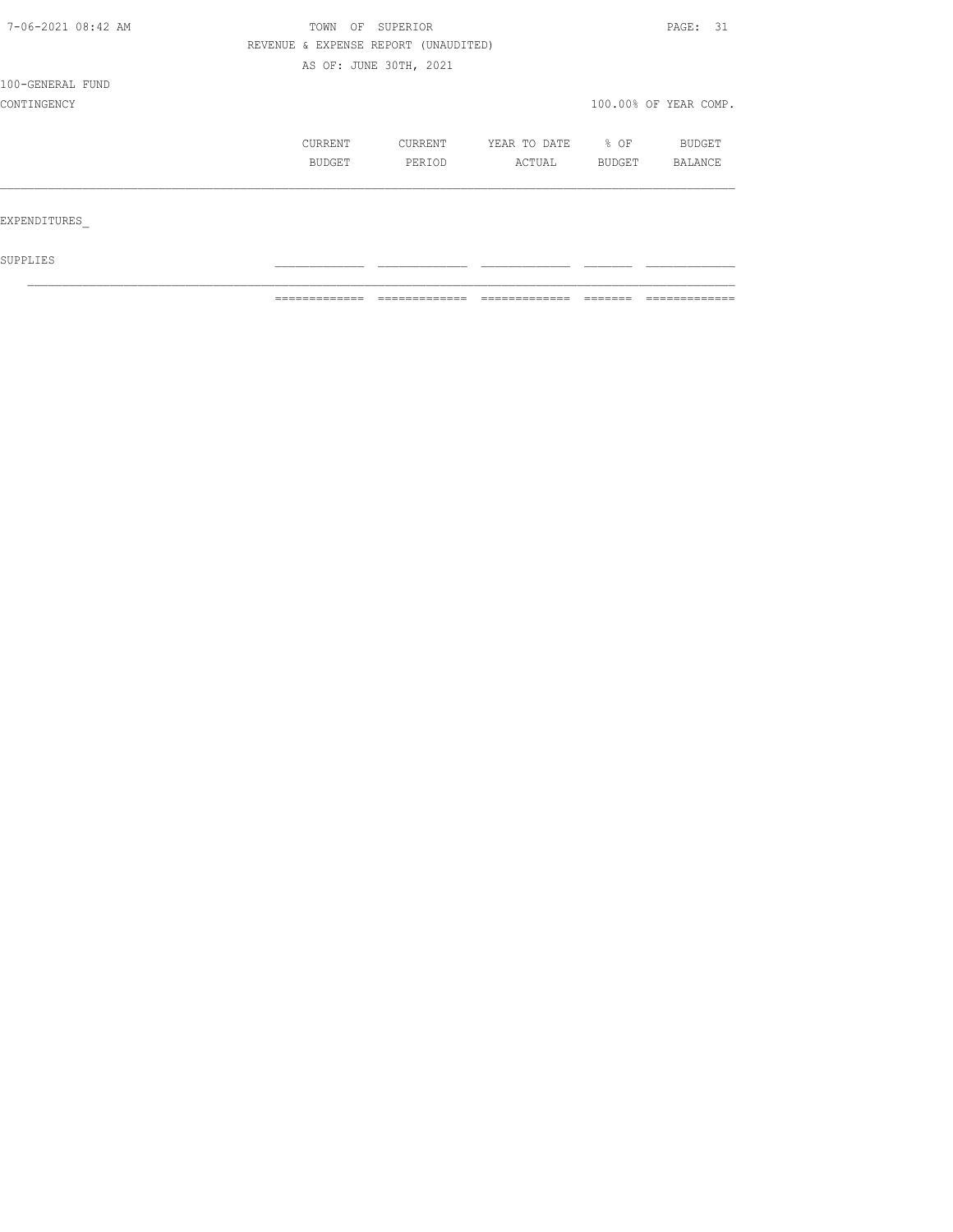### 7-06-2021 08:42 AM TOWN OF SUPERIOR PAGE: 32 REVENUE & EXPENSE REPORT (UNAUDITED)

AS OF: JUNE 30TH, 2021

100-GENERAL FUND

100.00% OF YEAR COMP.

|                                    | <b>CURRENT</b><br><b>BUDGET</b> | CURRENT<br>PERIOD | YEAR TO DATE<br>ACTUAL | % OF<br><b>BUDGET</b> | <b>BUDGET</b><br>BALANCE |
|------------------------------------|---------------------------------|-------------------|------------------------|-----------------------|--------------------------|
| FUND TOTAL REVENUES                | 2,484,469.00                    | 261,312.86        | 3,293,817.21           | 132.58 (              | 809, 348, 21)            |
| FUND TOTAL EXPENDITURES            | 2,484,466.40                    | 186, 337.21       | 2,643,675.60           | $106.41$ (            | 159,209.20)              |
| REVENUES OVER/(UNDER) EXPENDITURES | 2.60                            | 74,975.65         | 650, 141.61            |                       | 650,139.01)              |
|                                    |                                 |                   |                        |                       |                          |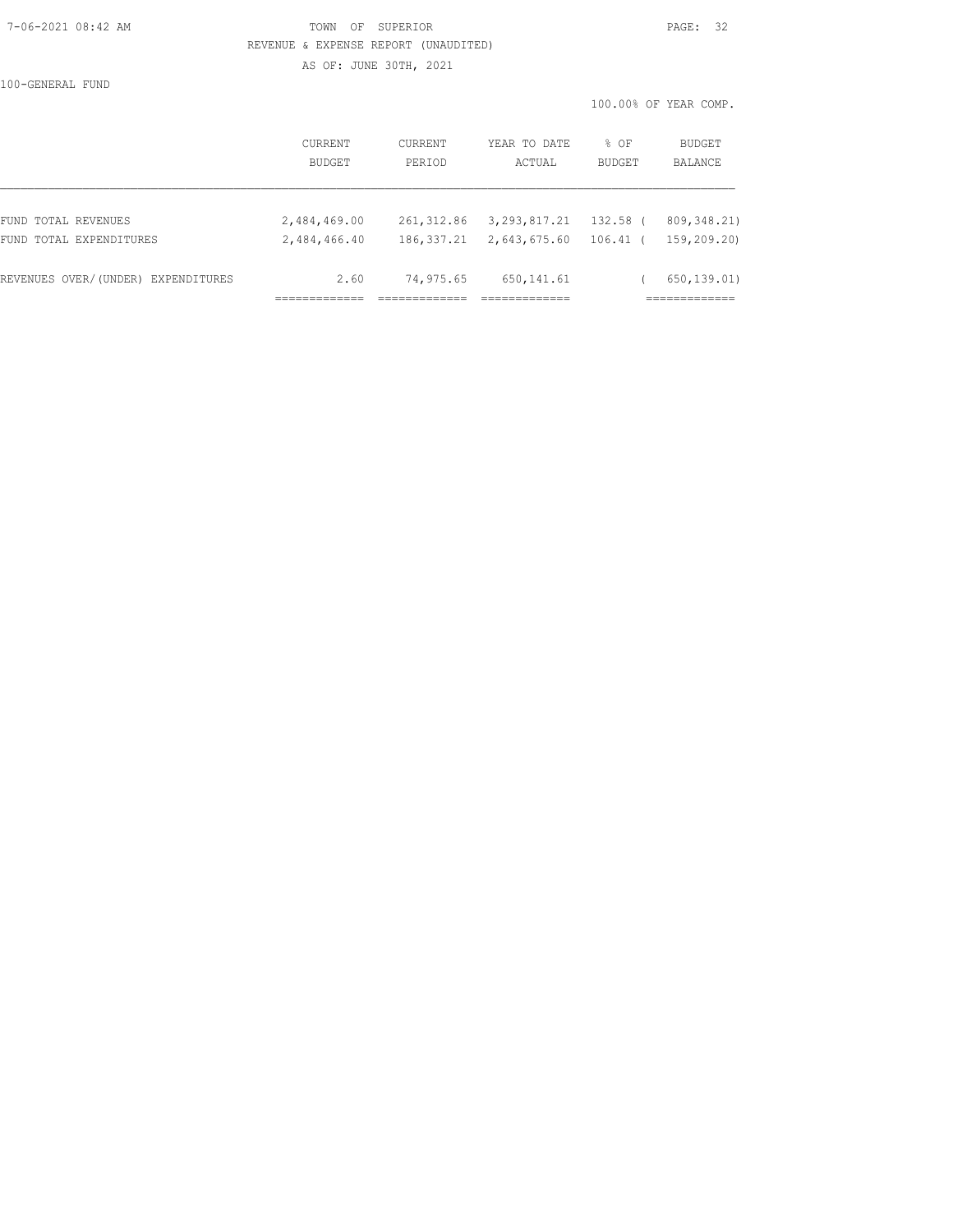#### 7-06-2021 08:42 AM TOWN OF SUPERIOR PAGE: 1 REVENUE & EXPENSE REPORT (UNAUDITED)

AS OF: JUNE 30TH, 2021

# 200-REFUSE SERVICE

|                                          | CURRENT<br><b>BUDGET</b>   | <b>CURRENT</b><br>PERIOD | YEAR TO DATE<br>ACTUAL | % OF<br><b>BUDGET</b> | <b>BUDGET</b><br>BALANCE   |
|------------------------------------------|----------------------------|--------------------------|------------------------|-----------------------|----------------------------|
| REVENUES                                 |                            |                          |                        |                       |                            |
| BUSINESS SERVICES                        |                            |                          |                        |                       |                            |
| 200-00-4240 REFUSE FEES                  | 6,000.00                   | 120.00                   | 310.00                 | 5.17                  | 5,690.00                   |
| 200-00-4241 TIPPING FEES-<br>$\left($    | 15,000.00)                 | 20.00                    | 564.00                 | $3.76 - ($            | 15, 564.00                 |
| SUBTOTAL BUSINESS SERVICES<br>$\left($   | 9,000.00)                  | 140.00                   | 874.00                 | $9.71 - ($            | 9,874.00)                  |
| ENTERPRISE SERVICES                      |                            |                          |                        |                       |                            |
| CONTINGENCY                              |                            |                          |                        |                       |                            |
| 200-00-4901 TRANSFERS                    | 28, 354.00                 | 0.00                     | 0.00                   | 0.00                  | 28, 354.00                 |
| SUBTOTAL CONTINGENCY                     | 28,354.00                  | 0.00                     | 0.00                   | 0.00                  | 28, 354.00                 |
| TOTAL REVENUES                           | 19,354.00<br>============= | 140.00                   | 874.00                 | 4.52<br>=======       | 18,480.00<br>============= |
| EXPENDITURES                             |                            |                          |                        |                       |                            |
| PERSONEL                                 |                            |                          |                        |                       |                            |
| 200-00-5100 Salaries                     | 13,520.00                  | 0.00                     | 14,720.00              | $108.88$ (            | 1,200.00)                  |
| 200-00-5101 OVERTIME                     | 0.00                       | 0.00                     | 338.24                 | $0.00$ (              | 338.24)                    |
| 200-00-5151 FICA                         | 361.00                     | 0.00                     | 933.63                 | $258.62$ (            | 572.63)                    |
| 200-00-5152 Medicare                     | 84.00                      | 0.00                     | 218.36                 | $259.95$ (            | 134.36)                    |
| 200-00-5153 SUTA                         | 30.00                      | 0.00                     | 72.94                  | 243.13 (              | 42.94)                     |
| 200-00-5154 Workers Comp                 | 54.00                      | 0.00                     | 0.00                   | 0.00                  | 54.00                      |
| 200-00-5161 ASRS                         | 687.00                     | 0.00                     | 1,840.13               | $267.85$ (            | 1, 153.13)                 |
| 200-00-5162 Life Insurance               | 16.00                      | 0.00                     | 0.00                   | 0.00                  | 16.00                      |
| 200-00-5163 Health Insurance             | 1,527.00                   | 0.00                     | 0.00                   | 0.00                  | 1,527.00                   |
| 200-00-5164 Dental Insurance             | 74.00                      | $0.00$ (                 | 16.59                  | $22.42-$              | 90.59                      |
| SUBTOTAL PERSONEL                        | 16,353.00                  | 0.00                     | 18,106.71              | 110.72 (              | 1,753.71)                  |
| SUPPLIES                                 |                            |                          |                        |                       |                            |
| 200-00-5225 Safety Supplies & Equip      | 1,000.00                   | 0.00                     | 0.00                   | 0.00                  | 1,000.00                   |
| 200-00-5299 Operating Supplies           | 500.00                     | 0.00                     | 2,566.79               | $513.36$ (            | 2,066.79                   |
| SUBTOTAL SUPPLIES                        | 1,500.00                   | 0.00                     | 2,566.79               | $171.12$ (            | 1,066.79                   |
| UTILITIES                                |                            |                          |                        |                       |                            |
| 200-00-5330 REFUSE                       | 0.00                       | 2,147.08                 | 58,062.94              | $0.00$ (              | 58,062.94)                 |
| SUBTOTAL UTILITIES                       | 0.00                       | 2,147.08                 | 58,062.94              | $0.00$ (              | 58,062.94)                 |
| GENERAL BUSINESS EXPENSE                 |                            |                          |                        |                       |                            |
| 200-00-5420 DUES, PERMITS, SUBSCRIPTIONS | 0.00                       | 0.00                     | 1,049.23               | $0.00$ (              | 1,049.23                   |
| SUBTOTAL GENERAL BUSINESS EXPENSE        | 0.00                       | 0.00                     | 1,049.23               | $0.00$ (              | 1,049.23                   |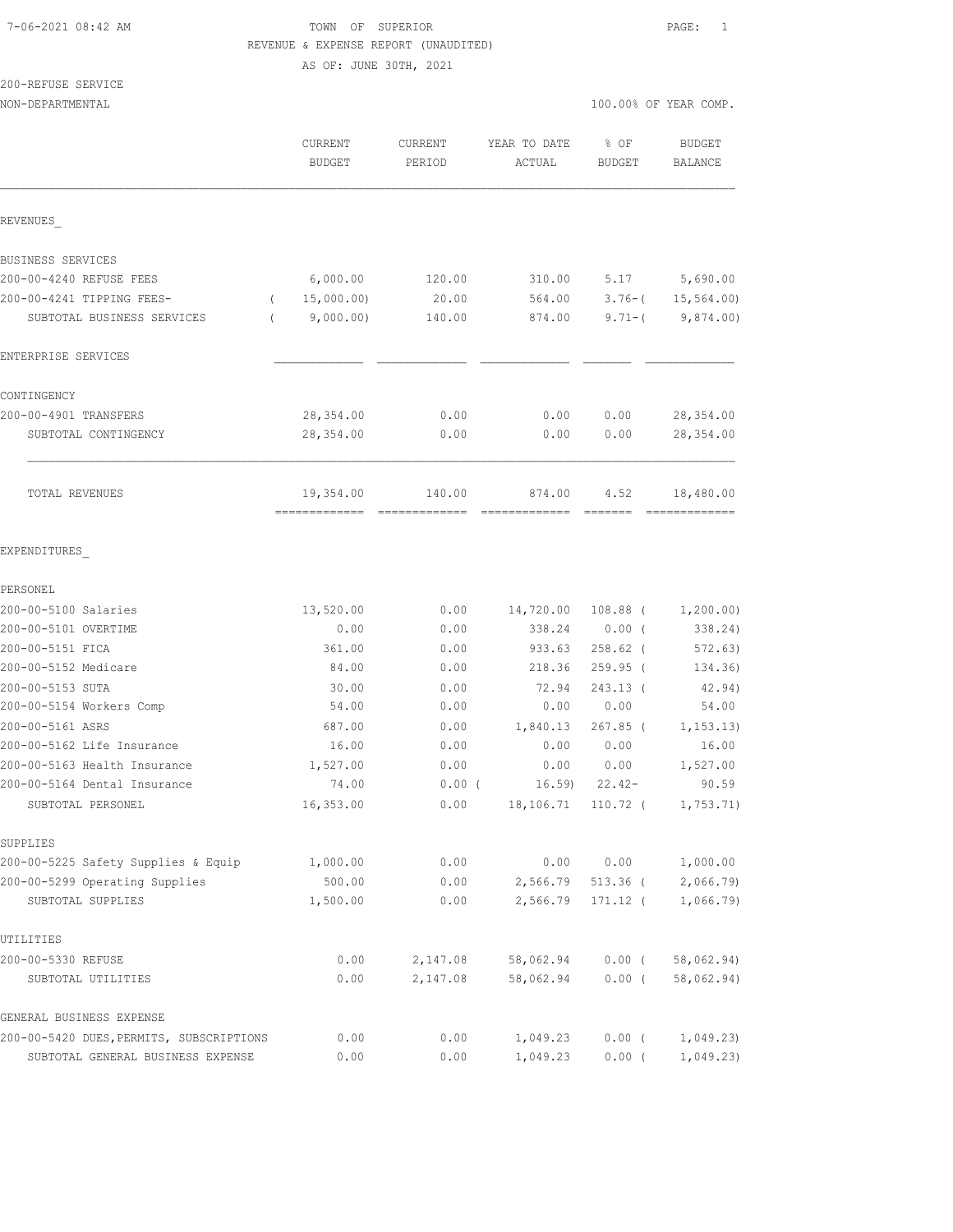#### 7-06-2021 08:42 AM TOWN OF SUPERIOR PAGE: 2 REVENUE & EXPENSE REPORT (UNAUDITED)

AS OF: JUNE 30TH, 2021

| 200-REFUSE SERVICE |  |
|--------------------|--|
|                    |  |

|                                        | <b>CURRENT</b><br>BUDGET | <b>CURRENT</b><br>PERIOD                           | YEAR TO DATE<br>ACTUAL   | $8$ OF<br>BUDGET | BUDGET<br><b>BALANCE</b> |
|----------------------------------------|--------------------------|----------------------------------------------------|--------------------------|------------------|--------------------------|
|                                        |                          |                                                    |                          |                  |                          |
| PROFESSIONAL SERVICES                  |                          |                                                    |                          |                  |                          |
| 200-00-5520 CONTRACT SERVICES          | 0.00                     | 2,268.00 39,803.50 0.00 (39,803.50)                |                          |                  |                          |
| 200-00-5550 Professional Services      | 0.00                     | 0.00                                               | 100.00                   |                  | $0.00$ ( $100.00$ )      |
| SUBTOTAL PROFESSIONAL SERVICES         | 0.00                     |                                                    | 2,268.00 39,903.50       | $0.00$ (         | 39,903.50)               |
| REPAIR/MAINTENANCE                     |                          |                                                    |                          |                  |                          |
| 200-00-5640 Auto Truck Repair          | 1,000.00                 | 0.00                                               | 0.00                     |                  | 0.00 1,000.00            |
| 200-00-5641 Gas & Oil                  | 500.00                   | 0.00                                               | 836.06                   | $167.21$ (       | 336.06)                  |
| 200-00-5670 STREET AND SIDEWALK REPAIR | 0.00                     |                                                    | $0.00$ $462.92$ $0.00$ ( |                  | 462.92)                  |
| SUBTOTAL REPAIR/MAINTENANCE            | 1,500.00                 |                                                    | $0.00$ 1,298.98 86.60    |                  | 201.02                   |
| CAPITAL OUTLAY                         |                          |                                                    |                          |                  |                          |
| DEBT SERVICE                           |                          |                                                    |                          |                  |                          |
| TOTAL EXPENDITURES                     |                          | 19,353.00 4,415.08 120,988.15 625.16 ( 101,635.15) |                          |                  |                          |
|                                        |                          |                                                    |                          |                  |                          |
| REVENUES OVER/(UNDER) EXPENDITURES     |                          | 1.00(4,275.08)(120,114.15)                         |                          |                  | 120, 115. 15             |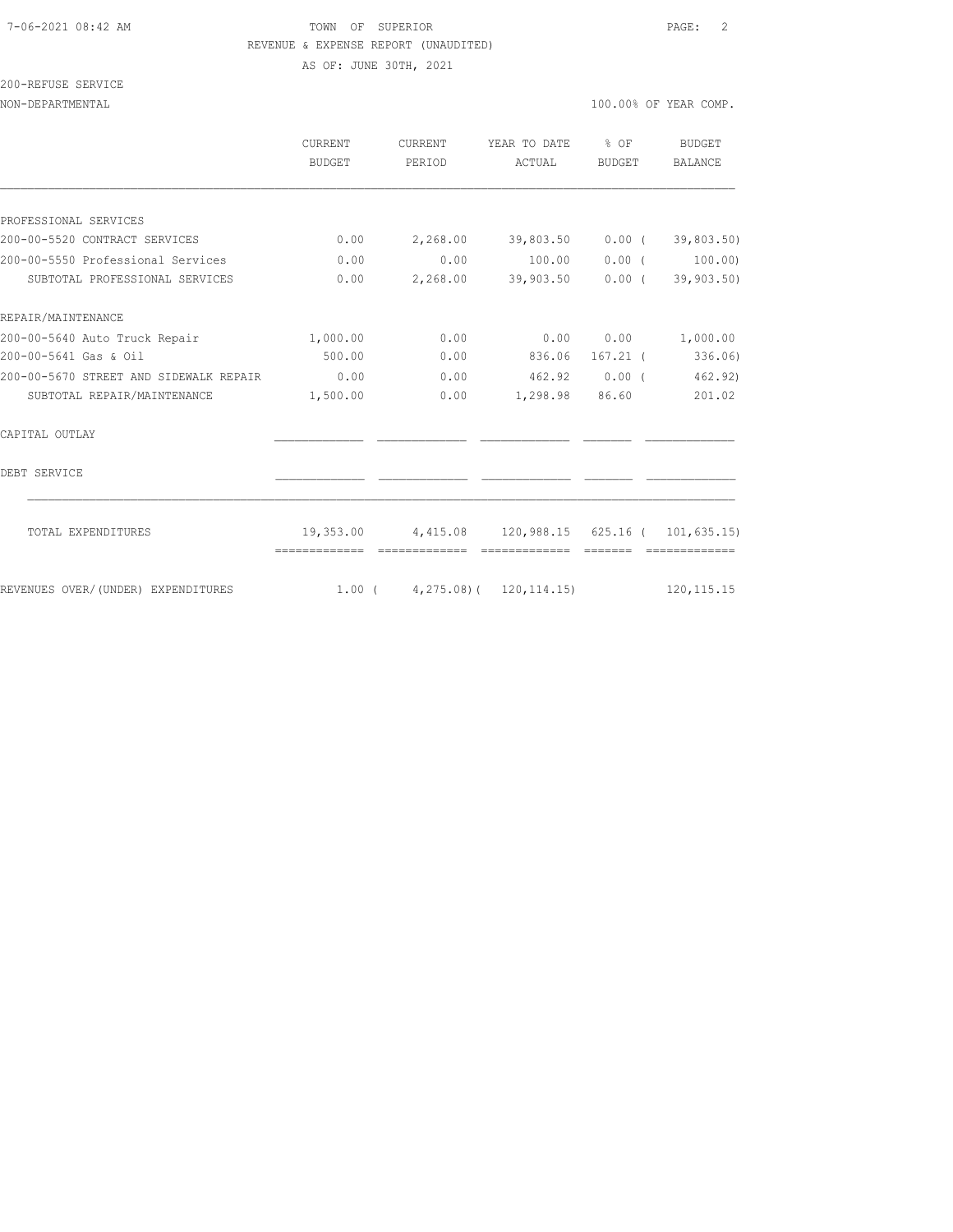| 7-06-2021 08:42 AM |  |
|--------------------|--|
|                    |  |

## TOWN OF SUPERIOR **PAGE:** 3 REVENUE & EXPENSE REPORT (UNAUDITED) AS OF: JUNE 30TH, 2021

200-REFUSE SERVICE

100.00% OF YEAR COMP.

|                                    | CURRENT<br><b>BUDGET</b> | CURRENT<br>PERIOD | YEAR TO DATE<br>ACTUAL | % OF<br>BUDGET | BUDGET<br><b>BALANCE</b> |
|------------------------------------|--------------------------|-------------------|------------------------|----------------|--------------------------|
|                                    |                          |                   |                        |                |                          |
| FUND TOTAL REVENUES                | 19,354.00                | 140.00            | 874.00                 | 4.52           | 18,480.00                |
| FUND TOTAL EXPENDITURES            | 19,353.00                | 4,415.08          | 120,988.15             | 625.16         | 101, 635, 15)            |
| REVENUES OVER/(UNDER) EXPENDITURES | $1.00$ $($               | $4, 275, 08$ ) (  | 120, 114.15)           |                | 120, 115. 15             |
|                                    |                          |                   |                        |                |                          |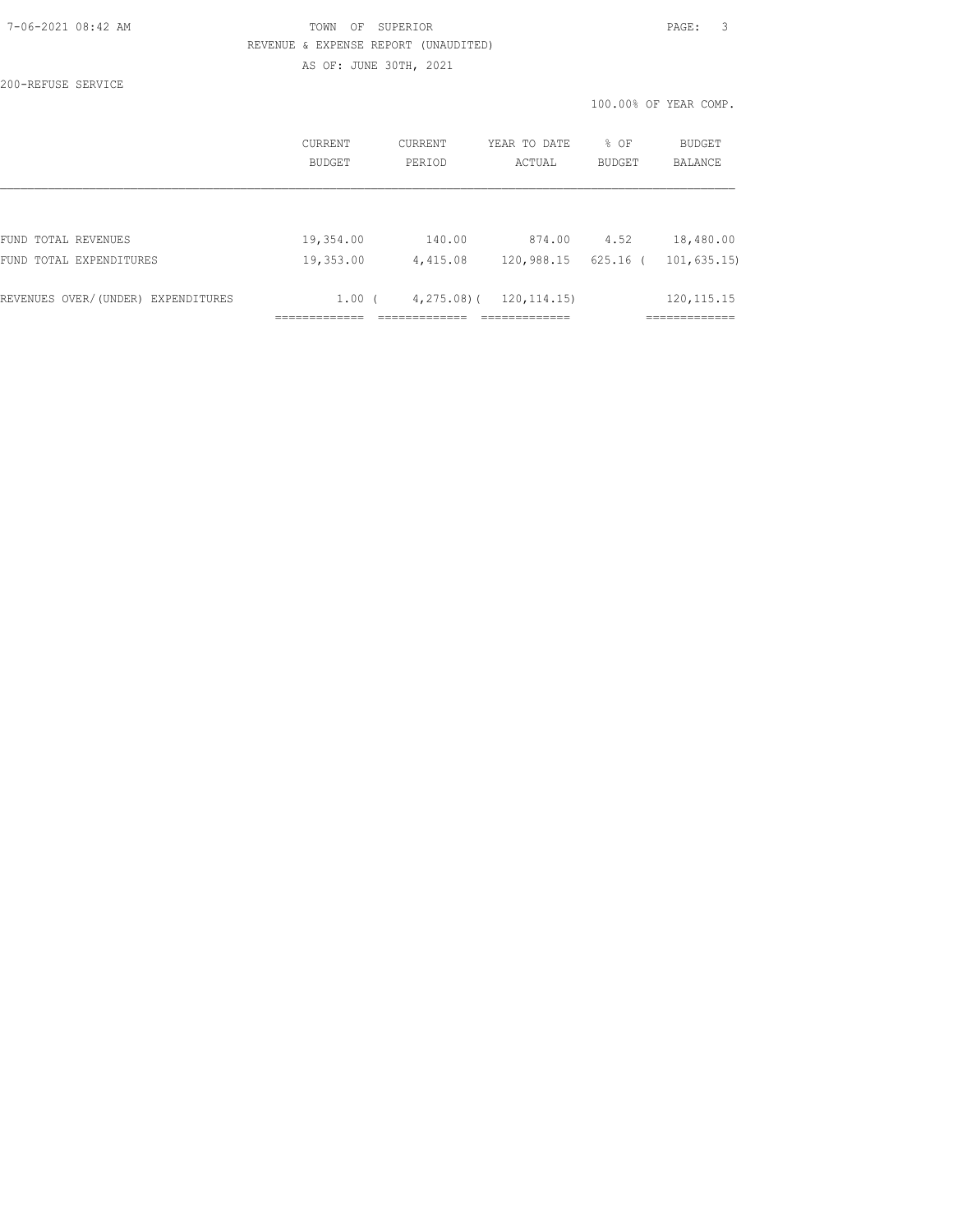# TOWN OF SUPERIOR PAGE: 1 REVENUE & EXPENSE REPORT (UNAUDITED)

AS OF: JUNE 30TH, 2021

| SEWF |  |
|------|--|
|------|--|

| 210-SEWER<br>NON-DEPARTMENTAL        |                   |                   |                        |                 | 100.00% OF YEAR COMP. |
|--------------------------------------|-------------------|-------------------|------------------------|-----------------|-----------------------|
|                                      |                   |                   |                        |                 |                       |
|                                      | CURRENT<br>BUDGET | CURRENT<br>PERIOD | YEAR TO DATE<br>ACTUAL | % OF<br>BUDGET  | BUDGET<br>BALANCE     |
| REVENUES                             |                   |                   |                        |                 |                       |
| TAXE S                               |                   |                   |                        |                 |                       |
| BUSINESS SERVICES                    |                   |                   |                        |                 |                       |
| 210-00-4240 SEWER FEES               | 380,244.00        | 41,128.00         | 446,387.99             | 117.40 (        | 66, 143.99)           |
| 210-00-4250 PENALTIES                | 0.00              |                   | $0.00$ ( 493.00) 0.00  |                 | 493.00                |
| SUBTOTAL BUSINESS SERVICES           | 380,244.00        |                   | 41,128.00 445,894.99   | 117.27 (        | 65, 650.99            |
| GRANTS                               |                   |                   |                        |                 |                       |
| CONTINGENCY                          |                   |                   |                        |                 |                       |
| 210-00-4901 INTERFUND TRANSFER-SEWER | 45,047.00         | 0.00              | 0.00                   | 0.00            | 45,047.00             |
| SUBTOTAL CONTINGENCY                 | 45,047.00         | 0.00              | 0.00                   | 0.00            | 45,047.00             |
| TOTAL REVENUES                       | 425,291.00        |                   | 41,128.00 445,894.99   | 104.84 (        | 20,603.99             |
| EXPENDITURES                         |                   |                   |                        |                 |                       |
| PERSONEL                             |                   |                   |                        |                 |                       |
| 210-00-5100 SALARIES                 | 85, 317.00        | 0.00              |                        | 65,941.80 77.29 | 19,375.20             |
| 210-00-5101 OVERTIME                 | 7,500.00          | 0.00              | 9,270.47               | 123.61 (        | 1,770.47)             |
| 210-00-5151 FICA                     | 4,975.00          | 0.00              | 4,630.85               | 93.08           | 344.15                |
| 210-00-5152 MEDICARE                 | 1,164.00          | 0.00              | 1,083.02               | 93.04           | 80.98                 |
| 210-00-5153 STATE UNEMPLOYMENT       | 136.00            | 0.00              | 198.26                 | 145.78 (        | 62.26)                |
| 210-00-5154 WORKERS COMP INSURANCE   | 3,613.00          | 0.00              | 3,703.00               | $102.49$ (      | 90.00                 |
| 210-00-5161 ARIZONA STATE RETIREMENT | 9,806.00          | 0.00              |                        | 9,190.88 93.73  | 615.12                |
| 210-00-5162 LIFE INSURANCE           | 165.00            | 0.00              | 173.70                 | $105.27$ (      | 8.70)                 |
| 210-00-5163 HEALTH INSURANCE         | 15,407.00         | 1,273.90          | 10,191.20              | 66.15           | 5,215.80              |
| 210-00-5164 DENTAL INSURANCE         | 777.00            | 0.00              | 691.58                 | 89.01           | 85.42                 |
| SUBTOTAL PERSONEL                    | 128,860.00        | 1,273.90          | 105,074.76 81.54       |                 | 23,785.24             |
| SUPPLIES                             |                   |                   |                        |                 |                       |
| 210-00-5210 OFFICE SUPPLIES          | 2,000.00          | 0.00              | 0.00                   | 0.00            | 2,000.00              |
| 210-00-5240 CHEMICAL SUPPLIES        | 15,146.00         | 0.00              | 6,980.12               | 46.09           | 8,165.88              |
| 210-00-5299 OPERATING SUPPLIES       | 30,000.00         | 6,121.56          | 19, 112.42             | 63.71           | 10,887.58             |
| SUBTOTAL SUPPLIES                    | 47,146.00         | 6,121.56          | 26,092.54              | 55.34           | 21,053.46             |
| UTILITIES                            |                   |                   |                        |                 |                       |
| 210-00-5310 ELECTRICITY              | 59,202.00         | 5,342.67          | 54,270.40              | 91.67           | 4,931.60              |
| 210-00-5350 TELEPHONE                | 1,158.00          | 65.96             | 784.57                 | 67.75           | 373.43                |
| 210-00-5360 WATER                    | 3,000.00          | 240.56            | 2,891.73               | 96.39           | 108.27                |
| 210-00-5380 SECURITY                 | 500.00            | 25.00             | 300.00                 | 60.00           | 200.00                |
| SUBTOTAL UTILITIES                   | 63,860.00         | 5,674.19          | 58,246.70              | 91.21           | 5,613.30              |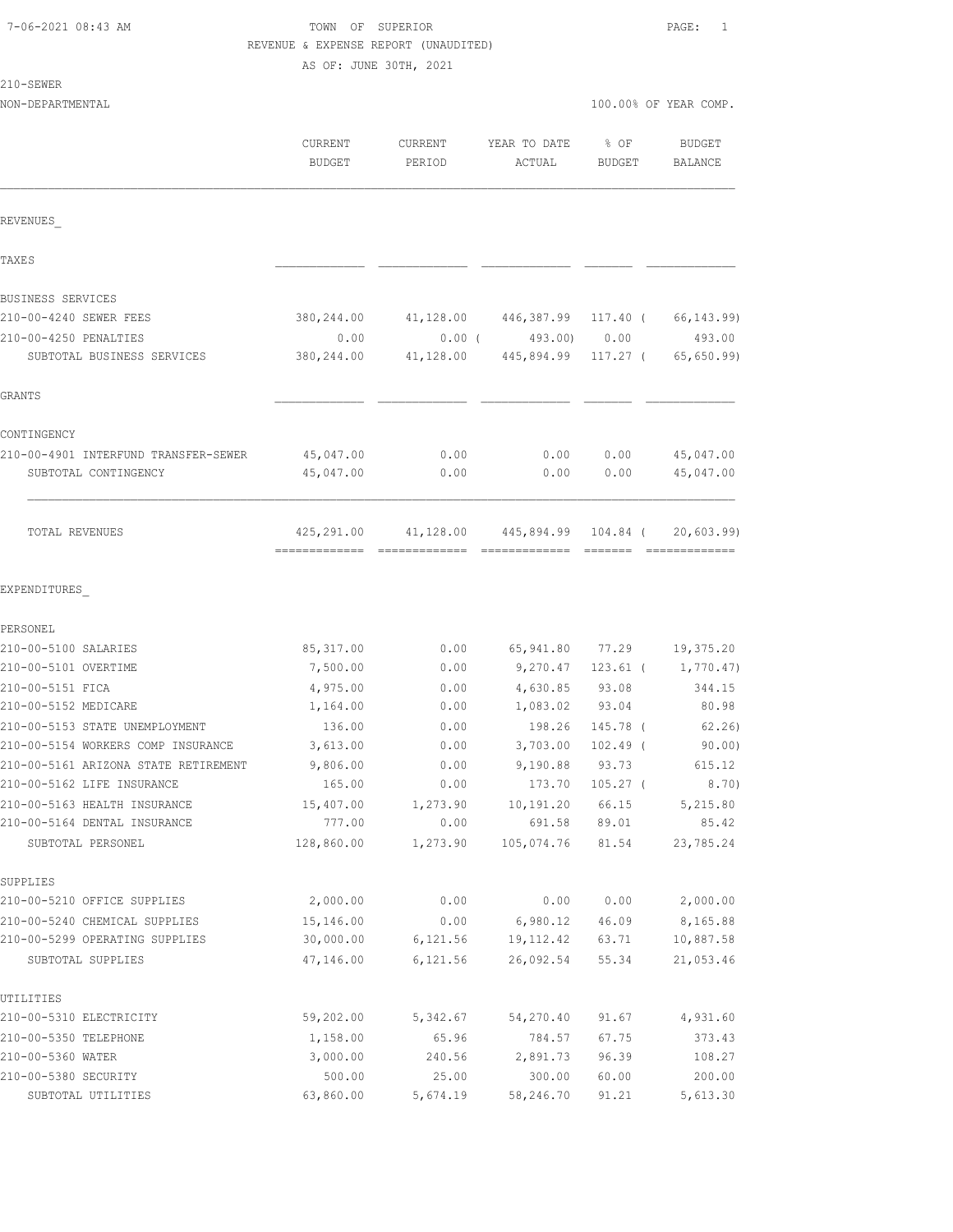AS OF: JUNE 30TH, 2021

210-SEWER

NON-DEPARTMENTAL 100.00% OF YEAR COMP.

|                                        | CURRENT<br><b>BUDGET</b> | <b>CURRENT</b><br>PERIOD | YEAR TO DATE<br>ACTUAL                        | % OF<br><b>BUDGET</b> | <b>BUDGET</b><br>BALANCE |
|----------------------------------------|--------------------------|--------------------------|-----------------------------------------------|-----------------------|--------------------------|
| GENERAL BUSINESS EXPENSE               |                          |                          |                                               |                       |                          |
| 210-00-5420 DUES & SUBSCRIPTIONS       | 5,000.00                 | 0.00                     | 3,753.40                                      | 75.07                 | 1,246.60                 |
| 210-00-5425 CONFERENCES & TRAINING     | 2,000.00                 | 0.00                     | 94.94                                         | 4.75                  | 1,905.06                 |
| 210-00-5450 UNIFORMS                   | 659.00                   | 49.56                    | 759.26                                        | $115.21$ (            | 100.26)                  |
| 210-00-5460 POSTAGE                    | 0.00                     | 0.00                     | 4,499.73                                      | 0.00(                 | 4,499.73)                |
| 210-00-5471 AUDIT                      | 1,545.00                 | 0.00                     | 1,324.10                                      | 85.70                 | 220.90                   |
| 210-00-5480 GENERAL INSURANCE          | 12,820.00                | 0.00                     | 14,550.02                                     | 113.49 (              | 1,730.02)                |
| 210-00-5491 Credit Card Fees           | 5,000.00                 | 0.00                     | 0.00                                          | 0.00                  | 5,000.00                 |
| 210-00-5492 BAD DEBT EXPENSE           | 15,000.00                | 0.00                     | 0.00                                          | 0.00                  | 15,000.00                |
| SUBTOTAL GENERAL BUSINESS EXPENSE      | 42,024.00                | 49.56                    | 24,981.45                                     | 59.45                 | 17,042.55                |
| PROFESSIONAL SERVICES                  |                          |                          |                                               |                       |                          |
| 210-00-5520 CONTRACTUAL SERVICES       | 0.00                     | 0.00                     | 946.00                                        | $0.00$ (              | 946.00)                  |
| 210-00-5550 OTHER PROFESSIONAL SERVICE | 73,161.00                | 424.50                   | 63, 171.65                                    | 86.35                 | 9,989.35                 |
| 210-00-5551 COLLECTIONS                | 0.00                     | $0.00$ (                 | 4,944.28                                      | 0.00                  | 4,944.28                 |
| 210-00-5580 SLUDGE REMOVAL             | 9,000.00                 | 0.00                     | 3,003.87                                      | 33.38                 | 5,996.13                 |
| 210-00-5581 BACKFLOW TESTING           | 1,439.00                 | 190.00                   | 3,373.00                                      | $234.40$ (            | 1,934.00                 |
| SUBTOTAL PROFESSIONAL SERVICES         | 83,600.00                | 614.50                   | 65,550.24                                     | 78.41                 | 18,049.76                |
| REPAIR/MAINTENANCE                     |                          |                          |                                               |                       |                          |
| 210-00-5640 AUTO & TRUCK REPAIRS       | 2,000.00                 | 0.00                     | 324.90                                        | 16.25                 | 1,675.10                 |
| 210-00-5641 GAS & OIL                  | 3,000.00                 | 138.55                   | 935.51                                        | 31.18                 | 2,064.49                 |
| 210-00-5642 TIRES & TUBES              | 1,000.00                 | 0.00                     | 0.00                                          | 0.00                  | 1,000.00                 |
| 210-00-5650 OTHER EQUIPMENT REPAIRS    | 8,085.00                 | 0.00                     | 4,444.48                                      | 54.97                 | 3,640.52                 |
| SUBTOTAL REPAIR/MAINTENANCE            | 14,085.00                | 138.55                   | 5,704.89                                      | 40.50                 | 8,380.11                 |
| CAPITAL OUTLAY                         |                          |                          |                                               |                       |                          |
| 210-00-5710 BUILDING                   | 500.00                   | 0.00                     | 0.00                                          | 0.00                  | 500.00                   |
| 210-00-5750 OTHER EQUIP/SMALL TOOLS    | 5,000.00                 | 0.00                     | 73.43                                         | 1.47                  | 4,926.57                 |
| 210-00-5760 R&M WELLS & PUMPS          | 10,000.00                | 1,556.26                 | 23,900.75                                     | $239.01$ (            | 13,900.75                |
| 210-00-5790 MACHINERY AND EQUIPMENT    | 0.00                     | 0.00                     | 1,453.28                                      | $0.00$ (              | 1,453.28                 |
| SUBTOTAL CAPITAL OUTLAY                |                          |                          | 15,500.00   1,556.26   25,427.46   164.05   ( |                       | 9,927.46                 |
| NON-OPERATING                          |                          |                          |                                               |                       |                          |
| DEBT SERVICE                           |                          |                          |                                               |                       |                          |
| 210-00-5999 CONTINGENCY                | 30,217.00                | 0.00                     | 0.00                                          | 0.00                  | 30,217.00                |
| SUBTOTAL DEBT SERVICE                  | 30,217.00                | 0.00                     | 0.00                                          | 0.00                  | 30,217.00                |
| TOTAL EXPENDITURES                     | 425,292.00               | 15,428.52                | 311,078.04                                    | 73.14                 | 114,213.96               |
| REVENUES OVER/(UNDER) EXPENDITURES     | 1.00)                    | 25,699.48                | 134,816.95                                    |                       | 134,817.95)              |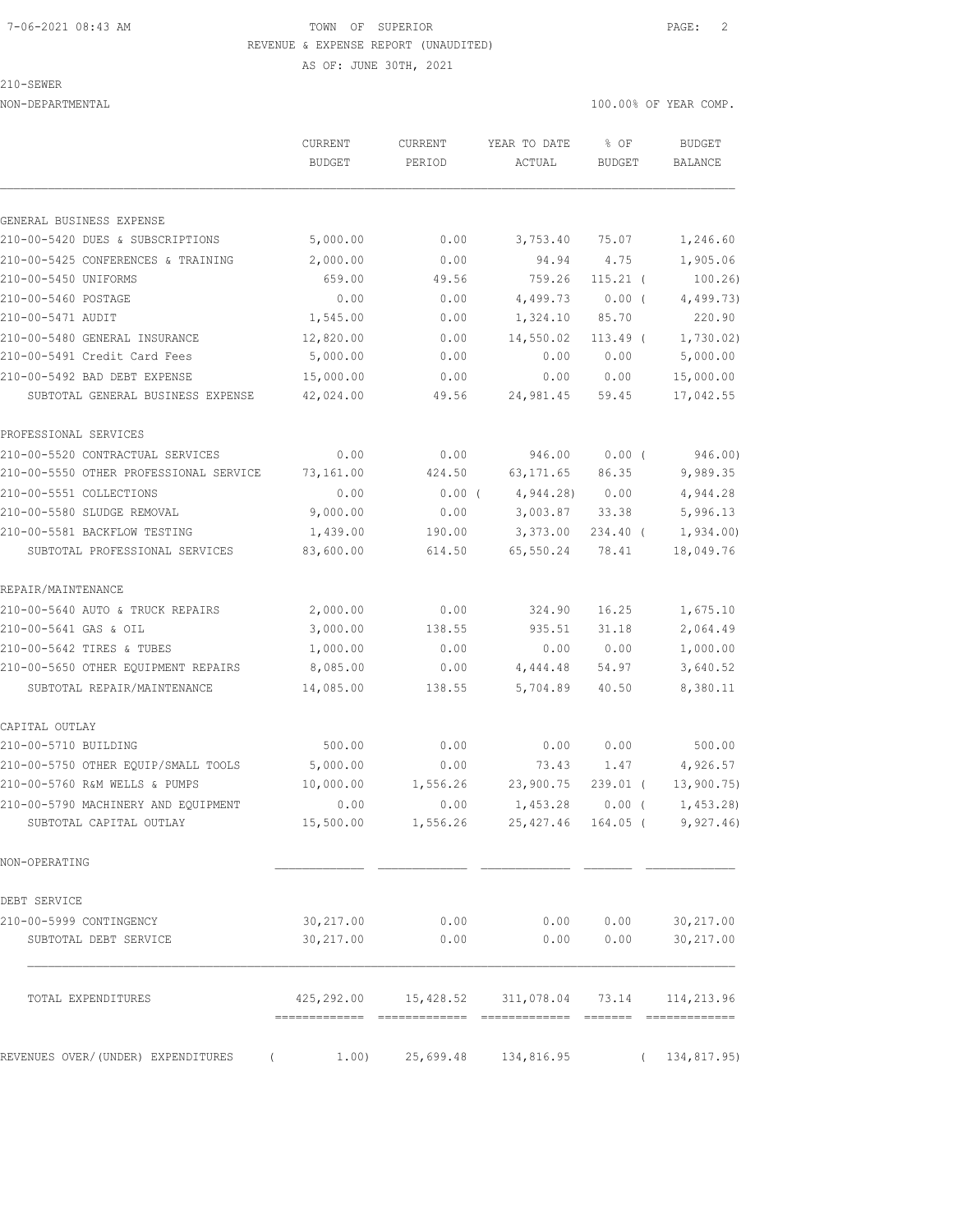### 7-06-2021 08:43 AM TOWN OF SUPERIOR PAGE: 3 REVENUE & EXPENSE REPORT (UNAUDITED) AS OF: JUNE 30TH, 2021

210-SEWER

|                                    | CURRENT<br>BUDGET | <b>CURRENT</b><br>PERIOD | YEAR TO DATE<br>ACTUAL | % OF<br><b>BUDGET</b> | BUDGET<br><b>BALANCE</b> |
|------------------------------------|-------------------|--------------------------|------------------------|-----------------------|--------------------------|
|                                    |                   |                          |                        |                       |                          |
| FUND TOTAL REVENUES                | 425,291.00        | 41,128.00                | 445,894.99             | $104.84$ (            | 20,603.99                |
| FUND TOTAL EXPENDITURES            | 425,292.00        | 15,428.52                | 311,078.04             | 73.14                 | 114,213.96               |
| REVENUES OVER/(UNDER) EXPENDITURES | 1.00)             | 25,699.48                | 134,816.95             |                       | 134,817.95)              |
|                                    |                   |                          |                        |                       |                          |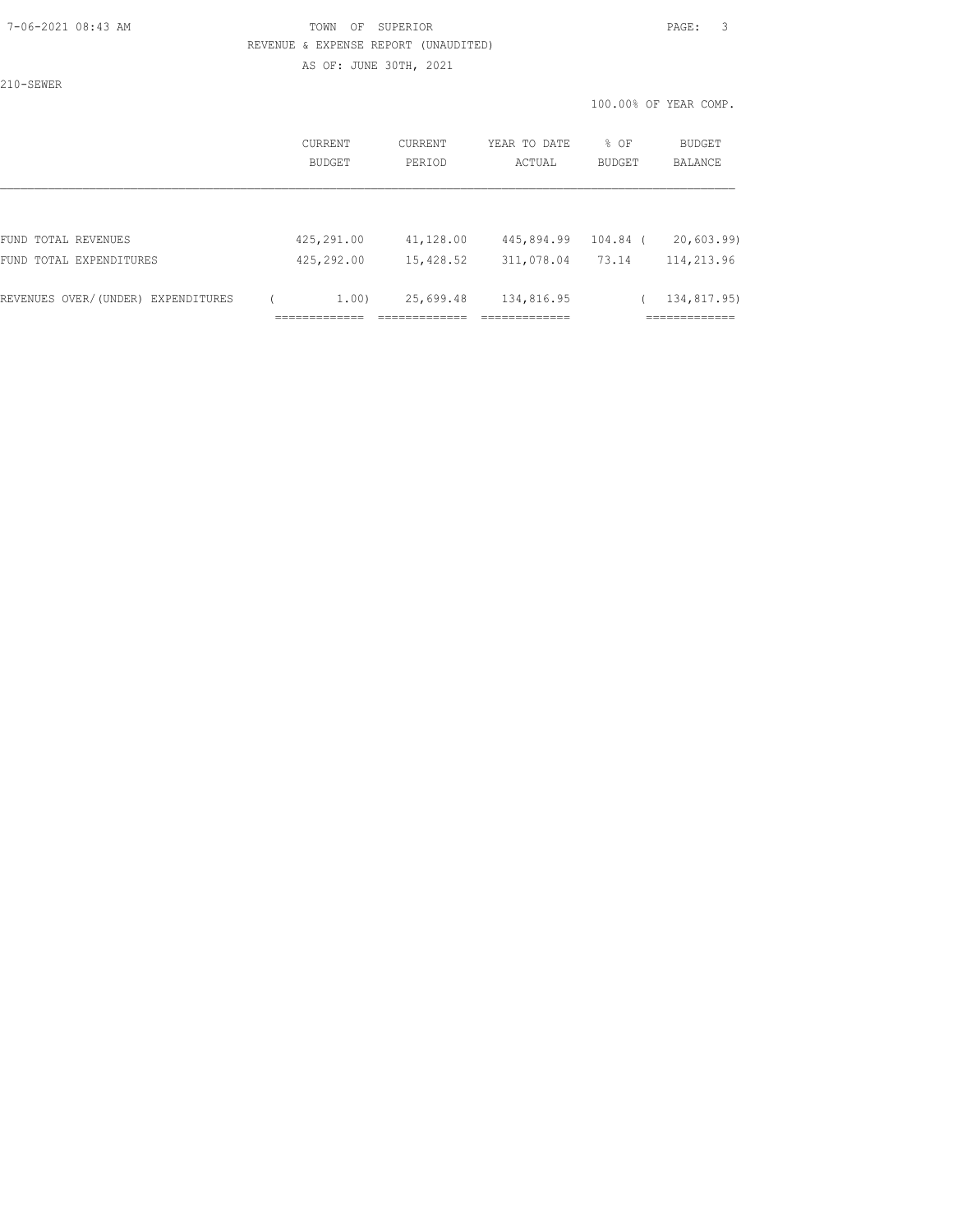### $220-$

| 7-06-2021 08:43 AM                       | TOWN OF SUPERIOR<br>AS OF: JUNE 30TH, 2021 | REVENUE & EXPENSE REPORT (UNAUDITED) |                                       |                 | PAGE:<br>1               |
|------------------------------------------|--------------------------------------------|--------------------------------------|---------------------------------------|-----------------|--------------------------|
| 220-AMBULANCE                            |                                            |                                      |                                       |                 |                          |
| NON-DEPARTMENTAL                         |                                            |                                      |                                       |                 | 100.00% OF YEAR COMP.    |
|                                          | <b>CURRENT</b><br><b>BUDGET</b>            | CURRENT<br>PERIOD                    | YEAR TO DATE<br>ACTUAL                | % OF<br>BUDGET  | <b>BUDGET</b><br>BALANCE |
| REVENUES                                 |                                            |                                      |                                       |                 |                          |
| TAXE S                                   |                                            |                                      |                                       |                 |                          |
| BUSINESS SERVICES                        |                                            |                                      |                                       |                 |                          |
| ENTERPRISE SERVICES                      |                                            |                                      |                                       |                 |                          |
| 220-00-4310 AMBULANCE BILLINGS           | 380,000.00                                 | 42,205.48                            | 350,202.68 92.16                      |                 | 29,797.32                |
| SUBTOTAL ENTERPRISE SERVICES             | 380,000.00                                 | 42,205.48                            | 350,202.68                            | 92.16           | 29,797.32                |
| CONTINGENCY                              |                                            |                                      |                                       |                 |                          |
| 220-00-4901 INTERFUND TRANSFER-AMBULANCE | 90,400.00                                  | 0.00                                 | 0.00                                  | 0.00            | 90,400.00                |
| SUBTOTAL CONTINGENCY                     | 90,400.00                                  | 0.00                                 | 0.00                                  | 0.00            | 90,400.00                |
| TOTAL REVENUES<br>EXPENDITURES           |                                            |                                      | 470,400.00 42,205.48 350,202.68 74.45 |                 | 120, 197.32              |
|                                          |                                            |                                      |                                       |                 |                          |
| PERSONEL<br>220-00-5100 SALARIES         | 267,519.00                                 | 913.00                               | 233, 114.97 87.14                     |                 | 34,404.03                |
| 220-00-5101 OVERTIME                     | 30,000.00                                  | 0.00                                 | 28,384.49                             | 94.61           | 1,615.51                 |
| 220-00-5151 FICA                         | 16,850.00                                  | 0.00                                 | 16,162.49                             | 95.92           | 687.51                   |
| 220-00-5152 MEDICARE                     | 3,941.00                                   | 0.00                                 | 3,779.91                              | 95.91           | 161.09                   |
| 220-00-5153 STATE UNEMPLOYMENT           | 745.00                                     | 0.00                                 |                                       | 854.74 114.73 ( | 109.74)                  |
| 220-00-5154 WORKERS COMP INSURANCE       | 16,070.00                                  | 0.00                                 | 19,659.00                             | 122.33 (        | 3,589.00                 |
| 220-00-5160 PUBLIC SAFETY RETIREMENT     | 36,219.00                                  | 3,152.01                             | 41,321.00                             | 114.09 (        | 5,102.00                 |
| 220-00-5162 LIFE INSURANCE               | 450.00                                     | 0.00                                 | 444.88                                | 98.86           | 5.12                     |
| 220-00-5163 HEALTH INSURANCE             | 24,651.00                                  | 3,057.36                             | 17,834.60                             | 72.35           | 6,816.40                 |
| 220-00-5164 DENTAL INSURANCE             | 2,122.00                                   | 0.00                                 | 2,063.78                              | 97.26           | 58.22                    |
| SUBTOTAL PERSONEL                        | 398,567.00                                 | 7,122.37                             | 363,619.86                            | 91.23           | 34,947.14                |
| SUPPLIES                                 |                                            |                                      |                                       |                 |                          |
| 220-00-5220 MEDICAL SUPPLIES             | 14,500.00                                  | 1,358.39                             | 14,705.61                             | $101.42$ (      | 205.61)                  |
| 220-00-5299 OPERATING SUPPLIES           | 0.00                                       | 785.23                               | 785.23                                | $0.00$ (        | 785.23)                  |
| SUBTOTAL SUPPLIES                        | 14,500.00                                  |                                      | 2, 143.62 15, 490.84                  | $106.83$ (      | 990.84)                  |
| UTILITIES                                |                                            |                                      |                                       |                 |                          |

|                         | OODIOIAH OOLIHING  | 1.7,000.00 | 4,170.04 | LU, IUU. UI LUU. UU I |            |          |
|-------------------------|--------------------|------------|----------|-----------------------|------------|----------|
|                         |                    |            |          |                       |            |          |
| UTILITIES               |                    |            |          |                       |            |          |
| 220-00-5310 ELECTRICITY |                    | 2,783.00   | 95.09    | 2,339.71              | 84.07      | 443.29   |
| 220-00-5350 TELEPHONE   |                    | 1,804.00   | 32.88    | 587.90                | 32.59      | 1,216.10 |
| 220-00-5360 WATER       |                    | 900.00     | 48.61    | 941.90                | $104.66$ ( | 41.90)   |
|                         | SUBTOTAL UTILITIES | 5,487.00   | 176.58   | 3,869.51              | 70.52      | 1,617.49 |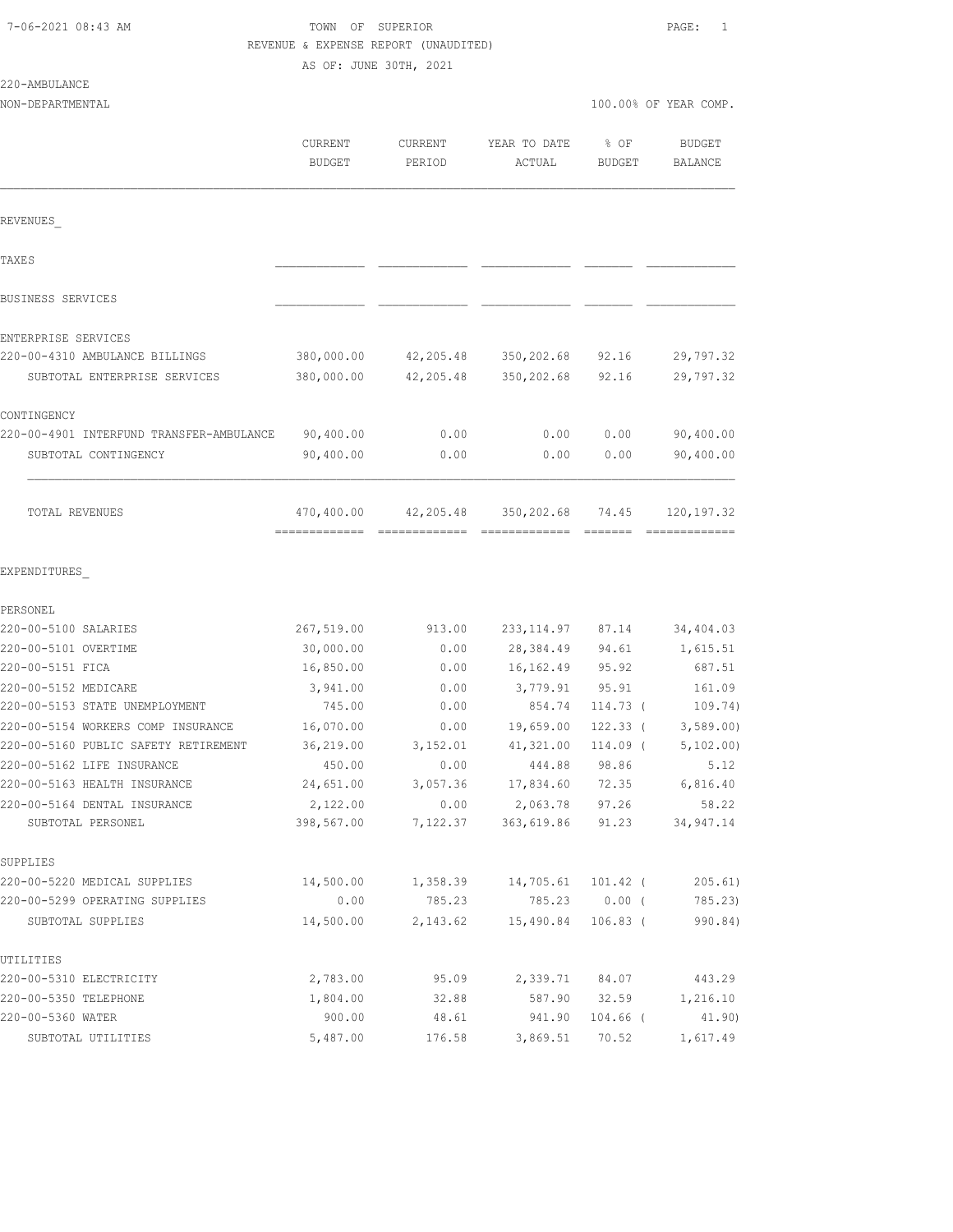AS OF: JUNE 30TH, 2021

220-AMBULANCE

NON-DEPARTMENTAL 100.00% OF YEAR COMP.

| CURRENT       | CURRENT | YEAR TO DATE | ዱ ሰF          | BUDGET  |
|---------------|---------|--------------|---------------|---------|
| <b>BUDGET</b> | PERTOD  | ACTUAL       | <b>BUDGET</b> | BALANCE |

| GENERAL BUSINESS EXPENSE               |                                       |                                  |                                 |                   |                             |
|----------------------------------------|---------------------------------------|----------------------------------|---------------------------------|-------------------|-----------------------------|
| 220-00-5420 DUES & SUBSCRIPTIONS       | 811.00                                | 0.00                             | 996.45                          |                   | $122.87$ ( $185.45$ )       |
| 220-00-5471 AUDIT                      | 0.00                                  | 0.00                             |                                 | $1,324.10$ 0.00 ( | 1,324.10)                   |
| 220-00-5480 GENERAL INSURANCE          | 6,410.00                              | 0.00                             | 7,275.01                        | $113.49$ (        | 865.01)                     |
| 220-00-5491 BANK FEES                  | 0.00                                  | 0.00                             |                                 | 2,655.22 0.00 (   | 2,655.22                    |
| SUBTOTAL GENERAL BUSINESS EXPENSE      | 7,221.00                              | 0.00                             | 12,250.78                       | 169.65 (          | 5,029.78)                   |
| PROFESSIONAL SERVICES                  |                                       |                                  |                                 |                   |                             |
| 220-00-5520 CONTRACTUAL SERVICES       | 24,000.00                             |                                  | 1,674.19 23,575.70              | 98.23             | 424.30                      |
| 220-00-5550 OTHER PROFESSIONAL SERVICE | 10,080.00                             | 0.00                             | 2,406.40                        | 23.87             | 7,673.60                    |
| SUBTOTAL PROFESSIONAL SERVICES         | 34,080.00                             | 1,674.19                         |                                 | 25,982.10 76.24   | 8,097.90                    |
| REPAIR/MAINTENANCE                     |                                       |                                  |                                 |                   |                             |
| 220-00-5641 GAS & OIL                  | 9,000.00                              | 1,035.42 6,847.96 76.09 2,152.04 |                                 |                   |                             |
| 220-00-5650 OTHER EQUIPMENT REPAIRS    | 0.00                                  | 0.00                             |                                 |                   | $2,439.20$ 0.00 ( 2,439.20) |
| SUBTOTAL REPAIR/MAINTENANCE            | 9,000.00                              | 1,035.42                         | 9,287.16                        | $103.19$ (        | 287.16)                     |
| CAPITAL OUTLAY                         |                                       |                                  |                                 |                   |                             |
| 220-00-5740 MEDICAL EQUIPMENT          | 0.00                                  | 0.00                             |                                 | $1,157.61$ 0.00 ( | 1, 157.61)                  |
| 220-00-5741 Audit                      | 1,545.00                              | 0.00                             |                                 | 0.00 0.00         | 1,545.00                    |
| SUBTOTAL CAPITAL OUTLAY                | 1,545.00                              | 0.00                             | 1,157.61                        | 74.93             | 387.39                      |
| NON-OPERATING                          |                                       |                                  |                                 |                   |                             |
| DEBT SERVICE                           |                                       |                                  |                                 |                   |                             |
| TOTAL EXPENDITURES                     | 470,400.00                            |                                  | 12, 152. 18 431, 657. 86 91. 76 |                   | 38,742.14                   |
| REVENUES OVER/(UNDER) EXPENDITURES     | -------------- --------------<br>0.00 |                                  | 30,053.30 ( 81,455.18)          |                   | 81, 455.18                  |
|                                        |                                       |                                  |                                 |                   |                             |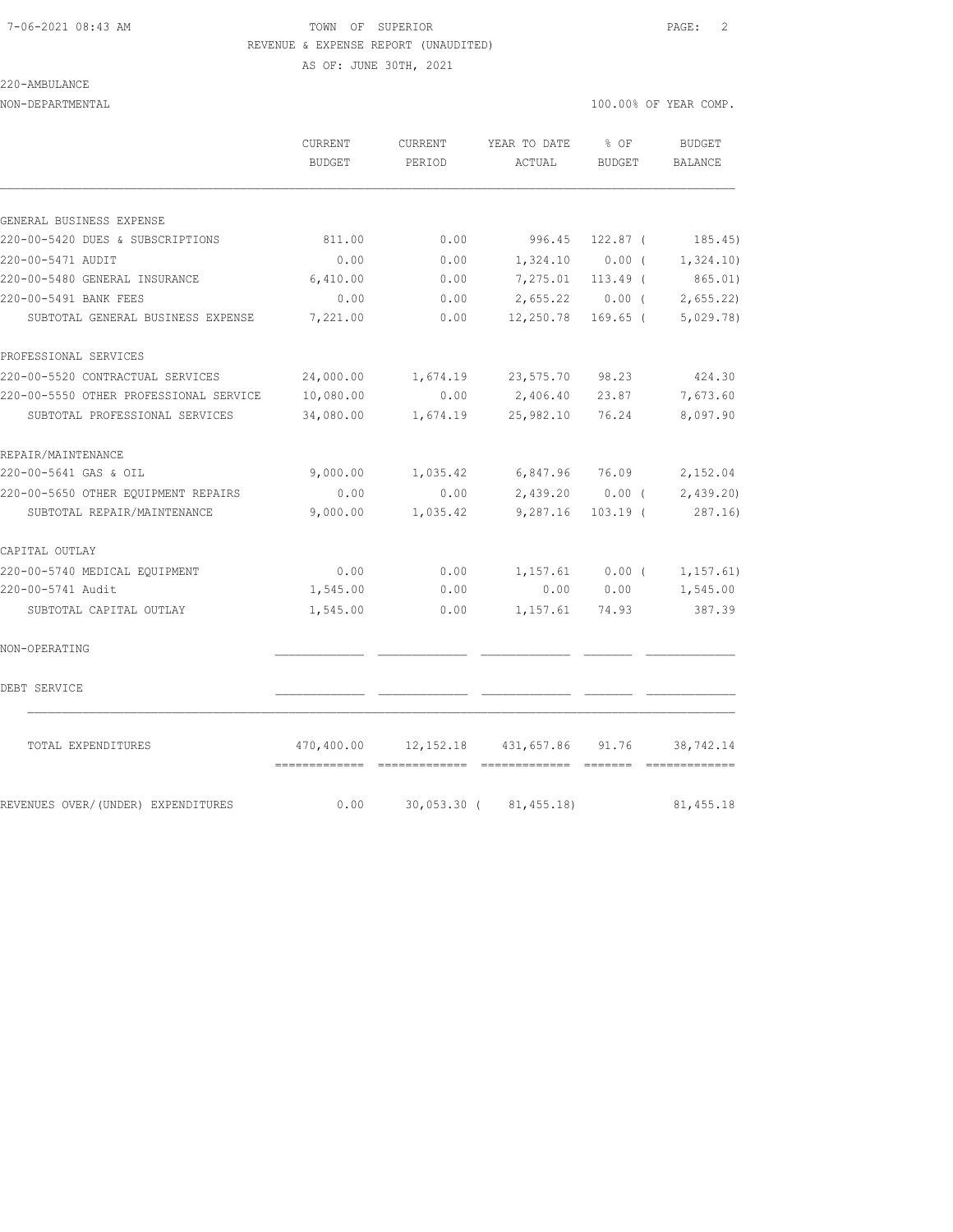### 7-06-2021 08:43 AM TOWN OF SUPERIOR PAGE: 3 REVENUE & EXPENSE REPORT (UNAUDITED) AS OF: JUNE 30TH, 2021

220-AMBULANCE

|                                    | CURRENT<br>BUDGET | CURRENT<br>PERIOD | YEAR TO DATE<br>ACTUAL | $8$ OF<br>BUDGET | BUDGET<br><b>BALANCE</b> |
|------------------------------------|-------------------|-------------------|------------------------|------------------|--------------------------|
|                                    |                   |                   |                        |                  |                          |
| FUND TOTAL REVENUES                | 470,400.00        | 42,205.48         | 350,202.68             | 74.45            | 120, 197.32              |
| FUND TOTAL EXPENDITURES            | 470,400.00        | 12, 152. 18       | 431,657.86             | 91.76            | 38,742.14                |
| REVENUES OVER/(UNDER) EXPENDITURES | 0.00              | $30,053.30$ (     | 81, 455.18)            |                  | 81, 455.18               |
|                                    |                   |                   |                        |                  |                          |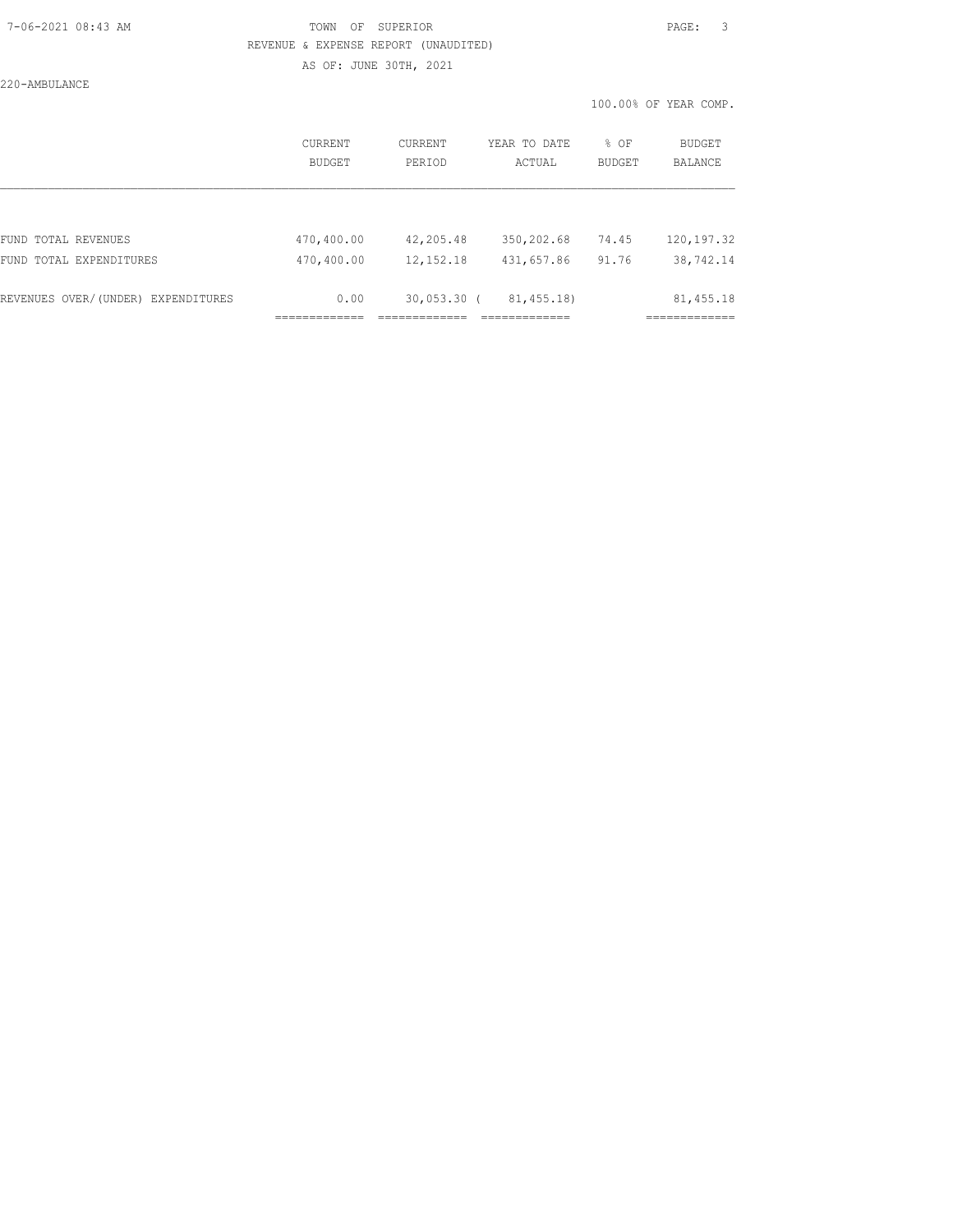AS OF: JUNE 30TH, 2021

230-CEMETARY

NON-DEPARTMENTAL 100.00% OF YEAR COMP.

|                                      |          | <b>CURRENT</b><br><b>BUDGET</b> | CURRENT<br>PERIOD | YEAR TO DATE<br>ACTUAL | % OF<br><b>BUDGET</b> | <b>BUDGET</b><br>BALANCE |
|--------------------------------------|----------|---------------------------------|-------------------|------------------------|-----------------------|--------------------------|
| REVENUES                             |          |                                 |                   |                        |                       |                          |
| BUSINESS SERVICES                    |          |                                 |                   |                        |                       |                          |
| 230-00-4240 WEEKEND FEE              |          | 0.00                            | 0.00              | 2,300.00               | $0.00$ (              | 2,300.00                 |
| SUBTOTAL BUSINESS SERVICES           |          | 0.00                            | 0.00              | 2,300.00               | 0.00(                 | 2,300.00)                |
| ENTERPRISE SERVICES                  |          |                                 |                   |                        |                       |                          |
| 230-00-4320 PLOT PURCHASE            |          | 25,000.00                       | 2,000.00          | 16,000.00 64.00        |                       | 9,000.00                 |
| 230-00-4321 OPEN/CLOSE               |          | 0.00                            | 800.00            | 12,450.00              | $0.00$ (              | 12,450.00                |
| SUBTOTAL ENTERPRISE SERVICES         |          | 25,000.00                       | 2,800.00          | 28,450.00              | $113.80$ (            | 3,450.00                 |
| CONTINGENCY                          |          |                                 |                   |                        |                       |                          |
| 230-00-4901 TRANSFERS                | $\left($ | 7,850.00                        | 0.00              | 0.00                   | $0.00$ (              | 7,850.00)                |
| SUBTOTAL CONTINGENCY                 | $\left($ | 7,850.00                        | 0.00              | 0.00                   | 0.00(                 | 7,850.00                 |
| TOTAL REVENUES                       |          | 17,150.00                       | 2,800.00          | 30,750.00 179.30 (     |                       | 13,600.00)               |
| EXPENDITURES                         |          |                                 |                   |                        |                       |                          |
| PERSONEL<br>230-00-5100 SALARIES     |          | 9,521.00                        | 0.00              | 3,337.72               | 35.06                 | 6,183.28                 |
| 230-00-5101 OVERTIME                 |          | 0.00                            | 0.00              | 131.72                 | $0.00$ (              | 131.72)                  |
| 230-00-5151 FICA                     |          | 590.00                          | 0.00              | 215.09                 | 36.46                 | 374.91                   |
| 230-00-5152 MEDICARE                 |          | 138.00                          | 0.00              | 50.24                  | 36.41                 | 87.76                    |
| 230-00-5153 STATE UNEMPLOYMENT       |          | 17.00                           | 0.00              | 5.32                   | 31.29                 | 11.68                    |
| 230-00-5154 WORKERS COMP INSURANCE   |          | 34.00                           | 0.00              | 0.00                   | 0.00                  | 34.00                    |
| 230-00-5161 ARIZONA STATE RETIREMENT |          | 1,163.00                        | 0.00              | 412.17                 | 35.44                 | 750.83                   |
| 230-00-5162 LIFE INSURANCE           |          | 20.00                           | 0.00              | 0.00                   | 0.00                  | 20.00                    |
| 230-00-5163 HEALTH INSURANCE         |          | 770.00                          | 0.00              | 0.00                   | 0.00                  | 770.00                   |
| 230-00-5164 DENTAL INSURANCE         |          | 95.00                           | 0.00              | 0.00                   | 0.00                  | 95.00                    |
| SUBTOTAL PERSONEL                    |          | 12,348.00                       | 0.00              | 4,152.26               | 33.63                 | 8,195.74                 |
| SUPPLIES                             |          |                                 |                   |                        |                       |                          |
| 230-00-5299 OPERATING SUPPLIES       |          | 1,000.00                        | 0.00              | 1,567.13               | 156.71 (              | 567.13)                  |
| SUBTOTAL SUPPLIES                    |          | 1,000.00                        | 0.00              | 1,567.13               | $156.71$ (            | 567.13)                  |
| UTILITIES                            |          |                                 |                   |                        |                       |                          |
| 230-00-5310 ELECTRICITY              |          | 601.00                          | 58.40             | 660.92                 | $109.97$ (            | 59.92)                   |
| 230-00-5330 REFUSE                   |          | 0.00                            | 127.90            | 4,567.86               | 0.00(                 | 4,567.86                 |
| 230-00-5350 TELEPHONE                |          | 500.00                          | 0.00              | 0.00                   | 0.00                  | 500.00                   |
| 230-00-5360 WATER                    |          | 700.00                          | 99.83             | 1,717.03               | 245.29 (              | 1,017.03)                |
| SUBTOTAL UTILITIES                   |          | 1,801.00                        | 286.13            | 6,945.81               | 385.66 (              | 5, 144.81)               |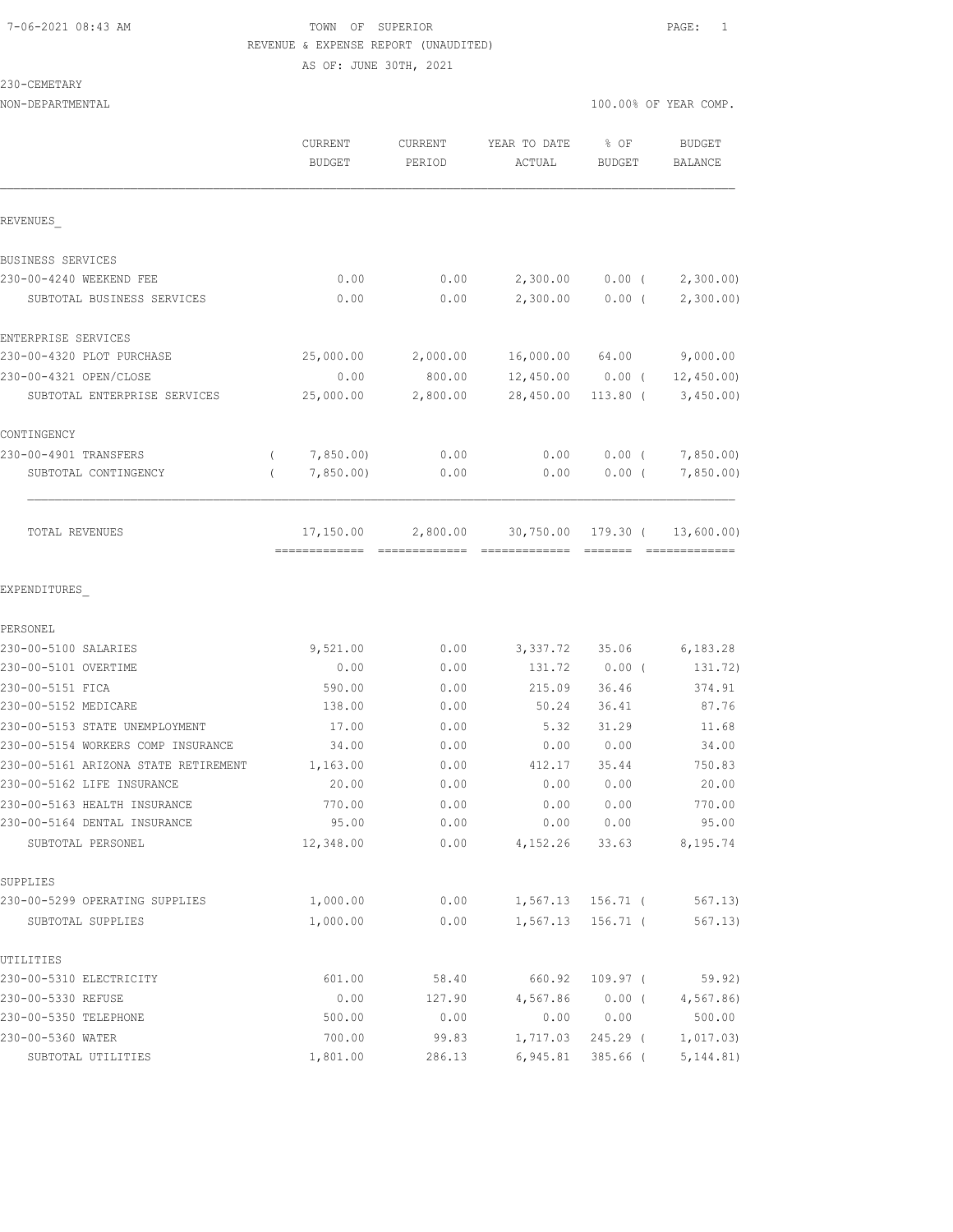AS OF: JUNE 30TH, 2021

### 230-CEMETARY

|                                              | <b>CURRENT</b><br>BUDGET | CURRENT<br>PERIOD | YEAR TO DATE % OF<br>ACTUAL                         | BUDGET | BUDGET<br><b>BALANCE</b>      |
|----------------------------------------------|--------------------------|-------------------|-----------------------------------------------------|--------|-------------------------------|
| GENERAL BUSINESS EXPENSE                     |                          |                   |                                                     |        |                               |
| PROFESSIONAL SERVICES                        |                          |                   |                                                     |        |                               |
| 230-00-5550 OTHER PROFESSIONAL SERVICE       | 0.00                     |                   | 7,365.00 12,617.00 0.00 ( 12,617.00)                |        |                               |
| SUBTOTAL PROFESSIONAL SERVICES               | 0.00                     | 7,365.00          |                                                     |        | $12,617.00$ 0.00 ( 12,617.00) |
| REPAIR/MAINTENANCE                           |                          |                   |                                                     |        |                               |
| 230-00-5650 OTHER EQUIPMENT REPAIRS 2,000.00 |                          | 0.00              | 0.00                                                | 0.00   | 2,000.00                      |
| SUBTOTAL REPAIR/MAINTENANCE                  | 2,000.00                 | 0.00              | 0.00                                                | 0.00   | 2,000.00                      |
| CAPITAL OUTLAY                               |                          |                   |                                                     |        |                               |
| 230-00-5750 OTHER EOUIP/SMALL TOOLS          | 0.00                     | 0.00              | 34.46 0.00 (34.46)                                  |        |                               |
| SUBTOTAL CAPITAL OUTLAY                      | 0.00                     | 0.00              | 34.46                                               | 0.00(  | 34.46)                        |
| NON-OPERATING                                |                          |                   |                                                     |        |                               |
| DEBT SERVICE                                 |                          |                   |                                                     |        |                               |
| TOTAL EXPENDITURES                           |                          |                   | 17, 149.00 7, 651.13 25, 316.66 147.63 ( 8, 167.66) |        |                               |
| REVENUES OVER/(UNDER) EXPENDITURES           | $1.00$ (                 | 4,851.13)         | 5,433.34                                            |        | 5,432.34)                     |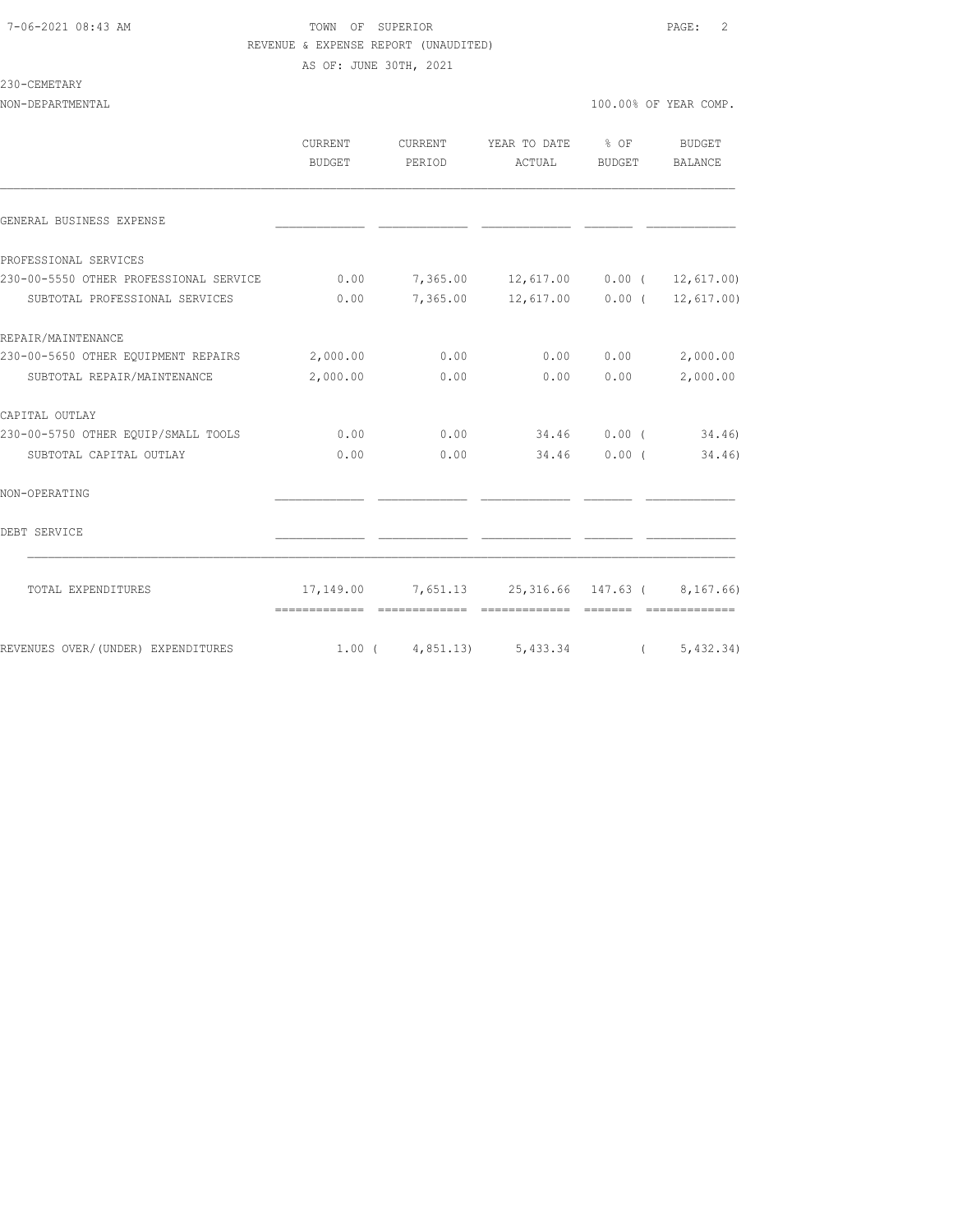AS OF: JUNE 30TH, 2021

230-CEMETARY

| BUDGET    | PERIOD    | ACTUAL    | BUDGET   | <b>BUDGET</b><br>BALANCE                                       |
|-----------|-----------|-----------|----------|----------------------------------------------------------------|
|           |           |           |          |                                                                |
| 17,150.00 | 2,800.00  |           | 179.30 ( | 13,600.00)                                                     |
| 17,149.00 | 7,651.13  | 25,316.66 | 147.63 ( | 8,167.66)                                                      |
|           | 4,851,13) | 5,433.34  |          | 5,432,34)                                                      |
|           |           | $1.00$ (  |          | % OF<br><b>CURRENT</b><br>CURRENT<br>YEAR TO DATE<br>30,750.00 |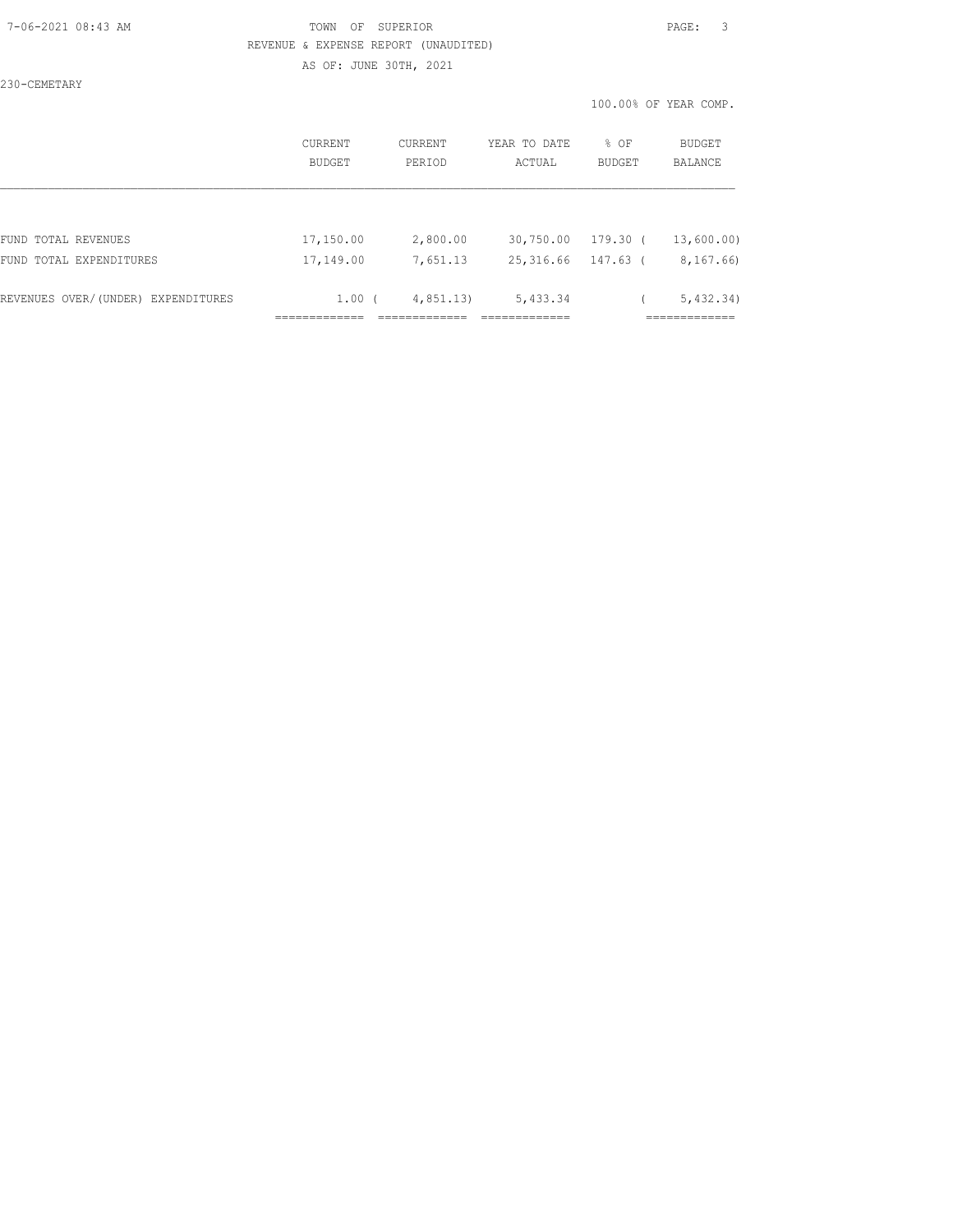| 7-06-2021 08:43 AM |  |
|--------------------|--|
|                    |  |

### TOWN OF SUPERIOR **PAGE:** 1 REVENUE & EXPENSE REPORT (UNAUDITED)

AS OF: JUNE 30TH, 2021

# 300-HIGHWAY USERS REVENUE

| NON-DEPARTMENTAL                                         |                                 |                          |                           |                          | 100.00% OF YEAR COMP.           |
|----------------------------------------------------------|---------------------------------|--------------------------|---------------------------|--------------------------|---------------------------------|
|                                                          | <b>CURRENT</b><br><b>BUDGET</b> | <b>CURRENT</b><br>PERIOD | YEAR TO DATE<br>ACTUAL    | % OF<br><b>BUDGET</b>    | <b>BUDGET</b><br><b>BALANCE</b> |
| REVENUES                                                 |                                 |                          |                           |                          |                                 |
| TAXES                                                    |                                 |                          |                           |                          |                                 |
| 300-00-4132 HIGHWAY USERS REVENUE FUND<br>SUBTOTAL TAXES | 259,644.00<br>259,644.00        | 22,601.81<br>22,601.81   | 268, 458.71<br>268,458.71 | $103.39$ (<br>$103.39$ ( | 8,814.71)<br>8,814.71)          |
| CONTINGENCY                                              |                                 |                          |                           |                          |                                 |
| 300-00-4901 INTERFUND TRANSFER-HURF                      | 29,772.00                       | 0.00                     | 0.00                      | 0.00                     | 29,772.00                       |
| 300-00-4999 OTHER FINANCING SOURCES                      | 600,000.00                      | 0.00                     | 0.00                      | 0.00                     | 600,000.00                      |
| SUBTOTAL CONTINGENCY                                     | 629,772.00                      | 0.00                     | 0.00                      | 0.00                     | 629,772.00                      |
| TOTAL REVENUES                                           | 889,416.00<br>-------------     | 22,601.81                | 268, 458.71               | 30.18                    | 620,957.29                      |
| EXPENDITURES                                             |                                 |                          |                           |                          |                                 |
| PERSONEL                                                 |                                 |                          |                           |                          |                                 |
| 300-00-5100 SALARIES                                     | 121,376.00                      | 0.00                     | 86,656.10                 | 71.39                    | 34,719.90                       |
| 300-00-5101 OVERTIME                                     | 2,000.00                        | 0.00                     | 2,124.60                  | $106.23$ (               | 124.60)                         |
| 300-00-5120 INMATE LABOR                                 | 4,500.00                        | 0.00                     | 0.00                      | 0.00                     | 4,500.00                        |
| 300-00-5151 FICA                                         | 7,525.00                        | 0.00                     | 5,504.41                  | 73.15                    | 2,020.59                        |
| 300-00-5152 MEDICARE                                     | 1,760.00                        | 0.00                     | 1,287.34                  | 73.14                    | 472.66                          |
| 300-00-5153 STATE UNEMPLOYMENT                           | 180.00                          | 0.00                     | 186.12                    | $103.40$ (               | 6.12)                           |
| 300-00-5154 WORKERS COMP INSURANCE                       | 1,358.00                        | 0.00                     | 6, 160.00                 | 453.61 (                 | 4,802.00                        |
| 300-00-5161 ARIZONA STATE RETIREMENT                     | 14,832.00                       | 0.00                     | 9,373.59                  | 63.20                    | 5,458.41                        |
| 300-00-5162 LIFE INSURANCE                               | 217.00                          | 0.00                     | 0.00                      | 0.00                     | 217.00                          |
| 300-00-5163 HEALTH INSURANCE                             | 10,785.00                       | 0.00                     | 0.00                      | 0.00                     | 10,785.00                       |
| 300-00-5164 DENTAL INSURANCE<br>SUBTOTAL PERSONEL        | 1,023.00<br>165,556.00          | 0.00<br>0.00             | 0.00<br>111,292.16        | 0.00<br>67.22            | 1,023.00<br>54,263.84           |
| SUPPLIES                                                 |                                 |                          |                           |                          |                                 |
| 300-00-5225 SAFETY SUPPLIES/EQUIPMENT                    | 1,000.00                        | 0.00                     | 0.00                      | 0.00                     | 1,000.00                        |
| 300-00-5299 OPERATING SUPPLIES                           | 7,500.00                        | 2,047.50                 | 6,421.26                  | 85.62                    | 1,078.74                        |
| SUBTOTAL SUPPLIES                                        | 8,500.00                        | 2,047.50                 | 6,421.26                  | 75.54                    | 2,078.74                        |
| UTILITIES                                                |                                 |                          |                           |                          |                                 |
| 300-00-5310 ELECTRICITY                                  | 42,246.00                       | 2,084.47                 | 22,817.86                 | 54.01                    | 19,428.14                       |
| 300-00-5315 APS CONTRACT                                 | 13,000.00                       | 0.00                     | 997.52                    | 7.67                     | 12,002.48                       |
| 300-00-5350 TELEPHONE                                    | 0.00                            | 0.00                     | 1,521.77                  | $0.00$ (                 | 1, 521.77)                      |
| 300-00-5360 WATER<br>SUBTOTAL UTILITIES                  | 3,000.00<br>58,246.00           | 106.02<br>2,190.49       | 1,333.32<br>26,670.47     | 44.44<br>45.79           | 1,666.68<br>31,575.53           |
| GENERAL BUSINESS EXPENSE                                 |                                 |                          |                           |                          |                                 |
| 300-00-5420 DUES & SUBSCRIPTIONS                         | 0.00                            | 0.00                     | 271.08                    | $0.00$ (                 | 271.08)                         |
| 300-00-5471 AUDIT                                        | 1,545.00                        | 0.00                     | 1,324.10                  | 85.70                    | 220.90                          |
| 300-00-5480 GENERAL INSURANCE                            | 12,205.00                       | 0.00                     | 14,550.00                 | $119.21$ (               | 2,345.00                        |
| SUBTOTAL GENERAL BUSINESS EXPENSE                        | 13,750.00                       | 0.00                     | 16, 145. 18               | $117.42$ (               | 2, 395.18                       |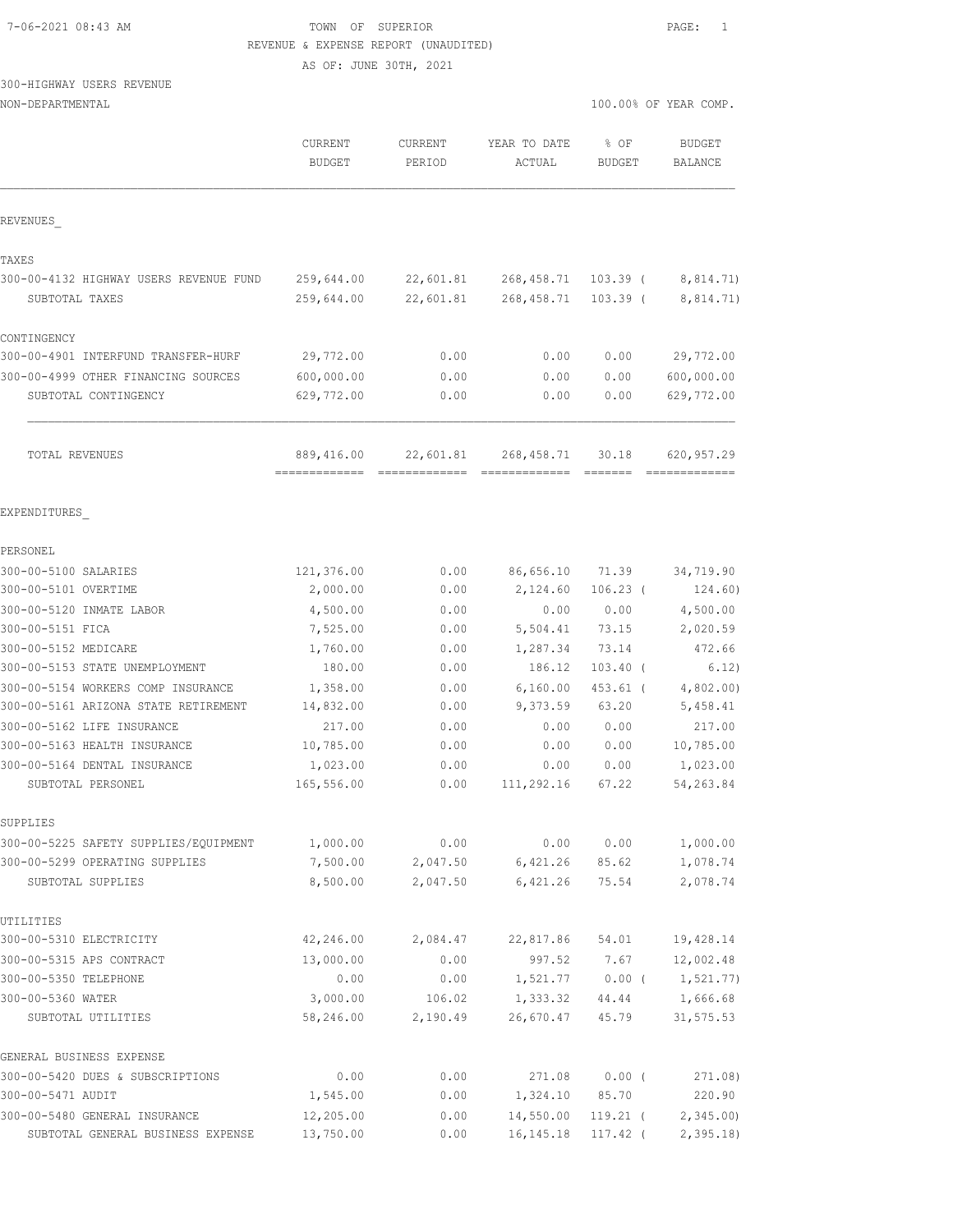AS OF: JUNE 30TH, 2021

# 300-HIGHWAY USERS REVENUE

NON-DEPARTMENTAL 100.00% OF YEAR COMP.

|                                         | CURRENT<br><b>BUDGET</b>    | CURRENT<br>PERIOD | YEAR TO DATE<br>ACTUAL | % OF<br><b>BUDGET</b> | <b>BUDGET</b><br>BALANCE |
|-----------------------------------------|-----------------------------|-------------------|------------------------|-----------------------|--------------------------|
| PROFESSIONAL SERVICES                   |                             |                   |                        |                       |                          |
| 300-00-5520 CONTRACTUAL SERVICES        | 0.00                        | 6,210.00          | 10,400.37              | 0.00(                 | 10, 400.37)              |
| 300-00-5550 OTHER PROFESSIONAL SERVICES | 20,000.00                   | 25,079.33         | 68,610.75              | $343.05$ (            | 48,610.75)               |
| SUBTOTAL PROFESSIONAL SERVICES          | 20,000.00                   | 31,289.33         | 79,011.12              | $395.06$ (            | 59,011.12)               |
| REPAIR/MAINTENANCE                      |                             |                   |                        |                       |                          |
| 300-00-5640 AUTO & TRUCK REPAIRS        | 5,000.00                    | 0.00              | 0.00                   | 0.00                  | 5,000.00                 |
| 300-00-5641 GAS & OIL                   | 5,700.00                    | 402.09            | 4,710.90               | 82.65                 | 989.10                   |
| 300-00-5643 INMATE FUEL                 | 1,000.00                    | 0.00              | 956.87                 | 95.69                 | 43.13                    |
| 300-00-5650 OTHER EQUIPMENT REPAIRS     | 4,664.00                    | 374.15            | 2,677.57               | 57.41                 | 1,986.43                 |
| 300-00-5670 STREET & SIDEWALK REPAIR    | 0.00                        | 151,930.25        | 254,583.88             | $0.00$ (              | 254,583.88)              |
| 300-00-5671 CRACKSEAL                   | 6,000.00                    | 0.00              | 10,530.12              | $175.50$ (            | 4,530.12                 |
| SUBTOTAL REPAIR/MAINTENANCE             | 22,364.00                   | 152,706.49        |                        | 273,459.34 1,222.77 ( | 251,095.34)              |
| CAPITAL OUTLAY                          |                             |                   |                        |                       |                          |
| 300-00-5750 OTHER EQUIP/SMALL TOOLS     | 1,000.00                    | 0.00              | 4,365.72               | 436.57 (              | 3,365.72)                |
| 300-00-5770 TRAFFIC SIGNS               | 0.00                        | 0.00              | 2,812.92               | $0.00$ (              | 2,812.92)                |
| 300-00-5790 MACHINERY & EOUIPMENT       | 600,000.00                  | 119.16            | 3,389.13               | 0.56                  | 596,610.87               |
| SUBTOTAL CAPITAL OUTLAY                 | 601,000.00                  | 119.16            | 10,567.77              | 1.76                  | 590, 432.23              |
| NON-OPERATING                           |                             |                   |                        |                       |                          |
| DEBT SERVICE                            |                             |                   |                        |                       |                          |
| 300-00-5900 PAYBACK FROM GF             | 0.00                        | 0.00              | 593.38                 | 0.00(                 | 593.38)                  |
| 300-00-5901 DEBT SERVICE INTEREST       | 0.00                        | 0.00              | 11.15                  | $0.00$ (              | 11.15)                   |
| SUBTOTAL DEBT SERVICE                   | 0.00                        | 0.00              | 604.53                 | 0.00(                 | 604.53)                  |
| TOTAL EXPENDITURES                      | 889,416.00<br>------------- | 188,352.97        | 524, 171.83            | 58.93                 | 365, 244.17              |
| REVENUES OVER/(UNDER) EXPENDITURES      | 0.00(                       | $165, 751.16$ (   | 255,713.12)            |                       | 255, 713.12              |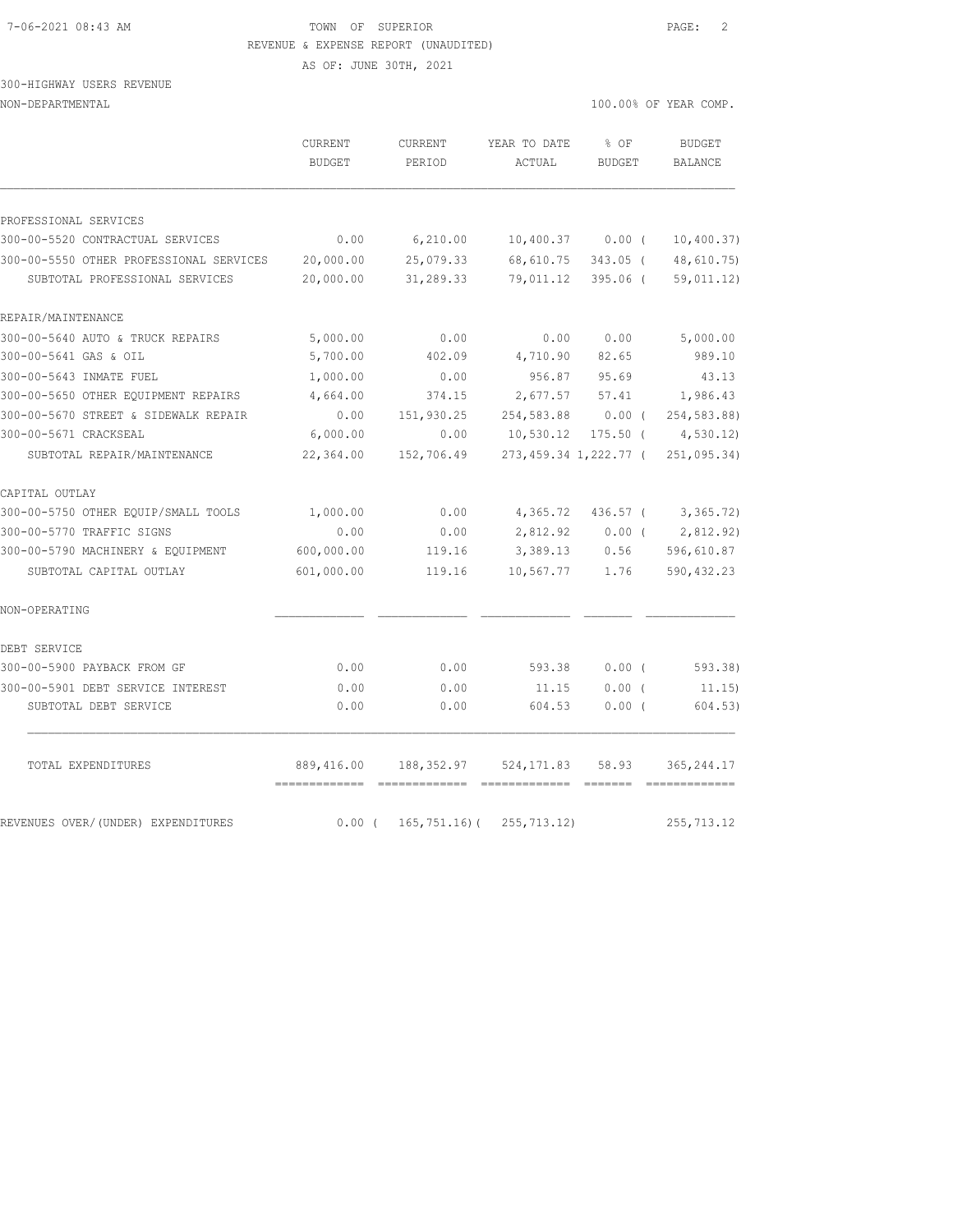# 7-06-2021 08:43 AM TOWN OF SUPERIOR PAGE: 3 REVENUE & EXPENSE REPORT (UNAUDITED) AS OF: JUNE 30TH, 2021

300-HIGHWAY USERS REVENUE

|                                    |                          |                   |                        |                | 100.00% OF YEAR COMP. |
|------------------------------------|--------------------------|-------------------|------------------------|----------------|-----------------------|
|                                    | <b>CURRENT</b><br>BUDGET | CURRENT<br>PERIOD | YEAR TO DATE<br>ACTUAL | % OF<br>BUDGET | BUDGET<br>BALANCE     |
|                                    |                          |                   |                        |                |                       |
| FUND TOTAL REVENUES                | 889,416.00               | 22,601.81         | 268,458.71             | 30.18          | 620, 957.29           |
| FUND TOTAL EXPENDITURES            | 889,416.00               | 188, 352.97       | 524, 171.83            | 58.93          | 365, 244.17           |
| REVENUES OVER/(UNDER) EXPENDITURES | $0.00$ (                 | $165, 751.16$ (   | 255, 713.12)           |                | 255,713.12            |
|                                    |                          | __________        | --------------         |                | ------------          |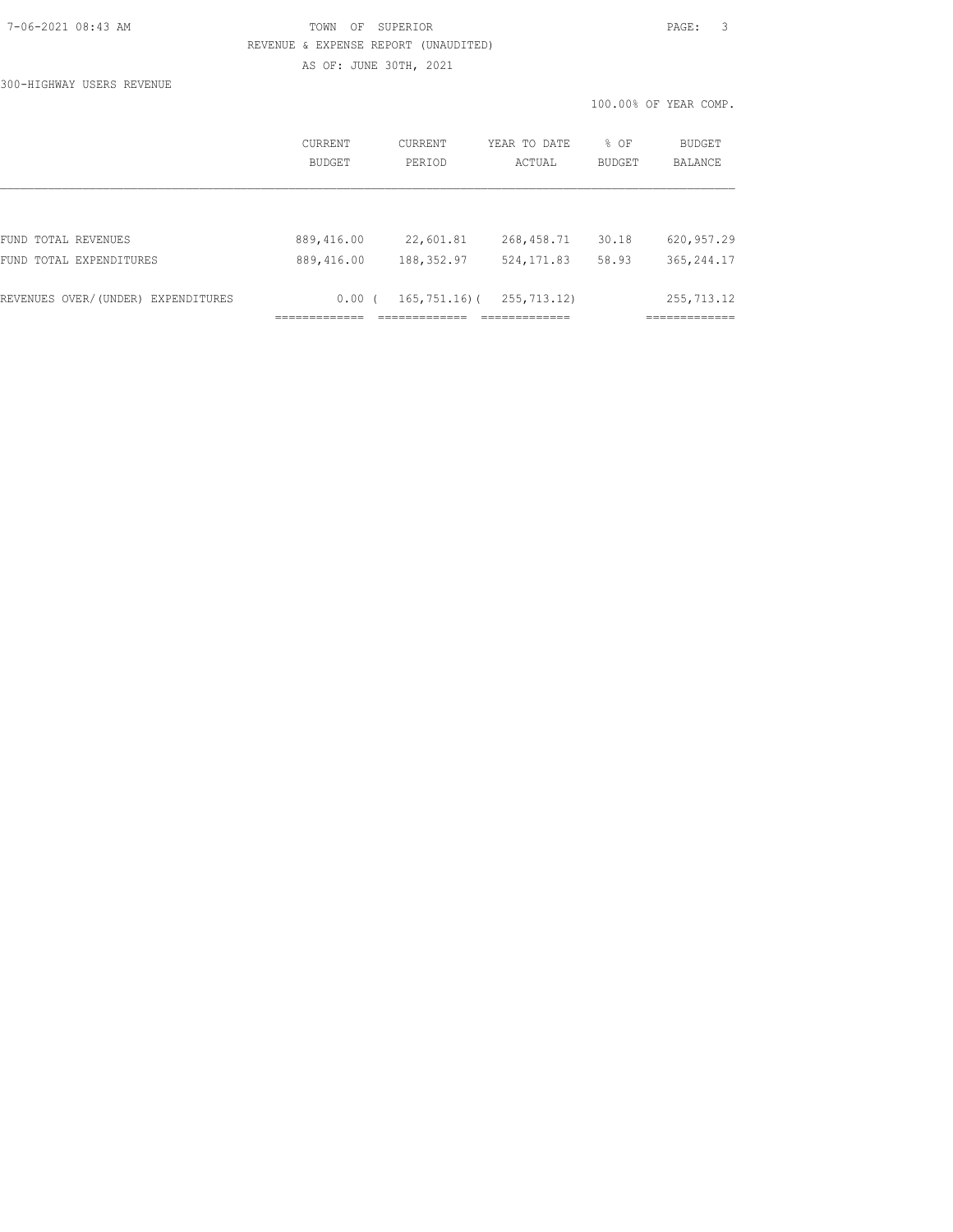AS OF: JUNE 30TH, 2021

|  | 310-EXCISE | TAX |
|--|------------|-----|
|  |            |     |

| NON-DEPARTMENTAL                        |                                 |                          |                        | 100.00% OF YEAR COMP.         |                             |  |
|-----------------------------------------|---------------------------------|--------------------------|------------------------|-------------------------------|-----------------------------|--|
|                                         | <b>CURRENT</b><br><b>BUDGET</b> | <b>CURRENT</b><br>PERIOD | YEAR TO DATE<br>ACTUAL | % OF<br><b>BUDGET</b>         | <b>BUDGET</b><br>BALANCE    |  |
| REVENUES                                |                                 |                          |                        |                               |                             |  |
| TAXES                                   |                                 |                          |                        |                               |                             |  |
| 310-00-4130 EXCISE TAX-1/2 SALES PINAL  | 115,771.00                      | 0.00                     | 85,495.83              | 73.85                         | 30, 275.17                  |  |
| SUBTOTAL TAXES                          | 115,771.00                      | 0.00                     | 85,495.83              | 73.85                         | 30, 275.17                  |  |
| CONTINGENCY                             |                                 |                          |                        |                               |                             |  |
| 310-00-4901 INTERFUND TRANSFER          | 0.00                            | 0.00                     | 3,927.94               | $0.00$ (                      | 3,927.94)                   |  |
| 310-00-4999 OTHER FINANCING SOURCES     | 86,833.00                       | 0.00                     | 0.00                   | 0.00                          | 86,833.00                   |  |
| SUBTOTAL CONTINGENCY                    | 86,833.00                       | 0.00                     | 3,927.94               | 4.52                          | 82,905.06                   |  |
| TOTAL REVENUES                          | 202,604.00<br>-------------     | 0.00                     | 89,423.77              | 44.14                         | 113,180.23<br>============= |  |
| EXPENDITURES                            |                                 |                          |                        |                               |                             |  |
| PERSONEL                                |                                 |                          |                        |                               |                             |  |
| 310-00-5100 SALARIES                    | 85,309.00                       | 0.00                     | 63,261.82              | 74.16                         | 22,047.18                   |  |
| 310-00-5101 OVERTIME                    | 0.00                            | 0.00                     | 1,421.82               | $0.00$ (                      | 1,421.82)                   |  |
| 310-00-5120 INMATE LABOR                | 4,000.00                        | 0.00                     | 0.00                   | 0.00                          | 4,000.00                    |  |
| 310-00-5151 FICA                        | 5,289.00                        | 0.00                     | 4,010.41               | 75.83                         | 1,278.59                    |  |
| 310-00-5152 MEDICARE                    | 1,237.00                        | 0.00                     | 937.91                 | 75.82                         | 299.09                      |  |
| 310-00-5153 STATE UNEMPLOYMENT          | 123.00                          | 0.00                     | 127.67                 | $103.80$ (                    | 4.67)                       |  |
| 310-00-5154 WORKERS COMP INSURANCE      | 528.00                          | 0.00                     | 0.00                   | 0.00                          | 528.00                      |  |
| 310-00-5161 ARIZONA STATE RETIREMENT    | 10,425.00                       | 0.00                     | 6,924.66               | 66.42                         | 3,500.34                    |  |
| 310-00-5162 LIFE INSURANCE              | 149.00                          | 0.00                     | 0.00                   | 0.00                          | 149.00                      |  |
| 310-00-5163 HEALTH INSURANCE            | 7,703.00                        | 0.00                     | 0.00                   | 0.00                          | 7,703.00                    |  |
| 310-00-5164 DENTAL INSURANCE            | 701.00                          | 0.00                     | 0.00                   | 0.00                          | 701.00                      |  |
| SUBTOTAL PERSONEL                       | 115,464.00                      | 0.00                     | 76,684.29              | 66.41                         | 38,779.71                   |  |
| SUPPLIES                                |                                 |                          |                        |                               |                             |  |
| 310-00-5299 OPERATING SUPPLIES          | 0.00                            | 997.50                   | 5,557.53               | $0.00$ (                      | 5, 557.53                   |  |
| SUBTOTAL SUPPLIES                       | 0.00                            | 997.50                   | 5,557.53               | $0.00$ (                      | 5, 557.53                   |  |
| UTILITIES                               |                                 |                          |                        |                               |                             |  |
| 310-00-5310 ELECTRICITY                 | 1,666.00                        | 101.02                   | 1,674.18               | 100.49 (                      | 8.18)                       |  |
| 310-00-5360 WATER<br>SUBTOTAL UTILITIES | 0.00<br>1,666.00                | 106.01<br>207.03         | 3,007.39               | $1,333.21$ 0.00 (<br>180.52 ( | 1, 333.21<br>1,341.39       |  |
| GENERAL BUSINESS EXPENSE                |                                 |                          |                        |                               |                             |  |
| 310-00-5471 Audit                       | 1,545.00                        | 0.00                     | 0.00                   | 0.00                          | 1,545.00                    |  |
| SUBTOTAL GENERAL BUSINESS EXPENSE       | 1,545.00                        | 0.00                     | 0.00                   | 0.00                          | 1,545.00                    |  |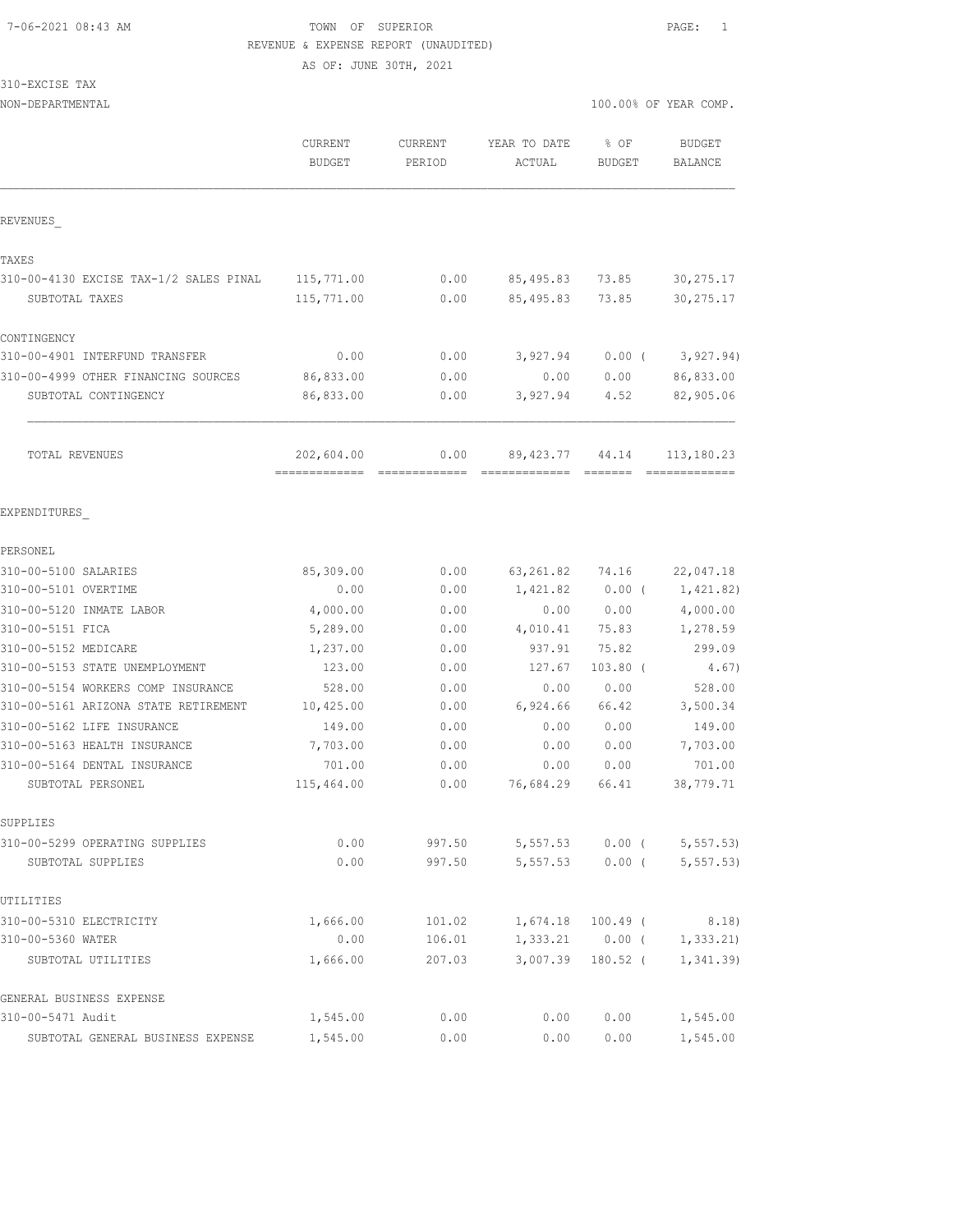AS OF: JUNE 30TH, 2021

310-EXCISE TAX

| NON-DEPARTMENTAL                        |                          |                          |                        |                       | 100.00% OF YEAR COMP. |
|-----------------------------------------|--------------------------|--------------------------|------------------------|-----------------------|-----------------------|
|                                         | <b>CURRENT</b><br>BUDGET | <b>CURRENT</b><br>PERIOD | YEAR TO DATE<br>ACTUAL | % OF<br><b>BUDGET</b> | BUDGET<br>BALANCE     |
|                                         |                          |                          |                        |                       |                       |
| PROFESSIONAL SERVICES                   |                          |                          |                        |                       |                       |
| 310-00-5520 CONTRACTUAL SERVICES        | 0.00                     | 0.00                     | 4,085.58               | $0.00$ (              | 4,085.58)             |
| 310-00-5550 OTHER PROFESSIONAL SERVICES | 5,000.00                 | 282.50                   | 17,881.86              | $357.64$ (            | 12,881.86)            |
| SUBTOTAL PROFESSIONAL SERVICES          | 5,000.00                 | 282.50                   | 21,967.44              | $439.35$ (            | 16, 967.44)           |
| REPAIR/MAINTENANCE                      |                          |                          |                        |                       |                       |
| 310-00-5640 AUTO & TRUCK REPAIRS        | 2,000.00                 | 0.00                     | 0.00                   | 0.00                  | 2,000.00              |
| 310-00-5641 GAS & OIL                   | 3,000.00                 | 402.09                   | 4,842.37               | $161.41$ (            | 1,842.37)             |
| 310-00-5643 INMATE FUEL                 | 1,000.00                 | 0.00                     | 0.00                   | 0.00                  | 1,000.00              |
| 310-00-5650 OTHER EQUIPMENT REPAIRS     | $5,000.00$ (             | 9.87)                    | 4,310.87               | 86.22                 | 689.13                |
| 310-00-5670 STREET & SIDEWALK REPAIR    | 60,929.00                | 0.00                     | 69,885.02              | 114.70 (              | 8,956.02)             |
| 310-00-5671 CRACKSEAL                   | 0.00                     | 0.00                     | 9,620.56               | $0.00$ (              | 9,620.56              |
| SUBTOTAL REPAIR/MAINTENANCE             | 71,929.00                | 392.22                   | 88,658.82              | $123.26$ (            | 16, 729.82)           |
| CAPITAL OUTLAY                          |                          |                          |                        |                       |                       |
| 310-00-5750 OTHER EQUIP/SMALL TOOLS     | 7,000.00                 | 0.00                     | 298.27                 | 4.26                  | 6,701.73              |
| 310-00-5770 TRAFFIC SIGNS               | 0.00                     | 0.00                     | 2,563.05               | 0.00(                 | 2, 563.05             |
| 310-00-5790 MACHINERY & EQUIPMENT       | 0.00                     | 119.15                   | 6, 299.55              | $0.00$ (              | 6, 299.55             |
| SUBTOTAL CAPITAL OUTLAY                 | 7,000.00                 | 119.15                   | 9,160.87               | $130.87$ (            | 2,160.87)             |
| NON-OPERATING                           |                          |                          |                        |                       |                       |
| DEBT SERVICE                            |                          |                          |                        |                       |                       |
| 310-00-5900 DEBT SERVICE: PRINCIPAL     | 0.00                     | 621.91                   | 7,832.34               | $0.00$ (              | 7,832.34)             |
| 310-00-5901 DEBT SERVICE: INTEREST      | 0.00                     | 23.95                    | 687.93                 | 0.00(                 | 687.93)               |
| SUBTOTAL DEBT SERVICE                   | 0.00                     | 645.86                   | 8,520.27               | 0.00(                 | 8,520.27)             |
| TOTAL EXPENDITURES                      | 202,604.00               | 2,644.26                 | 213,556.61             | 105.41 (              | 10, 952.61)           |
| REVENUES OVER/(UNDER) EXPENDITURES      | -------------<br>0.00(   | $2,644.26$ ) (           | 124, 132.84)           |                       | 124, 132.84           |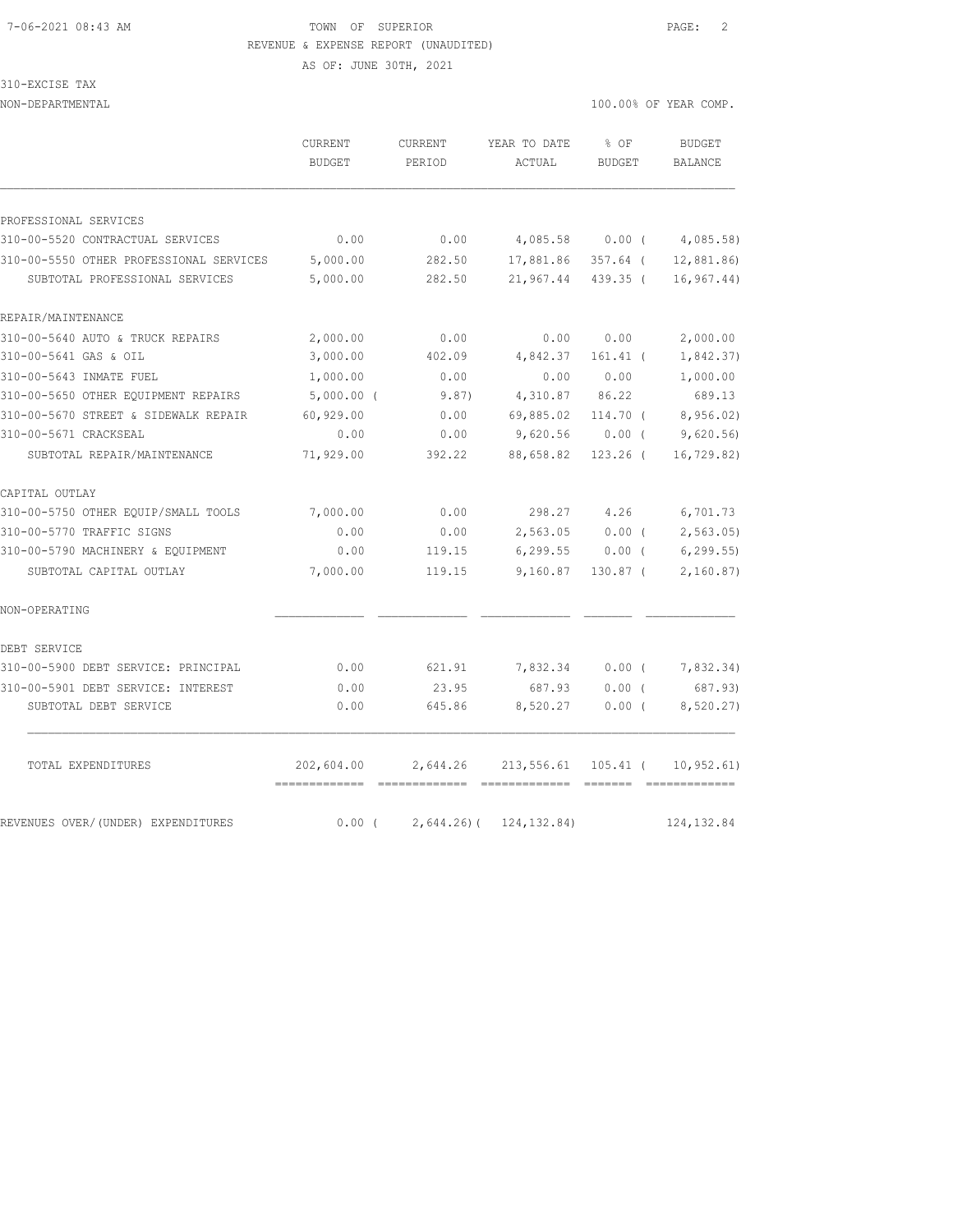AS OF: JUNE 30TH, 2021

310-EXCISE TAX

|                                    | CURRENT<br>BUDGET | CURRENT<br>PERIOD | YEAR TO DATE<br>ACTUAL | % OF<br><b>BUDGET</b> | BUDGET<br><b>BALANCE</b> |
|------------------------------------|-------------------|-------------------|------------------------|-----------------------|--------------------------|
|                                    |                   |                   |                        |                       |                          |
| FUND TOTAL REVENUES                | 202,604.00        | 0.00              | 89,423.77              | 44.14                 | 113,180.23               |
| FUND TOTAL EXPENDITURES            | 202,604.00        | 2,644.26          | 213,556.61             | $105.41$ (            | 10, 952, 61)             |
| REVENUES OVER/(UNDER) EXPENDITURES | 0.00(             | $2,644.26$ ) (    | 124, 132.84)           |                       | 124, 132.84              |
|                                    |                   |                   |                        |                       |                          |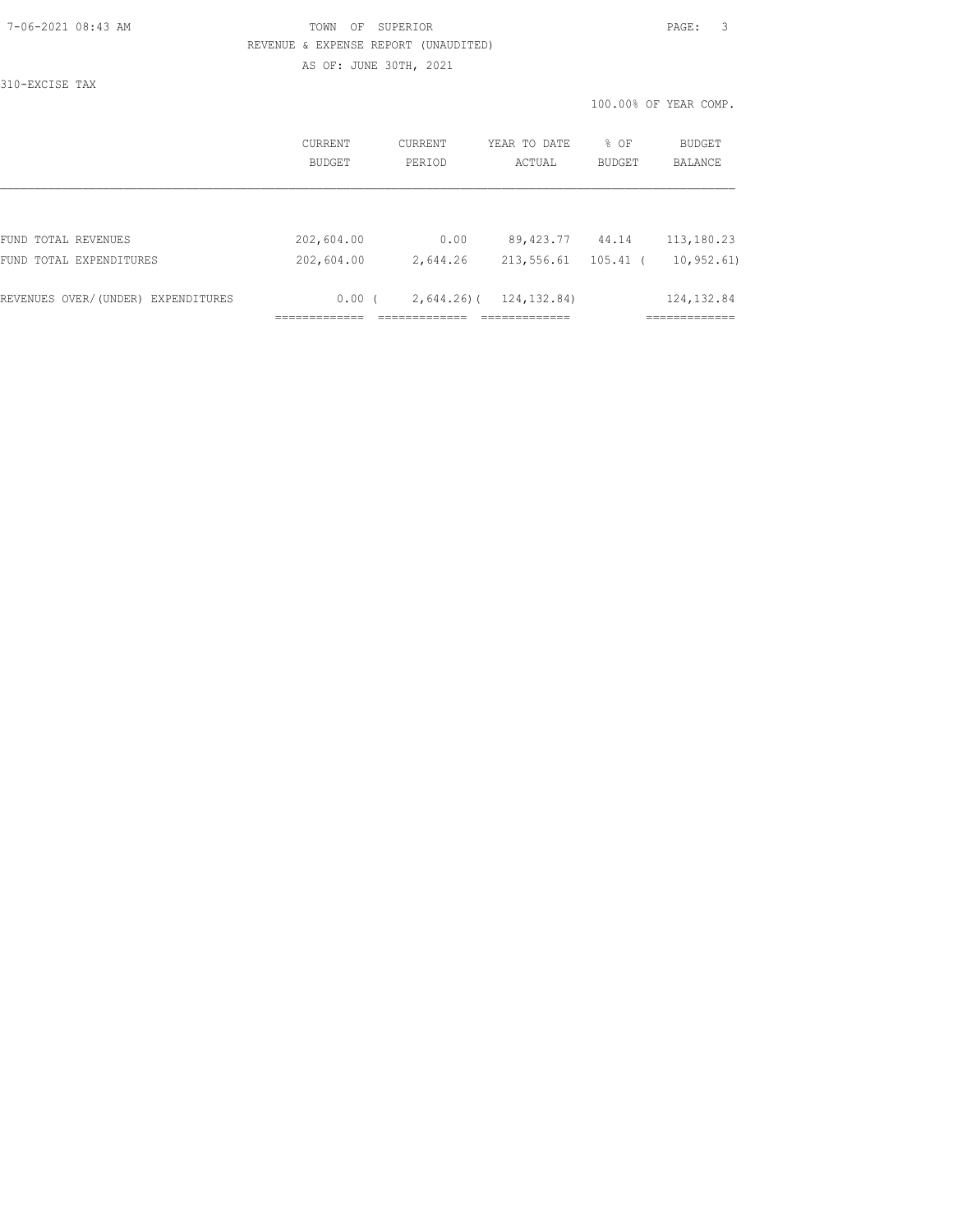| 7-06-2021 08:43 AM         | TOWN OF SUPERIOR                     | PAGE: 1                |                                          |  |                       |
|----------------------------|--------------------------------------|------------------------|------------------------------------------|--|-----------------------|
|                            | REVENUE & EXPENSE REPORT (UNAUDITED) |                        |                                          |  |                       |
|                            |                                      | AS OF: JUNE 30TH, 2021 |                                          |  |                       |
| 320-LOCAL TRANS ASSISTANCE |                                      |                        |                                          |  |                       |
| NON-DEPARTMENTAL           |                                      |                        |                                          |  | 100.00% OF YEAR COMP. |
|                            |                                      |                        |                                          |  |                       |
|                            |                                      |                        | CURRENT CURRENT YEAR TO DATE % OF BUDGET |  |                       |
|                            |                                      |                        | BUDGET PERIOD ACTUAL BUDGET BALANCE      |  |                       |
|                            |                                      |                        |                                          |  |                       |
| REVENUES                   |                                      |                        |                                          |  |                       |
| <b>TAXES</b>               |                                      |                        |                                          |  |                       |
|                            |                                      |                        |                                          |  |                       |
| EXPENDITURES               |                                      |                        |                                          |  |                       |
| SUPPLIES                   |                                      |                        |                                          |  |                       |
| PROFESSIONAL SERVICES      |                                      |                        |                                          |  |                       |
| REPAIR/MAINTENANCE         |                                      |                        |                                          |  |                       |
| CAPITAL OUTLAY             |                                      |                        |                                          |  |                       |
| NON-OPERATING              |                                      |                        |                                          |  |                       |
| DEBT SERVICE               |                                      |                        |                                          |  |                       |
|                            |                                      |                        |                                          |  |                       |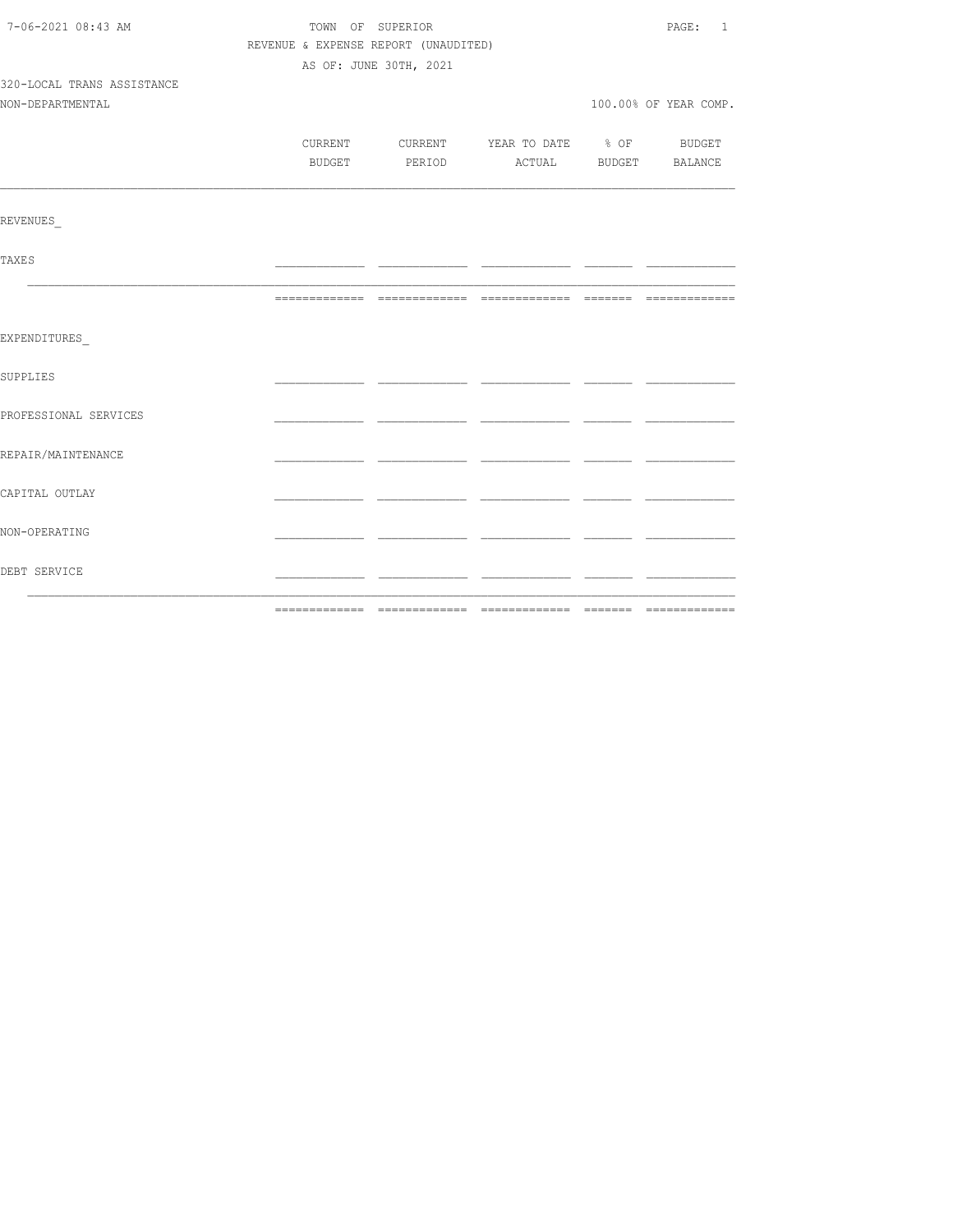| 7-06-2021 08:43 AM         | TOWN OF SUPERIOR                     | PAGE: 2               |
|----------------------------|--------------------------------------|-----------------------|
|                            | REVENUE & EXPENSE REPORT (UNAUDITED) |                       |
|                            | AS OF: JUNE 30TH, 2021               |                       |
| 320-LOCAL TRANS ASSISTANCE |                                      |                       |
|                            |                                      | 100.00% OF YEAR COMP. |

| \*\ <del>`</del> `** | 23. mm<br>-----<br>-----<br><b>Contract Contract Contract Contract</b> | ΟF<br>∽.<br>- | RT.<br>--- |
|----------------------|------------------------------------------------------------------------|---------------|------------|
| ם כו                 | .                                                                      |               | N          |

============= ============= ============= =============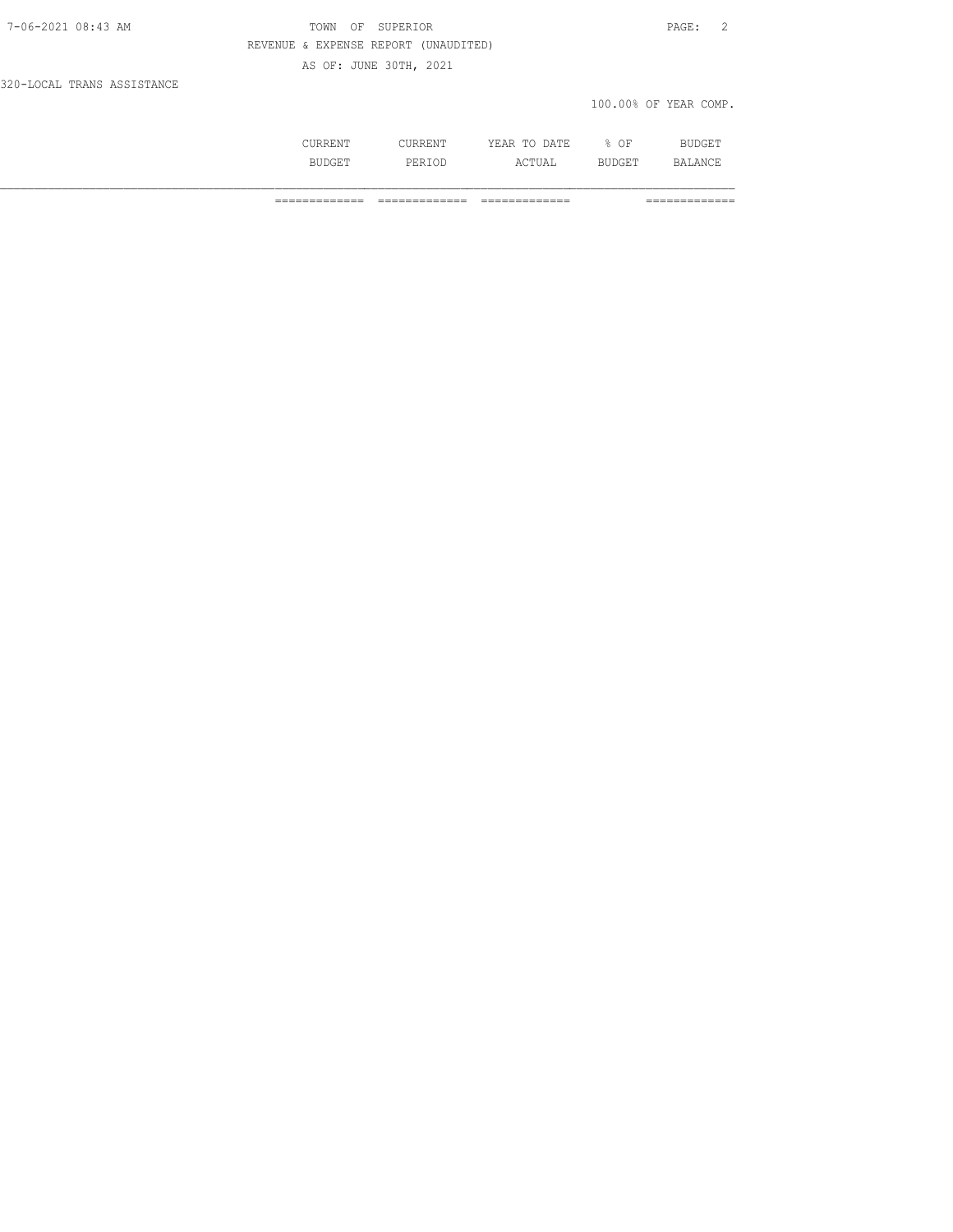| 7-06-2021 08:43 AM       | TOWN OF SUPERIOR |        |                                      |                          |  | PAGE: 1               |
|--------------------------|------------------|--------|--------------------------------------|--------------------------|--|-----------------------|
|                          |                  |        | REVENUE & EXPENSE REPORT (UNAUDITED) |                          |  |                       |
|                          |                  |        | AS OF: JUNE 30TH, 2021               |                          |  |                       |
| 400-GADA BOND            |                  |        |                                      |                          |  |                       |
| NON-DEPARTMENTAL         |                  |        |                                      |                          |  | 100.00% OF YEAR COMP. |
|                          |                  |        |                                      |                          |  |                       |
|                          | CURRENT          |        | CURRENT                              | YEAR TO DATE % OF BUDGET |  |                       |
|                          |                  | BUDGET | PERIOD                               |                          |  | ACTUAL BUDGET BALANCE |
|                          |                  |        |                                      |                          |  |                       |
| REVENUES                 |                  |        |                                      |                          |  |                       |
| CONTINGENCY              |                  |        |                                      |                          |  |                       |
|                          |                  |        |                                      |                          |  |                       |
| EXPENDITURES             |                  |        |                                      |                          |  |                       |
| <b>SUPPLIES</b>          |                  |        |                                      |                          |  |                       |
| GENERAL BUSINESS EXPENSE |                  |        |                                      |                          |  |                       |
| NON-OPERATING            |                  |        |                                      |                          |  |                       |
| DEBT SERVICE             |                  |        |                                      |                          |  |                       |
|                          |                  |        |                                      |                          |  |                       |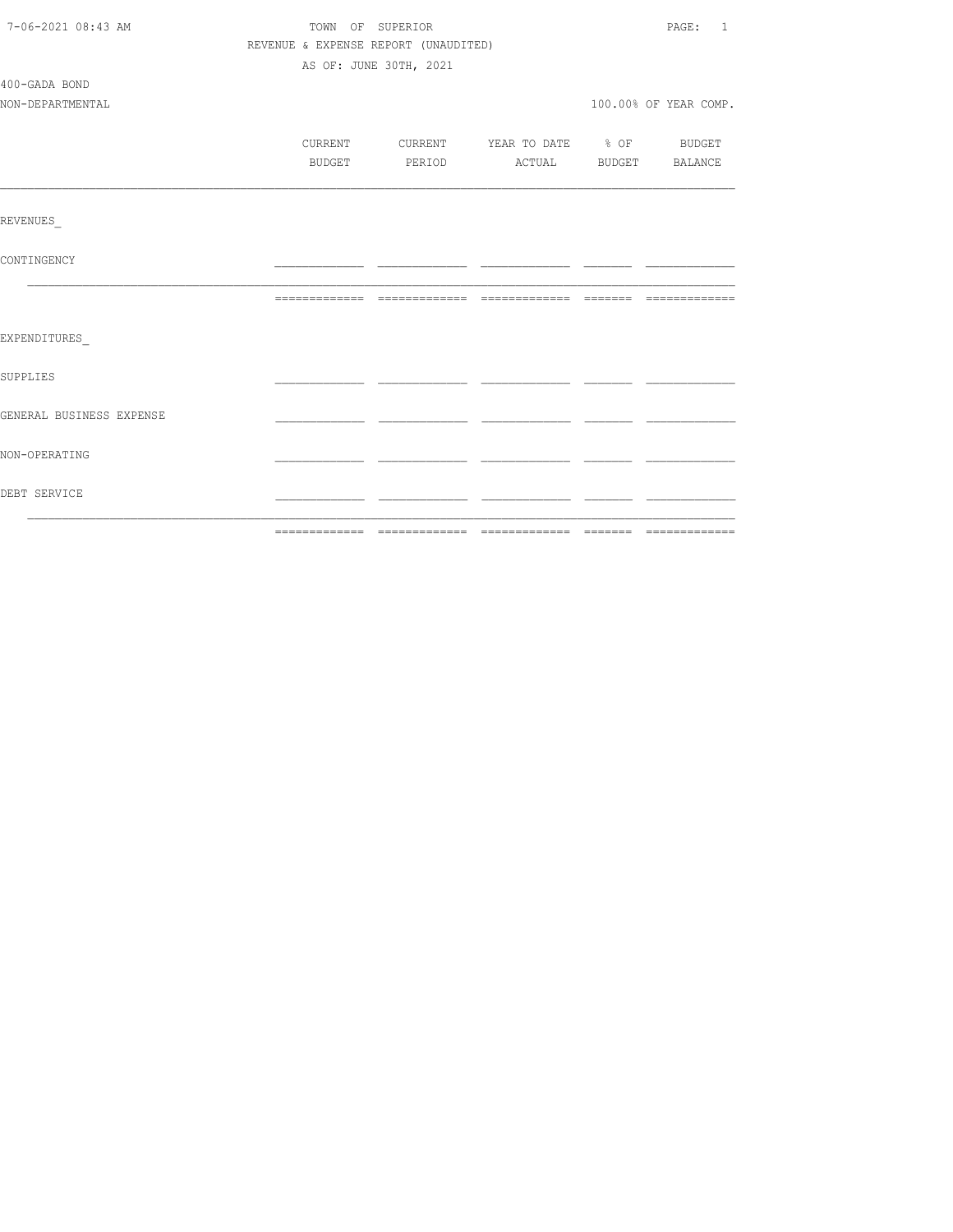# TOWN OF SUPERIOR **PAGE:** 2 REVENUE & EXPENSE REPORT (UNAUDITED) AS OF: JUNE 30TH, 2021

400-GADA BOND

#### 100.00% OF YEAR COMP.

|   | , mm | ΟF<br>$\sim$ |                              |
|---|------|--------------|------------------------------|
| . | سدين | ---          | → NIC 1<br>-∠ /<br><u>UI</u> |

============= ============= ============= =============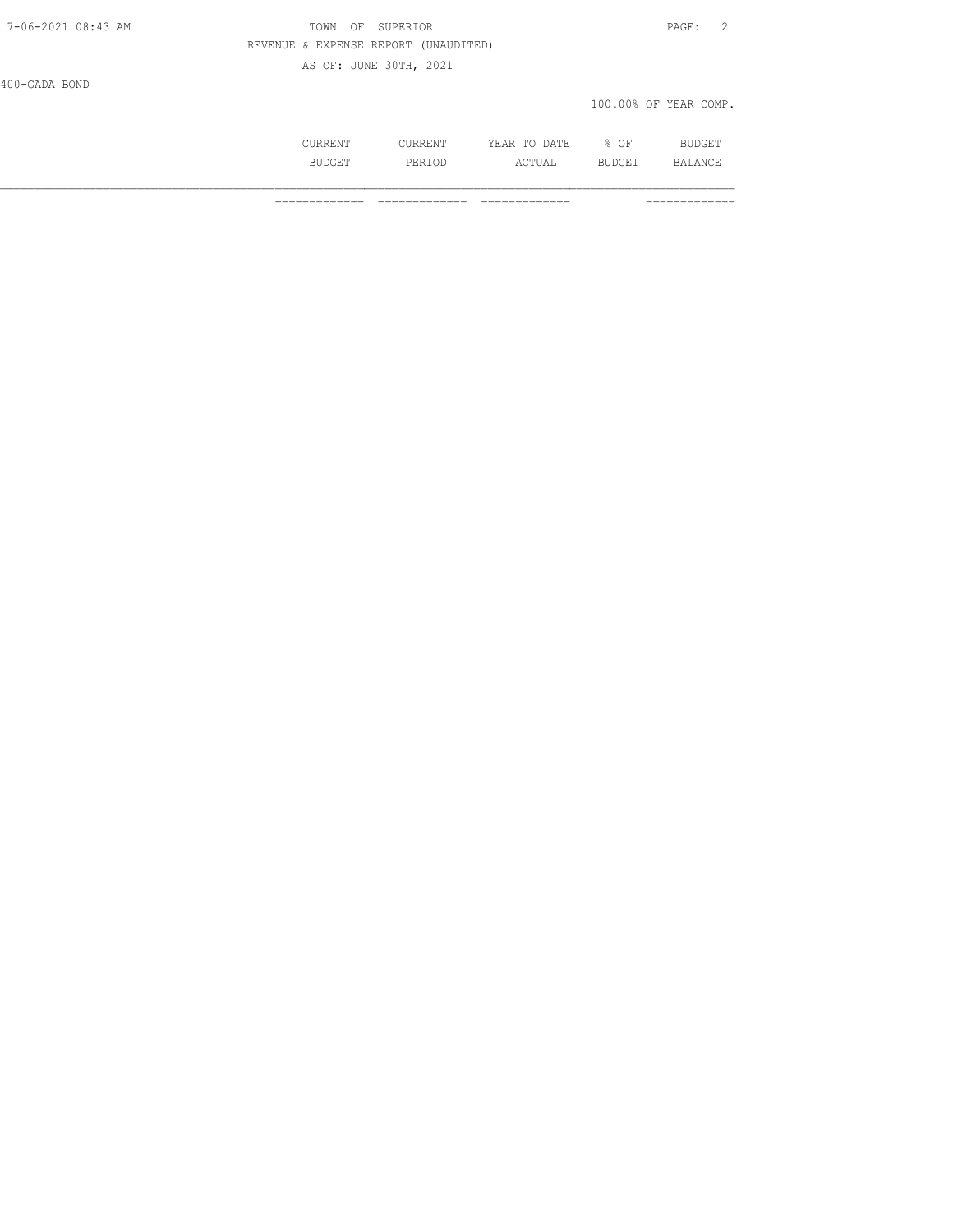| 7-06-2021 08:43 AM                  | TOWN OF SUPERIOR<br>REVENUE & EXPENSE REPORT (UNAUDITED) | 1<br>PAGE: |                          |          |                       |
|-------------------------------------|----------------------------------------------------------|------------|--------------------------|----------|-----------------------|
|                                     | AS OF: JUNE 30TH, 2021                                   |            |                          |          |                       |
| 410-MPC BOND                        |                                                          |            |                          |          |                       |
| NON-DEPARTMENTAL                    |                                                          |            |                          |          | 100.00% OF YEAR COMP. |
|                                     |                                                          |            |                          |          |                       |
|                                     | CURRENT                                                  | CURRENT    | YEAR TO DATE             | $8$ OF   | BUDGET                |
|                                     | BUDGET                                                   | PERIOD     | ACTUAL                   | BUDGET   | BALANCE               |
| REVENUES                            |                                                          |            |                          |          |                       |
| BUSINESS SERVICES                   |                                                          |            |                          |          |                       |
| CONTINGENCY                         |                                                          |            |                          |          |                       |
|                                     |                                                          |            |                          |          | -------------         |
| EXPENDITURES                        |                                                          |            |                          |          |                       |
| SUPPLIES                            |                                                          |            |                          |          |                       |
| GENERAL BUSINESS EXPENSE            |                                                          |            |                          |          |                       |
| NON-OPERATING                       |                                                          |            |                          |          |                       |
| DEBT SERVICE                        |                                                          |            |                          |          |                       |
| 410-00-5900 DEBT SERVICE: PRINCIPAL | 0.00                                                     | 0.00       | 5,589.40 0.00 (5,589.40) |          |                       |
| 410-00-5920 MPC BOND DEBT: SERVICE  | 0.00                                                     | 0.00       | 2,458.31                 |          | $0.00$ ( $2,458.31$ ) |
| SUBTOTAL DEBT SERVICE               | 0.00                                                     | 0.00       | 8,047.71                 | $0.00$ ( | 8,047.71)             |
| TOTAL EXPENDITURES                  | 0.00                                                     | 0.00       | 8,047.71                 | $0.00$ ( | 8,047.71)             |
| REVENUES OVER/ (UNDER) EXPENDITURES | 0.00                                                     |            | $0.00$ ( $8,047.71$ )    |          | 8,047.71              |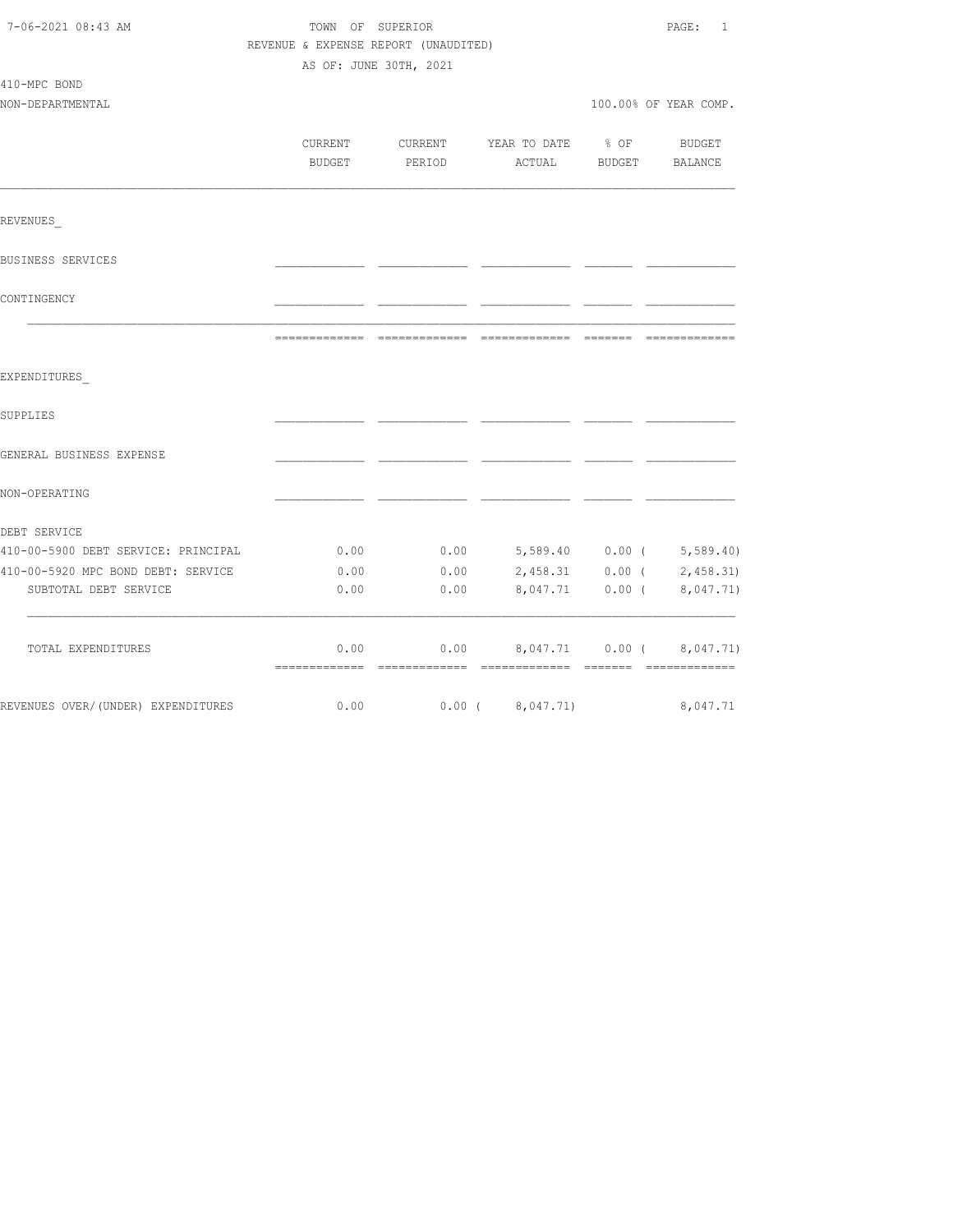AS OF: JUNE 30TH, 2021

410-MPC BOND

|                                    | <b>CURRENT</b><br>BUDGET | <b>CURRENT</b><br>PERIOD | YEAR TO DATE<br>ACTUAL | % OF<br>BUDGET | BUDGET<br>BALANCE        |
|------------------------------------|--------------------------|--------------------------|------------------------|----------------|--------------------------|
| FUND TOTAL EXPENDITURES            | 0.00                     | 0.00                     | 8,047.71               | 0.00(          | 8,047.71)                |
| REVENUES OVER/(UNDER) EXPENDITURES | 0.00                     | 0.00(                    | 8,047.71)              |                | 8,047.71<br>____________ |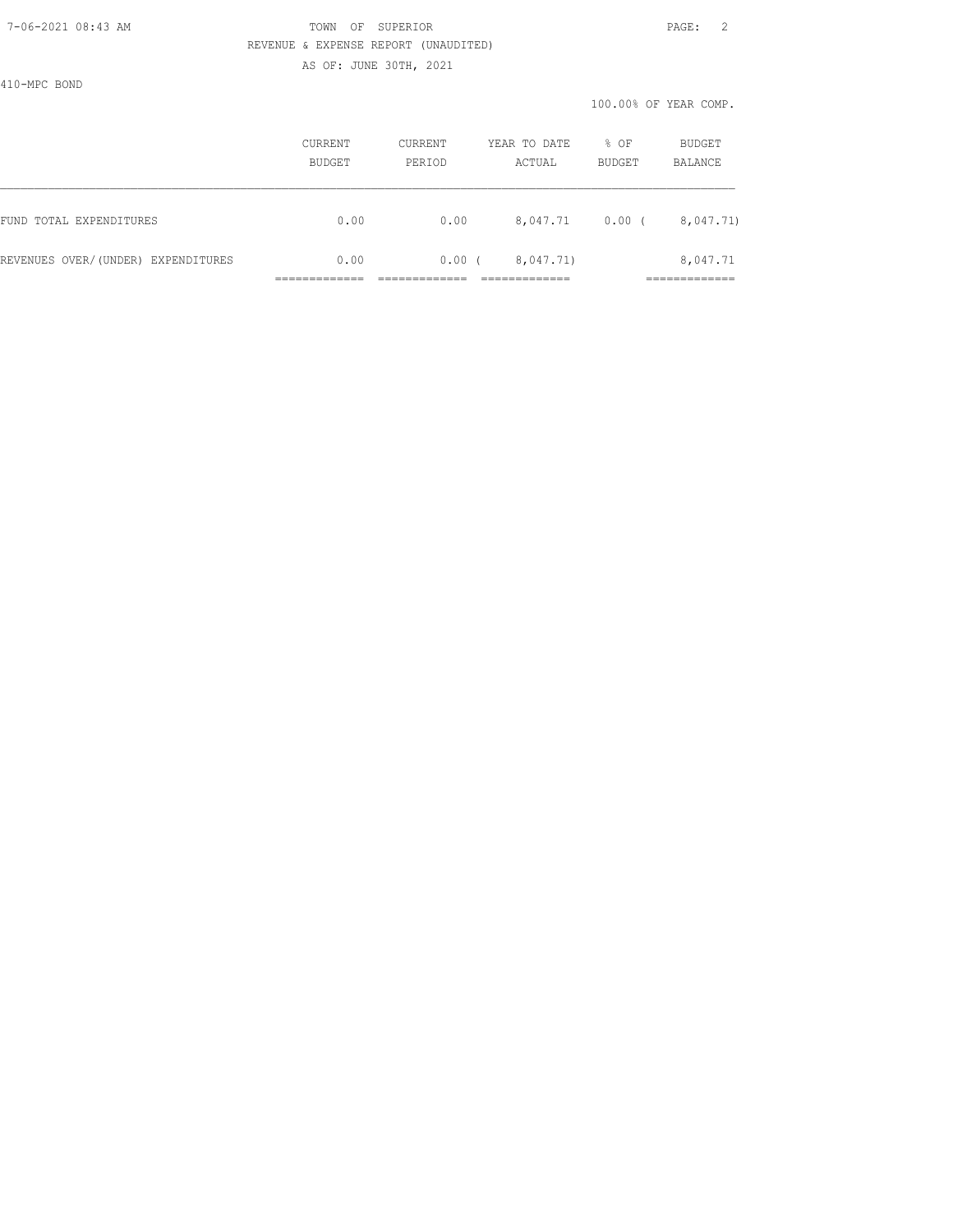| 7-06-2021 08:43 AM |  |
|--------------------|--|
|                    |  |

# TOWN OF SUPERIOR **PAGE:** 1 REVENUE & EXPENSE REPORT (UNAUDITED)

100.00% OF YEAR COMP.

 $0.0000000001,381,382.00$  $0.00$   $0.00$   $1,381,382.00$ 

YEAR TO DATE % OF BUDGET ACTUAL BUDGET BALANCE

CONTINGENCY \_\_\_\_\_\_\_\_\_\_\_\_\_ \_\_\_\_\_\_\_\_\_\_\_\_\_ \_\_\_\_\_\_\_\_\_\_\_\_\_ \_\_\_\_\_\_\_ \_\_\_\_\_\_\_\_\_\_\_\_\_

AS OF: JUNE 30TH, 2021

| <b>CURRENT</b> | <b>CURRENT</b> |
|----------------|----------------|
| <b>BUDGET</b>  | PERIOD         |
|                |                |
|                |                |
|                |                |
| 1,381,382.00   | 0.00           |
| 1,381,382.00   | 0.00           |
|                |                |
|                | 0.00           |
|                | 1,381,382.00   |

| TOTAL REVENUES                 | 1,381,382.00 | 0.00 | 0.00 | 0.00 | 1,381,382.00 |
|--------------------------------|--------------|------|------|------|--------------|
|                                |              |      |      |      |              |
| EXPENDITURES                   |              |      |      |      |              |
| PERSONEL                       |              |      |      |      |              |
| SUPPLIES                       |              |      |      |      |              |
| 500-00-5299 OPERATING SUPPLIES | 1,381,382.00 | 0.00 | 0.00 | 0.00 | 1,381,382.00 |
| SUBTOTAL SUPPLIES              | 1,381,382.00 | 0.00 | 0.00 | 0.00 | 1,381,382.00 |
| GENERAL BUSINESS EXPENSE       |              |      |      |      |              |
| TOTAL EXPENDITURES             | 1,381,382.00 | 0.00 | 0.00 | 0.00 | 1,381,382.00 |

============= ============= ============= ======= =============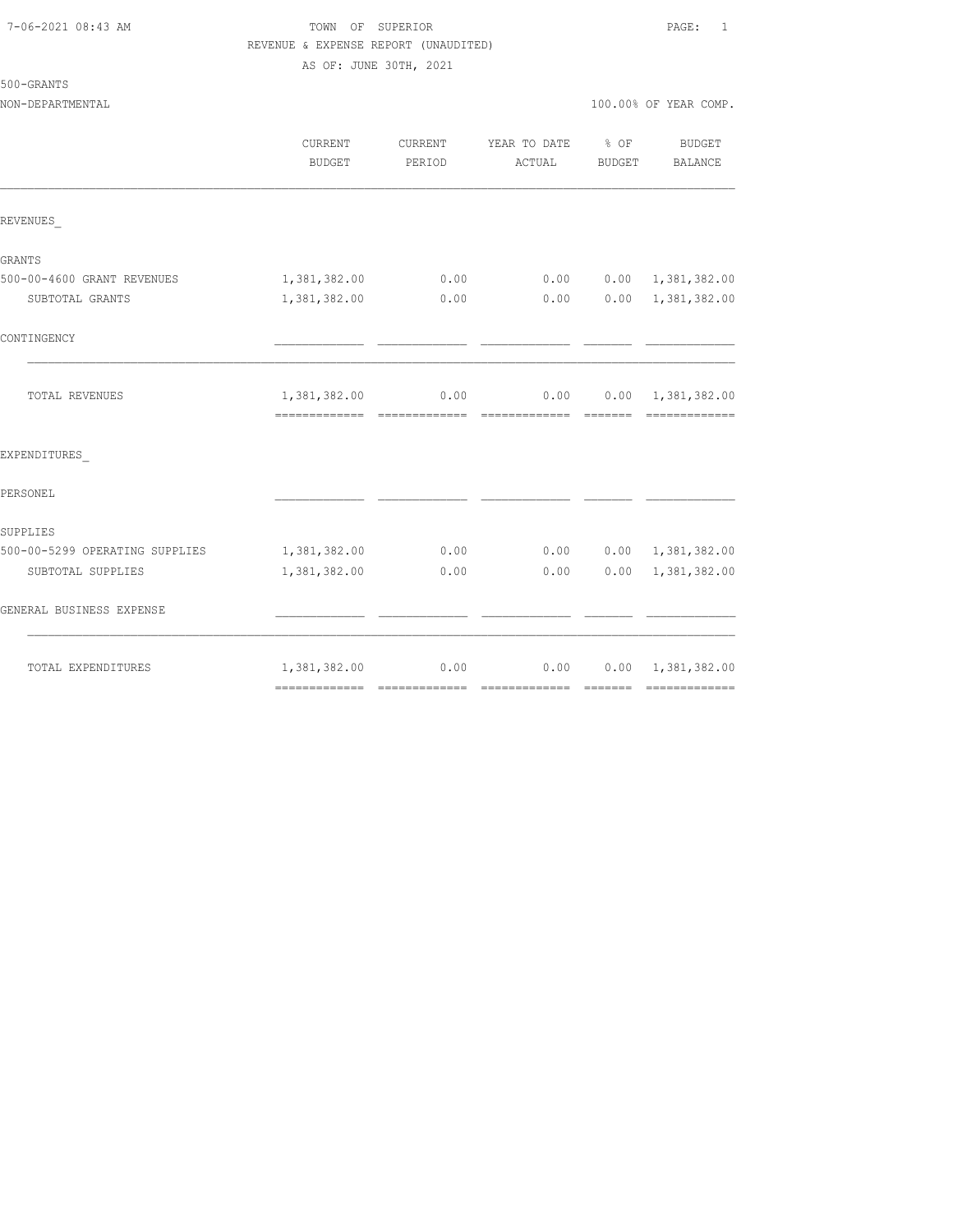| 7-06-2021 08:43 AM |                                      | TOWN OF SUPERIOR       |                          | 2<br>PAGE:            |
|--------------------|--------------------------------------|------------------------|--------------------------|-----------------------|
|                    | REVENUE & EXPENSE REPORT (UNAUDITED) |                        |                          |                       |
|                    |                                      | AS OF: JUNE 30TH, 2021 |                          |                       |
| 500-GRANTS         |                                      |                        |                          |                       |
| POLICE GRANTS      |                                      |                        |                          | 100.00% OF YEAR COMP. |
|                    | CURRENT                              | CURRENT                | YEAR TO DATE % OF BUDGET |                       |
|                    | <b>BUDGET</b>                        | PERIOD                 | ACTUAL                   | BUDGET BALANCE        |
| REVENUES           |                                      |                        |                          |                       |
| GRANTS             |                                      |                        |                          |                       |
|                    |                                      |                        |                          | --------------        |
| EXPENDITURES       |                                      |                        |                          |                       |
| SUPPLIES           |                                      |                        |                          |                       |
| DEBT SERVICE       |                                      |                        |                          |                       |
|                    |                                      |                        |                          |                       |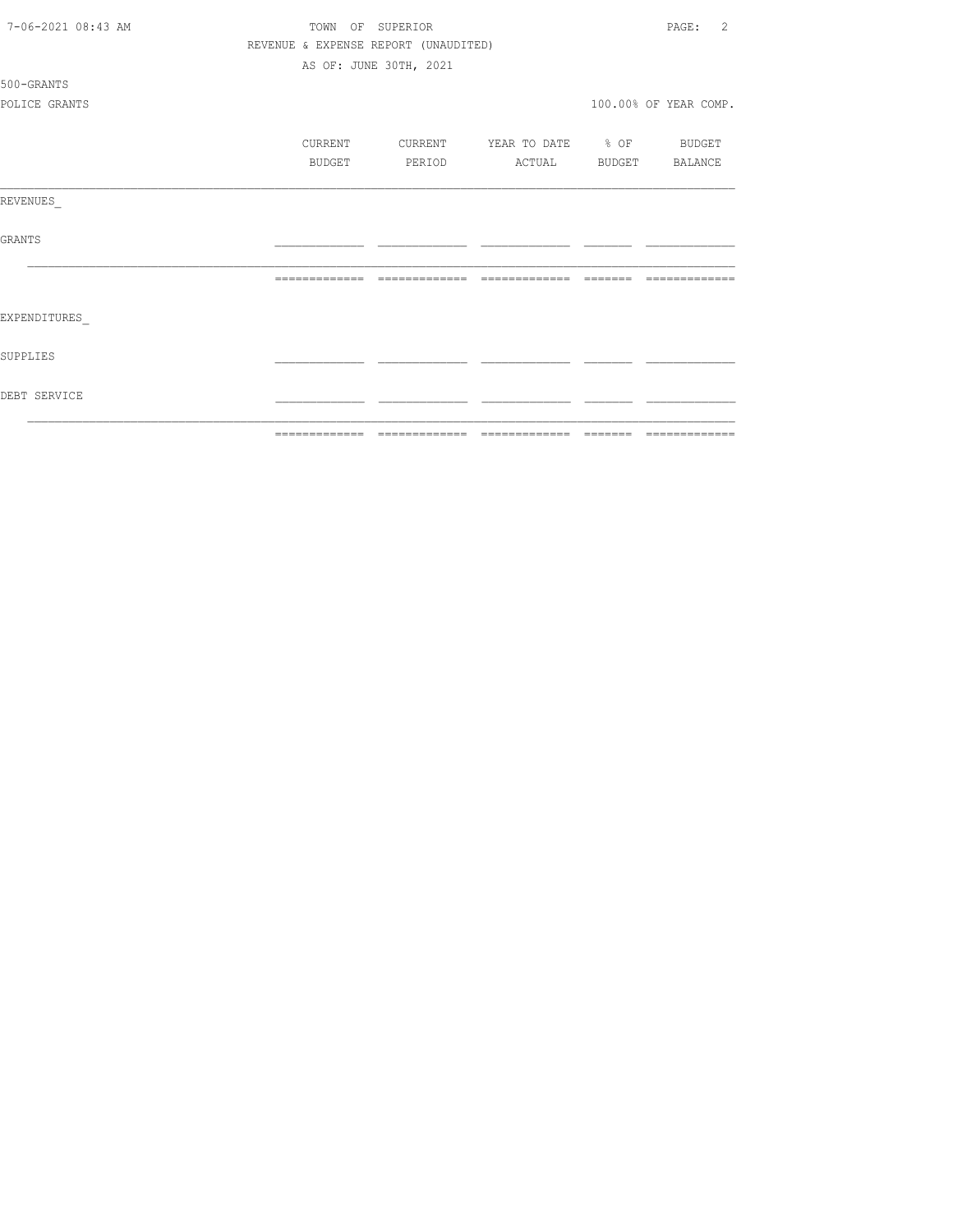| 7-06-2021 08:43 AM | OF SUPERIOR<br>TOWN | 3<br>PAGE:                           |                   |          |                       |
|--------------------|---------------------|--------------------------------------|-------------------|----------|-----------------------|
|                    |                     | REVENUE & EXPENSE REPORT (UNAUDITED) |                   |          |                       |
|                    |                     | AS OF: JUNE 30TH, 2021               |                   |          |                       |
| 500-GRANTS         |                     |                                      |                   |          |                       |
| FIRE GRANTS        |                     |                                      |                   |          | 100.00% OF YEAR COMP. |
|                    |                     |                                      |                   |          |                       |
|                    | CURRENT             | CURRENT                              | YEAR TO DATE % OF |          | BUDGET                |
|                    | BUDGET              | PERIOD                               | ACTUAL            |          | BUDGET BALANCE        |
| REVENUES           |                     |                                      |                   |          |                       |
| <b>GRANTS</b>      |                     |                                      |                   |          |                       |
|                    | --------------      | -------------                        | =======<br>______ |          |                       |
| EXPENDITURES       |                     |                                      |                   |          |                       |
| SUPPLIES           |                     |                                      |                   |          |                       |
|                    | --------------      |                                      | -------------     | -------- | --------------        |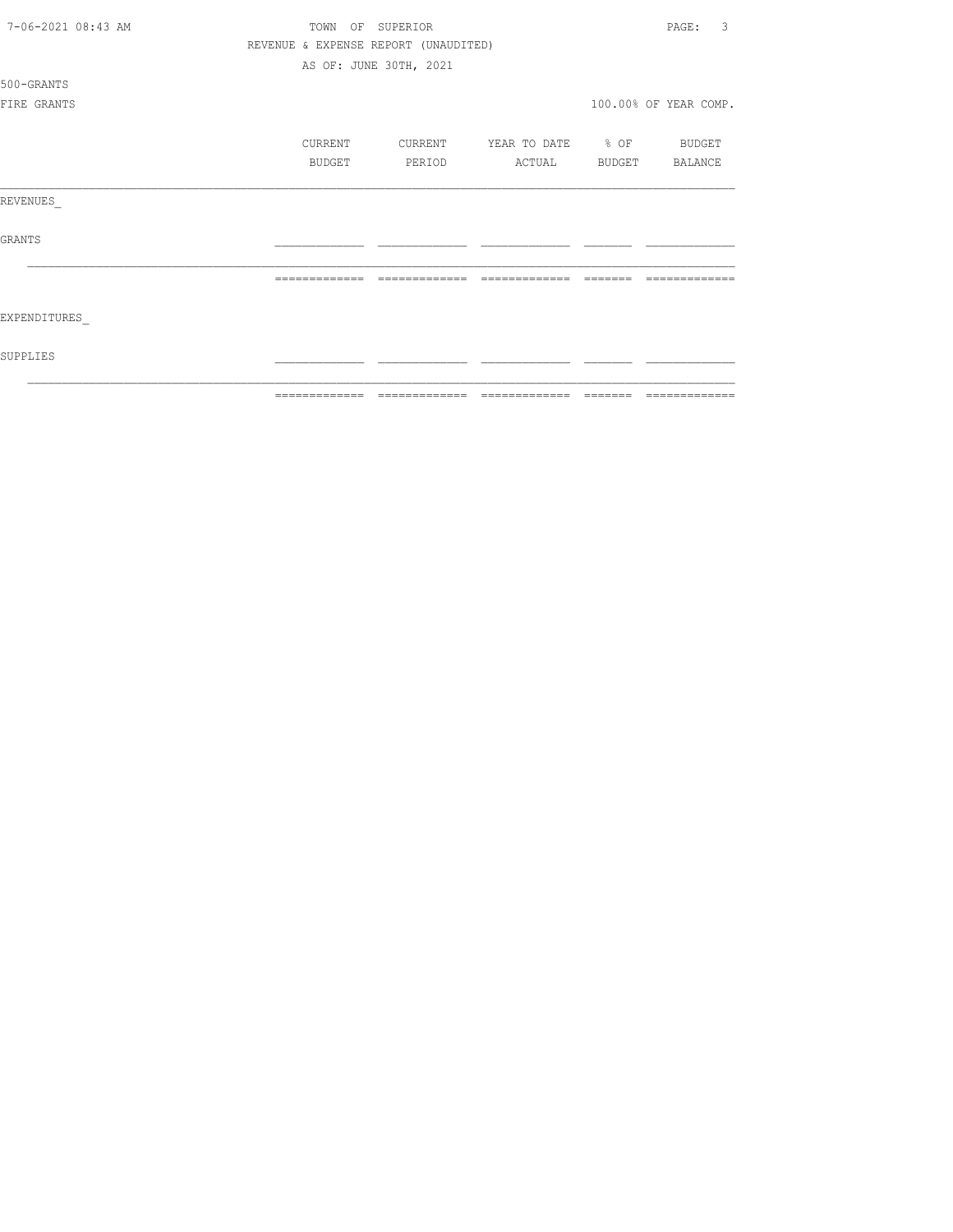|  | 500-GRANTS |  |  |  |
|--|------------|--|--|--|
|  |            |  |  |  |

| RECREATION GRANTS | 100.00% OF YEAR COMP. |
|-------------------|-----------------------|
|                   |                       |

|                                       | <b>CURRENT</b><br><b>BUDGET</b> | <b>CURRENT</b><br>YEAR TO DATE % OF<br>PERIOD<br>ACTUAL |                                    | BUDGET        | <b>BUDGET</b><br><b>BALANCE</b> |
|---------------------------------------|---------------------------------|---------------------------------------------------------|------------------------------------|---------------|---------------------------------|
| REVENUES                              |                                 |                                                         |                                    |               |                                 |
| GRANTS                                |                                 |                                                         |                                    |               |                                 |
| 500-12-4600 GRANT REVENUE             | 0.00                            |                                                         | $0.00$ 27,365.20 0.00 ( 27,365.20) |               |                                 |
| SUBTOTAL GRANTS                       | 0.00                            | 0.00                                                    | 27,365.20                          |               | $0.00$ ( $27,365.20$ )          |
| <b>TOTAL REVENUES</b>                 | 0.00                            |                                                         | $0.00$ 27,365.20 0.00 ( 27,365.20) |               |                                 |
| EXPENDITURES                          |                                 |                                                         |                                    |               |                                 |
| SUPPLIES                              |                                 |                                                         |                                    |               |                                 |
| 500-12-5299 OPERATING SUPPLIES        | 0.00                            |                                                         | $0.00$ $426.72$ $0.00$ (           |               | 426.72)                         |
| SUBTOTAL SUPPLIES                     | 0.00                            | 0.00                                                    |                                    | 426.72 0.00 ( | 426.72)                         |
| PROFESSIONAL SERVICES                 |                                 |                                                         |                                    |               |                                 |
| 500-12-5550 PARKS IMPROVEMENT PROJECT | 0.00                            |                                                         | $0.00$ 28,432.20 0.00 ( 28,432.20) |               |                                 |
| SUBTOTAL PROFESSIONAL SERVICES        | 0.00                            | 0.00                                                    | 28,432.20 0.00 (                   |               | 28, 432.20)                     |
| TOTAL EXPENDITURES                    | 0.00                            |                                                         | $0.00$ 28,858.92 0.00 ( 28,858.92) |               |                                 |
| REVENUES OVER/(UNDER) EXPENDITURES    | 0.00                            |                                                         | $0.00$ ( $1,493.72$ )              |               | 1,493.72                        |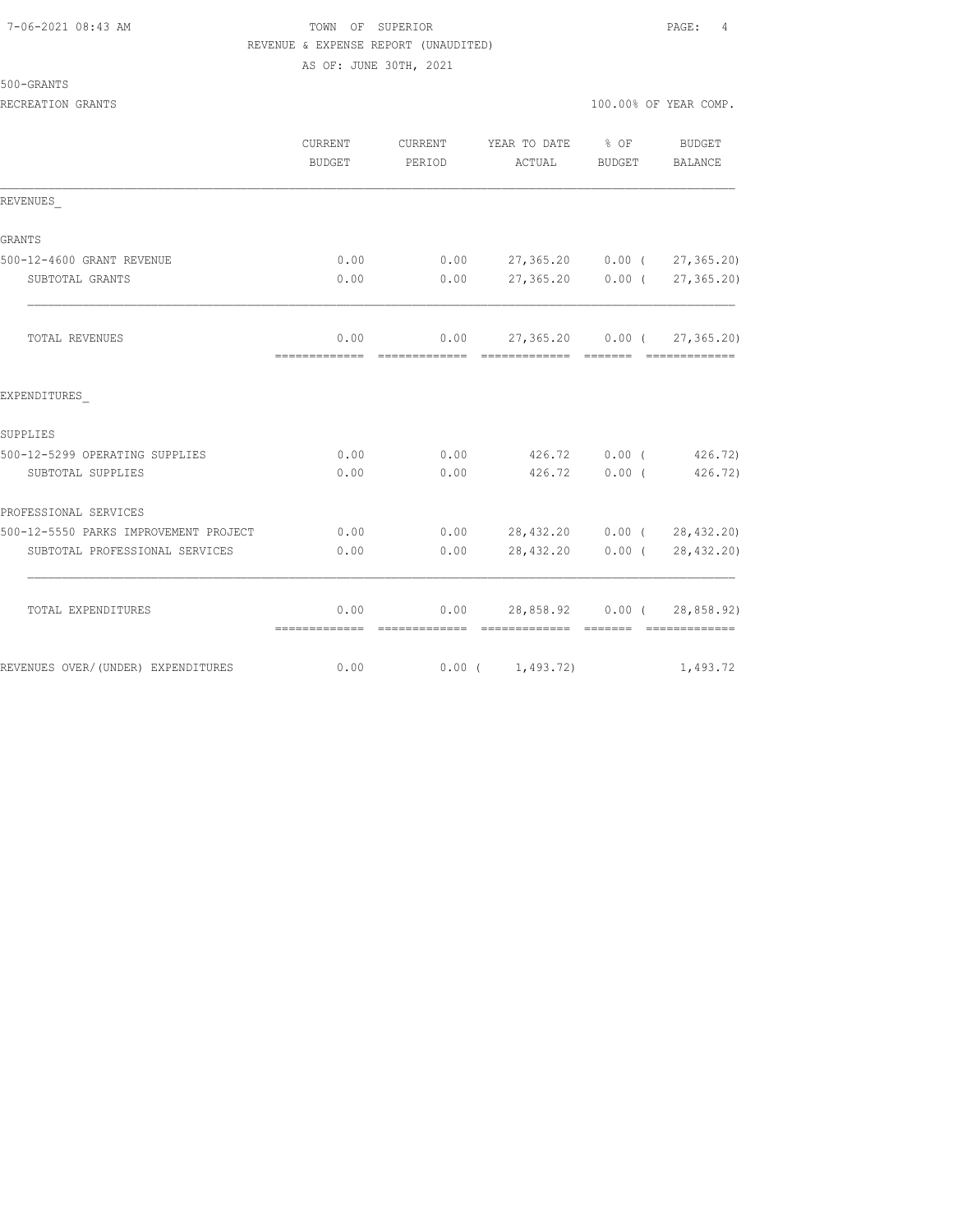| 7-06-2021 08:43 AM     | TOWN OF SUPERIOR<br>PAGE: 5<br>REVENUE & EXPENSE REPORT (UNAUDITED) |                        |                          |               |                       |
|------------------------|---------------------------------------------------------------------|------------------------|--------------------------|---------------|-----------------------|
|                        |                                                                     |                        |                          |               |                       |
|                        |                                                                     | AS OF: JUNE 30TH, 2021 |                          |               |                       |
| 500-GRANTS             |                                                                     |                        |                          |               |                       |
| CDBG 153-09 MAGMA CLUB |                                                                     |                        |                          |               | 100.00% OF YEAR COMP. |
|                        | CURRENT                                                             | CURRENT                | YEAR TO DATE % OF BUDGET |               |                       |
|                        | BUDGET                                                              | PERIOD                 | ACTUAL                   | <b>BUDGET</b> | BALANCE               |
|                        |                                                                     |                        |                          |               |                       |
| REVENUES               |                                                                     |                        |                          |               |                       |
| <b>GRANTS</b>          |                                                                     |                        |                          |               |                       |
|                        |                                                                     |                        |                          |               |                       |
| EXPENDITURES           |                                                                     |                        |                          |               |                       |
| SUPPLIES               |                                                                     |                        |                          |               |                       |
|                        |                                                                     |                        |                          |               |                       |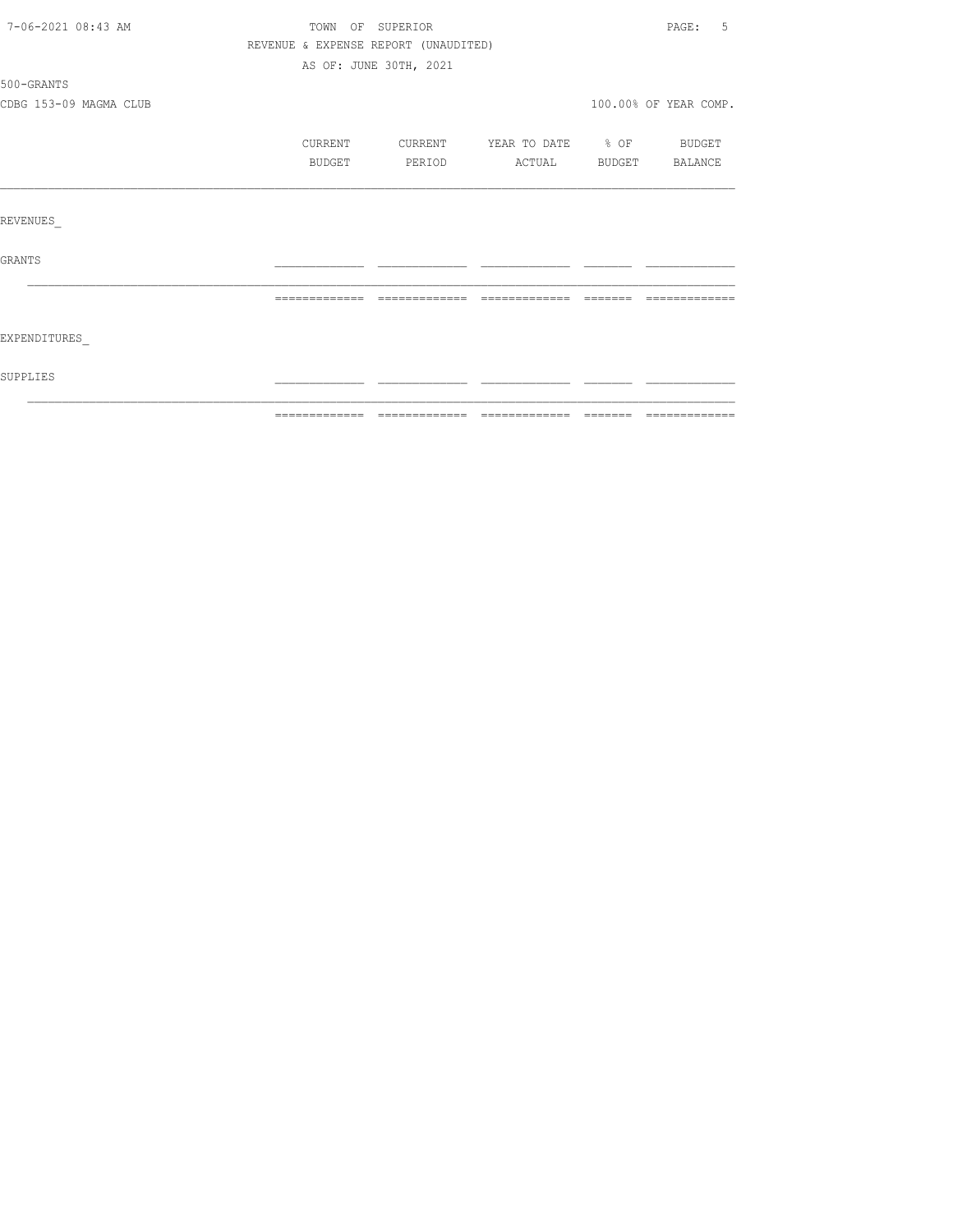| 7-06-2021 08:43 AM    |               |         | TOWN OF SUPERIOR                     |                          |                                                                                                                                                                                                                                                                                                                                                                                                                                                                                            | PAGE:<br>6                                                                                                                                                                                                                                                                                                                                                                                                                                                                    |
|-----------------------|---------------|---------|--------------------------------------|--------------------------|--------------------------------------------------------------------------------------------------------------------------------------------------------------------------------------------------------------------------------------------------------------------------------------------------------------------------------------------------------------------------------------------------------------------------------------------------------------------------------------------|-------------------------------------------------------------------------------------------------------------------------------------------------------------------------------------------------------------------------------------------------------------------------------------------------------------------------------------------------------------------------------------------------------------------------------------------------------------------------------|
|                       |               |         | REVENUE & EXPENSE REPORT (UNAUDITED) |                          |                                                                                                                                                                                                                                                                                                                                                                                                                                                                                            |                                                                                                                                                                                                                                                                                                                                                                                                                                                                               |
|                       |               |         | AS OF: JUNE 30TH, 2021               |                          |                                                                                                                                                                                                                                                                                                                                                                                                                                                                                            |                                                                                                                                                                                                                                                                                                                                                                                                                                                                               |
| 500-GRANTS            |               |         |                                      |                          |                                                                                                                                                                                                                                                                                                                                                                                                                                                                                            |                                                                                                                                                                                                                                                                                                                                                                                                                                                                               |
| DEPT OF COMM-STIMULUS |               |         |                                      |                          |                                                                                                                                                                                                                                                                                                                                                                                                                                                                                            | 100.00% OF YEAR COMP.                                                                                                                                                                                                                                                                                                                                                                                                                                                         |
|                       |               | CURRENT | CURRENT                              | YEAR TO DATE % OF BUDGET |                                                                                                                                                                                                                                                                                                                                                                                                                                                                                            |                                                                                                                                                                                                                                                                                                                                                                                                                                                                               |
|                       |               | BUDGET  | PERIOD                               | ACTUAL                   |                                                                                                                                                                                                                                                                                                                                                                                                                                                                                            | BUDGET BALANCE                                                                                                                                                                                                                                                                                                                                                                                                                                                                |
| REVENUES              |               |         |                                      |                          |                                                                                                                                                                                                                                                                                                                                                                                                                                                                                            |                                                                                                                                                                                                                                                                                                                                                                                                                                                                               |
| GRANTS                |               |         |                                      |                          |                                                                                                                                                                                                                                                                                                                                                                                                                                                                                            |                                                                                                                                                                                                                                                                                                                                                                                                                                                                               |
|                       | ============= |         | =============                        | =============            | $\qquad \qquad \qquad =\qquad \qquad =\qquad \qquad =\qquad \qquad =\qquad \qquad =\qquad \qquad =\qquad \qquad =\qquad \qquad =\qquad \qquad =\qquad \qquad =\qquad \qquad =\qquad \qquad =\qquad \qquad =\qquad \qquad =\qquad \qquad =\qquad \qquad =\qquad \qquad =\qquad \qquad =\qquad \qquad =\qquad \qquad =\qquad \qquad =\qquad \qquad =\qquad \qquad =\qquad \qquad =\qquad \qquad =\qquad \qquad =\qquad \qquad =\qquad \qquad =\qquad \qquad =\qquad \qquad =\qquad \qquad =$ | -------------                                                                                                                                                                                                                                                                                                                                                                                                                                                                 |
| EXPENDITURES          |               |         |                                      |                          |                                                                                                                                                                                                                                                                                                                                                                                                                                                                                            |                                                                                                                                                                                                                                                                                                                                                                                                                                                                               |
| SUPPLIES              |               |         |                                      |                          |                                                                                                                                                                                                                                                                                                                                                                                                                                                                                            |                                                                                                                                                                                                                                                                                                                                                                                                                                                                               |
|                       |               |         |                                      |                          |                                                                                                                                                                                                                                                                                                                                                                                                                                                                                            | $\begin{array}{c} \multicolumn{2}{c} {\textbf 1} & \multicolumn{2}{c} {\textbf 2} & \multicolumn{2}{c} {\textbf 3} & \multicolumn{2}{c} {\textbf 4} & \multicolumn{2}{c} {\textbf 5} & \multicolumn{2}{c} {\textbf 6} & \multicolumn{2}{c} {\textbf 7} & \multicolumn{2}{c} {\textbf 8} & \multicolumn{2}{c} {\textbf 9} & \multicolumn{2}{c} {\textbf 1} & \multicolumn{2}{c} {\textbf 1} & \multicolumn{2}{c} {\textbf 1} & \multicolumn{2}{c} {\textbf 1} & \multicolumn{$ |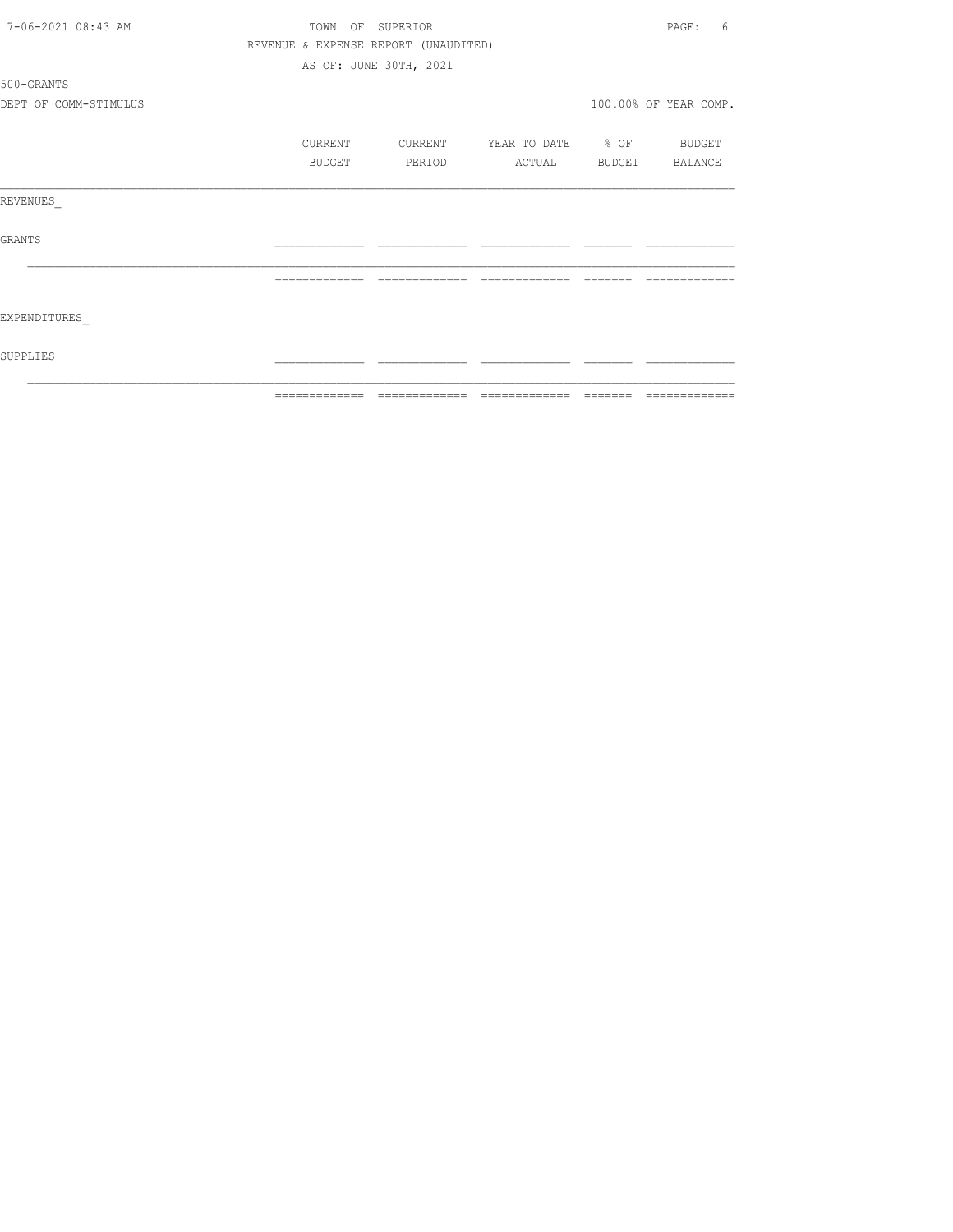| 7-06-2021 08:43 AM    |         | TOWN OF SUPERIOR                     |                          | 7<br>PAGE:            |
|-----------------------|---------|--------------------------------------|--------------------------|-----------------------|
|                       |         | REVENUE & EXPENSE REPORT (UNAUDITED) |                          |                       |
|                       |         | AS OF: JUNE 30TH, 2021               |                          |                       |
| 500-GRANTS            |         |                                      |                          |                       |
| PINAL COUNTY-STIMULUS |         |                                      |                          | 100.00% OF YEAR COMP. |
|                       | CURRENT | CURRENT                              | YEAR TO DATE % OF BUDGET |                       |
|                       | BUDGET  | PERIOD                               | ACTUAL                   | BUDGET BALANCE        |
| REVENUES              |         |                                      |                          |                       |
| GRANTS                |         |                                      |                          |                       |
|                       |         |                                      |                          |                       |
| EXPENDITURES          |         |                                      |                          |                       |
| SUPPLIES              |         |                                      |                          |                       |
|                       |         |                                      |                          |                       |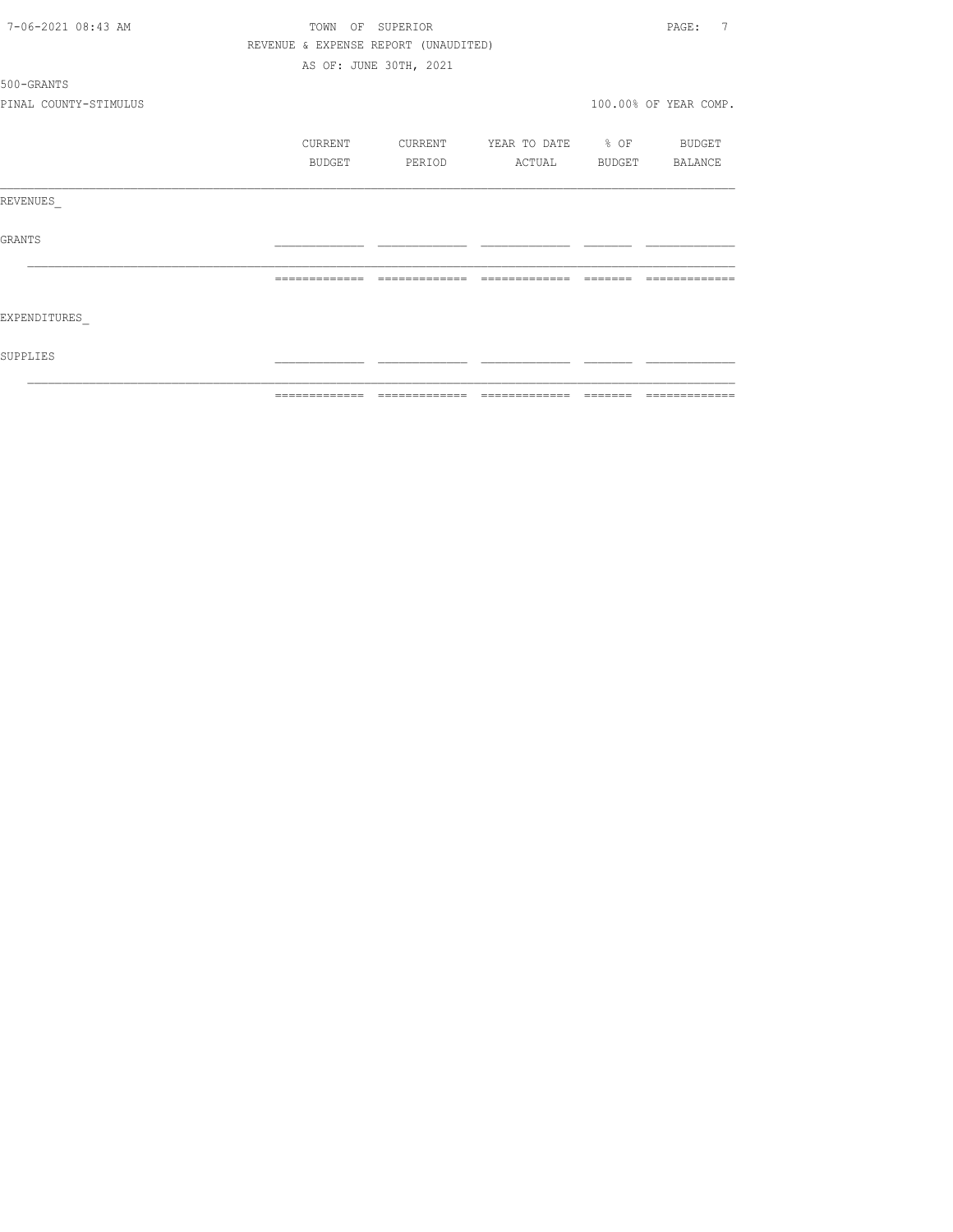| 7-06-2021 08:43 AM |                          | TOWN OF SUPERIOR                     |                        |                          |          | 8<br>PAGE:                                                                                                                                                                                                                                                                                                                                                                                                                                                                             |
|--------------------|--------------------------|--------------------------------------|------------------------|--------------------------|----------|----------------------------------------------------------------------------------------------------------------------------------------------------------------------------------------------------------------------------------------------------------------------------------------------------------------------------------------------------------------------------------------------------------------------------------------------------------------------------------------|
|                    |                          | REVENUE & EXPENSE REPORT (UNAUDITED) |                        |                          |          |                                                                                                                                                                                                                                                                                                                                                                                                                                                                                        |
|                    |                          |                                      | AS OF: JUNE 30TH, 2021 |                          |          |                                                                                                                                                                                                                                                                                                                                                                                                                                                                                        |
| 500-GRANTS         |                          |                                      |                        |                          |          |                                                                                                                                                                                                                                                                                                                                                                                                                                                                                        |
|                    | AZ DEPT OF HOMELAND SRTY |                                      |                        |                          |          | 100.00% OF YEAR COMP.                                                                                                                                                                                                                                                                                                                                                                                                                                                                  |
|                    |                          | CURRENT                              | CURRENT                | YEAR TO DATE % OF BUDGET |          |                                                                                                                                                                                                                                                                                                                                                                                                                                                                                        |
|                    |                          | BUDGET                               | PERIOD                 | ACTUAL BUDGET BALANCE    |          |                                                                                                                                                                                                                                                                                                                                                                                                                                                                                        |
| REVENUES           |                          |                                      |                        |                          |          |                                                                                                                                                                                                                                                                                                                                                                                                                                                                                        |
| GRANTS             |                          |                                      |                        |                          |          |                                                                                                                                                                                                                                                                                                                                                                                                                                                                                        |
|                    |                          | =============                        | =============          | =============            | -------- |                                                                                                                                                                                                                                                                                                                                                                                                                                                                                        |
| EXPENDITURES       |                          |                                      |                        |                          |          |                                                                                                                                                                                                                                                                                                                                                                                                                                                                                        |
| SUPPLIES           |                          |                                      |                        |                          |          |                                                                                                                                                                                                                                                                                                                                                                                                                                                                                        |
|                    |                          |                                      |                        |                          |          | $\begin{array}{cccccccccc} \multicolumn{2}{c}{} & \multicolumn{2}{c}{} & \multicolumn{2}{c}{} & \multicolumn{2}{c}{} & \multicolumn{2}{c}{} & \multicolumn{2}{c}{} & \multicolumn{2}{c}{} & \multicolumn{2}{c}{} & \multicolumn{2}{c}{} & \multicolumn{2}{c}{} & \multicolumn{2}{c}{} & \multicolumn{2}{c}{} & \multicolumn{2}{c}{} & \multicolumn{2}{c}{} & \multicolumn{2}{c}{} & \multicolumn{2}{c}{} & \multicolumn{2}{c}{} & \multicolumn{2}{c}{} & \multicolumn{2}{c}{} & \mult$ |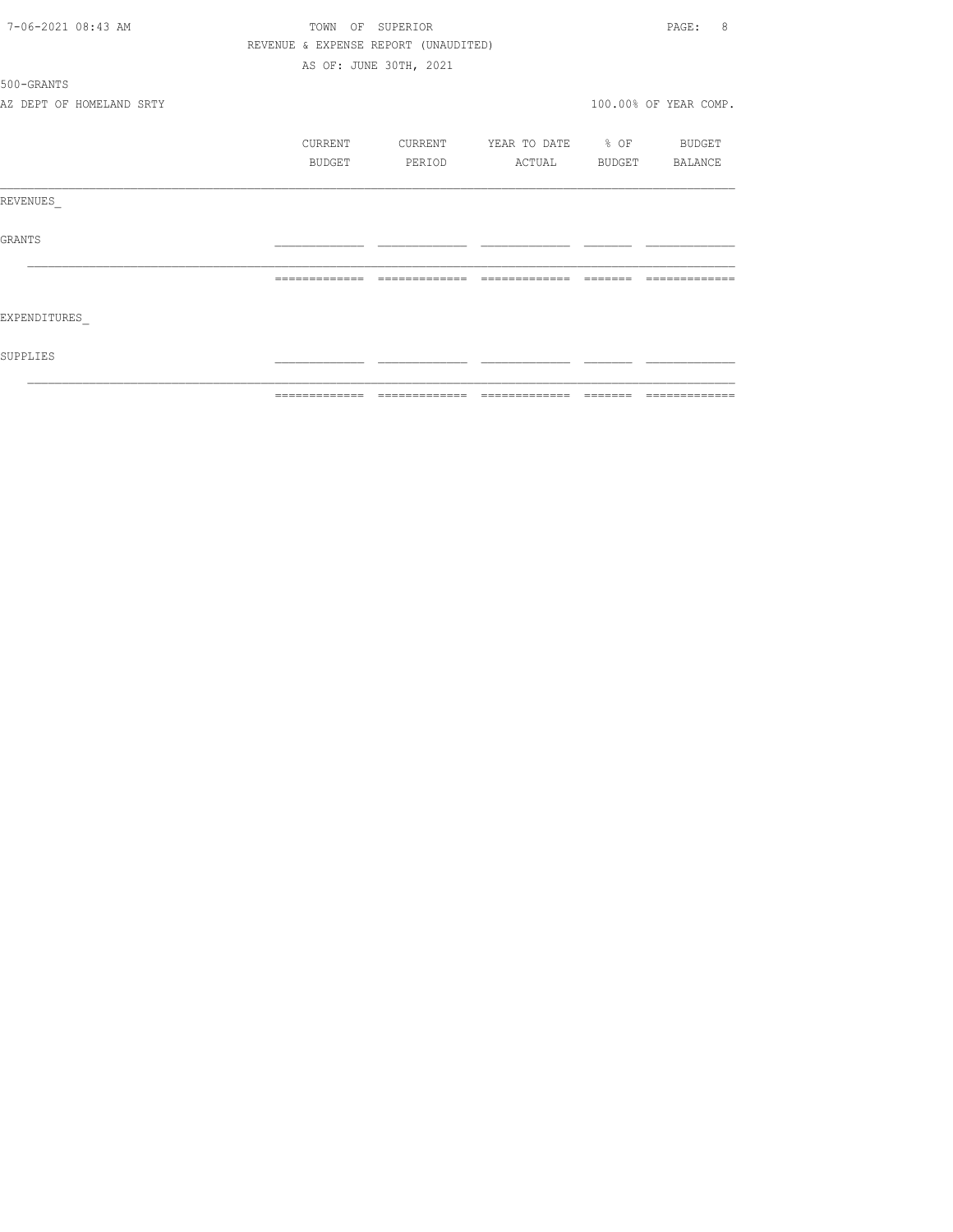|                    | =============                        | ======                 | =======           |        |                       |
|--------------------|--------------------------------------|------------------------|-------------------|--------|-----------------------|
| SUPPLIES           |                                      |                        |                   |        |                       |
| EXPENDITURES       |                                      |                        |                   |        |                       |
|                    |                                      |                        |                   |        |                       |
| <b>GRANTS</b>      |                                      |                        |                   |        |                       |
| REVENUES           |                                      |                        |                   |        |                       |
|                    | BUDGET                               | PERIOD                 | ACTUAL            | BUDGET | BALANCE               |
|                    | CURRENT                              | CURRENT                | YEAR TO DATE % OF |        | BUDGET                |
| GOHS GRANT         |                                      |                        |                   |        | 100.00% OF YEAR COMP. |
| 500-GRANTS         |                                      |                        |                   |        |                       |
|                    |                                      | AS OF: JUNE 30TH, 2021 |                   |        |                       |
|                    | REVENUE & EXPENSE REPORT (UNAUDITED) |                        |                   |        |                       |
| 7-06-2021 08:43 AM | TOWN                                 | OF SUPERIOR            |                   |        | 9<br>PAGE:            |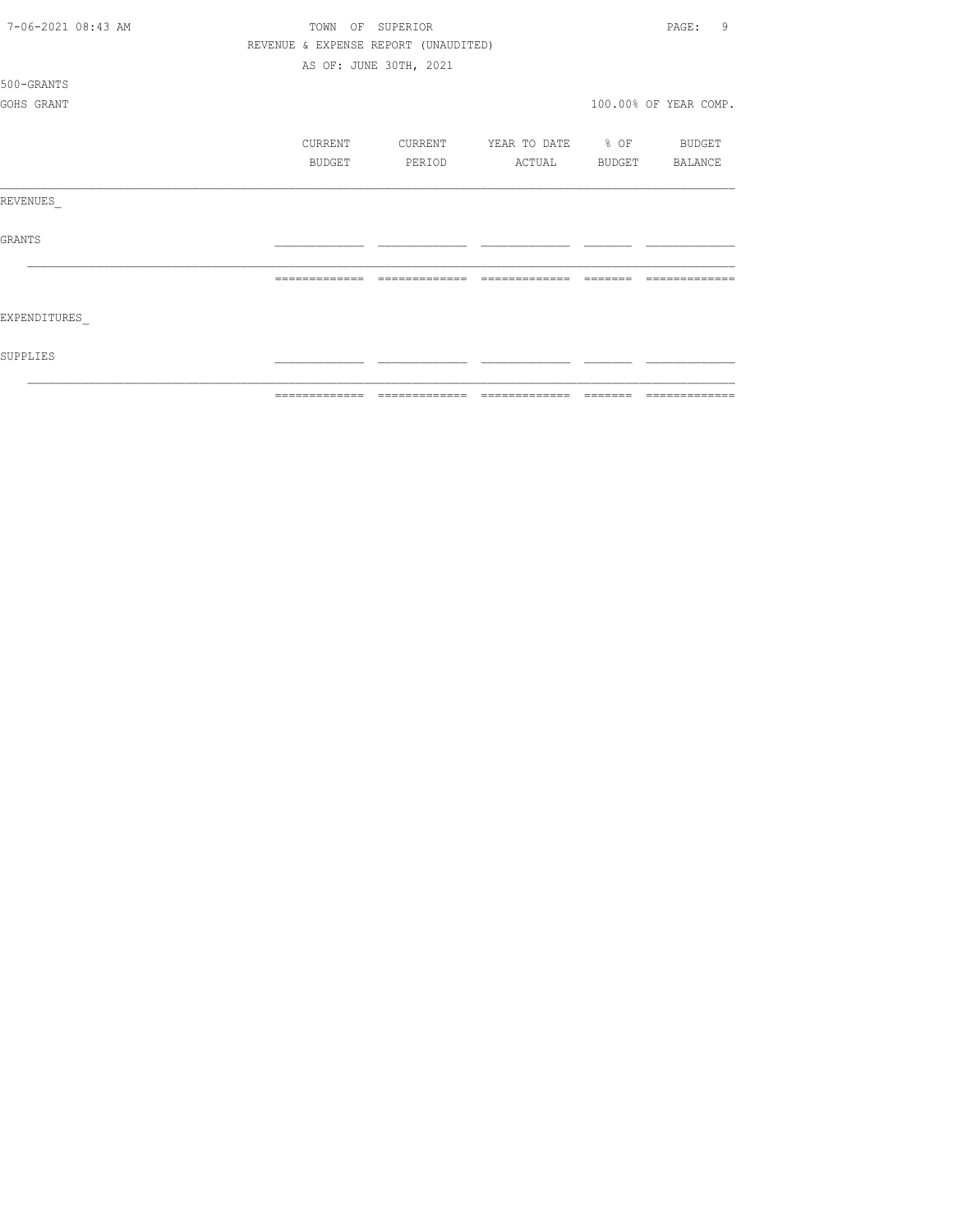|                         | ============= | $\begin{array}{c} \multicolumn{2}{c} {\textbf{2.4}} & \multicolumn{2}{c} {\textbf{2.5}} & \multicolumn{2}{c} {\textbf{2.6}} \\ \multicolumn{2}{c} {\textbf{2.6}} & \multicolumn{2}{c} {\textbf{2.6}} & \multicolumn{2}{c} {\textbf{2.6}} \\ \multicolumn{2}{c} {\textbf{2.6}} & \multicolumn{2}{c} {\textbf{2.6}} & \multicolumn{2}{c} {\textbf{2.6}} \\ \multicolumn{2}{c} {\textbf{2.6}} & \multicolumn{2}{c} {\textbf{2.6}} & \multicolumn{2}{c} {\textbf{2.$ | $\begin{array}{c} \multicolumn{2}{c} {\textbf{2.4}} & \multicolumn{2}{c} {\textbf{2.5}} & \multicolumn{2}{c} {\textbf{2.6}} \\ \multicolumn{2}{c} {\textbf{2.6}} & \multicolumn{2}{c} {\textbf{2.6}} & \multicolumn{2}{c} {\textbf{2.6}} \\ \multicolumn{2}{c} {\textbf{2.6}} & \multicolumn{2}{c} {\textbf{2.6}} & \multicolumn{2}{c} {\textbf{2.6}} \\ \multicolumn{2}{c} {\textbf{2.6}} & \multicolumn{2}{c} {\textbf{2.6}} & \multicolumn{2}{c} {\textbf{2.$ | -------- | =============         |
|-------------------------|---------------|------------------------------------------------------------------------------------------------------------------------------------------------------------------------------------------------------------------------------------------------------------------------------------------------------------------------------------------------------------------------------------------------------------------------------------------------------------------|------------------------------------------------------------------------------------------------------------------------------------------------------------------------------------------------------------------------------------------------------------------------------------------------------------------------------------------------------------------------------------------------------------------------------------------------------------------|----------|-----------------------|
| SUPPLIES                |               |                                                                                                                                                                                                                                                                                                                                                                                                                                                                  |                                                                                                                                                                                                                                                                                                                                                                                                                                                                  |          |                       |
| EXPENDITURES            |               |                                                                                                                                                                                                                                                                                                                                                                                                                                                                  |                                                                                                                                                                                                                                                                                                                                                                                                                                                                  |          |                       |
|                         |               | -------------                                                                                                                                                                                                                                                                                                                                                                                                                                                    | -------------                                                                                                                                                                                                                                                                                                                                                                                                                                                    |          |                       |
| GRANTS                  |               |                                                                                                                                                                                                                                                                                                                                                                                                                                                                  |                                                                                                                                                                                                                                                                                                                                                                                                                                                                  |          |                       |
| REVENUES                |               |                                                                                                                                                                                                                                                                                                                                                                                                                                                                  |                                                                                                                                                                                                                                                                                                                                                                                                                                                                  |          |                       |
|                         | BUDGET        | PERIOD                                                                                                                                                                                                                                                                                                                                                                                                                                                           | ACTUAL                                                                                                                                                                                                                                                                                                                                                                                                                                                           |          | BUDGET BALANCE        |
|                         | CURRENT       | CURRENT                                                                                                                                                                                                                                                                                                                                                                                                                                                          | YEAR TO DATE % OF BUDGET                                                                                                                                                                                                                                                                                                                                                                                                                                         |          |                       |
| ENERGY EFFICIENCY GRANT |               |                                                                                                                                                                                                                                                                                                                                                                                                                                                                  |                                                                                                                                                                                                                                                                                                                                                                                                                                                                  |          | 100.00% OF YEAR COMP. |
| 500-GRANTS              |               |                                                                                                                                                                                                                                                                                                                                                                                                                                                                  |                                                                                                                                                                                                                                                                                                                                                                                                                                                                  |          |                       |
|                         |               | AS OF: JUNE 30TH, 2021                                                                                                                                                                                                                                                                                                                                                                                                                                           |                                                                                                                                                                                                                                                                                                                                                                                                                                                                  |          |                       |
|                         |               | REVENUE & EXPENSE REPORT (UNAUDITED)                                                                                                                                                                                                                                                                                                                                                                                                                             |                                                                                                                                                                                                                                                                                                                                                                                                                                                                  |          |                       |
| 7-06-2021 08:43 AM      |               | TOWN OF SUPERIOR                                                                                                                                                                                                                                                                                                                                                                                                                                                 |                                                                                                                                                                                                                                                                                                                                                                                                                                                                  |          | PAGE: 10              |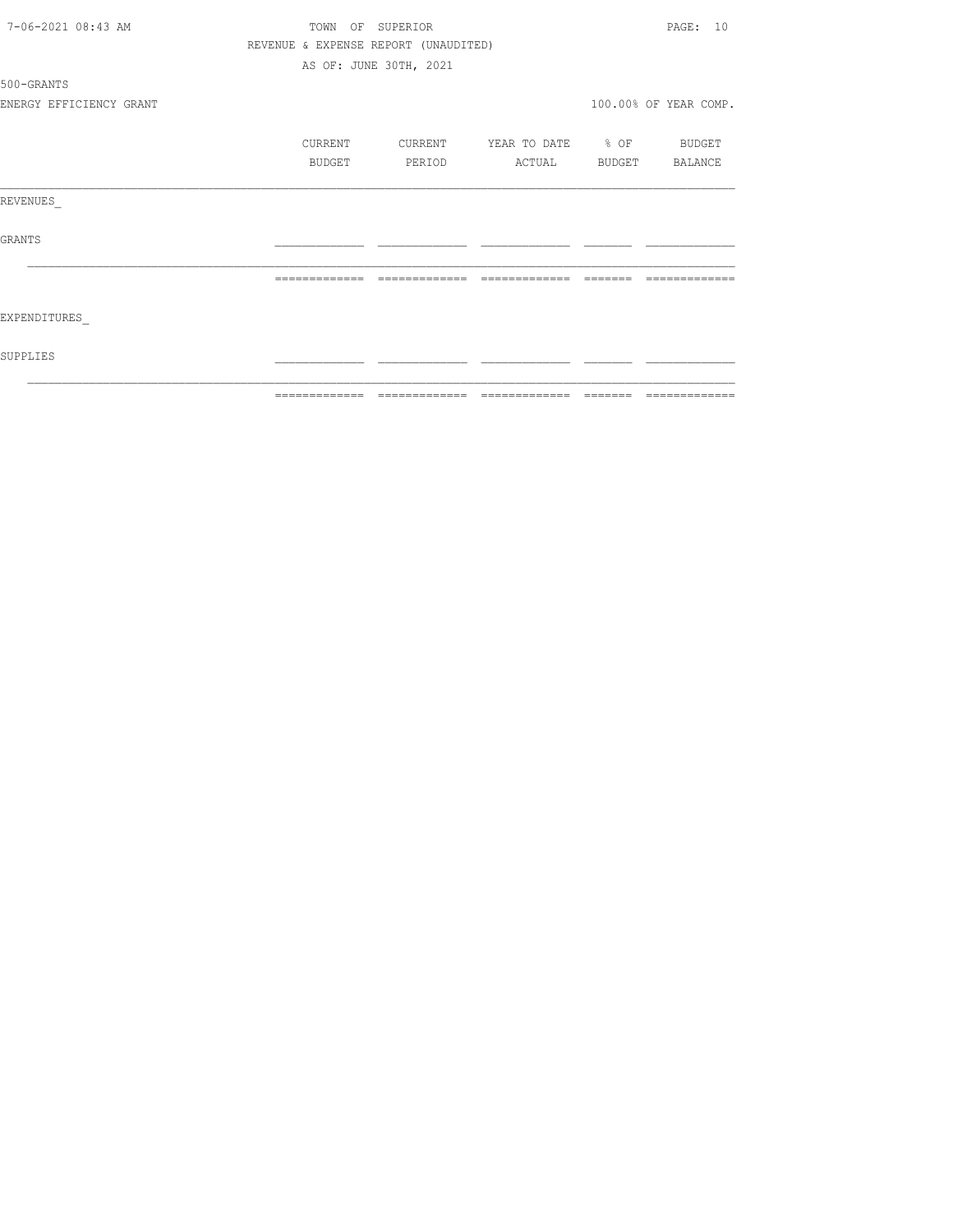| 7-06-2021 08:43 AM | TOWN                                 | OF SUPERIOR            |                   |                 | PAGE: 11              |
|--------------------|--------------------------------------|------------------------|-------------------|-----------------|-----------------------|
|                    | REVENUE & EXPENSE REPORT (UNAUDITED) |                        |                   |                 |                       |
|                    |                                      | AS OF: JUNE 30TH, 2021 |                   |                 |                       |
| 500-GRANTS         |                                      |                        |                   |                 |                       |
| TTAC GRANT         |                                      |                        |                   |                 | 100.00% OF YEAR COMP. |
|                    | CURRENT                              | CURRENT                | YEAR TO DATE % OF |                 | BUDGET                |
|                    | BUDGET                               | PERIOD                 | ACTUAL            | BUDGET BALANCE  |                       |
| REVENUES           |                                      |                        |                   |                 |                       |
| <b>GRANTS</b>      |                                      |                        |                   |                 |                       |
|                    | =============                        | -------------          | =============     | --------        |                       |
| EXPENDITURES       |                                      |                        |                   |                 |                       |
| SUPPLIES           |                                      |                        |                   |                 |                       |
|                    | --------------                       | -------------          | -------------     | $- - - - - - -$ | --------------        |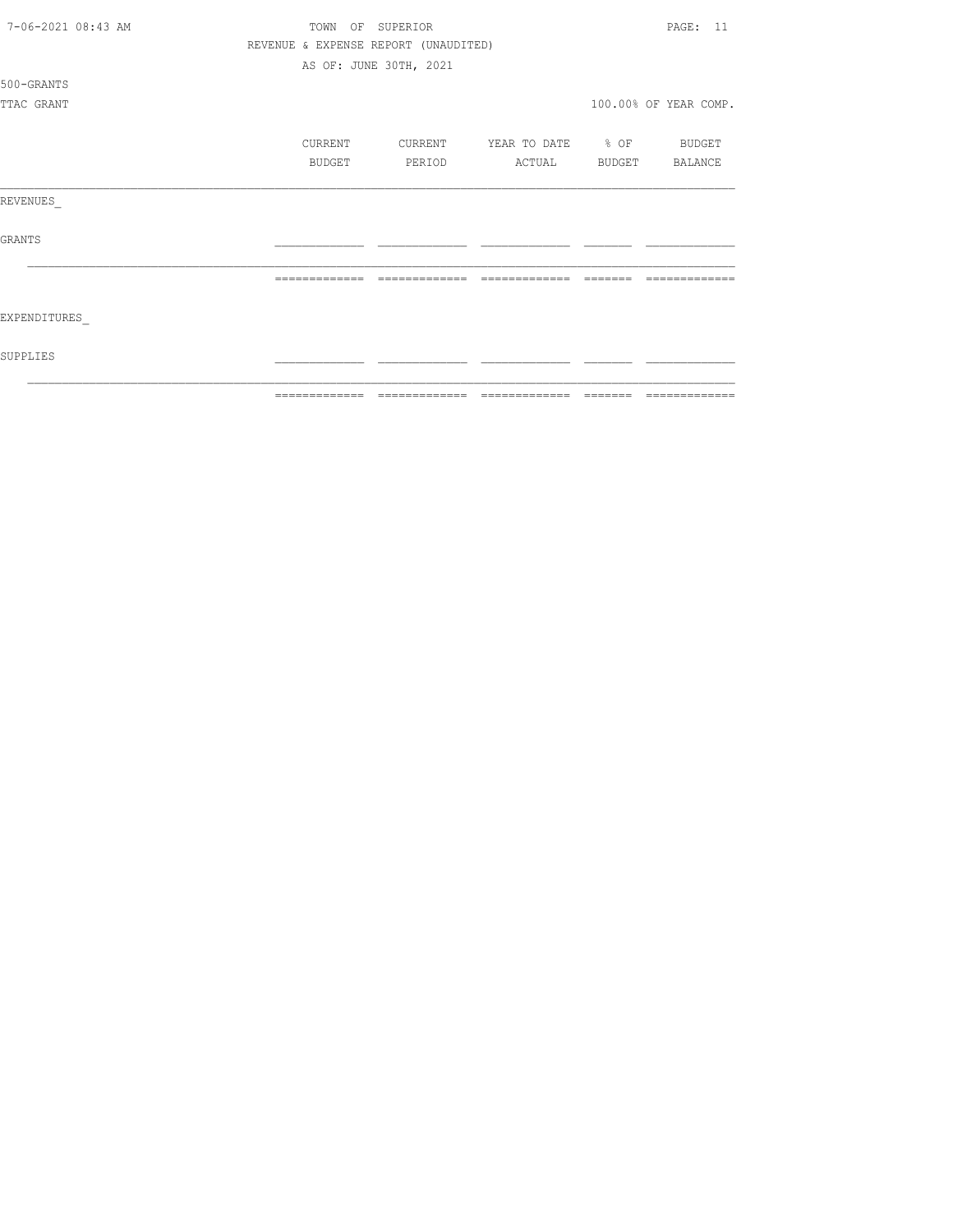| 7-06-2021 08:43 AM | TOWN<br>OF    | SUPERIOR                             |                                  |         | PAGE: 12              |
|--------------------|---------------|--------------------------------------|----------------------------------|---------|-----------------------|
|                    |               | REVENUE & EXPENSE REPORT (UNAUDITED) |                                  |         |                       |
|                    |               | AS OF: JUNE 30TH, 2021               |                                  |         |                       |
| 500-GRANTS         |               |                                      |                                  |         |                       |
| CDBG 2011 WWTP     |               |                                      |                                  |         | 100.00% OF YEAR COMP. |
|                    | CURRENT       | CURRENT                              | YEAR TO DATE % OF                |         | BUDGET                |
|                    | BUDGET        | PERIOD                               | ACTUAL                           | BUDGET  | BALANCE               |
| REVENUES           |               |                                      |                                  |         |                       |
| <b>GRANTS</b>      |               |                                      |                                  |         |                       |
|                    |               |                                      |                                  |         |                       |
| EXPENDITURES       |               |                                      |                                  |         |                       |
| SUPPLIES           |               |                                      |                                  |         |                       |
|                    | ============= |                                      | ================================ | ======= | =============         |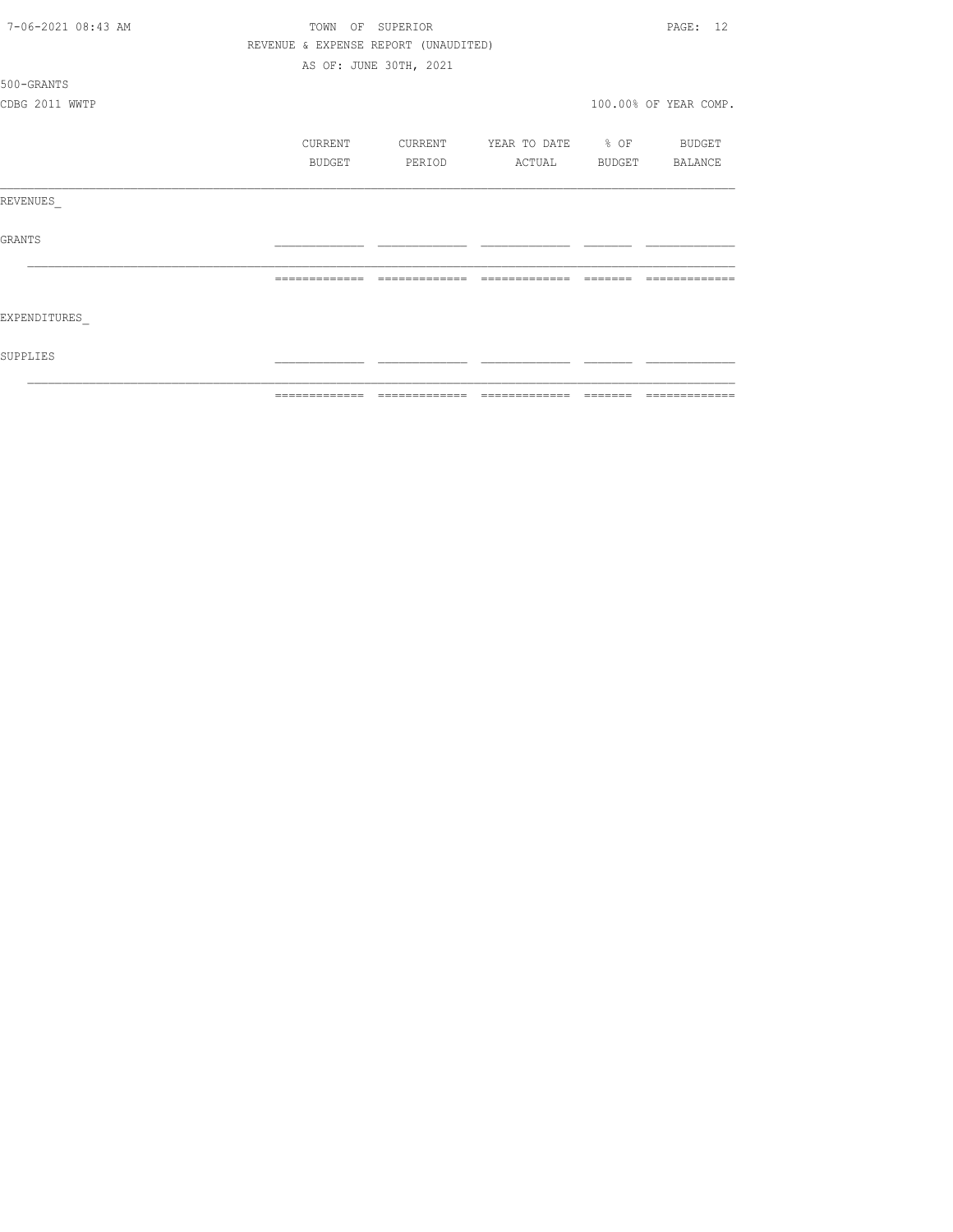| 7-06-2021 08:43 AM | TOWN<br>OF                           | SUPERIOR               |                   |                 | PAGE: 13              |
|--------------------|--------------------------------------|------------------------|-------------------|-----------------|-----------------------|
|                    | REVENUE & EXPENSE REPORT (UNAUDITED) |                        |                   |                 |                       |
|                    |                                      | AS OF: JUNE 30TH, 2021 |                   |                 |                       |
| 500-GRANTS         |                                      |                        |                   |                 |                       |
| PSSP GRANT         |                                      |                        |                   |                 | 100.00% OF YEAR COMP. |
|                    | CURRENT                              | CURRENT                | YEAR TO DATE % OF |                 | BUDGET                |
|                    | BUDGET                               | PERIOD                 | ACTUAL            |                 | BUDGET BALANCE        |
| REVENUES           |                                      |                        |                   |                 |                       |
| <b>GRANTS</b>      |                                      |                        |                   |                 |                       |
|                    | =============                        | -------------          | =============     |                 |                       |
| EXPENDITURES       |                                      |                        |                   |                 |                       |
| SUPPLIES           |                                      |                        |                   |                 |                       |
|                    | --------------                       | -------------          | -------------     | $- - - - - - -$ | --------------        |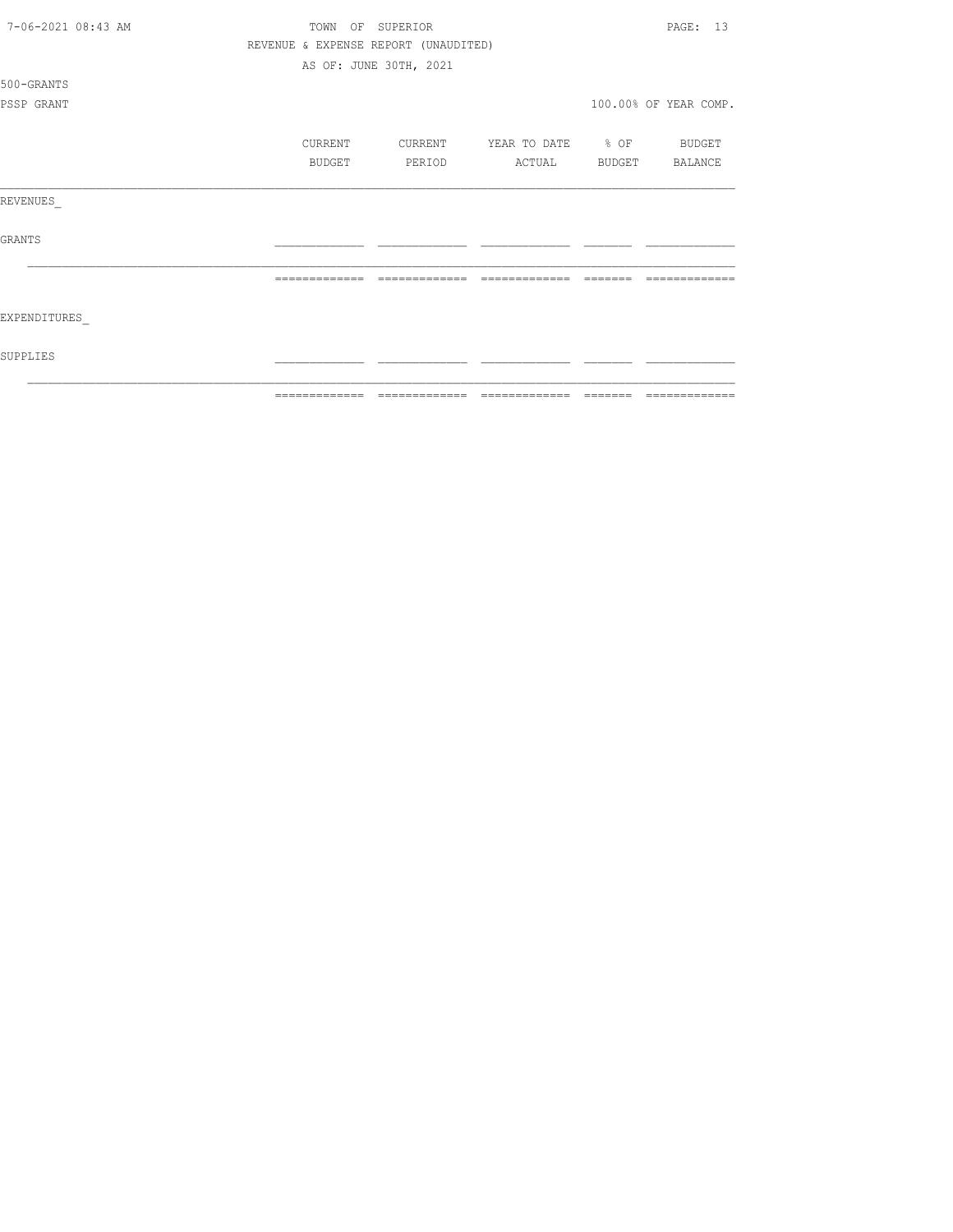| 7-06-2021 08:43 AM       |                                      | TOWN OF SUPERIOR       |                                          |      | PAGE: 14              |
|--------------------------|--------------------------------------|------------------------|------------------------------------------|------|-----------------------|
|                          | REVENUE & EXPENSE REPORT (UNAUDITED) |                        |                                          |      |                       |
|                          |                                      | AS OF: JUNE 30TH, 2021 |                                          |      |                       |
| 500-GRANTS               |                                      |                        |                                          |      |                       |
| RESOLUTION COPPER GIVING |                                      |                        |                                          |      | 100.00% OF YEAR COMP. |
|                          |                                      |                        |                                          |      |                       |
|                          |                                      |                        | CURRENT CURRENT YEAR TO DATE % OF BUDGET |      |                       |
|                          |                                      |                        | BUDGET PERIOD ACTUAL BUDGET BALANCE      |      |                       |
|                          |                                      |                        |                                          |      |                       |
| REVENUES                 |                                      |                        |                                          |      |                       |
|                          |                                      |                        |                                          |      |                       |
| GRANTS                   |                                      |                        |                                          | ___  |                       |
|                          |                                      |                        |                                          |      |                       |
|                          |                                      |                        |                                          |      |                       |
|                          |                                      |                        |                                          |      |                       |
| EXPENDITURES             |                                      |                        |                                          |      |                       |
|                          |                                      |                        |                                          |      |                       |
| PERSONEL                 |                                      |                        |                                          |      |                       |
|                          |                                      |                        |                                          |      |                       |
| SUPPLIES                 |                                      |                        |                                          |      |                       |
|                          |                                      |                        |                                          |      |                       |
| UTILITIES                |                                      |                        |                                          |      |                       |
|                          |                                      |                        |                                          |      |                       |
| GENERAL BUSINESS EXPENSE |                                      |                        |                                          | - -  |                       |
|                          |                                      |                        |                                          |      |                       |
| PROFESSIONAL SERVICES    |                                      |                        |                                          |      |                       |
|                          |                                      |                        |                                          |      |                       |
| REPAIR/MAINTENANCE       |                                      |                        |                                          |      |                       |
|                          |                                      |                        |                                          |      |                       |
| CAPITAL OUTLAY           |                                      |                        |                                          |      |                       |
|                          |                                      |                        |                                          |      |                       |
| DEBT SERVICE             |                                      |                        |                                          | - -- |                       |
|                          |                                      |                        |                                          |      |                       |
|                          |                                      |                        |                                          |      |                       |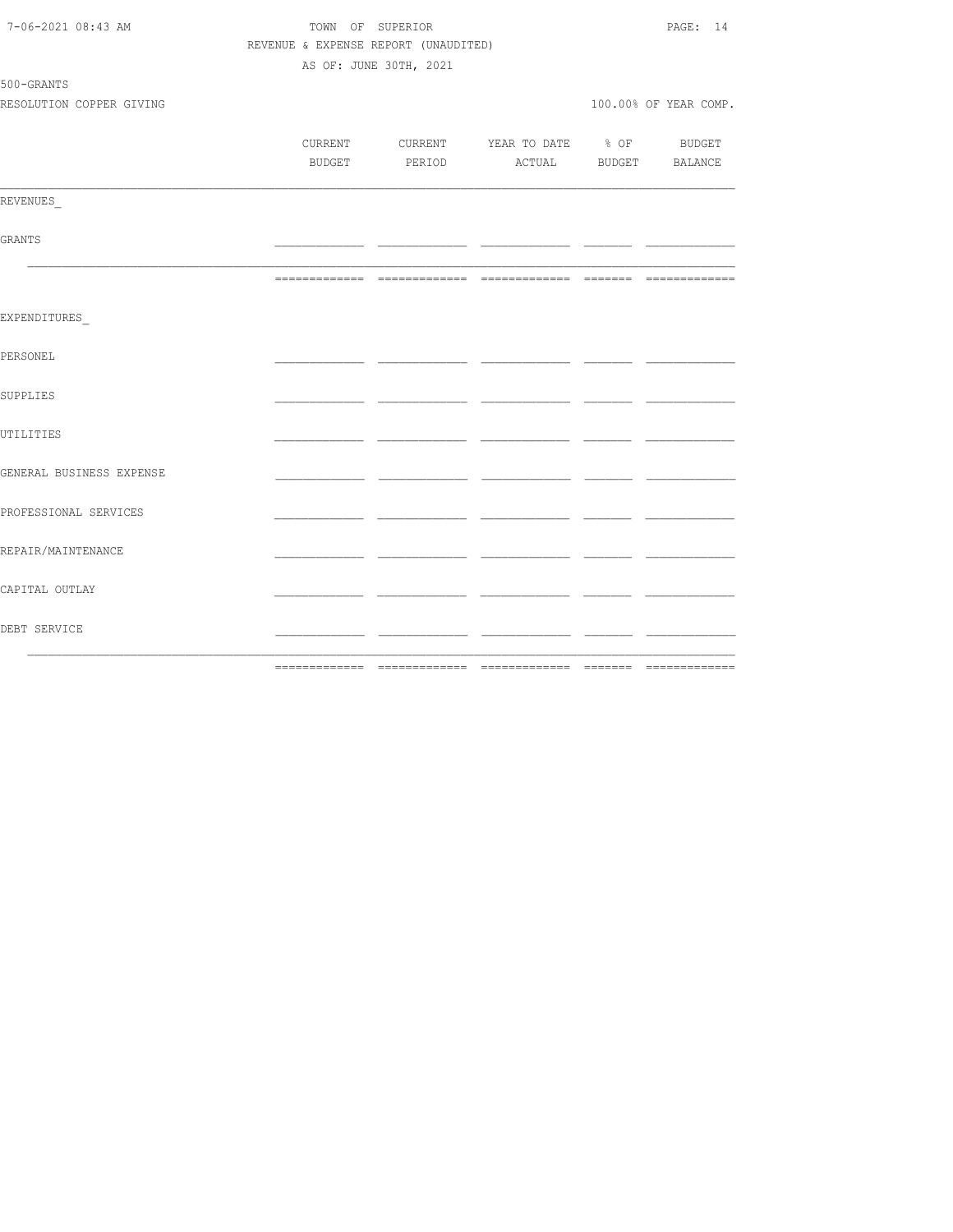| 7-06-2021 08:43 AM | TOWN          | OF SUPERIOR                          |                                  |         | PAGE: 15              |
|--------------------|---------------|--------------------------------------|----------------------------------|---------|-----------------------|
|                    |               | REVENUE & EXPENSE REPORT (UNAUDITED) |                                  |         |                       |
|                    |               | AS OF: JUNE 30TH, 2021               |                                  |         |                       |
| 500-GRANTS         |               |                                      |                                  |         |                       |
| MISC               |               |                                      |                                  |         | 100.00% OF YEAR COMP. |
|                    |               |                                      |                                  |         |                       |
|                    | CURRENT       |                                      | CURRENT YEAR TO DATE % OF BUDGET |         |                       |
|                    | BUDGET        | PERIOD                               | ACTUAL BUDGET BALANCE            |         |                       |
|                    |               |                                      |                                  |         |                       |
| REVENUES           |               |                                      |                                  |         |                       |
|                    |               |                                      |                                  |         |                       |
| <b>GRANTS</b>      |               |                                      |                                  |         |                       |
|                    |               |                                      |                                  |         |                       |
|                    | ============= | =============                        | =============                    | ------- |                       |
|                    |               |                                      |                                  |         |                       |
| EXPENDITURES       |               |                                      |                                  |         |                       |
|                    |               |                                      |                                  |         |                       |
| SUPPLIES           |               |                                      |                                  |         |                       |
|                    |               |                                      |                                  |         |                       |
|                    | ------------- | -------------                        |                                  |         | --------------        |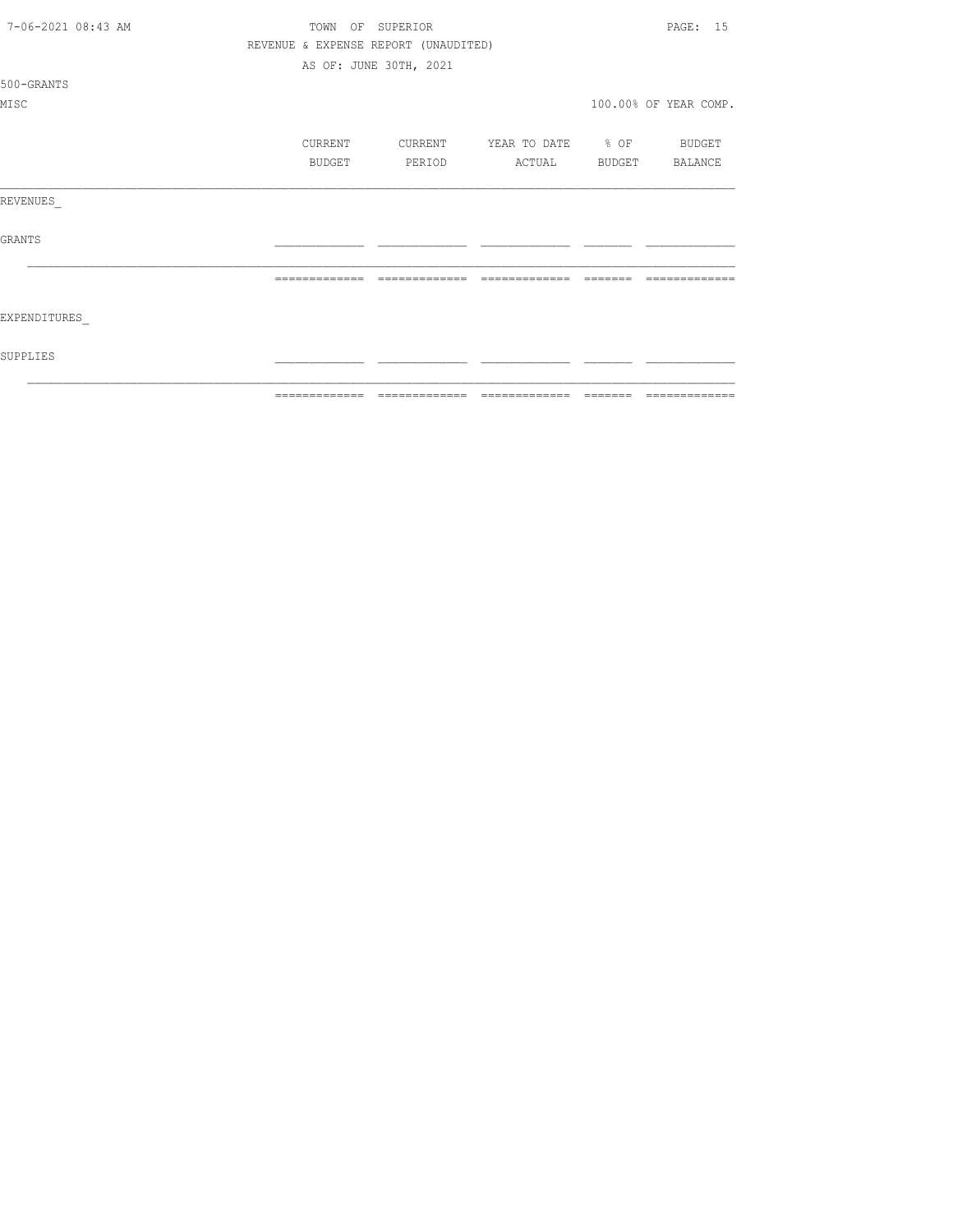| 7-06-2021 08:43 AM |  |
|--------------------|--|
|                    |  |

# TOWN OF SUPERIOR **Example 2018** PAGE: 16 REVENUE & EXPENSE REPORT (UNAUDITED)

AS OF: JUNE 30TH, 2021

### 500-GRANTS

|                                    | CURRENT<br><b>BUDGET</b> | CURRENT<br>PERIOD | YEAR TO DATE<br>ACTUAL      | $\div$ OF<br>BUDGET | <b>BUDGET</b><br>BALANCE |
|------------------------------------|--------------------------|-------------------|-----------------------------|---------------------|--------------------------|
| REVENUES                           |                          |                   |                             |                     |                          |
| <b>GRANTS</b>                      |                          |                   |                             |                     |                          |
| 500-45-4600 Airport Master Plan    | 0.00                     | 0.00              | $1,000.00$ 0.00 ( 1,000.00) |                     |                          |
| SUBTOTAL GRANTS                    | 0.00                     | 0.00              |                             | $1,000.00$ 0.00 (   | 1,000.00)                |
| TOTAL REVENUES                     | 0.00                     | 0.00              | $1,000.00$ 0.00 (           |                     | 1,000.00)                |
| EXPENDITURES                       |                          |                   |                             |                     |                          |
| SUPPLIES                           |                          |                   |                             |                     |                          |
|                                    |                          |                   |                             |                     |                          |
| REVENUES OVER/(UNDER) EXPENDITURES | 0.00                     | 0.00              | 1,000.00                    | $\sqrt{2}$          | 1,000.00)                |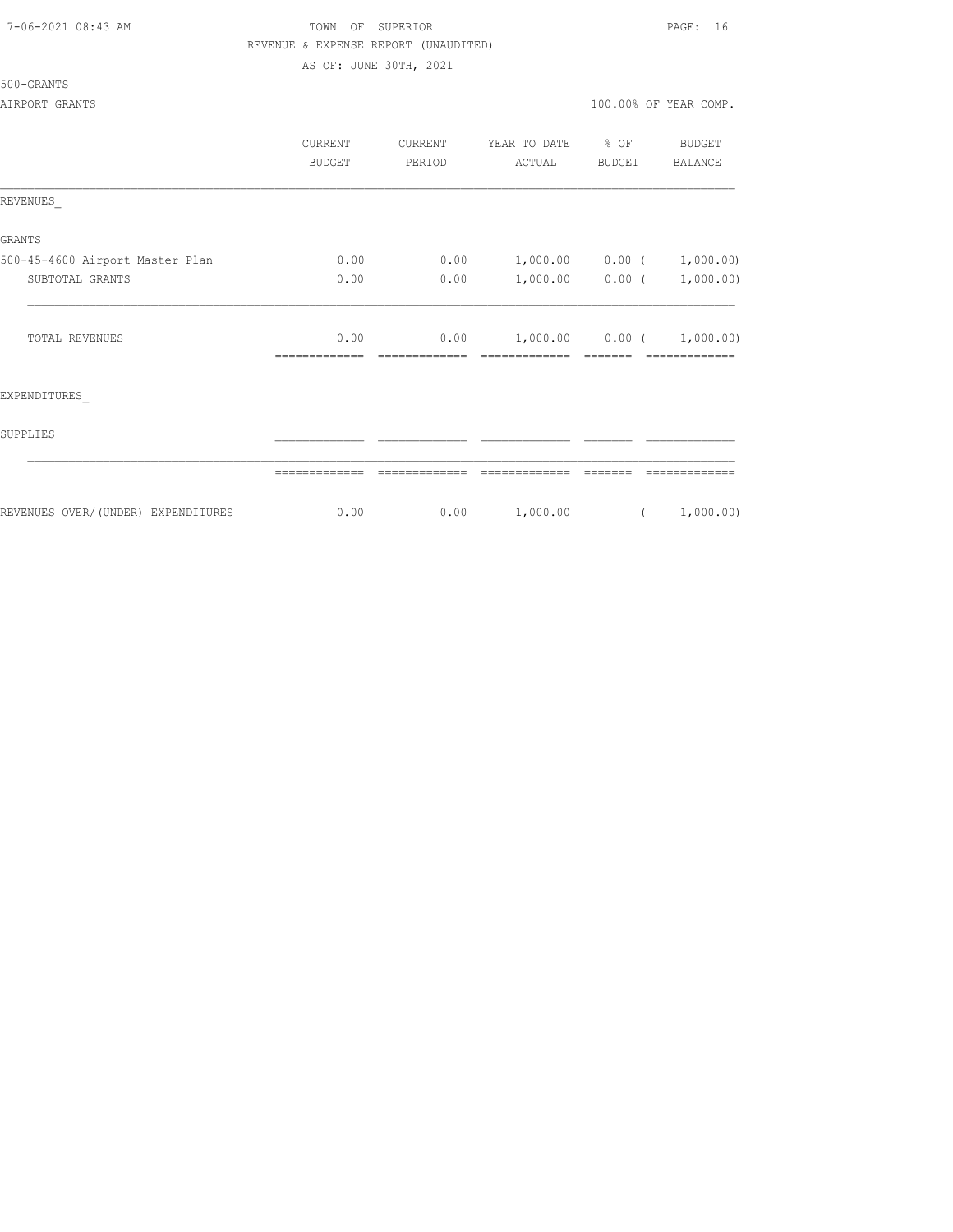| 7-06-2021 08:43 AM |                        | TOWN OF SUPERIOR |                                      |                   |        | PAGE: 17              |
|--------------------|------------------------|------------------|--------------------------------------|-------------------|--------|-----------------------|
|                    |                        |                  | REVENUE & EXPENSE REPORT (UNAUDITED) |                   |        |                       |
|                    |                        |                  | AS OF: JUNE 30TH, 2021               |                   |        |                       |
| 500-GRANTS         |                        |                  |                                      |                   |        |                       |
|                    | FIRE TRUCK RESTORATION |                  |                                      |                   |        | 100.00% OF YEAR COMP. |
|                    |                        | CURRENT          | CURRENT                              | YEAR TO DATE % OF |        | <b>BUDGET</b>         |
|                    |                        | BUDGET           | PERIOD                               | ACTUAL            | BUDGET | BALANCE               |
|                    |                        |                  |                                      |                   |        |                       |
| REVENUES           |                        |                  |                                      |                   |        |                       |
| GRANTS             |                        |                  |                                      |                   |        |                       |
|                    |                        |                  |                                      |                   |        |                       |
| EXPENDITURES       |                        |                  |                                      |                   |        |                       |
| SUPPLIES           |                        |                  |                                      |                   |        |                       |
|                    |                        |                  |                                      |                   |        |                       |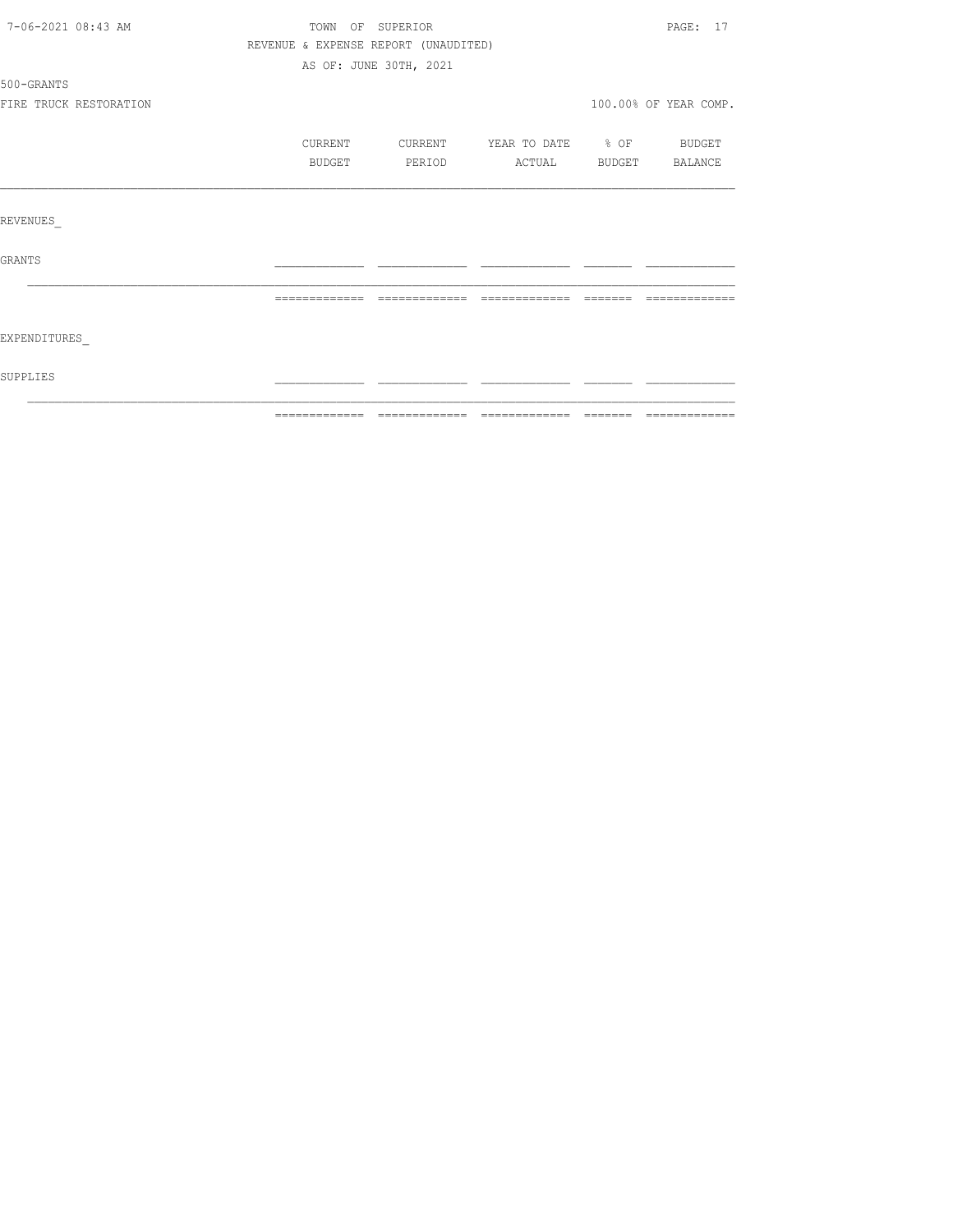| 7-06-2021 08:43 AM |               | TOWN OF SUPERIOR                     |                          |          | PAGE: 18              |
|--------------------|---------------|--------------------------------------|--------------------------|----------|-----------------------|
|                    |               | REVENUE & EXPENSE REPORT (UNAUDITED) |                          |          |                       |
|                    |               | AS OF: JUNE 30TH, 2021               |                          |          |                       |
| 500-GRANTS         |               |                                      |                          |          |                       |
| 4TH OF JULY        |               |                                      |                          |          | 100.00% OF YEAR COMP. |
|                    | CURRENT       | CURRENT                              | YEAR TO DATE % OF BUDGET |          |                       |
|                    | BUDGET        | PERIOD                               | ACTUAL                   |          | BUDGET BALANCE        |
| REVENUES           |               |                                      |                          |          |                       |
| GRANTS             |               |                                      |                          |          |                       |
|                    | ============= | =============                        |                          | -------- |                       |
| EXPENDITURES       |               |                                      |                          |          |                       |
| SUPPLIES           |               |                                      |                          |          |                       |
|                    | ------------- | -------------                        | --------------           | ________ | -------------         |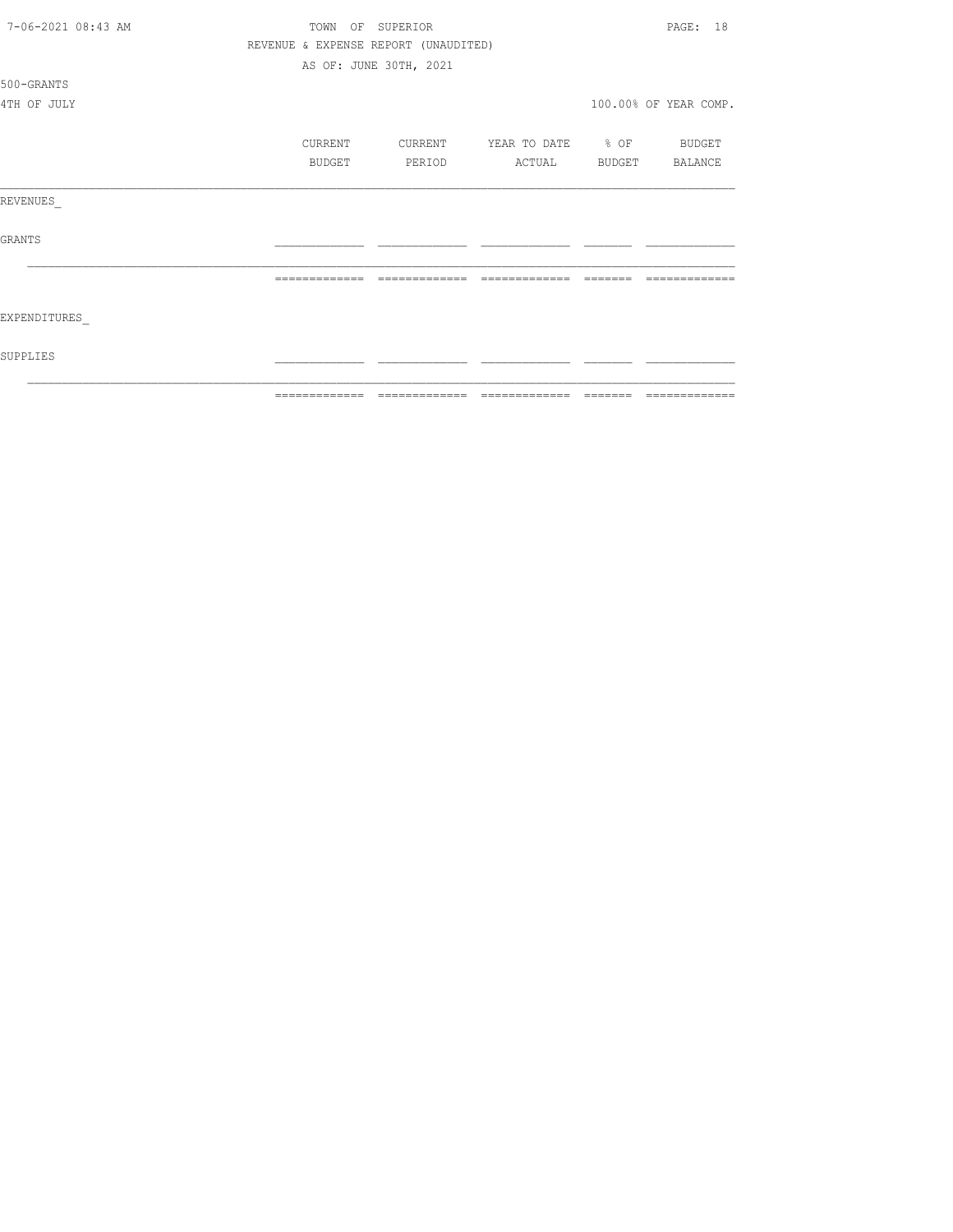| 7-06-2021 08:43 AM        |               | TOWN OF SUPERIOR                     |                   |         | PAGE: 19              |
|---------------------------|---------------|--------------------------------------|-------------------|---------|-----------------------|
|                           |               | REVENUE & EXPENSE REPORT (UNAUDITED) |                   |         |                       |
|                           |               | AS OF: JUNE 30TH, 2021               |                   |         |                       |
| 500-GRANTS                |               |                                      |                   |         |                       |
| FIREHOUSE SUBS CONTRIBUTI |               |                                      |                   |         | 100.00% OF YEAR COMP. |
|                           | CURRENT       | CURRENT                              | YEAR TO DATE % OF |         | BUDGET                |
|                           | BUDGET        | PERIOD                               | ACTUAL            |         | BUDGET BALANCE        |
| REVENUES                  |               |                                      |                   |         |                       |
| GRANTS                    |               |                                      |                   |         |                       |
|                           |               |                                      |                   |         |                       |
| EXPENDITURES              |               |                                      |                   |         |                       |
| SUPPLIES                  |               |                                      |                   |         |                       |
|                           | ============= | =============                        | --------------    | ======= | =============         |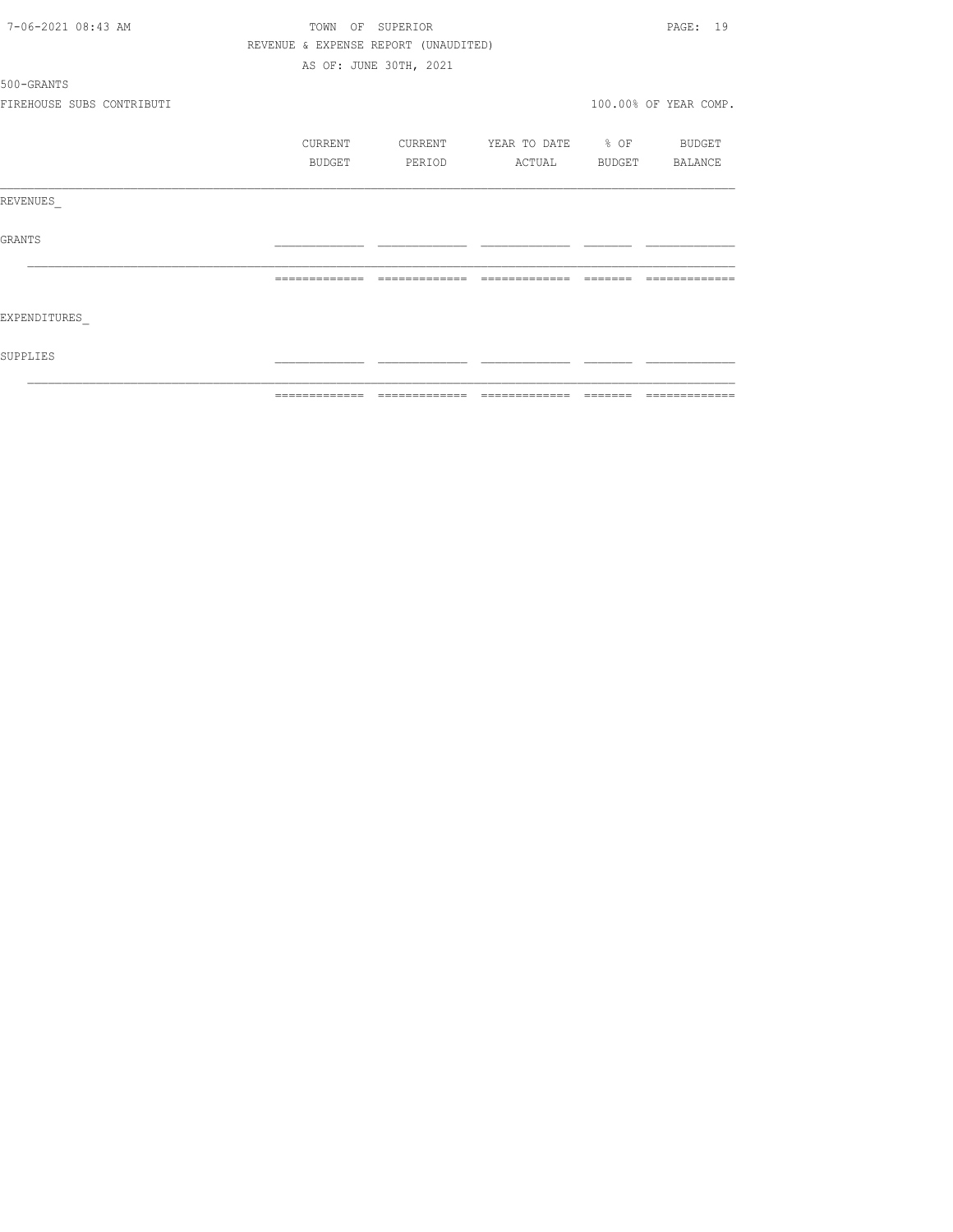|                      | =============  | --------------                       |                          | --------------        |
|----------------------|----------------|--------------------------------------|--------------------------|-----------------------|
| SUPPLIES             |                |                                      |                          |                       |
| EXPENDITURES         |                |                                      |                          |                       |
|                      | -------------- | --------------                       | =============            |                       |
| GRANTS               |                |                                      |                          |                       |
| REVENUES             |                |                                      |                          |                       |
|                      | BUDGET         | PERIOD                               | ACTUAL                   | BUDGET BALANCE        |
|                      | CURRENT        | CURRENT                              | YEAR TO DATE % OF BUDGET |                       |
| ECONOMIC DEVELOPMENT |                |                                      |                          | 100.00% OF YEAR COMP. |
| 500-GRANTS           |                |                                      |                          |                       |
|                      |                | AS OF: JUNE 30TH, 2021               |                          |                       |
|                      |                | REVENUE & EXPENSE REPORT (UNAUDITED) |                          |                       |
| 7-06-2021 08:43 AM   |                | TOWN OF SUPERIOR                     |                          | PAGE: 20              |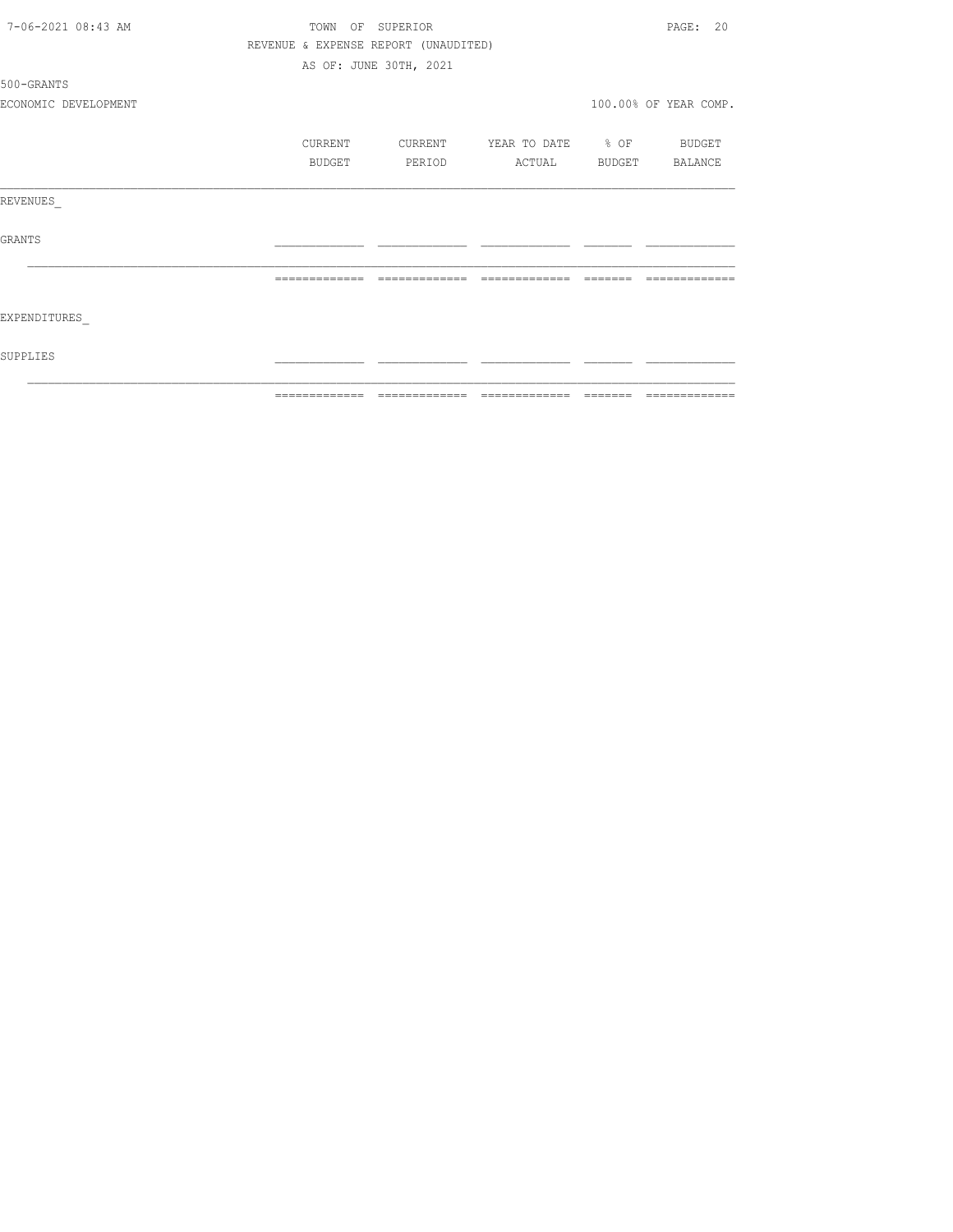| 7-06-2021 08:43 AM |               | TOWN OF SUPERIOR                     |                          | PAGE: 21              |
|--------------------|---------------|--------------------------------------|--------------------------|-----------------------|
|                    |               | REVENUE & EXPENSE REPORT (UNAUDITED) |                          |                       |
|                    |               | AS OF: JUNE 30TH, 2021               |                          |                       |
| 500-GRANTS         |               |                                      |                          |                       |
| CONTINGENCY        |               |                                      |                          | 100.00% OF YEAR COMP. |
|                    | CURRENT       | CURRENT                              | YEAR TO DATE % OF BUDGET |                       |
|                    | BUDGET        | PERIOD                               | ACTUAL                   | BUDGET BALANCE        |
| REVENUES           |               |                                      |                          |                       |
| GRANTS             |               |                                      |                          |                       |
|                    |               |                                      |                          |                       |
| EXPENDITURES       |               |                                      |                          |                       |
| SUPPLIES           |               |                                      |                          |                       |
|                    | ------------- | ------------                         | --------------           |                       |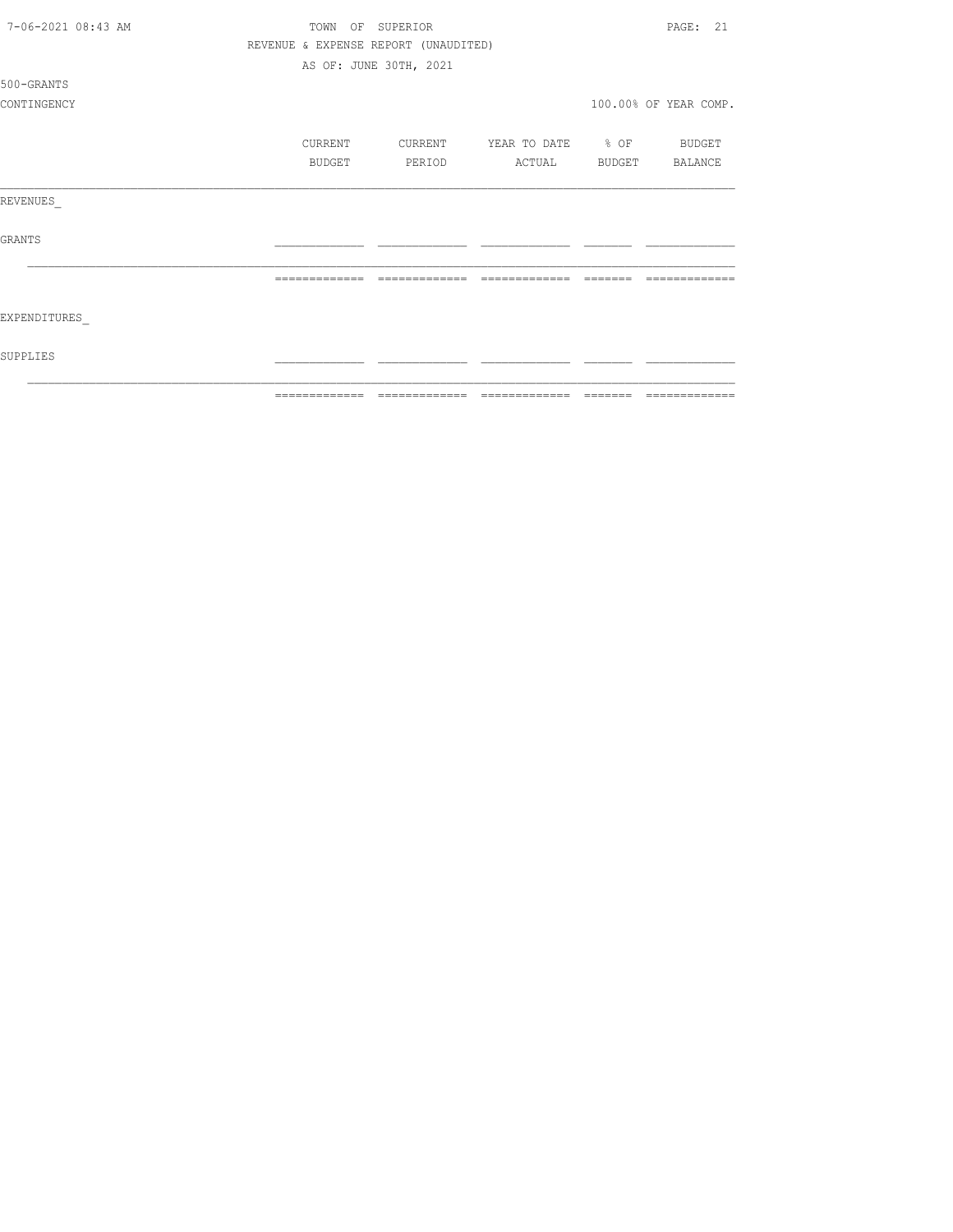#### 7-06-2021 08:43 AM TOWN OF SUPERIOR PAGE: 22 REVENUE & EXPENSE REPORT (UNAUDITED)

AS OF: JUNE 30TH, 2021

500-GRANTS

|                                    | <b>CURRENT</b> | <b>CURRENT</b> | YEAR TO DATE | % OF          | <b>BUDGET</b> |
|------------------------------------|----------------|----------------|--------------|---------------|---------------|
|                                    | <b>BUDGET</b>  | PERTOD         | ACTUAL       | <b>BUDGET</b> | BALANCE       |
| FUND TOTAL REVENUES                | 1,381,382.00   | 0.00           | 28,365.20    | 2.05          | 1,353,016.80  |
| FUND TOTAL EXPENDITURES            | 1,381,382.00   | 0.00           | 28,858.92    | 2.09          | 1,352,523.08  |
| REVENUES OVER/(UNDER) EXPENDITURES | 0.00           | 0.00(          | 493.72)      |               | 493.72        |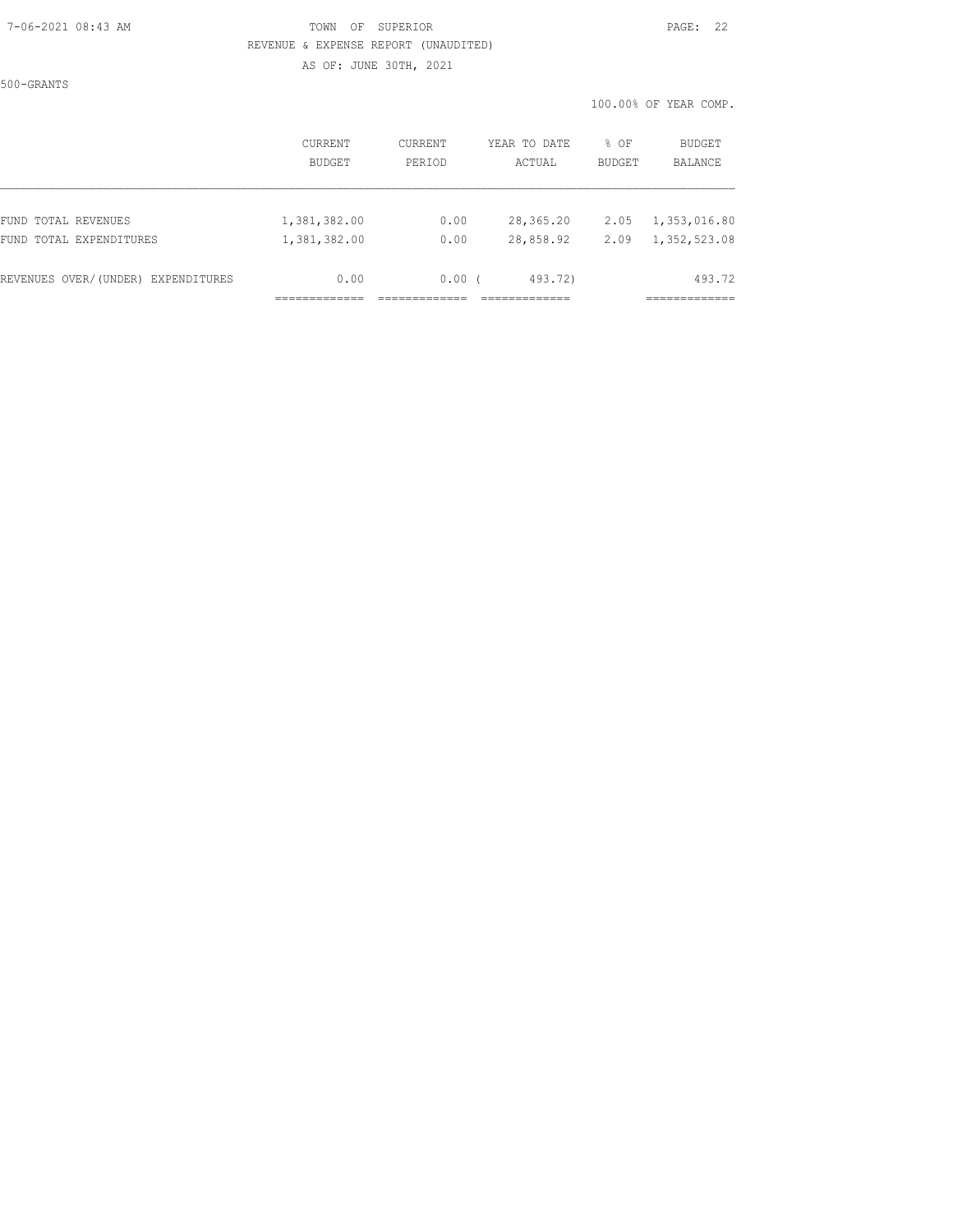| 7-06-2021 08:43 AM     | TOWN<br>OF                           | SUPERIOR               |              |        | PAGE:                 |  |
|------------------------|--------------------------------------|------------------------|--------------|--------|-----------------------|--|
|                        | REVENUE & EXPENSE REPORT (UNAUDITED) |                        |              |        |                       |  |
|                        |                                      | AS OF: JUNE 30TH, 2021 |              |        |                       |  |
| 510-Emergency Services |                                      |                        |              |        |                       |  |
| NON-DEPARTMENTAL       |                                      |                        |              |        | 100.00% OF YEAR COMP. |  |
|                        | CURRENT                              | CURRENT                | YEAR TO DATE | % OF   | BUDGET                |  |
|                        | BUDGET                               | PERIOD                 | ACTUAL       | BUDGET | BALANCE               |  |
|                        |                                      |                        |              |        |                       |  |
| REVENUES               |                                      |                        |              |        |                       |  |
|                        |                                      |                        |              |        |                       |  |

 $\texttt{CONTINGENCY}$  $\mathcal{L}_\text{max}$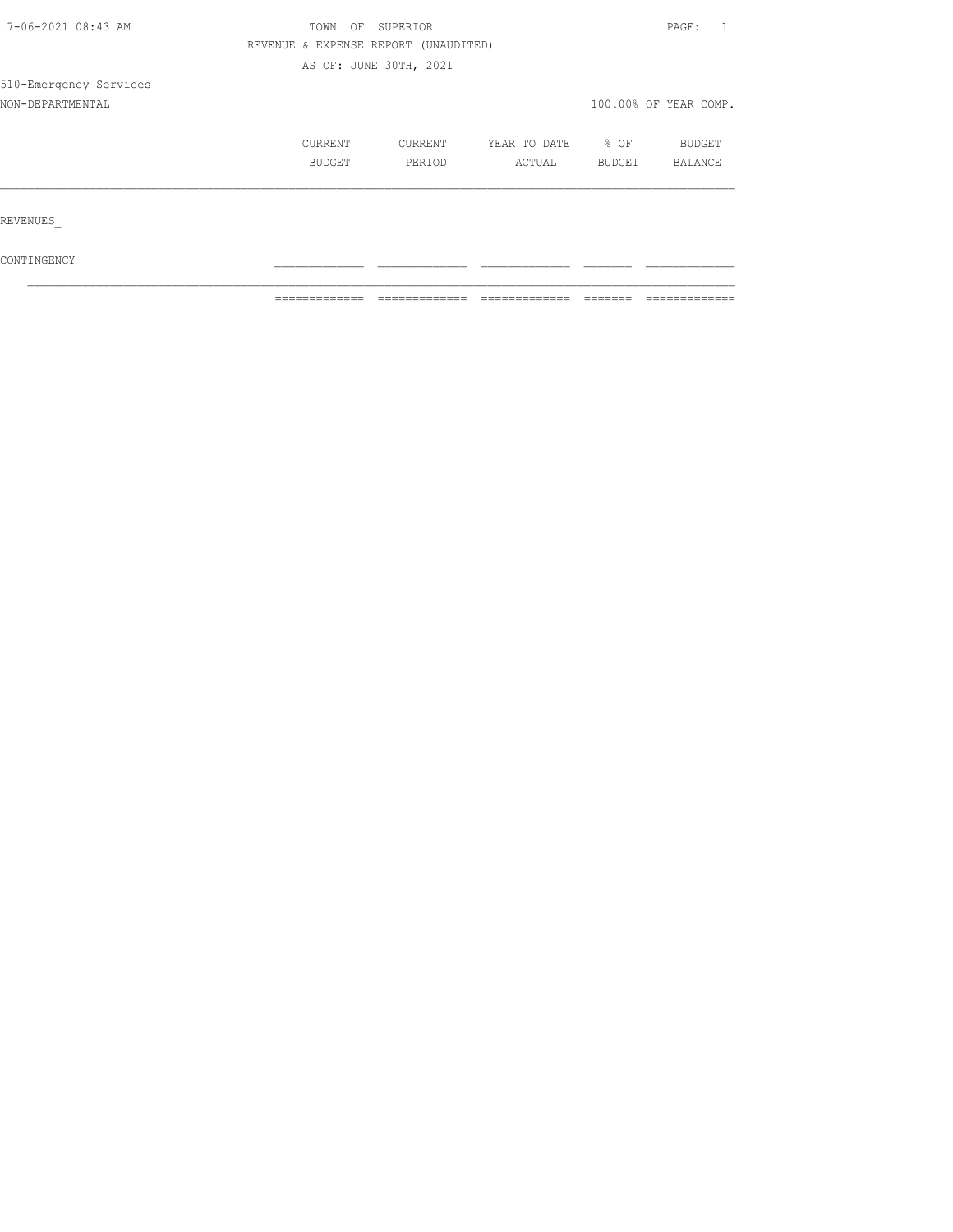|                                      | REVENUE & EXPENSE REPORT (UNAUDITED) |           |                                 |                   |                         |
|--------------------------------------|--------------------------------------|-----------|---------------------------------|-------------------|-------------------------|
|                                      | AS OF: JUNE 30TH, 2021               |           |                                 |                   |                         |
| 510-Emergency Services               |                                      |           |                                 |                   |                         |
| RC EMERGENCY SERV-FIRE               |                                      |           |                                 |                   | 100.00% OF YEAR COMP.   |
|                                      | CURRENT                              | CURRENT   | YEAR TO DATE                    | $\frac{1}{2}$ OF  | BUDGET                  |
|                                      | <b>BUDGET</b>                        | PERIOD    | ACTUAL                          | <b>BUDGET</b>     | BALANCE                 |
| REVENUES                             |                                      |           |                                 |                   |                         |
| BUSINESS SERVICES                    |                                      |           |                                 |                   |                         |
| GRANTS                               |                                      |           |                                 |                   |                         |
| 510-42-4600 GRANT REVENUE            | 0.00                                 | 0.00      | 128,500.00  0.00  ( 128,500.00) |                   |                         |
| SUBTOTAL GRANTS                      | 0.00                                 | 0.00      | 128,500.00                      |                   | $0.00$ ( 128,500.00)    |
| TOTAL REVENUES                       | 0.00                                 | 0.00      |                                 |                   |                         |
| EXPENDITURES                         |                                      |           |                                 |                   |                         |
| PERSONEL                             |                                      |           |                                 |                   |                         |
| SUPPLIES                             |                                      |           |                                 |                   |                         |
| 510-42-5299 OTHER OPERATING SUPPLIES | 0.00                                 | 0.00      |                                 | $1,142.82$ 0.00 ( | 1,142.82)               |
| SUBTOTAL SUPPLIES                    | 0.00                                 | 0.00      |                                 | $1,142.82$ 0.00 ( | 1,142.82)               |
| UTILITIES                            |                                      |           |                                 |                   |                         |
| 510-42-5370 RADIO EQUIPMENT          | 0.00                                 | 0.00      | 114.00                          | $0.00$ (          | 114.00)                 |
| SUBTOTAL UTILITIES                   | 0.00                                 | 0.00      | 114.00                          | $0.00$ (          | 114.00)                 |
| GENERAL BUSINESS EXPENSE             |                                      |           |                                 |                   |                         |
| 510-42-5425 CONFERENCE & TRAINING    | 5,000.00                             | 0.00      |                                 |                   | 2,518.75 50.38 2,481.25 |
| 510-42-5430 PRINTING                 | 0.00                                 | 100.16    |                                 | $1,219.00$ 0.00 ( | 1,219.00)               |
| 510-42-5450 UNIFORM PURCHASE         | 3,000.00                             | 0.00      | 2,644.97                        | 88.17             | 355.03                  |
| SUBTOTAL GENERAL BUSINESS EXPENSE    | 8,000.00                             | 100.16    | 6,382.72                        | 79.78             | 1,617.28                |
| PROFESSIONAL SERVICES                |                                      |           |                                 |                   |                         |
| 510-42-5550 PROFESSIONAL SERVICES    | 4,000.00                             | 0.00      | 442.00                          | 11.05             | 3,558.00                |
| 510-42-5555 HEALTH & SAFETY          | 12,500.00                            | 2,515.00  | 11,363.31                       | 90.91             | 1,136.69                |
| SUBTOTAL PROFESSIONAL SERVICES       | 16,500.00                            | 2,515.00  | 11,805.31                       | 71.55             | 4,694.69                |
| REPAIR/MAINTENANCE                   |                                      |           |                                 |                   |                         |
| 510-42-5640 VEHICLE REPAIRS          | 41,500.00                            | 20,683.54 | 61,508.39                       | 148.21 (          | 20,008.39)              |
| 510-42-5650 OTHER EQUIPMENT REPAIRS  | 3,000.00                             | 189.74    | 2,257.80                        | 75.26             | 742.20                  |

7-06-2021 08:43 AM TOWN OF SUPERIOR PAGE: 2

| SUBTOTAL REPAIR/MAINTENANCE | 44,500.00 | 20,873.28 | 63,766.19 143.29     |       | 19,266.19) |
|-----------------------------|-----------|-----------|----------------------|-------|------------|
| CAPITAL OUTLAY              |           |           |                      |       |            |
| 510-42-5750 FIRE/PPE        | 0.00      | 0.00      | 53,482.92            | 0.00( | 53,482.92) |
| 510-42-5780 SOFTWARE        | 3,500.00  | 0.00      | 0.00                 | 0.00  | 3,500.00   |
| SUBTOTAL CAPITAL OUTLAY     | 3,500.00  | 0.00      | 53,482.92 1,528.08 ( |       | 49,982,92) |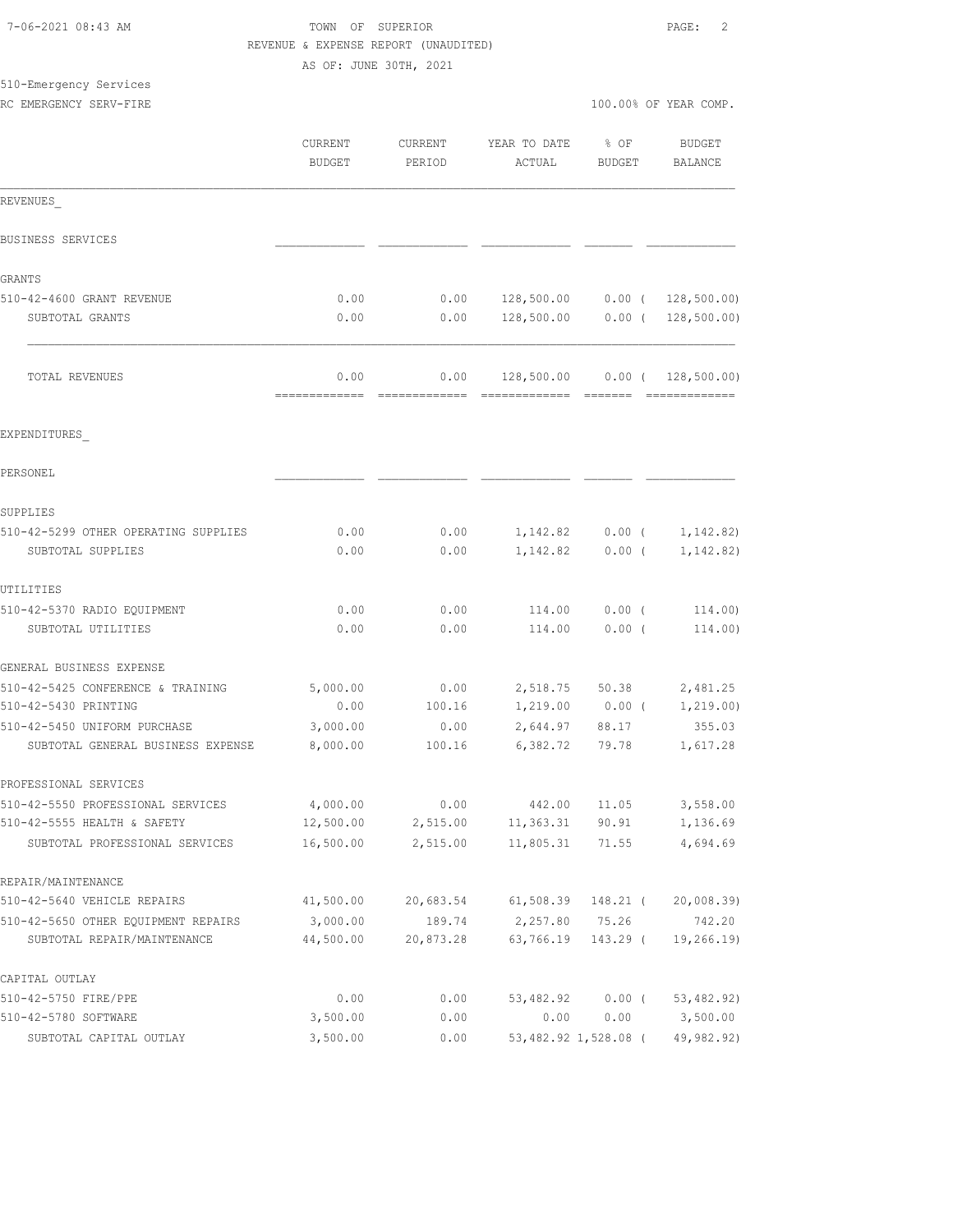| 7-06-2021 08:43 AM |  |
|--------------------|--|
|                    |  |

## TOWN OF SUPERIOR **PAGE:** 3 REVENUE & EXPENSE REPORT (UNAUDITED)

AS OF: JUNE 30TH, 2021

#### 510-Emergency Services RC EMERGENCY SERV-FIRE **100.00%** OF YEAR COMP.

|                                       | CURRENT<br><b>BUDGET</b> | <b>CURRENT</b><br>PERIOD | YEAR TO DATE<br>ACTUAL | % OF<br><b>BUDGET</b> | <b>BUDGET</b><br>BALANCE |
|---------------------------------------|--------------------------|--------------------------|------------------------|-----------------------|--------------------------|
| DEBT SERVICE                          |                          |                          |                        |                       |                          |
| 510-42-5999 CAPITAL OUTLAY            | 56,000.00                | 0.00                     | 0.00                   | 0.00                  | 56,000.00                |
| SUBTOTAL DEBT SERVICE                 | 56,000.00                | 0.00                     | 0.00                   | 0.00                  | 56,000.00                |
| TOTAL EXPENDITURES                    | 128,500.00               | 23,488.44                | 136,693.96             | $106.38$ (            | 8,193.96)                |
| REVENUES OVER/(UNDER)<br>EXPENDITURES | $128,500.00)$ (          | $23,488,44)$ (           | 8,193.96)              |                       | 120, 306.04)             |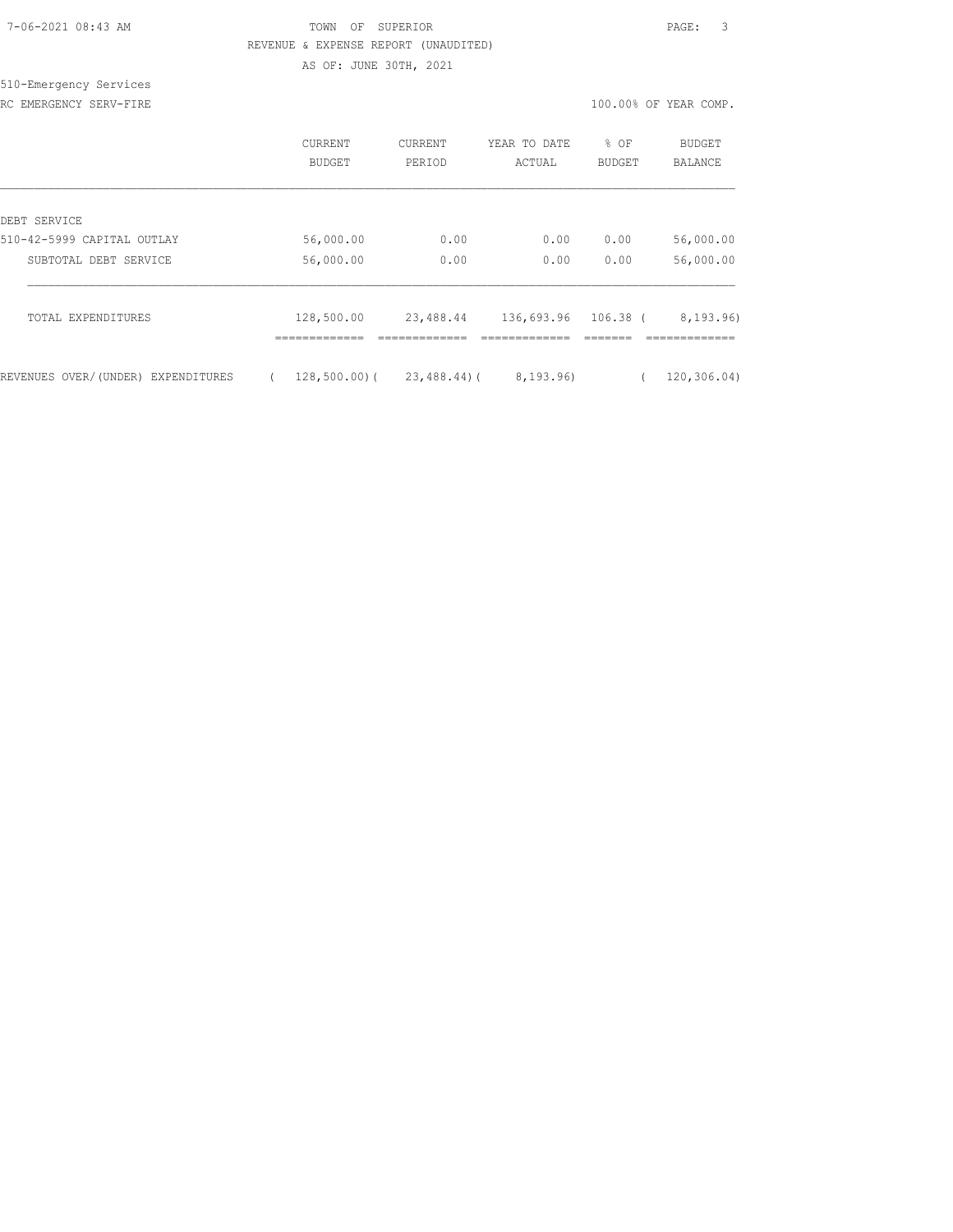#### 7-06-2021 08:43 AM TOWN OF SUPERIOR PAGE: 4 REVENUE & EXPENSE REPORT (UNAUDITED) AS OF: JUNE 30TH, 2021

510-Emergency Services

RC EMERGENCY SERV-POLICE **100.000 CF** YEAR COMP.

|                                      | CURRENT<br><b>BUDGET</b> | CURRENT<br>PERIOD | YEAR TO DATE<br>ACTUAL | % OF<br><b>BUDGET</b> | <b>BUDGET</b><br><b>BALANCE</b> |
|--------------------------------------|--------------------------|-------------------|------------------------|-----------------------|---------------------------------|
| REVENUES                             |                          |                   |                        |                       |                                 |
| <b>GRANTS</b>                        |                          |                   |                        |                       |                                 |
| 510-41-4600 Grant Revenue            | 200,000.00               | 0.00              | 71,500.00              | 35.75                 | 128,500.00                      |
| SUBTOTAL GRANTS                      | 200,000.00               | 0.00              | 71,500.00              | 35.75                 | 128,500.00                      |
| CONTINGENCY                          |                          |                   |                        |                       |                                 |
| 510-41-4999 OTHER FINANCING SOURCE   | 0.00                     | 0.00              | 64,057.80              | $0.00$ (              | 64,057.80)                      |
| SUBTOTAL CONTINGENCY                 | 0.00                     | 0.00              | 64,057.80              | $0.00$ (              | 64,057.80)                      |
| TOTAL REVENUES                       | 200,000.00               | 0.00              | 135,557.80             | 67.78                 | 64, 442.20                      |
|                                      | =============            |                   |                        |                       |                                 |
| EXPENDITURES                         |                          |                   |                        |                       |                                 |
| SUPPLIES                             |                          |                   |                        |                       |                                 |
| 510-41-5299 Other Operating Supplies | 4,000.00                 | 0.00              |                        | 21,431.37 535.78 (    | 17,431.37)                      |
| SUBTOTAL SUPPLIES                    | 4,000.00                 | 0.00              | 21, 431.37             | 535.78 (              | 17,431.37                       |
| UTILITIES                            |                          |                   |                        |                       |                                 |
| 510-41-5370 Radio Equipment          | 3,000.00                 | 0.00              | 3,248.12               | $108.27$ (            | 248.12)                         |
| SUBTOTAL UTILITIES                   | 3,000.00                 | 0.00              | 3,248.12               | $108.27$ (            | 248.12)                         |
| GENERAL BUSINESS EXPENSE             |                          |                   |                        |                       |                                 |
| 510-41-5425 Conferences & Training   | 10,000.00                | 1,514.70          | 11,221.47              | 112.21 (              | 1,221.47)                       |
| 510-41-5430 PRINTING                 | 2,000.00                 | 224.92            | 3,389.75               | 169.49 (              | 1,389.75)                       |
| 510-41-5450 Uniform Purchases        | 8,500.00                 | 0.00              | 19,003.81              | $223.57$ (            | 10, 503.81                      |
| SUBTOTAL GENERAL BUSINESS EXPENSE    | 20,500.00                | 1,739.62          | 33,615.03              | 163.98 (              | 13, 115.03)                     |
| PROFESSIONAL SERVICES                |                          |                   |                        |                       |                                 |
| 510-41-5550 Professional Services    | 0.00                     | 100.00            | 400.00                 | $0.00$ (              | 400.00)                         |
| 510-41-5555 Health & Safety          | 1,000.00                 | 0.00              | 432.28                 | 43.23                 | 567.72                          |
| SUBTOTAL PROFESSIONAL SERVICES       | 1,000.00                 | 100.00            | 832.28                 | 83.23                 | 167.72                          |
| REPAIR/MAINTENANCE                   |                          |                   |                        |                       |                                 |
| 510-41-5640 Vehicle Repairs          | 10,000.00                | 0.00              | 6, 165.26              | 61.65                 | 3,834.74                        |
| 510-41-5642 Tires and Tubes          | 3,000.00                 | 0.00              | 5,453.39               | 181.78 (              | 2,453.39                        |
| SUBTOTAL REPAIR/MAINTENANCE          | 13,000.00                | 0.00              | 11,618.65              | 89.37                 | 1,381.35                        |
| CAPITAL OUTLAY                       |                          |                   |                        |                       |                                 |
| 510-41-5780 Software                 | 0.00                     | 0.00              | 2,171.96               | $0.00$ (              | 2,171.96                        |
| SUBTOTAL CAPITAL OUTLAY              | 0.00                     | 0.00              | 2,171.96               | $0.00$ (              | 2,171.96)                       |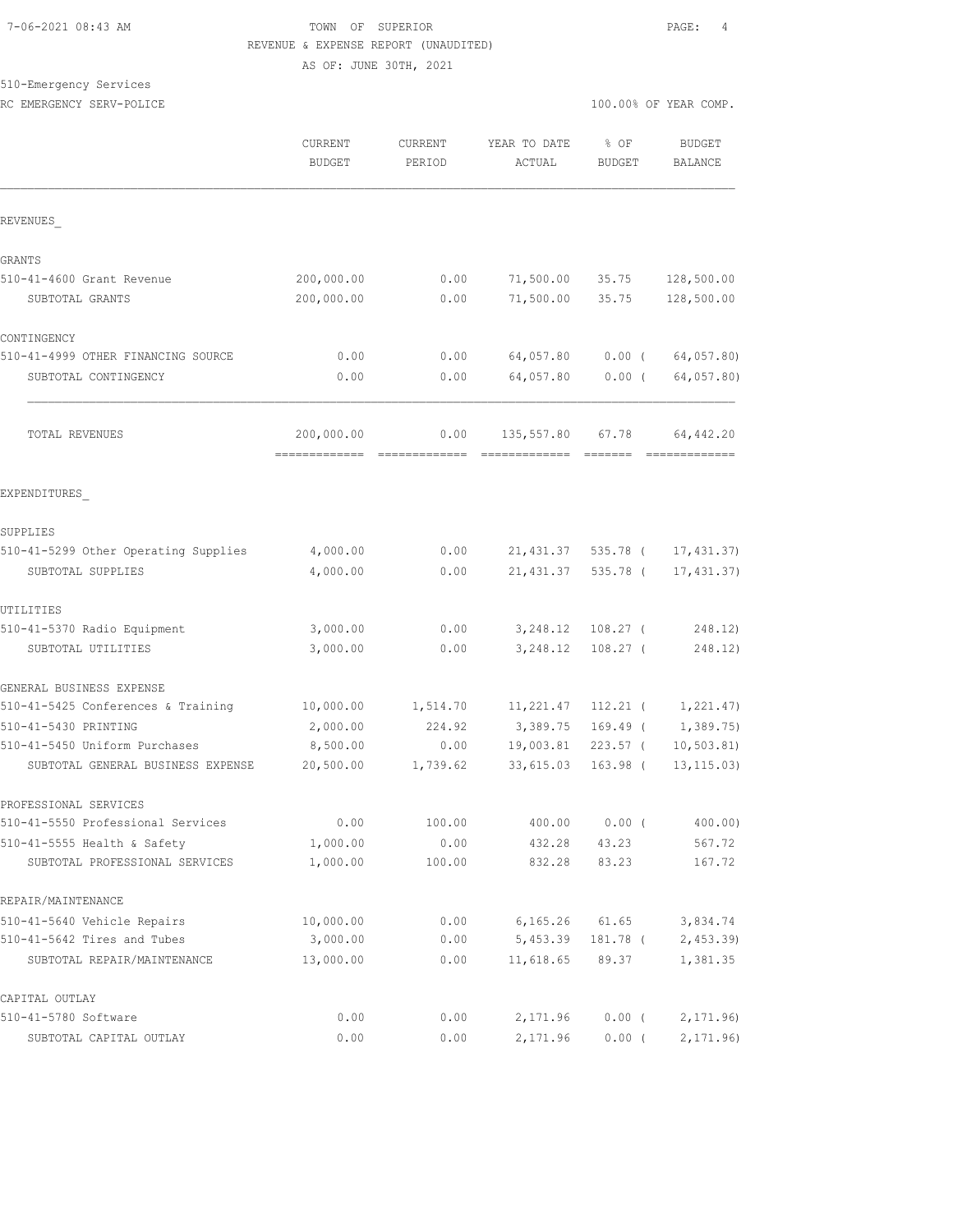#### 7-06-2021 08:43 AM TOWN OF SUPERIOR PAGE: 5 REVENUE & EXPENSE REPORT (UNAUDITED) AS OF: JUNE 30TH, 2021

510-Emergency Services

RC EMERGENCY SERV-POLICE **EXECUTE:** 100.00% OF YEAR COMP.

|                                     | CURRENT<br>BUDGET | <b>CURRENT</b><br>PERIOD | YEAR TO DATE<br>ACTUAL | % OF<br><b>BUDGET</b> | BUDGET<br>BALANCE |
|-------------------------------------|-------------------|--------------------------|------------------------|-----------------------|-------------------|
| DEBT SERVICE                        |                   |                          |                        |                       |                   |
| 510-41-5900 DEBT SERVICE: PRINCIPAL | 0.00              | 0.00                     | 13,966.49              | 0.00(                 | 13,966.49         |
| 510-41-5999 Capital Outlay          | 30,000.00         | 0.00                     | 64,057.80              | $213.53$ (            | 34,057.80)        |
| SUBTOTAL DEBT SERVICE               | 30,000.00         | 0.00                     | 78,024.29              | $260.08$ (            | 48,024.29)        |
| TOTAL EXPENDITURES                  | 71,500.00         | 1,839.62                 | 150,941.70             | 211.11 (              | 79,441.70)        |
| REVENUES OVER/(UNDER) EXPENDITURES  | 128,500.00 (      |                          | 1,839.62)( 15,383.90)  |                       | 143,883.90        |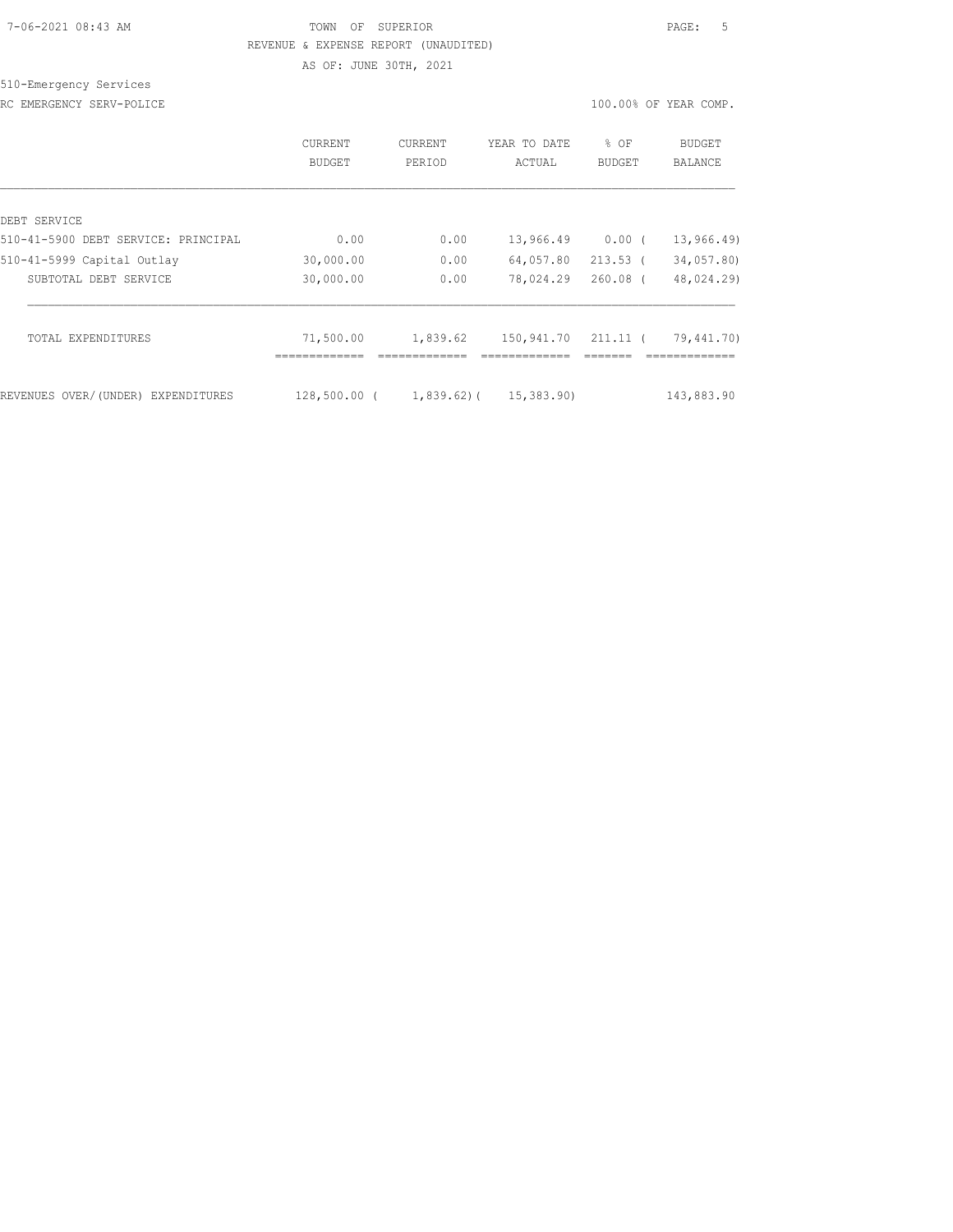| 7-06-2021 08:43 AM |  |
|--------------------|--|
|                    |  |

#### TOWN OF SUPERIOR **PAGE:** 6 REVENUE & EXPENSE REPORT (UNAUDITED) AS OF: JUNE 30TH, 2021

510-Emergency Services

|                                    | CURRENT<br>BUDGET | CURRENT<br>PERIOD | YEAR TO DATE<br>ACTUAL | % OF<br>BUDGET | <b>BUDGET</b><br>BALANCE |
|------------------------------------|-------------------|-------------------|------------------------|----------------|--------------------------|
|                                    |                   |                   |                        |                |                          |
| FUND TOTAL REVENUES                | 200,000.00        | 0.00              | 264,057.80             | 132.03 (       | 64,057.80)               |
| FUND TOTAL EXPENDITURES            | 200,000.00        | 25,328.06         | 287,635.66             | 143.82 (       | 87,635.66)               |
| REVENUES OVER/(UNDER) EXPENDITURES | $0.00$ (          | 25,328.06)(       | 23,577.86)             |                | 23,577.86                |
|                                    |                   |                   |                        |                |                          |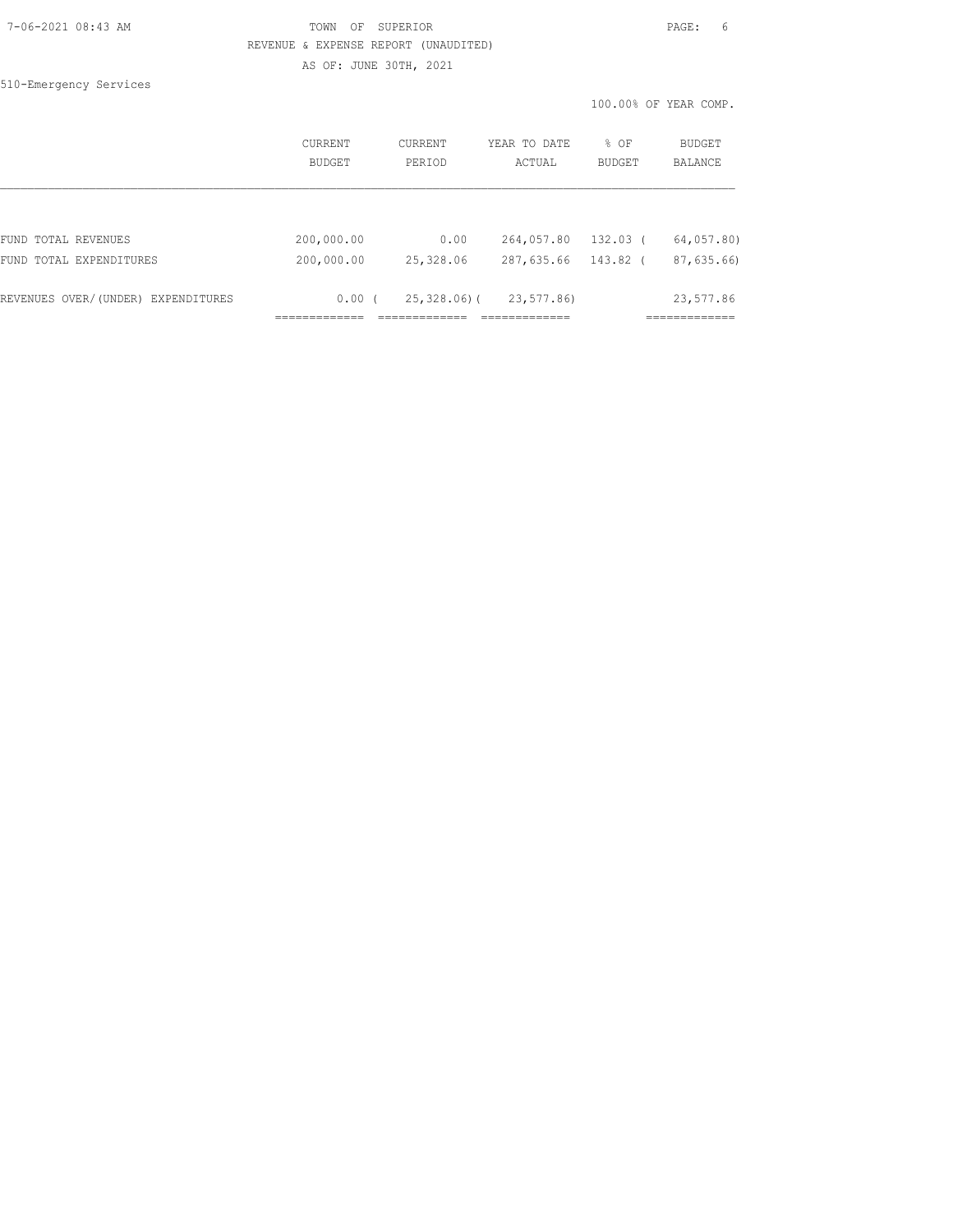| 7-06-2021 08:43 AM |  |
|--------------------|--|
|                    |  |

## TOWN OF SUPERIOR **PAGE:** 1 REVENUE & EXPENSE REPORT (UNAUDITED)

AS OF: JUNE 30TH, 2021

## 511-RESOLUTION GRANTS

|  | MAYOR & COUNCIL |  |
|--|-----------------|--|
|  |                 |  |

| 100.00% OF YEAR COMP.<br>MAYOR & COUNCIL |
|------------------------------------------|
|------------------------------------------|

|                                    | CURRENT<br><b>BUDGET</b>       | <b>CURRENT</b><br>PERIOD | YEAR TO DATE<br>ACTUAL                                                                                                                                                                                                                                                                                                                                                                                                                                                                        | % OF<br><b>BUDGET</b> | <b>BUDGET</b><br><b>BALANCE</b> |
|------------------------------------|--------------------------------|--------------------------|-----------------------------------------------------------------------------------------------------------------------------------------------------------------------------------------------------------------------------------------------------------------------------------------------------------------------------------------------------------------------------------------------------------------------------------------------------------------------------------------------|-----------------------|---------------------------------|
| REVENUES                           |                                |                          |                                                                                                                                                                                                                                                                                                                                                                                                                                                                                               |                       |                                 |
| GRANTS                             |                                |                          |                                                                                                                                                                                                                                                                                                                                                                                                                                                                                               |                       |                                 |
| 511-01-4600 GRANT REVENUE          | 1,200,000.00                   | 0.00                     | 11,826.20 0.99                                                                                                                                                                                                                                                                                                                                                                                                                                                                                |                       | 1,188,173.80                    |
| SUBTOTAL GRANTS                    | 1,200,000.00                   | 0.00                     | 11,826.20                                                                                                                                                                                                                                                                                                                                                                                                                                                                                     | 0.99                  | 1,188,173.80                    |
| TOTAL REVENUES                     | 1,200,000.00                   | 0.00                     | 11,826.20                                                                                                                                                                                                                                                                                                                                                                                                                                                                                     | 0.99                  | 1,188,173.80                    |
| EXPENDITURES                       | ============================== |                          | $\begin{tabular}{lllllllllllll} \multicolumn{3}{l}{{\color{red}\textbf{a}}}&\multicolumn{3}{l}{\color{blue}\textbf{a}}&\multicolumn{3}{l}{\color{blue}\textbf{a}}&\multicolumn{3}{l}{\color{blue}\textbf{a}}&\multicolumn{3}{l}{\color{blue}\textbf{a}}&\multicolumn{3}{l}{\color{blue}\textbf{a}}&\multicolumn{3}{l}{\color{blue}\textbf{a}}&\multicolumn{3}{l}{\color{blue}\textbf{a}}&\multicolumn{3}{l}{\color{blue}\textbf{a}}&\multicolumn{3}{l}{\color{blue}\textbf{a}}&\multicolumn{$ |                       | =============                   |
| SUPPLIES                           |                                |                          |                                                                                                                                                                                                                                                                                                                                                                                                                                                                                               |                       |                                 |
| 511-01-5299 OPERATING SUPPLIES     | 1,200,000.00                   | 0.00                     | 18,469.97 1.54                                                                                                                                                                                                                                                                                                                                                                                                                                                                                |                       | 1,181,530.03                    |
| SUBTOTAL SUPPLIES                  | 1,200,000.00                   | 0.00                     | 18,469.97                                                                                                                                                                                                                                                                                                                                                                                                                                                                                     | 1.54                  | 1,181,530.03                    |
| PROFESSIONAL SERVICES              |                                |                          |                                                                                                                                                                                                                                                                                                                                                                                                                                                                                               |                       |                                 |
| 511-01-5530 ENGINEERING EXPENSES   | 0.00                           | 0.00                     | 5,939.35                                                                                                                                                                                                                                                                                                                                                                                                                                                                                      |                       | $0.00$ ( 5,939.35)              |
| SUBTOTAL PROFESSIONAL SERVICES     | 0.00                           | 0.00                     | 5,939.35                                                                                                                                                                                                                                                                                                                                                                                                                                                                                      | 0.00(                 | 5, 939.35                       |
| CAPITAL OUTLAY                     |                                |                          |                                                                                                                                                                                                                                                                                                                                                                                                                                                                                               |                       |                                 |
| 511-01-5710 BUILDING               | 0.00                           | 0.00                     | 50,000.00                                                                                                                                                                                                                                                                                                                                                                                                                                                                                     | $0.00$ (              | 50,000.00)                      |
| SUBTOTAL CAPITAL OUTLAY            | 0.00                           | 0.00                     | 50,000.00                                                                                                                                                                                                                                                                                                                                                                                                                                                                                     | $0.00$ (              | 50,000.00)                      |
| DEBT SERVICE                       |                                |                          |                                                                                                                                                                                                                                                                                                                                                                                                                                                                                               |                       |                                 |
| TOTAL EXPENDITURES                 | 1,200,000.00<br>=============  | 0.00                     | 74,409.32                                                                                                                                                                                                                                                                                                                                                                                                                                                                                     | 6.20                  | 1,125,590.68                    |
| REVENUES OVER/(UNDER) EXPENDITURES | 0.00                           |                          | $0.00$ ( $62,583.12$ )                                                                                                                                                                                                                                                                                                                                                                                                                                                                        |                       | 62,583.12                       |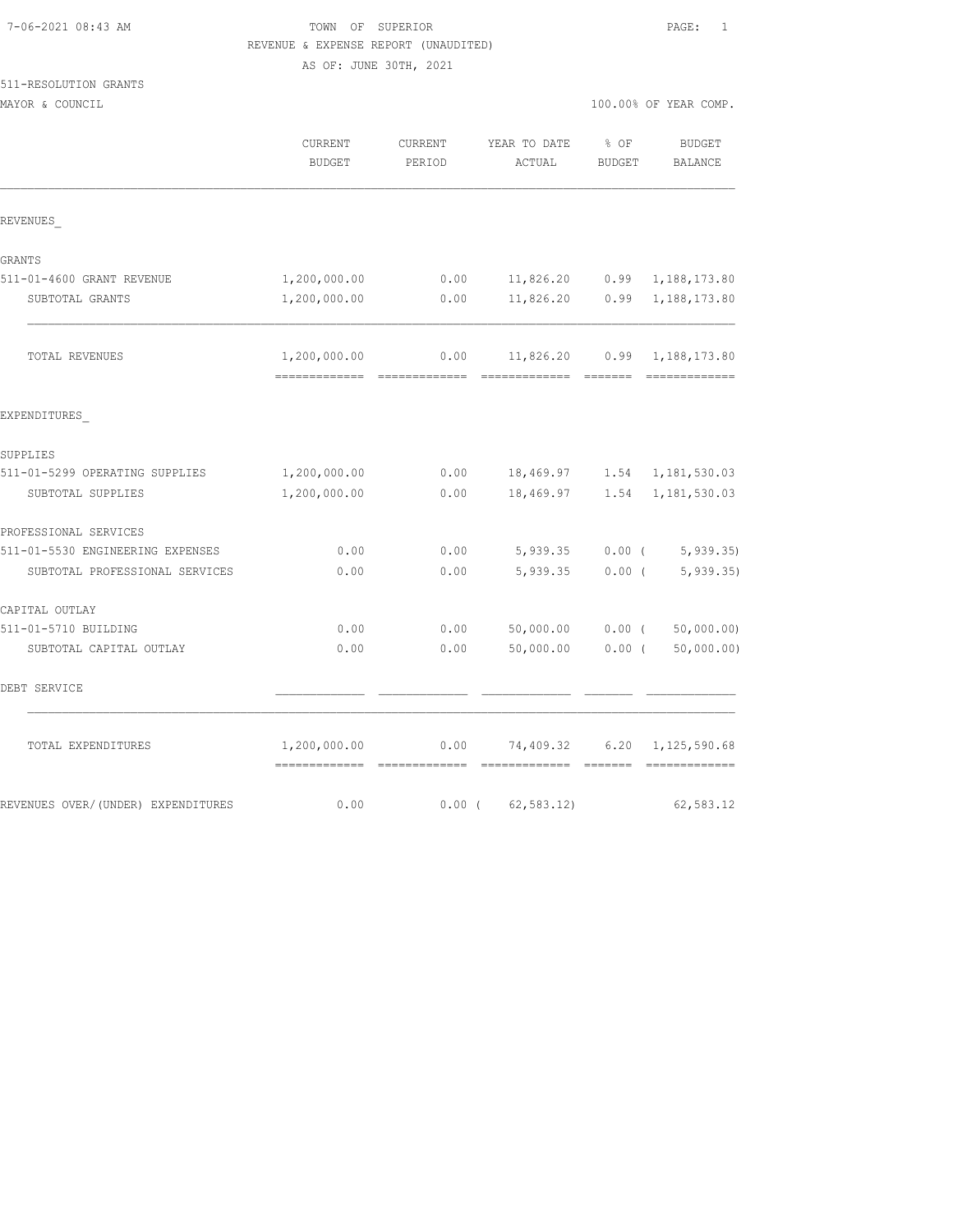| 7-06-2021 08:43 AM                  | TOWN OF SUPERIOR                     |               |                                             | PAGE: 2               |
|-------------------------------------|--------------------------------------|---------------|---------------------------------------------|-----------------------|
|                                     | REVENUE & EXPENSE REPORT (UNAUDITED) |               |                                             |                       |
|                                     | AS OF: JUNE 30TH, 2021               |               |                                             |                       |
| 511-RESOLUTION GRANTS               |                                      |               |                                             |                       |
| RECREATION                          |                                      |               |                                             | 100.00% OF YEAR COMP. |
|                                     |                                      |               | CURRENT CURRENT YEAR TO DATE % OF BUDGET    |                       |
|                                     |                                      | BUDGET PERIOD | ACTUAL BUDGET BALANCE                       |                       |
| REVENUES                            |                                      |               |                                             |                       |
|                                     |                                      |               |                                             |                       |
| GRANTS                              |                                      |               |                                             |                       |
|                                     |                                      |               |                                             |                       |
| EXPENDITURES                        |                                      |               |                                             |                       |
| SUPPLIES                            |                                      |               |                                             |                       |
| 511-12-5299 OPERATING SUPPLIES      |                                      |               | $0.00$ 0.00 300.00 0.00 (300.00)            |                       |
| SUBTOTAL SUPPLIES                   | 0.00                                 |               | $0.00$ 300.00 0.00 (300.00)                 |                       |
| PROFESSIONAL SERVICES               |                                      |               |                                             |                       |
| CAPITAL OUTLAY                      |                                      |               |                                             |                       |
|                                     |                                      |               |                                             |                       |
| TOTAL EXPENDITURES                  |                                      |               | $0.00$ $0.00$ $300.00$ $0.00$ $($ $300.00)$ |                       |
| REVENUES OVER/ (UNDER) EXPENDITURES |                                      |               | $0.00$ $0.00$ ( $300.00$ )                  | 300.00                |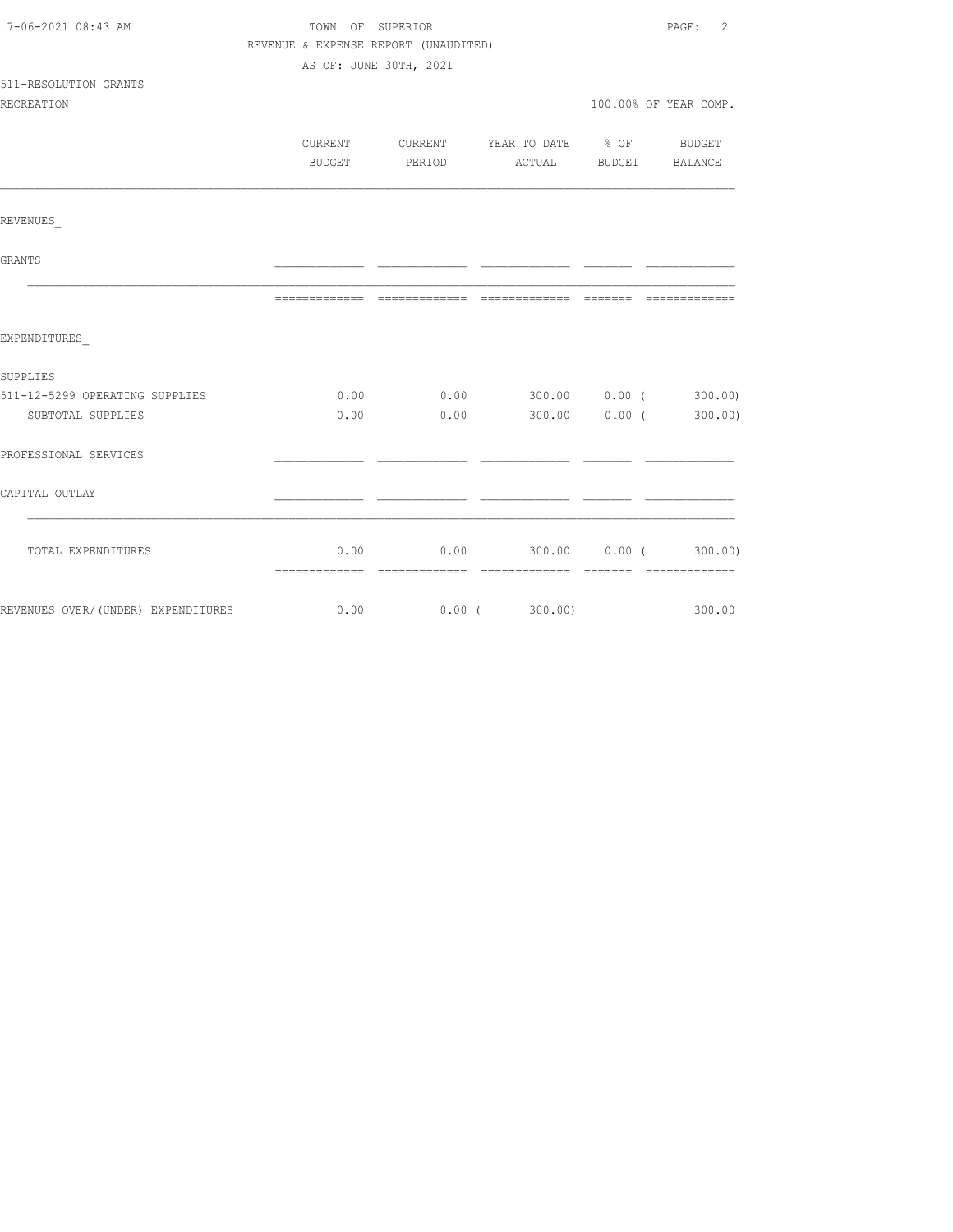| 7-06-2021 08:43 AM |  |
|--------------------|--|
|                    |  |

## TOWN OF SUPERIOR **Example 2018** PAGE: 3 REVENUE & EXPENSE REPORT (UNAUDITED)

AS OF: JUNE 30TH, 2021

## 511-RESOLUTION GRANTS

| ECONOMIC DEVELOPMENT |
|----------------------|
|                      |

|                                    | <b>CURRENT</b><br><b>BUDGET</b> | <b>CURRENT</b><br>PERIOD | YEAR TO DATE<br>ACTUAL                                                                                                                                                                                                                                                                                                                                                                                                                                                                                     | % OF<br><b>BUDGET</b>       | <b>BUDGET</b><br>BALANCE                                                                                                                                                                                                                                                                                                                                                                                                                                                                           |
|------------------------------------|---------------------------------|--------------------------|------------------------------------------------------------------------------------------------------------------------------------------------------------------------------------------------------------------------------------------------------------------------------------------------------------------------------------------------------------------------------------------------------------------------------------------------------------------------------------------------------------|-----------------------------|----------------------------------------------------------------------------------------------------------------------------------------------------------------------------------------------------------------------------------------------------------------------------------------------------------------------------------------------------------------------------------------------------------------------------------------------------------------------------------------------------|
| REVENUES                           |                                 |                          |                                                                                                                                                                                                                                                                                                                                                                                                                                                                                                            |                             |                                                                                                                                                                                                                                                                                                                                                                                                                                                                                                    |
| GRANTS                             |                                 |                          |                                                                                                                                                                                                                                                                                                                                                                                                                                                                                                            |                             |                                                                                                                                                                                                                                                                                                                                                                                                                                                                                                    |
| 511-19-4600 GRANT REVENUE          | 275,000.00                      | 0.00                     | 275,000.00                                                                                                                                                                                                                                                                                                                                                                                                                                                                                                 | 100.00                      | 0.00                                                                                                                                                                                                                                                                                                                                                                                                                                                                                               |
| SUBTOTAL GRANTS                    | 275,000.00                      | 0.00                     | 275,000.00 100.00                                                                                                                                                                                                                                                                                                                                                                                                                                                                                          |                             | 0.00                                                                                                                                                                                                                                                                                                                                                                                                                                                                                               |
| TOTAL REVENUES                     | 275,000.00                      |                          | $0.00$ 275,000.00 100.00                                                                                                                                                                                                                                                                                                                                                                                                                                                                                   |                             | 0.00<br>$\begin{minipage}{0.9\linewidth} \begin{tabular}{l} \multicolumn{2}{l}{} & \multicolumn{2}{l}{} & \multicolumn{2}{l}{} \\ \multicolumn{2}{l}{} & \multicolumn{2}{l}{} & \multicolumn{2}{l}{} \\ \multicolumn{2}{l}{} & \multicolumn{2}{l}{} & \multicolumn{2}{l}{} \\ \multicolumn{2}{l}{} & \multicolumn{2}{l}{} & \multicolumn{2}{l}{} \\ \multicolumn{2}{l}{} & \multicolumn{2}{l}{} & \multicolumn{2}{l}{} \\ \multicolumn{2}{l}{} & \multicolumn{2}{l}{} & \multicolumn{2}{l}{} \\ \$ |
| EXPENDITURES                       |                                 |                          |                                                                                                                                                                                                                                                                                                                                                                                                                                                                                                            |                             |                                                                                                                                                                                                                                                                                                                                                                                                                                                                                                    |
| SUPPLIES                           |                                 |                          |                                                                                                                                                                                                                                                                                                                                                                                                                                                                                                            |                             |                                                                                                                                                                                                                                                                                                                                                                                                                                                                                                    |
| 511-19-5299 OPERATING SUPPLIES     | 275,000.00                      | 0.00                     | 188,500.00 68.55                                                                                                                                                                                                                                                                                                                                                                                                                                                                                           |                             | 86,500.00                                                                                                                                                                                                                                                                                                                                                                                                                                                                                          |
| SUBTOTAL SUPPLIES                  | 275,000.00                      | 0.00                     | 188,500.00 68.55                                                                                                                                                                                                                                                                                                                                                                                                                                                                                           |                             | 86,500.00                                                                                                                                                                                                                                                                                                                                                                                                                                                                                          |
| PROFESSIONAL SERVICES              |                                 |                          |                                                                                                                                                                                                                                                                                                                                                                                                                                                                                                            |                             |                                                                                                                                                                                                                                                                                                                                                                                                                                                                                                    |
| CAPITAL OUTLAY                     |                                 |                          |                                                                                                                                                                                                                                                                                                                                                                                                                                                                                                            |                             |                                                                                                                                                                                                                                                                                                                                                                                                                                                                                                    |
| TOTAL EXPENDITURES                 | 275,000.00<br>-------------     | 0.00<br>--------------   | 188,500.00 68.55<br>$\begin{array}{cccccccccccccc} \multicolumn{2}{c}{} & \multicolumn{2}{c}{} & \multicolumn{2}{c}{} & \multicolumn{2}{c}{} & \multicolumn{2}{c}{} & \multicolumn{2}{c}{} & \multicolumn{2}{c}{} & \multicolumn{2}{c}{} & \multicolumn{2}{c}{} & \multicolumn{2}{c}{} & \multicolumn{2}{c}{} & \multicolumn{2}{c}{} & \multicolumn{2}{c}{} & \multicolumn{2}{c}{} & \multicolumn{2}{c}{} & \multicolumn{2}{c}{} & \multicolumn{2}{c}{} & \multicolumn{2}{c}{} & \multicolumn{2}{c}{} & \$ | $=$ $=$ $=$ $=$ $=$ $=$ $=$ | 86,500.00<br>=============                                                                                                                                                                                                                                                                                                                                                                                                                                                                         |
| REVENUES OVER/(UNDER) EXPENDITURES | 0.00                            | 0.00                     | 86,500.00                                                                                                                                                                                                                                                                                                                                                                                                                                                                                                  | $\left($                    | 86, 500.00)                                                                                                                                                                                                                                                                                                                                                                                                                                                                                        |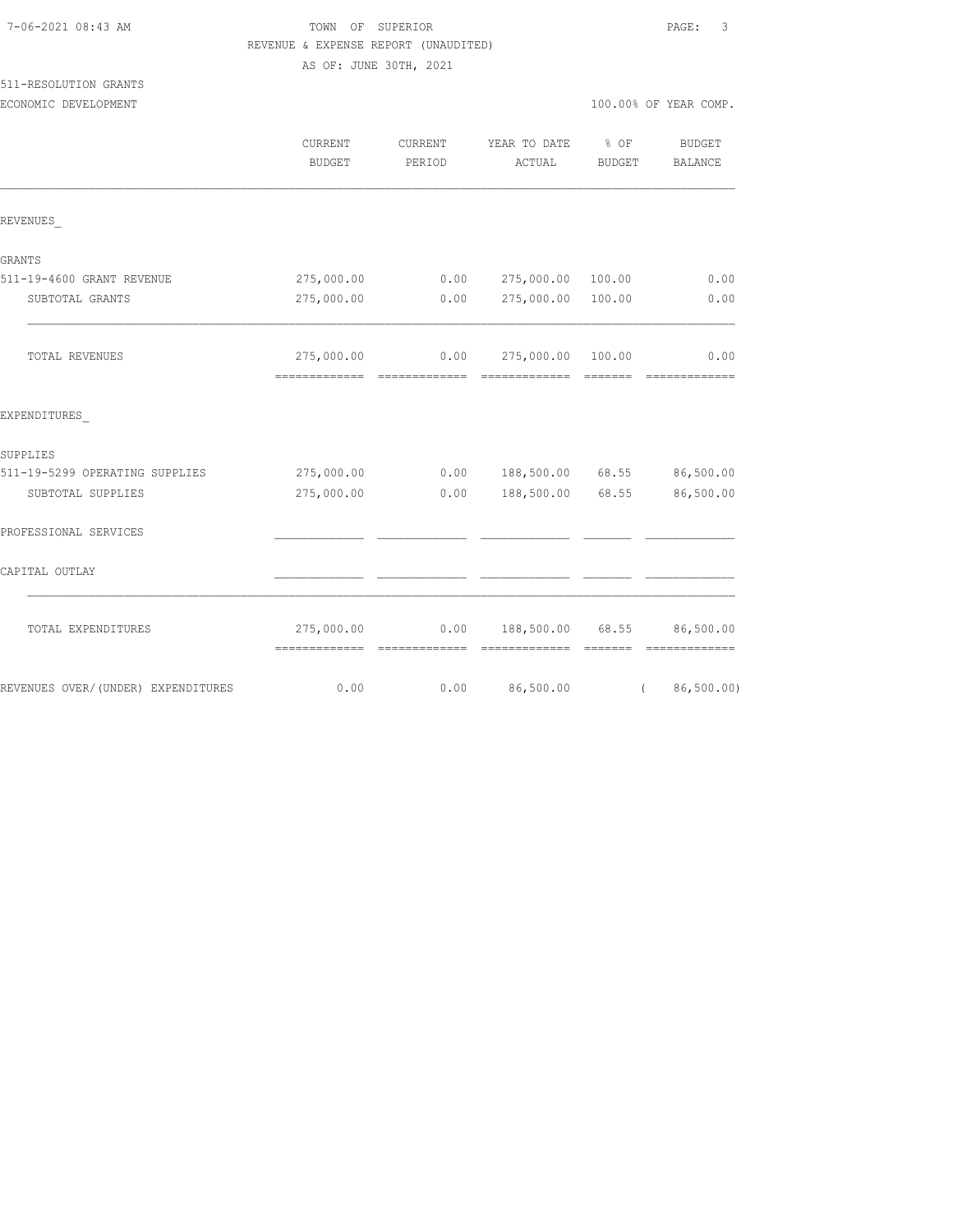| 7-06-2021 08:43 AM |  |
|--------------------|--|
|                    |  |

#### TOWN OF SUPERIOR **PAGE:** 4 REVENUE & EXPENSE REPORT (UNAUDITED) AS OF: JUNE 30TH, 2021

511-RESOLUTION GRANTS

|                                    | CURRENT<br>BUDGET | <b>CURRENT</b><br>PERIOD | YEAR TO DATE<br>ACTUAL | % OF<br><b>BUDGET</b> | BUDGET<br><b>BALANCE</b> |
|------------------------------------|-------------------|--------------------------|------------------------|-----------------------|--------------------------|
|                                    |                   |                          |                        |                       |                          |
| FUND TOTAL REVENUES                | 1,475,000.00      | 0.00                     | 286,826.20             | 19.45                 | 1,188,173.80             |
| FUND TOTAL EXPENDITURES            | 1,475,000.00      | 0.00                     | 263,209.32             | 17.84                 | 1,211,790.68             |
| REVENUES OVER/(UNDER) EXPENDITURES | 0.00              | 0.00                     | 23,616.88              |                       | 23,616.88)               |
|                                    |                   |                          |                        |                       |                          |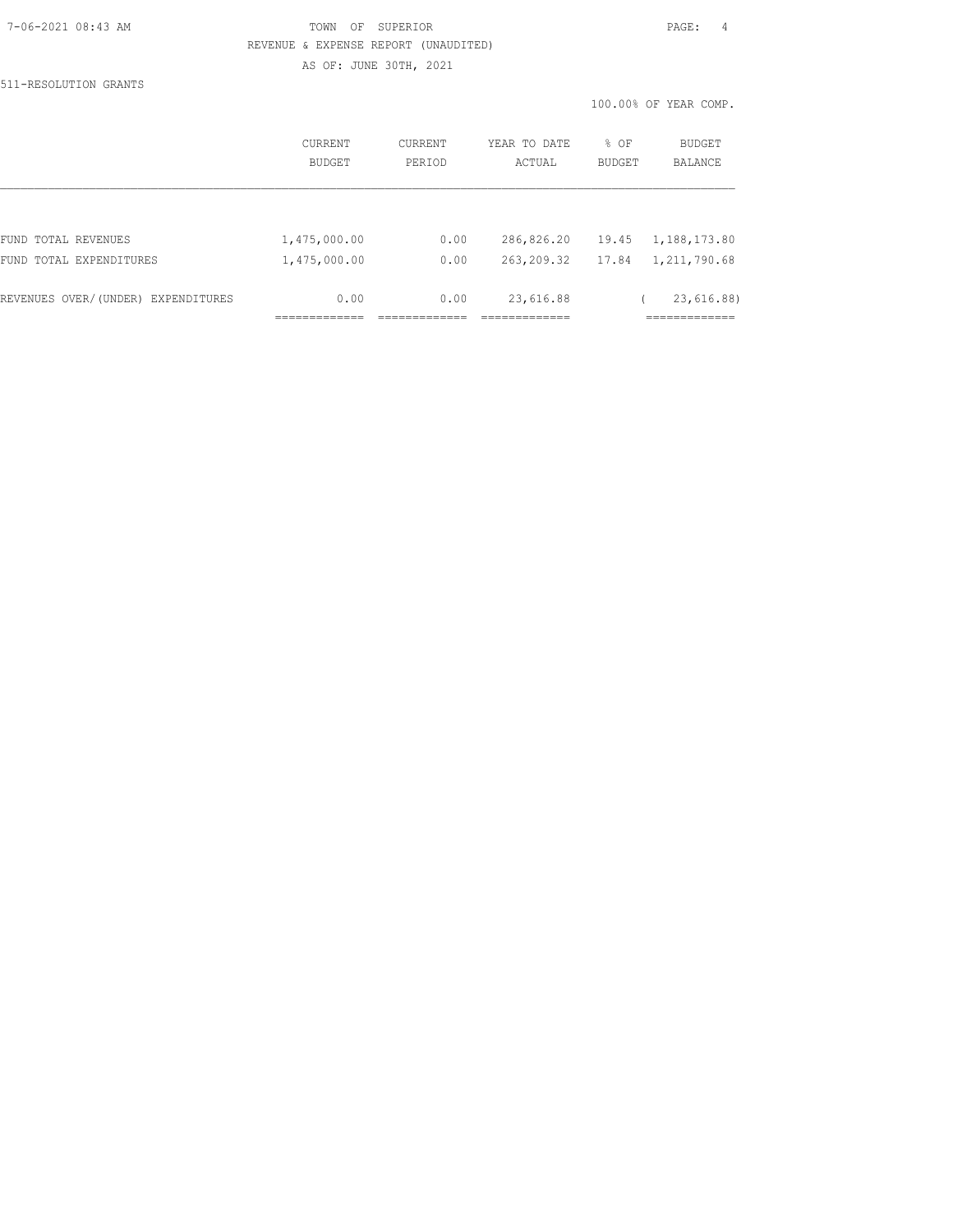| 7-06-2021 08:43 AM | TOWN<br>OF<br>SUPERIOR               | PAGE:                 |
|--------------------|--------------------------------------|-----------------------|
|                    | REVENUE & EXPENSE REPORT (UNAUDITED) |                       |
|                    | AS OF: JUNE 30TH, 2021               |                       |
| 512-AZCares Fund   |                                      |                       |
|                    |                                      | 100.00% OF YEAR COMP. |
|                    |                                      |                       |

| CURRENT       | CURRENT | YEAR TO DATE | % OF   | BUDGET  |
|---------------|---------|--------------|--------|---------|
| <b>BUDGET</b> | PERIOD  | ACTUAL       | BUDGET | BALANCE |
|               |         |              |        |         |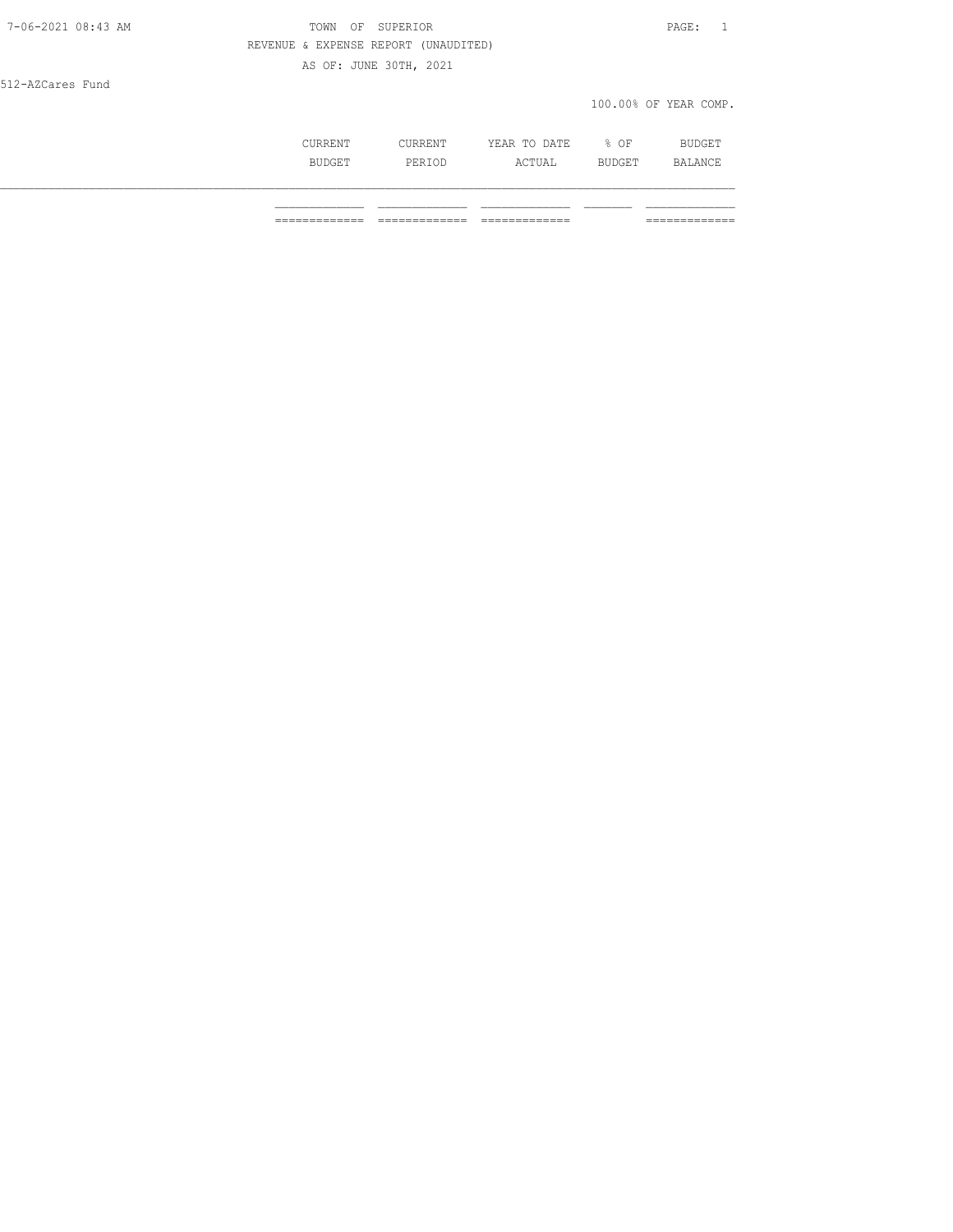| 7-06-2021 08:43 AM |  |
|--------------------|--|
|                    |  |

### TOWN OF SUPERIOR **PAGE:** 1 REVENUE & EXPENSE REPORT (UNAUDITED)

AS OF: JUNE 30TH, 2021

513-POLICE GRANTS

ATTORNEY GENERAL GRANTS **ATTORY OF A SEXUAL SERVITS** 100.00% OF YEAR COMP.

|                                    | <b>CURRENT</b><br><b>BUDGET</b> | CURRENT<br>PERIOD | YEAR TO DATE % OF<br>ACTUAL        | BUDGET   | BUDGET<br>BALANCE                 |
|------------------------------------|---------------------------------|-------------------|------------------------------------|----------|-----------------------------------|
| REVENUES                           |                                 |                   |                                    |          |                                   |
| GRANTS                             |                                 |                   |                                    |          |                                   |
| 513-01-4600 GRANT REVENUE          | 0.00                            | 0.00              |                                    |          | 20,000.00   0.00   (   20,000.00) |
| SUBTOTAL GRANTS                    | 0.00                            | 0.00              | 20,000.00 0.00 (                   |          | 20,000.00)                        |
| TOTAL REVENUES                     | 0.00                            |                   | $0.00$ 20,000.00 0.00 (            |          | 20,000.00)                        |
| EXPENDITURES                       |                                 |                   |                                    |          |                                   |
| SUPPLIES                           |                                 |                   |                                    |          |                                   |
| 513-01-5299 AG GRANTS              | 0.00                            |                   | $0.00$ 19,687.92 0.00 ( 19,687.92) |          |                                   |
| SUBTOTAL SUPPLIES                  | 0.00                            | 0.00              |                                    |          | 19,687.92 0.00 ( 19,687.92)       |
| CAPITAL OUTLAY                     |                                 |                   |                                    |          |                                   |
| TOTAL EXPENDITURES                 | 0.00<br>=============           |                   | $0.00$ 19,687.92 0.00 ( 19,687.92) |          |                                   |
| REVENUES OVER/(UNDER) EXPENDITURES | 0.00                            | 0.00              | 312.08                             | $\left($ | 312.08)                           |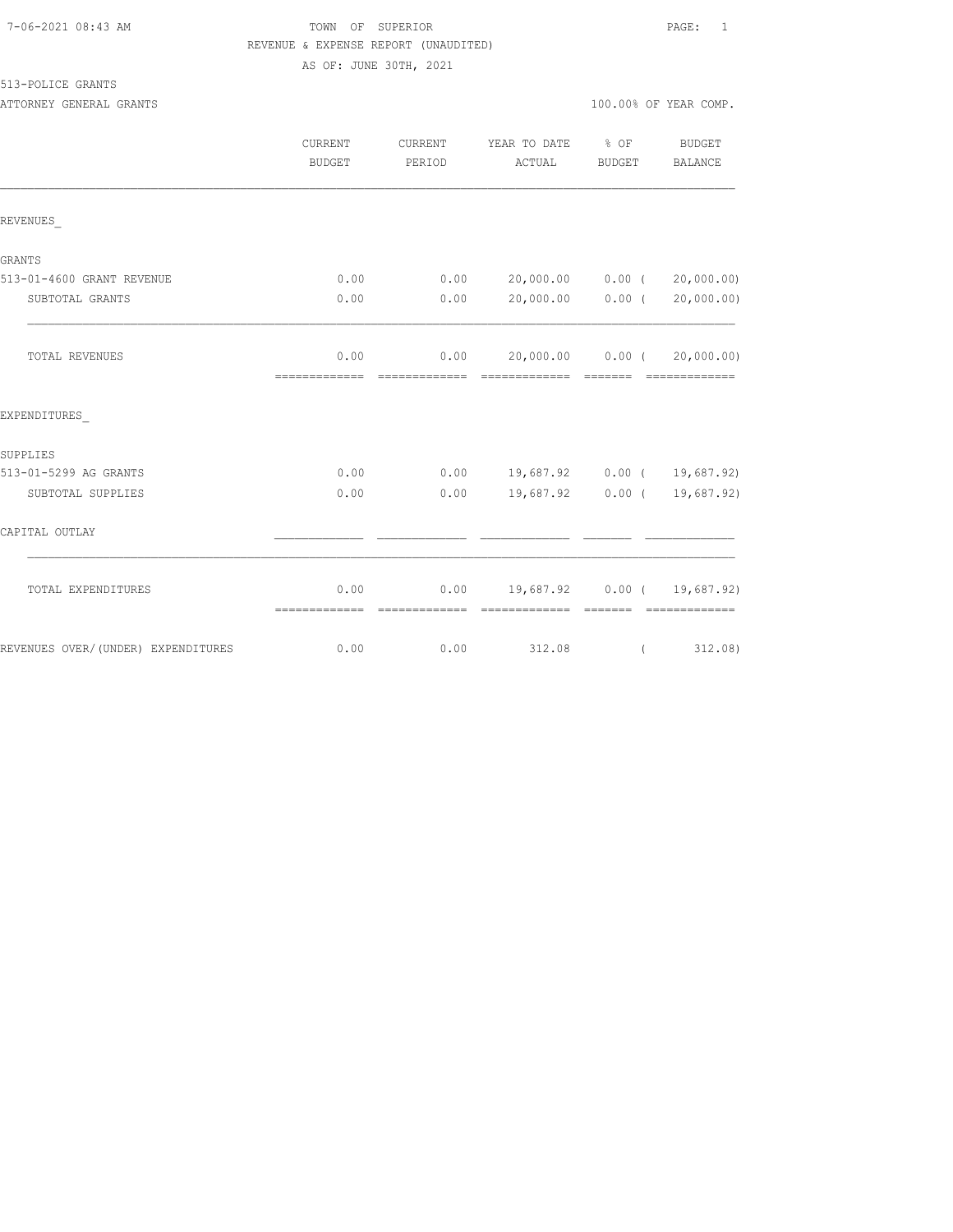| 7-06-2021 08:43 AM | TOWN OF SUPERIOR |                                      |                       |          | PAGE:<br>-2           |
|--------------------|------------------|--------------------------------------|-----------------------|----------|-----------------------|
|                    |                  | REVENUE & EXPENSE REPORT (UNAUDITED) |                       |          |                       |
|                    |                  | AS OF: JUNE 30TH, 2021               |                       |          |                       |
| 513-POLICE GRANTS  |                  |                                      |                       |          |                       |
| ESC GRANTS         |                  |                                      |                       |          | 100.00% OF YEAR COMP. |
|                    | CURRENT          | CURRENT                              | YEAR TO DATE % OF     |          | BUDGET                |
|                    | BUDGET           | PERIOD                               | ACTUAL BUDGET BALANCE |          |                       |
|                    |                  |                                      |                       |          |                       |
| REVENUES           |                  |                                      |                       |          |                       |
| GRANTS             |                  |                                      |                       |          |                       |
|                    |                  |                                      |                       |          |                       |
|                    | =============    | =============                        | =============         | -------- |                       |
| EXPENDITURES       |                  |                                      |                       |          |                       |
| CAPITAL OUTLAY     |                  |                                      |                       |          |                       |
|                    |                  |                                      |                       |          |                       |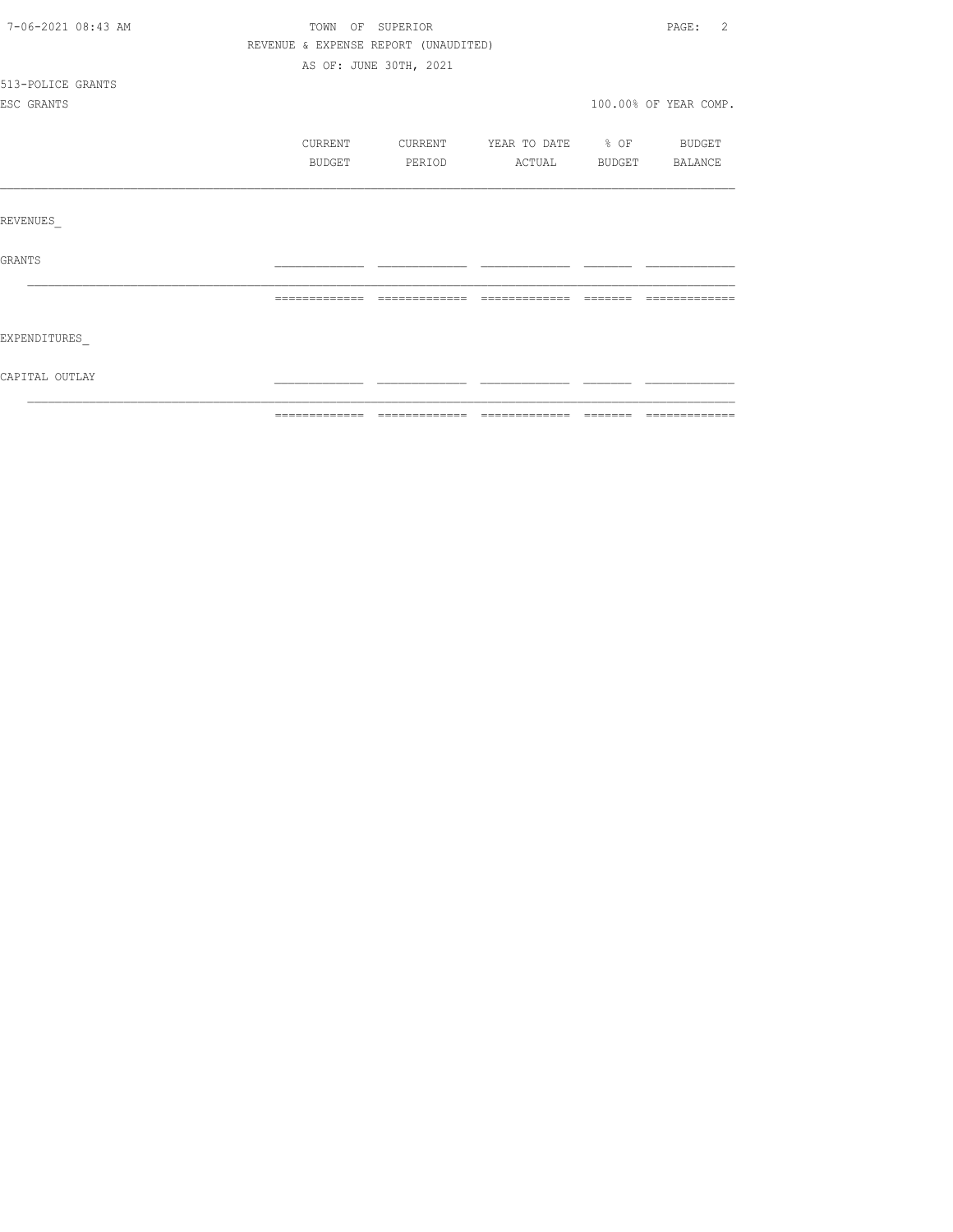| 7-06-2021 08:43 AM |  |
|--------------------|--|
|                    |  |

## TOWN OF SUPERIOR **PAGE:** 3 REVENUE & EXPENSE REPORT (UNAUDITED)

AS OF: JUNE 30TH, 2021

#### 513-POLICE GRANTS

|                                    | CURRENT<br><b>BUDGET</b> | CURRENT<br>PERIOD | YEAR TO DATE<br>ACTUAL      | $\frac{1}{2}$ OF<br>BUDGET | BUDGET<br>BALANCE           |
|------------------------------------|--------------------------|-------------------|-----------------------------|----------------------------|-----------------------------|
| REVENUES                           |                          |                   |                             |                            |                             |
| <b>GRANTS</b>                      |                          |                   |                             |                            |                             |
| 513-03-4600 GRANT REVENUE          | 0.00                     | 0.00              | $1,455.11$ 0.00 ( 1,455.11) |                            |                             |
| SUBTOTAL GRANTS                    | 0.00                     | 0.00              |                             | $1,455.11$ 0.00 (          | 1,455.11)                   |
| TOTAL REVENUES                     | 0.00                     | 0.00              |                             |                            | $1,455.11$ 0.00 ( 1,455.11) |
| EXPENDITURES                       |                          |                   |                             |                            |                             |
| CAPITAL OUTLAY                     |                          |                   |                             |                            |                             |
|                                    |                          |                   |                             |                            |                             |
| REVENUES OVER/(UNDER) EXPENDITURES | 0.00                     | 0.00              | 1,455.11                    | $\sqrt{2}$                 | 1,455.11)                   |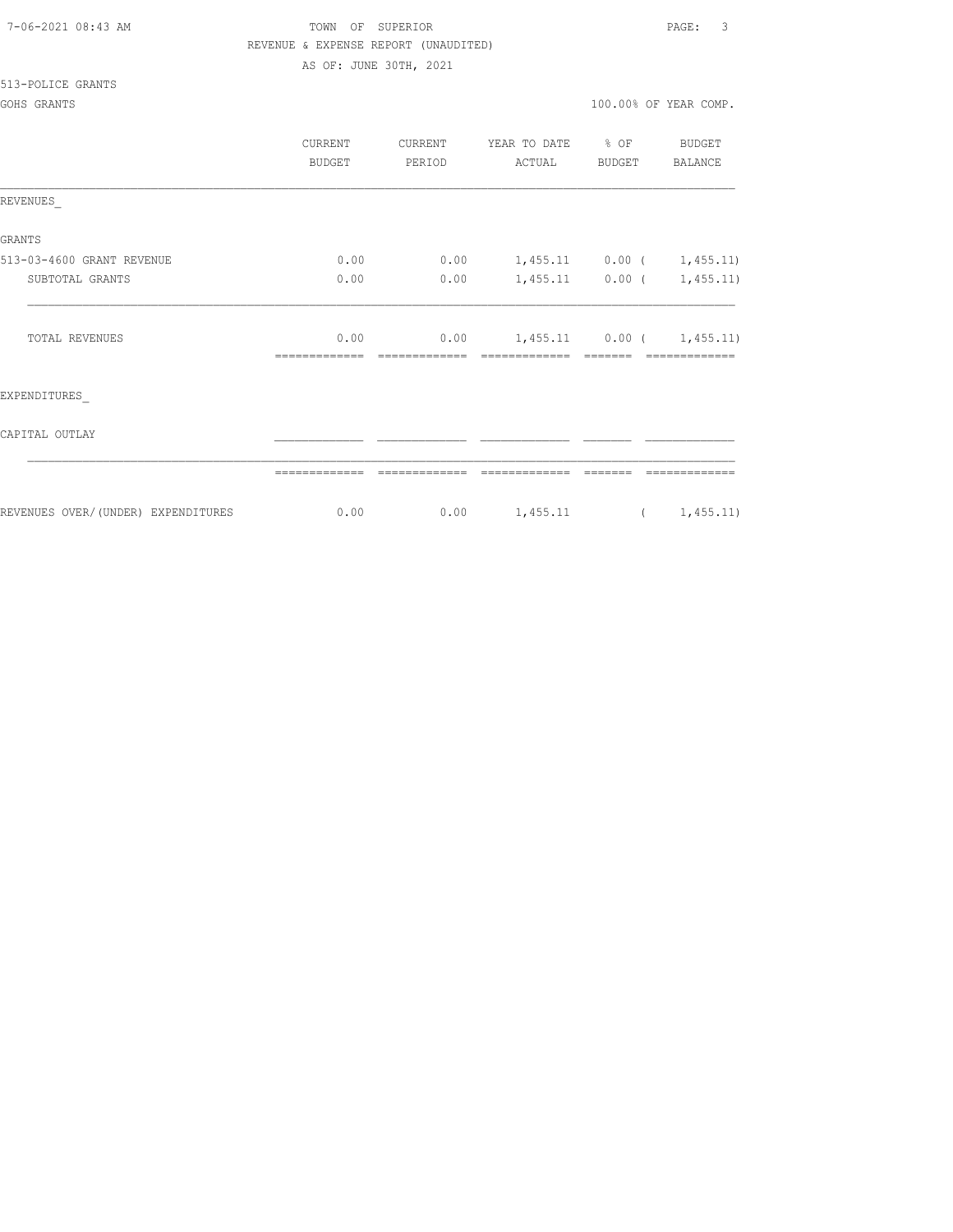| 7-06-2021 08:43 AM |  |
|--------------------|--|
|                    |  |

### TOWN OF SUPERIOR **PAGE:** 4 REVENUE & EXPENSE REPORT (UNAUDITED)

AS OF: JUNE 30TH, 2021

| 513-POLICE GRANTS |  |
|-------------------|--|
|-------------------|--|

|                                    | <b>CURRENT</b><br><b>BUDGET</b> | CURRENT<br>PERIOD | YEAR TO DATE<br>ACTUAL              | $8$ OF<br>BUDGET | BUDGET<br><b>BALANCE</b> |
|------------------------------------|---------------------------------|-------------------|-------------------------------------|------------------|--------------------------|
| REVENUES                           |                                 |                   |                                     |                  |                          |
| GRANTS                             |                                 |                   |                                     |                  |                          |
| 513-04-4600 GRANT REVENUE          | 0.00                            |                   | $0.00$ 22,833.97 0.00 ( 22,833.97)  |                  |                          |
| SUBTOTAL GRANTS                    | 0.00                            | 0.00              | 22,833.97 0.00 (22,833.97)          |                  |                          |
| TOTAL REVENUES                     | 0.00                            |                   | $0.00$ 22,833.97 0.00 ( 22,833.97)  |                  |                          |
| EXPENDITURES                       |                                 |                   |                                     |                  |                          |
| SUPPLIES                           |                                 |                   |                                     |                  |                          |
| 513-04-5299 DOHS                   | 0.00                            | 0.00              | 35,672.07 0.00 (35,672.07)          |                  |                          |
| SUBTOTAL SUPPLIES                  | 0.00                            | 0.00              | 35,672.07 0.00 (35,672.07)          |                  |                          |
| CAPITAL OUTLAY                     |                                 |                   |                                     |                  |                          |
| TOTAL EXPENDITURES                 | 0.00<br>=============           | -------------     | $0.00$ 35, 672.07 0.00 (35, 672.07) |                  | =============            |
| REVENUES OVER/(UNDER) EXPENDITURES | 0.00                            |                   | $0.00$ ( $12,838.10$ )              |                  | 12,838.10                |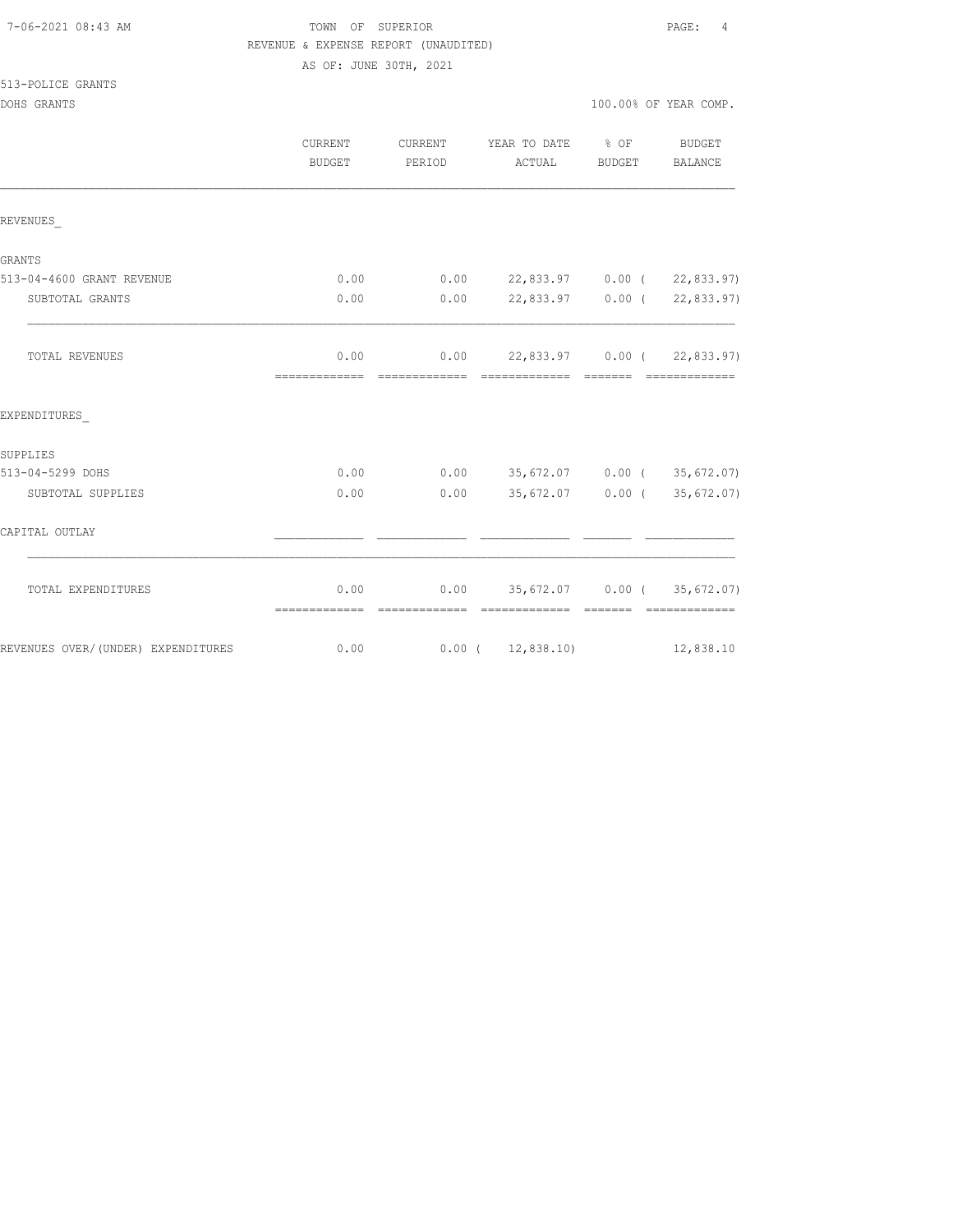#### 7-06-2021 08:43 AM TOWN OF SUPERIOR PAGE: 5 REVENUE & EXPENSE REPORT (UNAUDITED)

AS OF: JUNE 30TH, 2021

513-POLICE GRANTS

|                                    | <b>CURRENT</b><br>BUDGET | <b>CURRENT</b><br>PERIOD | YEAR TO DATE<br>ACTUAL | % OF<br><b>BUDGET</b> | BUDGET<br><b>BALANCE</b> |
|------------------------------------|--------------------------|--------------------------|------------------------|-----------------------|--------------------------|
|                                    |                          |                          |                        |                       |                          |
| FUND TOTAL REVENUES                | 0.00                     | 0.00                     | 44,289.08              | $0.00$ (              | 44,289.08)               |
| FUND TOTAL EXPENDITURES            | 0.00                     | 0.00                     | 55, 359.99             | 0.00                  | 55, 359.99)              |
| REVENUES OVER/(UNDER) EXPENDITURES | 0.00                     | 0.00(                    | 11,070.91)             |                       | 11,070.91                |
|                                    |                          |                          |                        |                       |                          |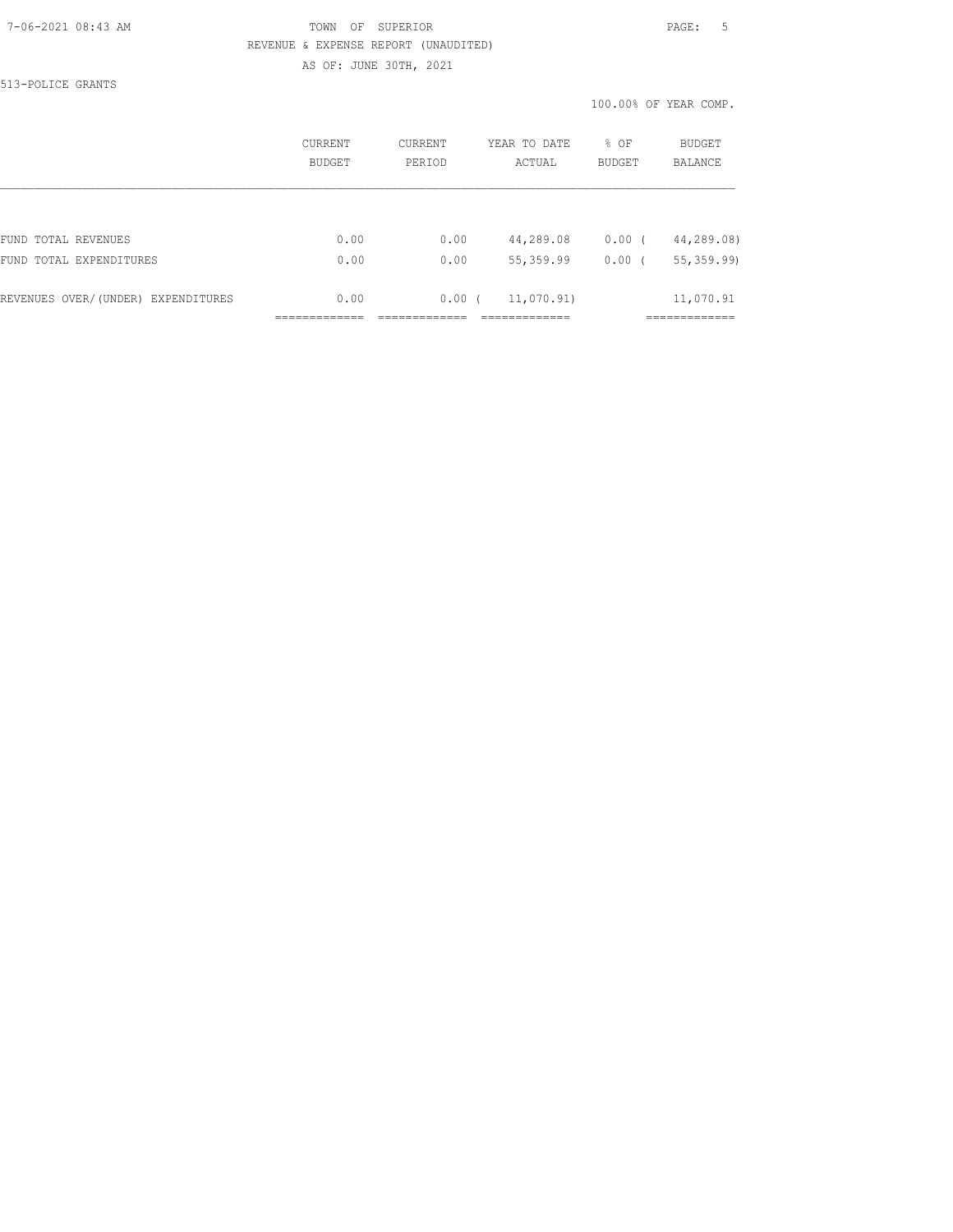| 7-06-2021 08:43 AM |  |
|--------------------|--|
|                    |  |

## TOWN OF SUPERIOR **PAGE:** 1 REVENUE & EXPENSE REPORT (UNAUDITED)

AS OF: JUNE 30TH, 2021

# 514-Economic Dev Grants

| ECONOMIC DEVELOPMENT | 100.00% OF YEAR COMP. |
|----------------------|-----------------------|
|                      |                       |

|                                    | <b>CURRENT</b><br><b>BUDGET</b> | CURRENT<br>PERIOD             | YEAR TO DATE % OF<br>ACTUAL                | BUDGET   | <b>BUDGET</b><br>BALANCE |
|------------------------------------|---------------------------------|-------------------------------|--------------------------------------------|----------|--------------------------|
| REVENUES                           |                                 |                               |                                            |          |                          |
| GRANTS                             |                                 |                               |                                            |          |                          |
| 514-19-4600 GRANTS                 | 0.00                            |                               | $0.00$ 15,000.00 0.00 ( 15,000.00)         |          |                          |
| SUBTOTAL GRANTS                    | 0.00                            | 0.00                          | 15,000.00 0.00 (                           |          | 15,000.00)               |
| TOTAL REVENUES                     | 0.00<br>=============           | -------------- -------------- | $0.00$ 15,000.00 0.00 ( 15,000.00)         | -------- | =============            |
| EXPENDITURES                       |                                 |                               |                                            |          |                          |
| SUPPLIES                           |                                 |                               |                                            |          |                          |
| GENERAL BUSINESS EXPENSE           |                                 |                               |                                            |          |                          |
| 514-19-5410 ADVERTISING            |                                 |                               | $0.00$ 2,505.00 34,795.00 0.00 (34,795.00) |          |                          |
| SUBTOTAL GENERAL BUSINESS EXPENSE  | 0.00                            |                               | 2,505.00 34,795.00 0.00 (34,795.00)        |          |                          |
| PROFESSIONAL SERVICES              |                                 |                               |                                            |          |                          |
| TOTAL EXPENDITURES                 | -------------                   |                               | $0.00$ 2,505.00 34,795.00 0.00 (34,795.00) |          |                          |
| REVENUES OVER/(UNDER) EXPENDITURES |                                 |                               | $0.00$ ( 2,505.00) ( 19,795.00)            |          | 19,795.00                |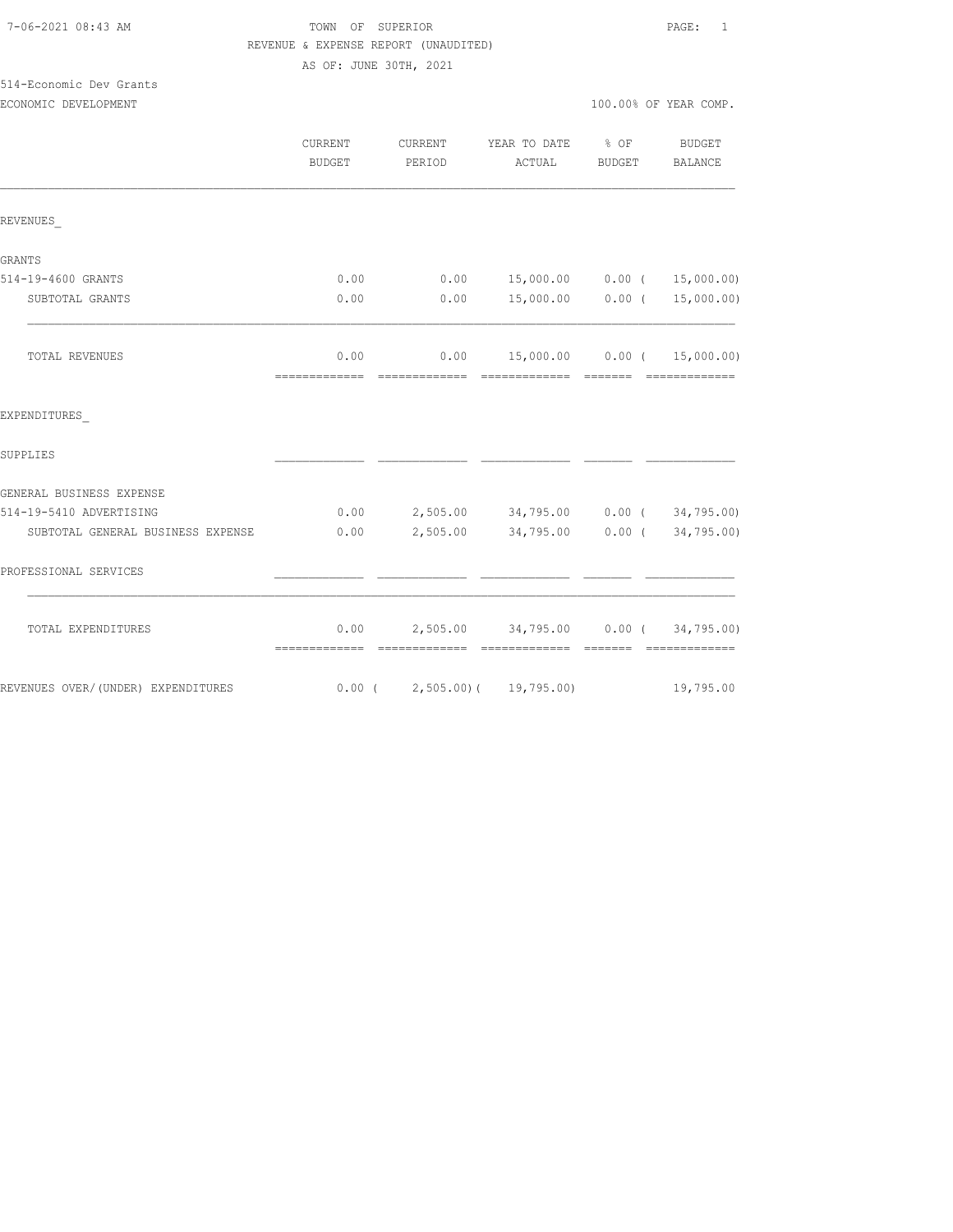#### 7-06-2021 08:43 AM TOWN OF SUPERIOR PAGE: 2 REVENUE & EXPENSE REPORT (UNAUDITED) AS OF: JUNE 30TH, 2021

514-Economic Dev Grants

|                                    | CURRENT<br><b>BUDGET</b> | CURRENT<br>PERIOD | YEAR TO DATE<br>ACTUAL | % OF<br><b>BUDGET</b> | <b>BUDGET</b><br><b>BALANCE</b> |
|------------------------------------|--------------------------|-------------------|------------------------|-----------------------|---------------------------------|
| FUND TOTAL REVENUES                | 0.00                     | 0.00              | 15,000.00              | $0.00$ (              | 15,000.00)                      |
| FUND TOTAL EXPENDITURES            | 0.00                     | 2,505.00          | 34,795.00              | $0.00$ (              | 34,795.00)                      |
| REVENUES OVER/(UNDER) EXPENDITURES | 0.00(                    | $2,505.00$ (      | 19,795.00)             |                       | 19,795.00                       |
|                                    |                          |                   |                        |                       |                                 |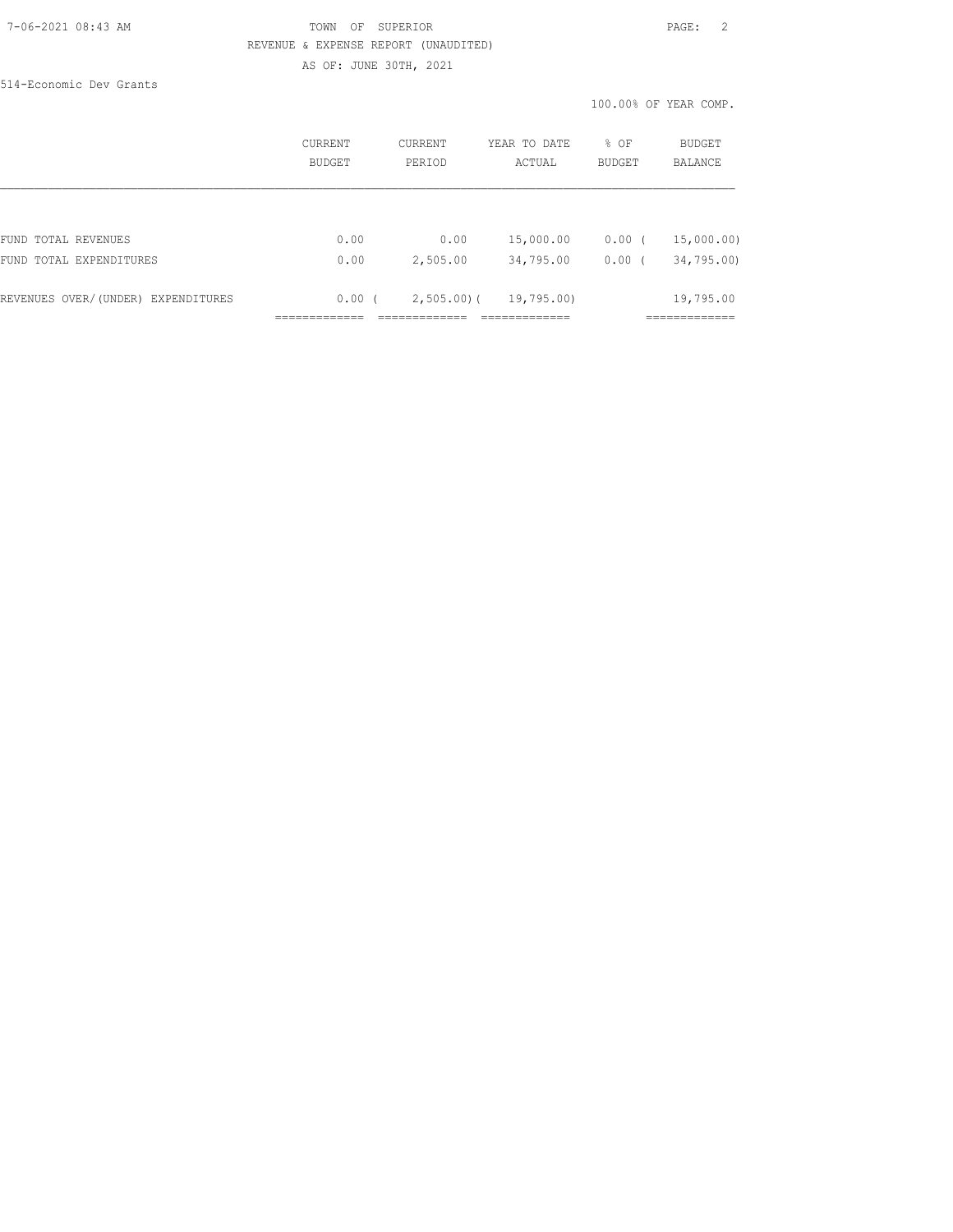| 7-06-2021 08:43 AM    | TOWN OF SUPERIOR |        | PAGE: 1                              |                                          |  |                       |
|-----------------------|------------------|--------|--------------------------------------|------------------------------------------|--|-----------------------|
|                       |                  |        | REVENUE & EXPENSE REPORT (UNAUDITED) |                                          |  |                       |
|                       |                  |        | AS OF: JUNE 30TH, 2021               |                                          |  |                       |
| 800-FIRE DEPT PENSION |                  |        |                                      |                                          |  |                       |
| NON-DEPARTMENTAL      |                  |        |                                      |                                          |  | 100.00% OF YEAR COMP. |
|                       |                  |        |                                      | CURRENT CURRENT YEAR TO DATE % OF BUDGET |  |                       |
|                       |                  | BUDGET |                                      | PERIOD ACTUAL BUDGET BALANCE             |  |                       |
|                       |                  |        |                                      |                                          |  |                       |
| REVENUES              |                  |        |                                      |                                          |  |                       |
| BUSINESS SERVICES     |                  |        |                                      |                                          |  |                       |
| MISCELLANEOUS         |                  |        |                                      |                                          |  |                       |
| CONTINGENCY           |                  |        |                                      |                                          |  |                       |
|                       |                  |        |                                      |                                          |  |                       |
| EXPENDITURES          |                  |        |                                      |                                          |  |                       |
| SUPPLIES              |                  |        |                                      |                                          |  |                       |
| DEBT SERVICE          |                  |        |                                      |                                          |  |                       |
|                       |                  |        |                                      |                                          |  |                       |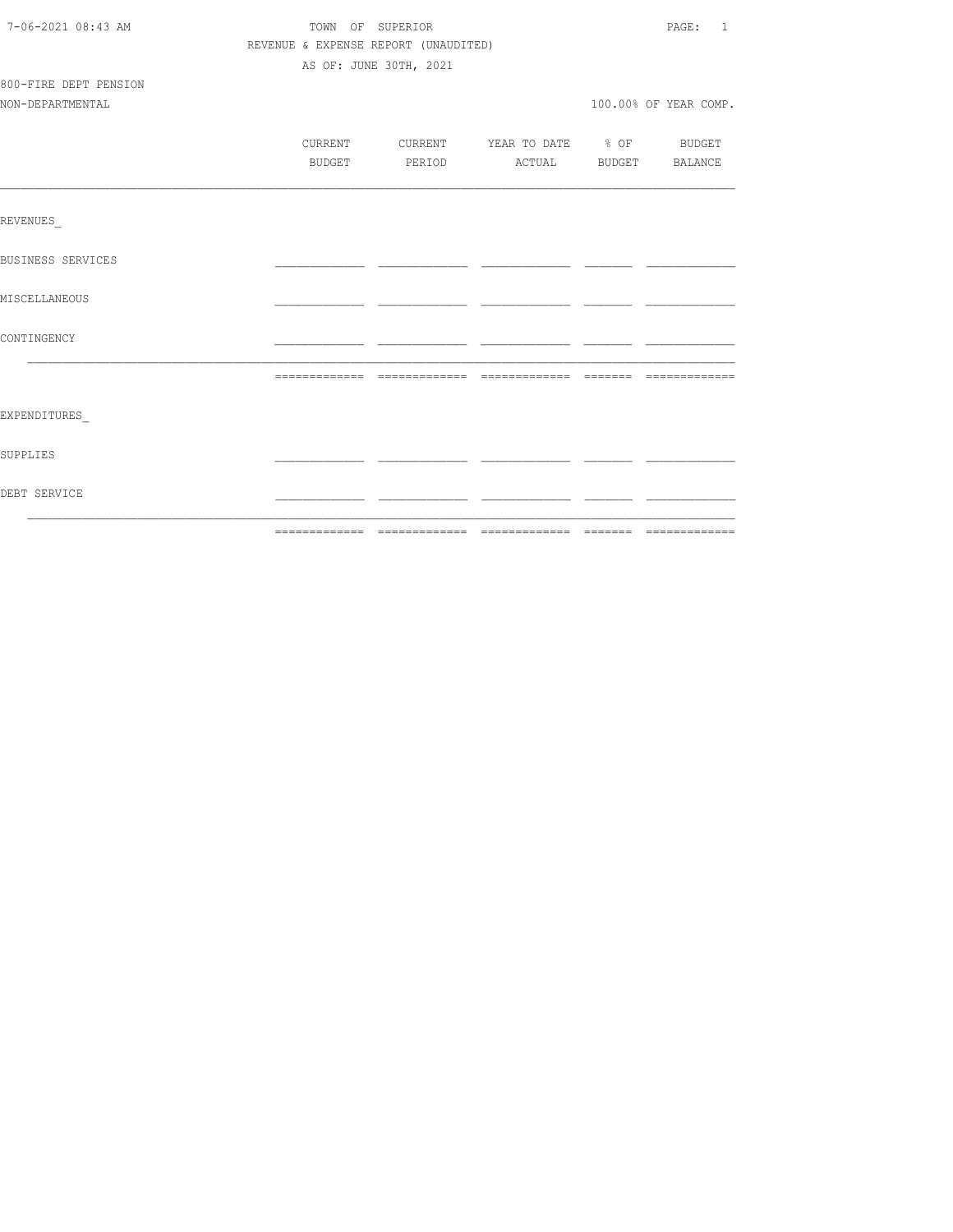| $7 - 06 - 2021$ 08:43 AM | SUPERIOR<br>TOWN<br>OF               | $\texttt{PAGE}$ :     |
|--------------------------|--------------------------------------|-----------------------|
|                          | REVENUE & EXPENSE REPORT (UNAUDITED) |                       |
|                          | AS OF: JUNE 30TH, 2021               |                       |
| 800-FIRE DEPT PENSION    |                                      |                       |
|                          |                                      | 100.00% OF YEAR COMP. |
|                          |                                      |                       |

 CURRENT CURRENT YEAR TO DATE % OF BUDGET BUDGET PERIOD ACTUAL BUDGET BALANCE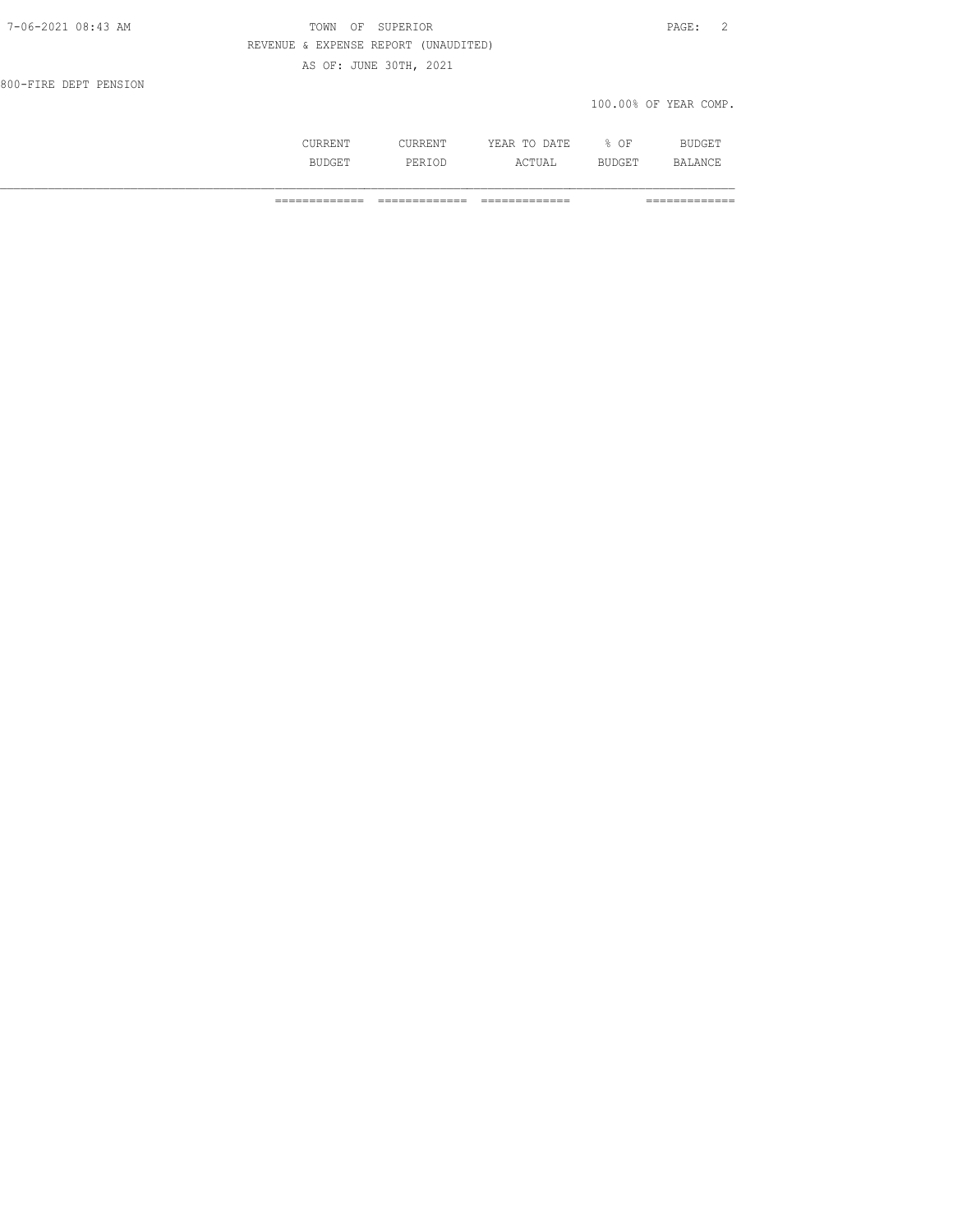| 7-06-2021 08:43 AM | TOWN OF SUPERIOR                     |                        |                          |        | PAGE: 1               |
|--------------------|--------------------------------------|------------------------|--------------------------|--------|-----------------------|
|                    | REVENUE & EXPENSE REPORT (UNAUDITED) |                        |                          |        |                       |
|                    |                                      | AS OF: JUNE 30TH, 2021 |                          |        |                       |
| 810-LGIP           |                                      |                        |                          |        |                       |
| NON-DEPARTMENTAL   |                                      |                        |                          |        | 100.00% OF YEAR COMP. |
|                    | CURRENT                              | CURRENT                | YEAR TO DATE % OF BUDGET |        |                       |
|                    | BUDGET                               | PERIOD                 | ACTUAL                   | BUDGET | BALANCE               |
|                    |                                      |                        |                          |        |                       |
| REVENUES           |                                      |                        |                          |        |                       |
| BUSINESS SERVICES  |                                      |                        |                          |        |                       |
|                    |                                      |                        |                          |        |                       |
| EXPENDITURES       |                                      |                        |                          |        |                       |
| SUPPLIES           |                                      |                        |                          |        |                       |
|                    |                                      |                        |                          |        |                       |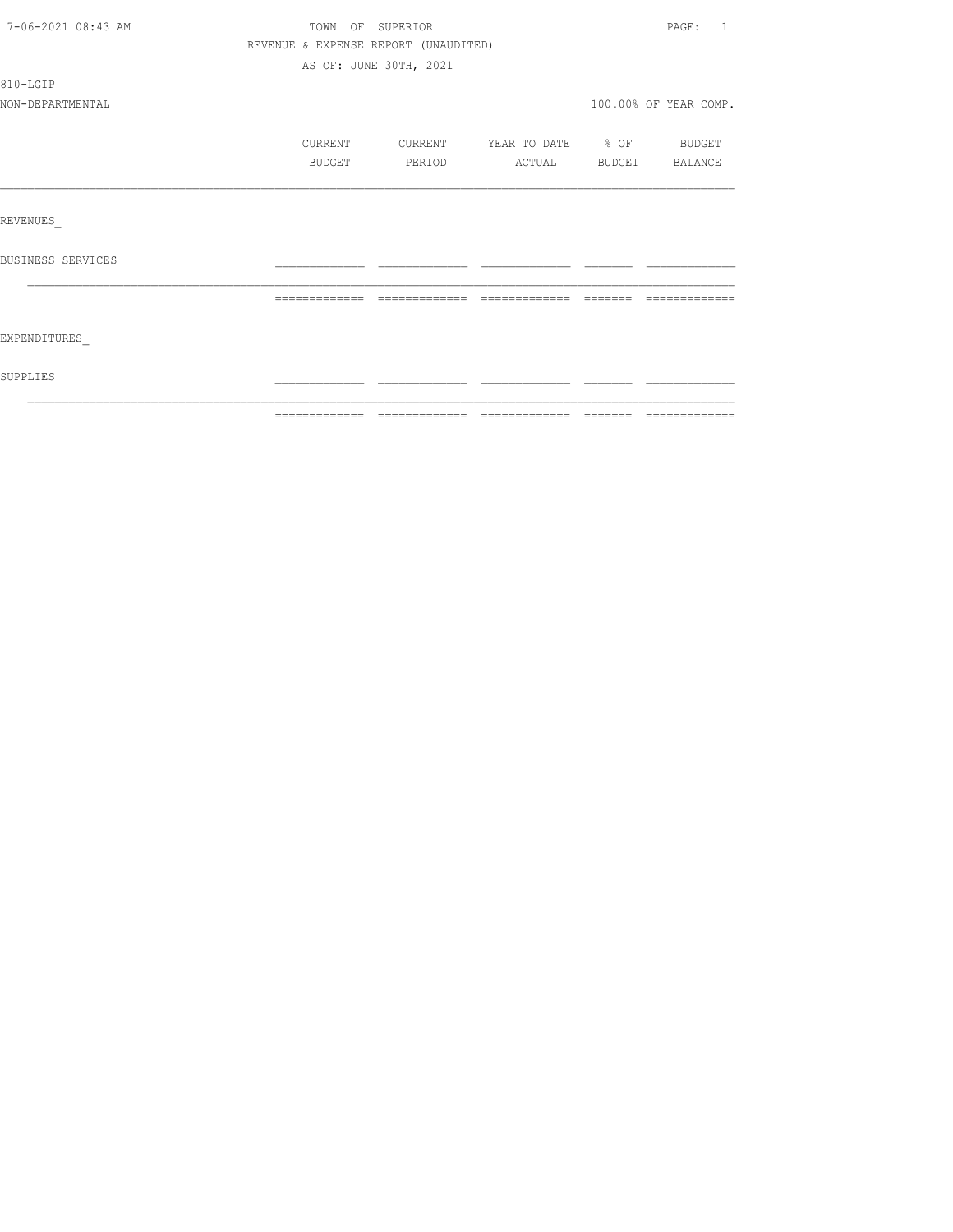| 7-06-2021 08:43 AM | TOWN OF SUPERIOR                     | $\texttt{PAGE}$ :<br>$\overline{2}$ |
|--------------------|--------------------------------------|-------------------------------------|
|                    | REVENUE & EXPENSE REPORT (UNAUDITED) |                                     |
|                    | AS OF: JUNE 30TH, 2021               |                                     |
| 810-LGIP           |                                      |                                     |
|                    |                                      | 100.00% OF YEAR COMP.               |
|                    |                                      |                                     |

| UUNNEIVI. | _____<br>UUNNEIVI    | . A T F<br>VF<br>m <sub>c</sub><br>-----<br>----- | $\cap$<br>UF | <b>BUDGE1</b>     |
|-----------|----------------------|---------------------------------------------------|--------------|-------------------|
| ידד ה     | . טיבונ<br>T EIZT OD | <b>TUAL</b><br>AU                                 | . רחר        | .ANC <sup>+</sup> |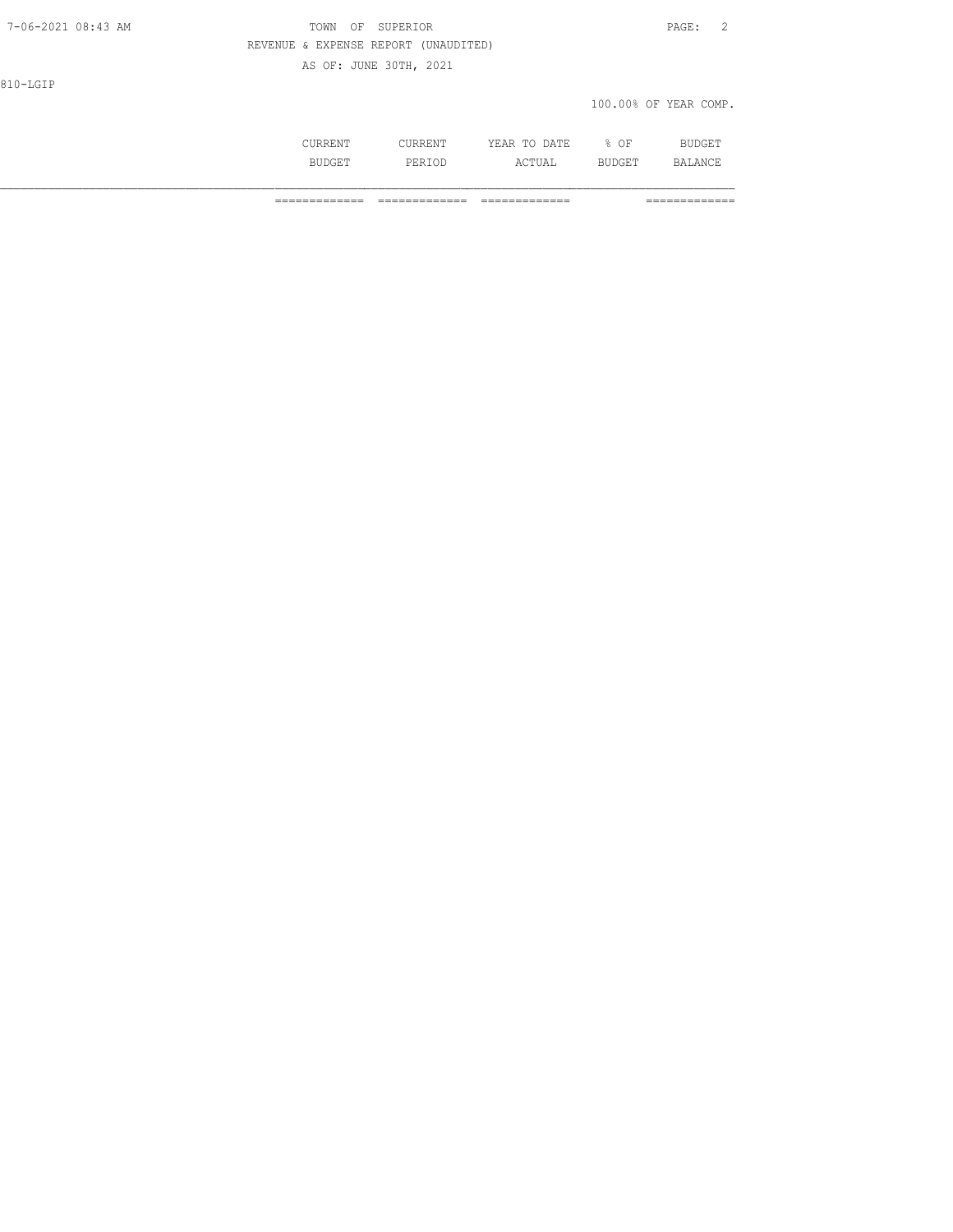| 7-06-2021 08:43 AM | TOWN OF SUPERIOR                     |                        |                          |           | PAGE:<br>$\overline{1}$ |
|--------------------|--------------------------------------|------------------------|--------------------------|-----------|-------------------------|
|                    | REVENUE & EXPENSE REPORT (UNAUDITED) |                        |                          |           |                         |
|                    |                                      | AS OF: JUNE 30TH, 2021 |                          |           |                         |
| 820-EXPLORERS      |                                      |                        |                          |           |                         |
| NON-DEPARTMENTAL   |                                      |                        |                          |           | 100.00% OF YEAR COMP.   |
|                    | CURRENT                              | CURRENT                | YEAR TO DATE % OF BUDGET |           |                         |
|                    | BUDGET                               | PERIOD                 | ACTUAL                   | BUDGET    | BALANCE                 |
|                    |                                      |                        |                          |           |                         |
| REVENUES           |                                      |                        |                          |           |                         |
| MISCELLANEOUS      |                                      |                        |                          |           |                         |
|                    | =============                        | - ==============       | --------------           | - ======= |                         |
| EXPENDITURES       |                                      |                        |                          |           |                         |
| SUPPLIES           |                                      |                        |                          |           |                         |
|                    |                                      |                        |                          |           |                         |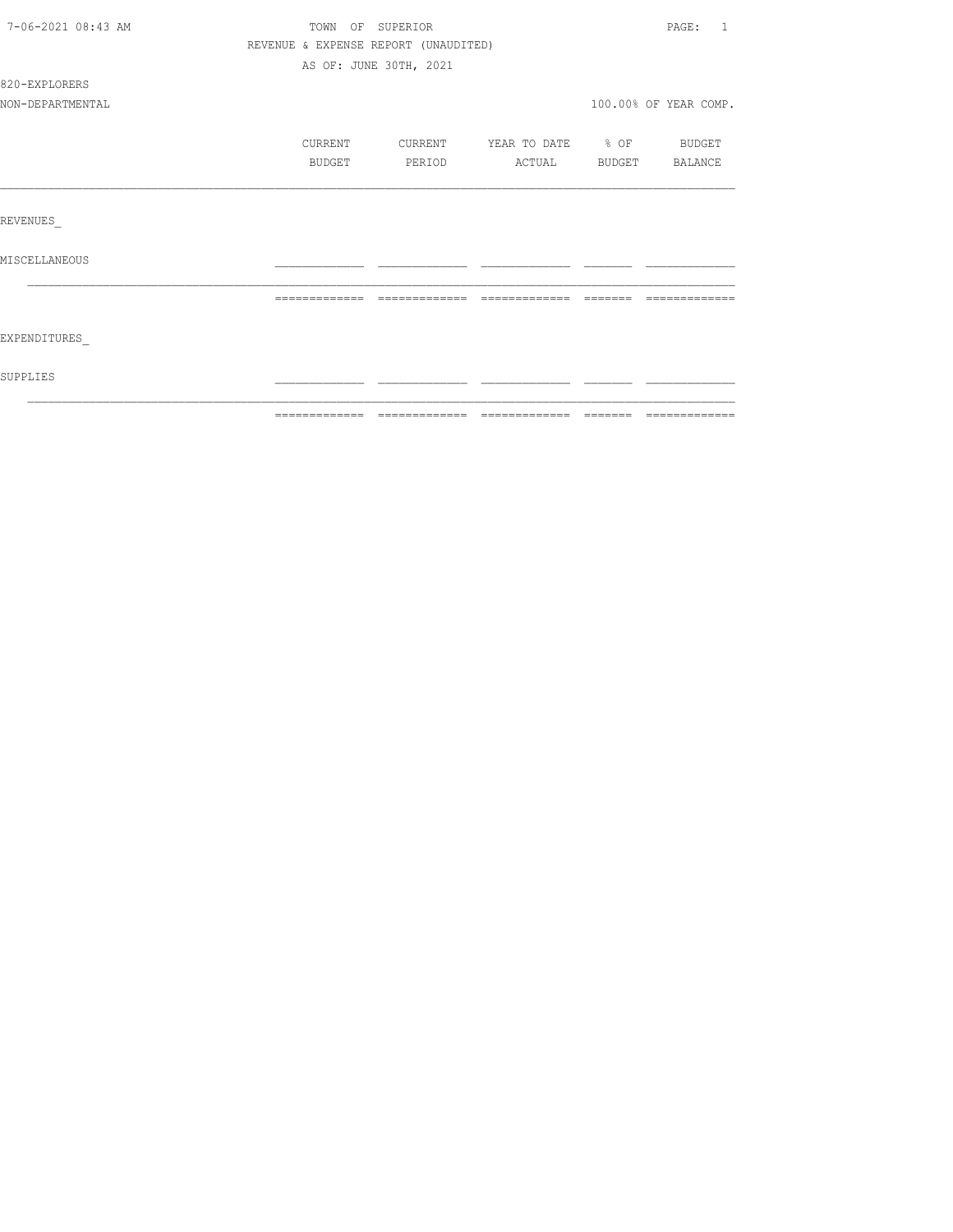|--|

#### TOWN OF SUPERIOR **PAGE:** 2 REVENUE & EXPENSE REPORT (UNAUDITED) AS OF: JUNE 30TH, 2021

820-EXPLORERS

#### 100.00% OF YEAR COMP.

|         | ת היה תרו<br>---- | ΟF | ĸ          |
|---------|-------------------|----|------------|
| - 31-11 | ◡▵                |    | '\NI<br>н. |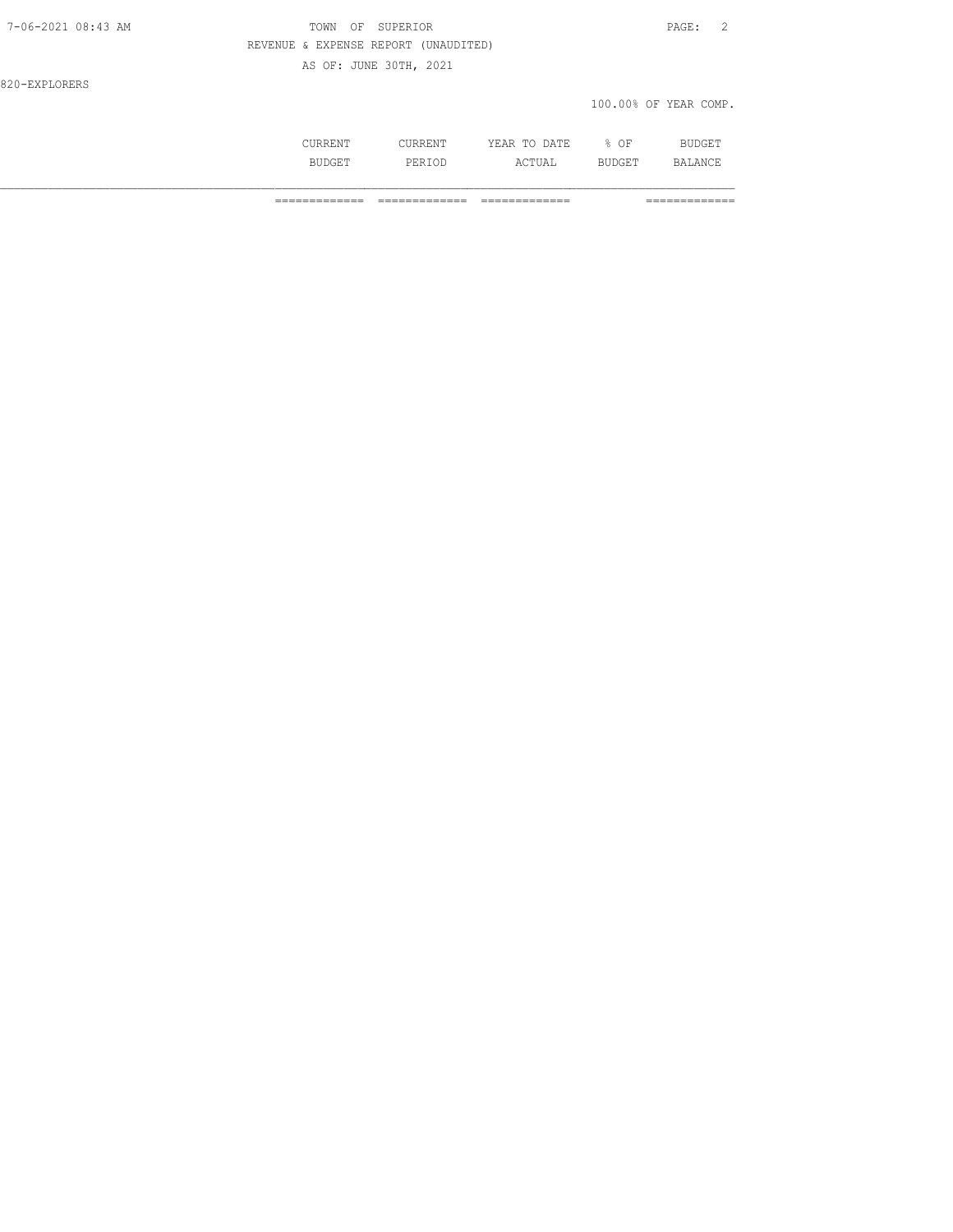## TOWN OF SUPERIOR **Example 2018** PAGE: 1 REVENUE & EXPENSE REPORT (UNAUDITED)

AS OF: JUNE 30TH, 2021

| 830-TOYS FOR TOTS |  |  |
|-------------------|--|--|
|                   |  |  |

|                                    | <b>CURRENT</b><br>BUDGET | CURRENT<br>PERIOD      | YEAR TO DATE % OF<br>ACTUAL                 | BUDGET                                                                                                                                                                                                                                                                                                                                                                                                                                                                               | <b>BUDGET</b><br><b>BALANCE</b> |
|------------------------------------|--------------------------|------------------------|---------------------------------------------|--------------------------------------------------------------------------------------------------------------------------------------------------------------------------------------------------------------------------------------------------------------------------------------------------------------------------------------------------------------------------------------------------------------------------------------------------------------------------------------|---------------------------------|
| REVENUES                           |                          |                        |                                             |                                                                                                                                                                                                                                                                                                                                                                                                                                                                                      |                                 |
| <b>GRANTS</b>                      |                          |                        |                                             |                                                                                                                                                                                                                                                                                                                                                                                                                                                                                      |                                 |
| 830-00-4600 OTHER REVENUE          | 0.00                     | 0.00                   | 5,556.00 0.00 ( 5,556.00)                   |                                                                                                                                                                                                                                                                                                                                                                                                                                                                                      |                                 |
| SUBTOTAL GRANTS                    | 0.00                     | 0.00                   |                                             |                                                                                                                                                                                                                                                                                                                                                                                                                                                                                      | $5,556.00$ 0.00 ( 5,556.00)     |
| <b>TOTAL REVENUES</b>              | 0.00<br>=============    | 0.00                   | 5,556.00 0.00 (5,556.00)<br>=============   |                                                                                                                                                                                                                                                                                                                                                                                                                                                                                      |                                 |
| EXPENDITURES                       |                          |                        |                                             |                                                                                                                                                                                                                                                                                                                                                                                                                                                                                      |                                 |
| SUPPLIES                           |                          |                        |                                             |                                                                                                                                                                                                                                                                                                                                                                                                                                                                                      |                                 |
| 830-00-5299 OPERATING SUPPLIES     | 0.00                     | 0.00                   | 3,171.86 0.00 (3,171.86)                    |                                                                                                                                                                                                                                                                                                                                                                                                                                                                                      |                                 |
| SUBTOTAL SUPPLIES                  | 0.00                     | 0.00                   |                                             | $3,171.86$ 0.00 (                                                                                                                                                                                                                                                                                                                                                                                                                                                                    | 3, 171.86)                      |
| TOTAL EXPENDITURES                 | 0.00<br>=============    | 0.00<br>-------------- | 3, 171.86 0.00 (3, 171.86)<br>============= | $\begin{array}{cccccc} \multicolumn{2}{c}{} & \multicolumn{2}{c}{} & \multicolumn{2}{c}{} & \multicolumn{2}{c}{} & \multicolumn{2}{c}{} & \multicolumn{2}{c}{} & \multicolumn{2}{c}{} & \multicolumn{2}{c}{} & \multicolumn{2}{c}{} & \multicolumn{2}{c}{} & \multicolumn{2}{c}{} & \multicolumn{2}{c}{} & \multicolumn{2}{c}{} & \multicolumn{2}{c}{} & \multicolumn{2}{c}{} & \multicolumn{2}{c}{} & \multicolumn{2}{c}{} & \multicolumn{2}{c}{} & \multicolumn{2}{c}{} & \multic$ | - cocococococo                  |
| REVENUES OVER/(UNDER) EXPENDITURES | 0.00                     |                        | $0.00$ 2, 384.14 (2, 384.14)                |                                                                                                                                                                                                                                                                                                                                                                                                                                                                                      |                                 |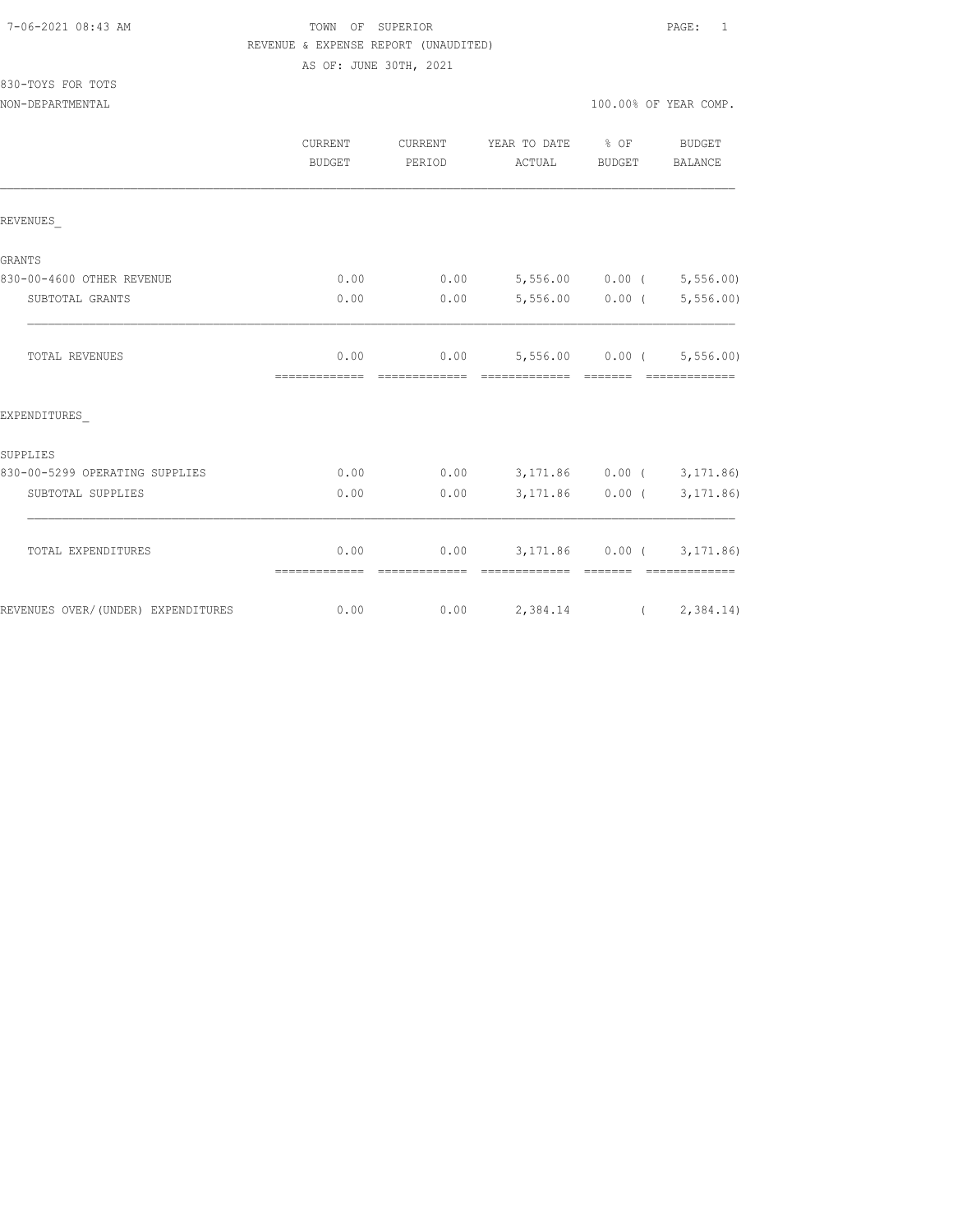#### 7-06-2021 08:43 AM TOWN OF SUPERIOR PAGE: 2 REVENUE & EXPENSE REPORT (UNAUDITED) AS OF: JUNE 30TH, 2021

830-TOYS FOR TOTS

|                                    | CURRENT<br>BUDGET | CURRENT<br>PERIOD | % OF<br>YEAR TO DATE<br><b>BUDGET</b><br>ACTUAL |          | <b>BUDGET</b><br>BALANCE |  |
|------------------------------------|-------------------|-------------------|-------------------------------------------------|----------|--------------------------|--|
|                                    |                   |                   |                                                 |          |                          |  |
| FUND TOTAL REVENUES                | 0.00              | 0.00              | 5,556.00                                        | $0.00$ ( | 5, 556.00                |  |
| FUND TOTAL EXPENDITURES            | 0.00              | 0.00              | 3,171.86                                        | 0.00(    | 3, 171, 86               |  |
| REVENUES OVER/(UNDER) EXPENDITURES | 0.00              | 0.00              | 2,384.14                                        |          | 2,384.14)                |  |
|                                    |                   |                   |                                                 |          |                          |  |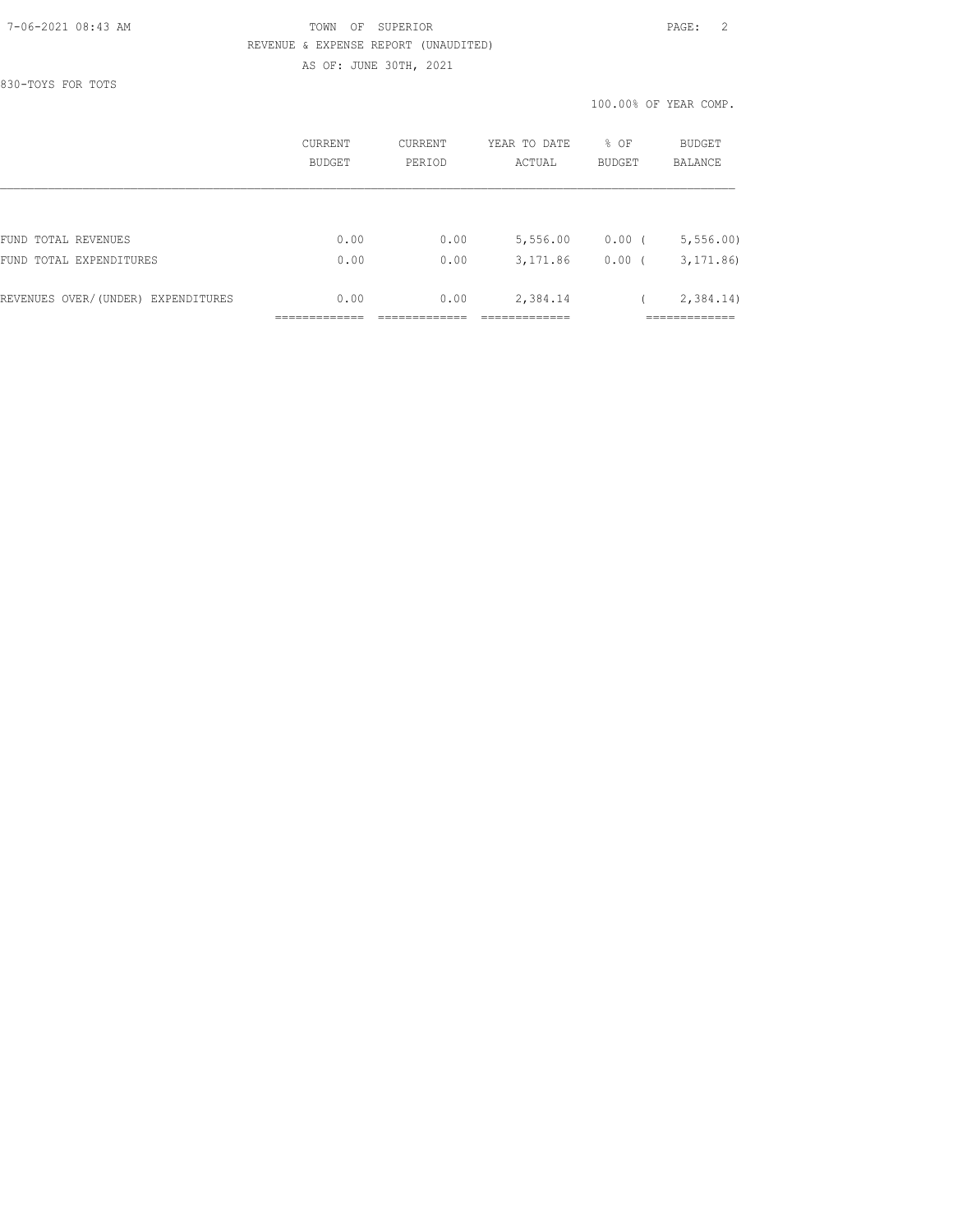|                          | =============                        | =============          | =============            | $=$ $=$ $=$ $=$ $=$ $=$ | =============         |
|--------------------------|--------------------------------------|------------------------|--------------------------|-------------------------|-----------------------|
| NON-OPERATING            |                                      |                        |                          |                         |                       |
| SUPPLIES                 |                                      |                        |                          |                         |                       |
| EXPENDITURES             |                                      |                        |                          |                         |                       |
|                          |                                      |                        |                          |                         |                       |
|                          | BUDGET                               | PERIOD                 | ACTUAL BUDGET BALANCE    |                         |                       |
|                          | CURRENT                              | CURRENT                | YEAR TO DATE 8 OF BUDGET |                         |                       |
| NON-DEPARTMENTAL         |                                      |                        |                          |                         | 100.00% OF YEAR COMP. |
| 840-GENERAL FIXED ASSETS |                                      |                        |                          |                         |                       |
|                          |                                      | AS OF: JUNE 30TH, 2021 |                          |                         |                       |
|                          | REVENUE & EXPENSE REPORT (UNAUDITED) |                        |                          |                         |                       |
| 7-06-2021 08:43 AM       |                                      | TOWN OF SUPERIOR       |                          |                         | PAGE: 1               |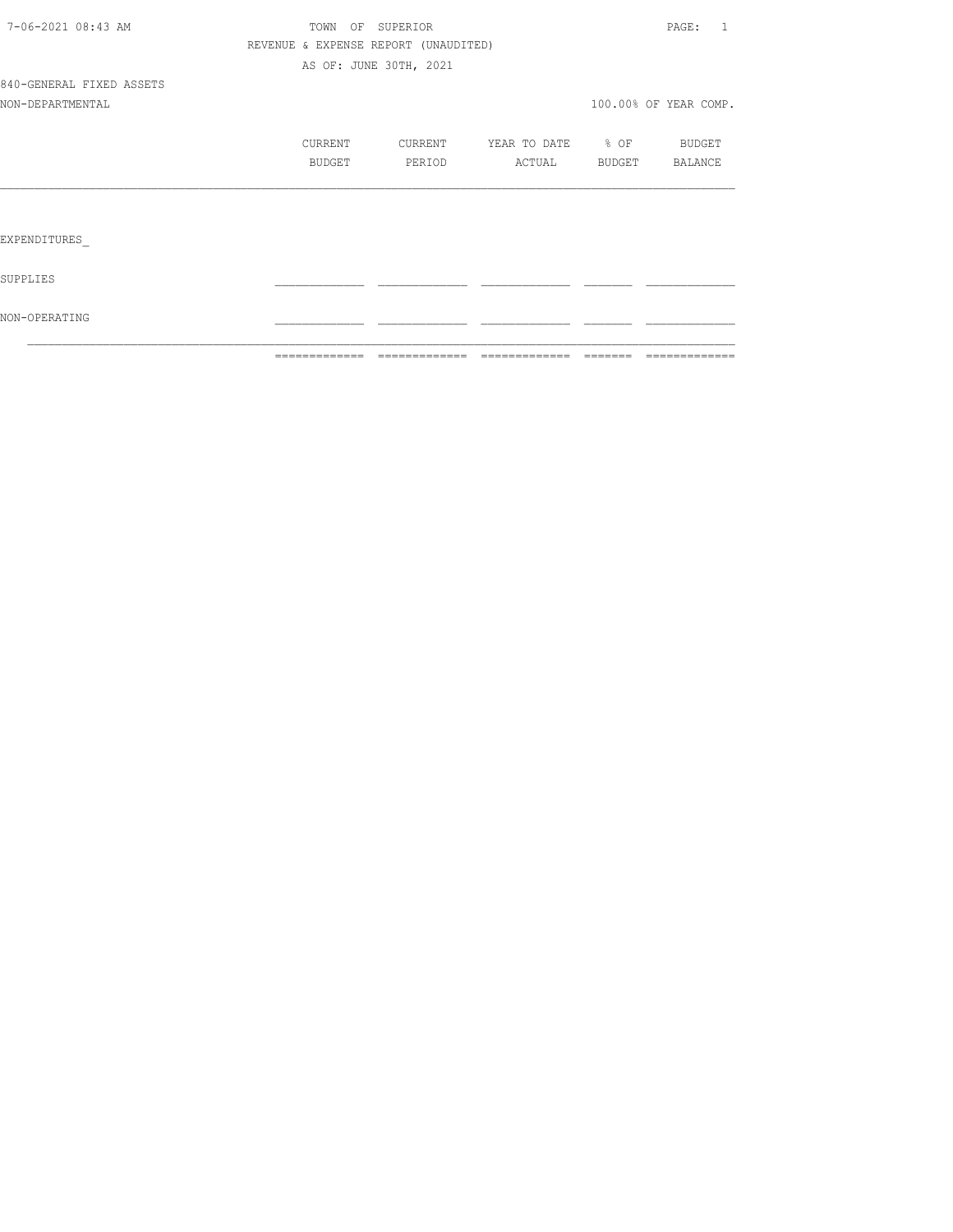| 7-06-2021 08:43 AM       | OF SUPERIOR<br>TOWN                  | PAGE: 2               |
|--------------------------|--------------------------------------|-----------------------|
|                          | REVENUE & EXPENSE REPORT (UNAUDITED) |                       |
|                          | AS OF: JUNE 30TH, 2021               |                       |
| 840-GENERAL FIXED ASSETS |                                      |                       |
|                          |                                      | 100.00% OF YEAR COMP. |

| , , , , , , , , , ,  | KKLN 1                | ) A T F<br>πr<br>-----<br>----- | ΟF<br>-              | DIT<br>nar I.<br>` |
|----------------------|-----------------------|---------------------------------|----------------------|--------------------|
| D.T.<br>.<br>DUDGE 1 | التالان<br>◟<br>- - - | $\sim$ m<br>L'UAL               | חתי<br>- - - - - - - | . V<br>C           |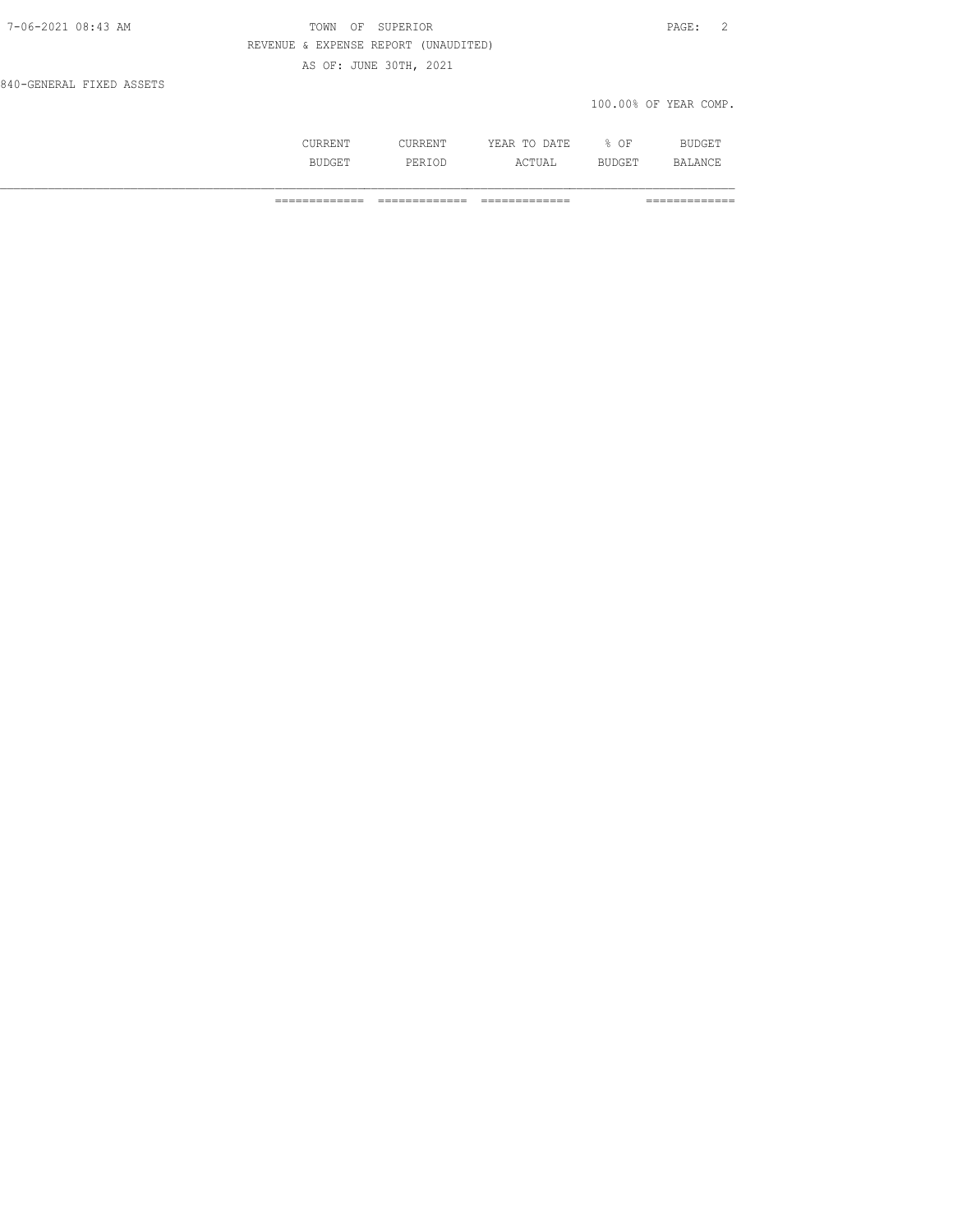| 7-06-2021 08:43 AM   | TOWN OF SUPERIOR       |                                      |              | PAGE:  |                       |  |
|----------------------|------------------------|--------------------------------------|--------------|--------|-----------------------|--|
|                      |                        | REVENUE & EXPENSE REPORT (UNAUDITED) |              |        |                       |  |
|                      | AS OF: JUNE 30TH, 2021 |                                      |              |        |                       |  |
| 850-GENERAL L/T DEBT |                        |                                      |              |        |                       |  |
| NON-DEPARTMENTAL     |                        |                                      |              |        | 100.00% OF YEAR COMP. |  |
|                      | CURRENT                | CURRENT                              | YEAR TO DATE | $8$ OF | BUDGET                |  |
|                      | BUDGET                 | PERIOD                               | ACTUAL       | BUDGET | BALANCE               |  |
|                      |                        |                                      |              |        |                       |  |
|                      |                        |                                      |              |        |                       |  |
| EXPENDITURES         |                        |                                      |              |        |                       |  |

 ${\tt SUPPLIES}$